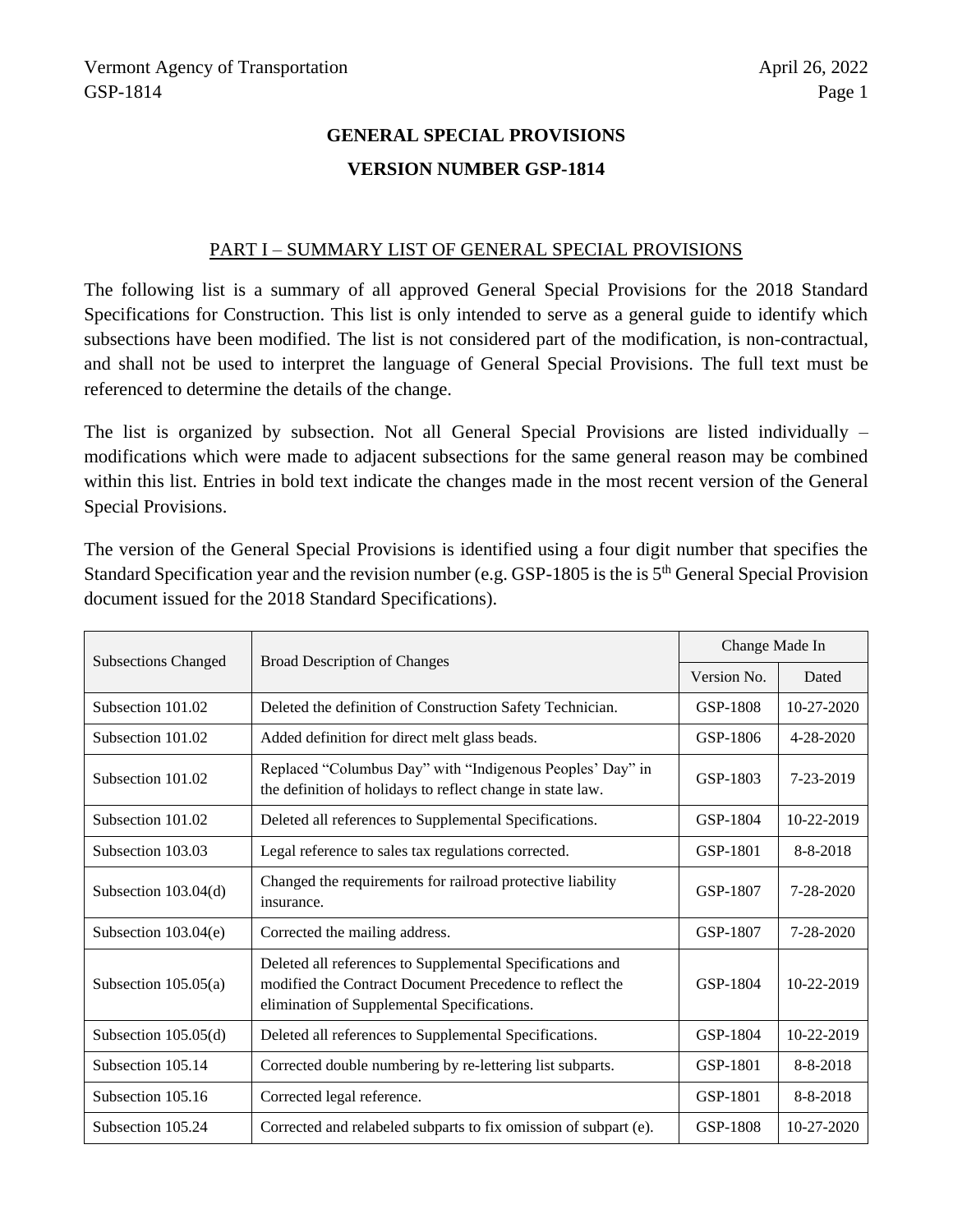|                                                                                                     |                                                                                                                                                      | Change Made In  |            |
|-----------------------------------------------------------------------------------------------------|------------------------------------------------------------------------------------------------------------------------------------------------------|-----------------|------------|
| <b>Subsections Changed</b>                                                                          | <b>Broad Description of Changes</b>                                                                                                                  |                 | Dated      |
| Subsection 105.24(e)                                                                                | Deleted and replaced subsection to clarify requirements for<br>contaminated materials and remove reference to the Construction<br>Safety Technician. | GSP-1808        | 10-27-2020 |
| Subsection $106.09(c)$                                                                              | Revised the stockpiling requirements for raw materials.                                                                                              | GSP-1804        | 10-22-2019 |
| Subsection 107.12<br>(Table 107.12A)                                                                | Deleted and replaced table to correct error in units.                                                                                                | GSP-1813        | 1-25-2022  |
| Subsection 108.09                                                                                   | Deleted subparts (b) and (c) and relabeled what were subparts (d)<br>through $(g)$ as $(b)$ through $(e)$                                            | GSP-1808        | 10-27-2020 |
| Subsection 108.12<br>(Table 108.12A)                                                                | Replaced the liquidated damages table.                                                                                                               | GSP-1807        | 7-28-2020  |
| Subsections 203.03 and<br>204.03                                                                    | Added a requirement to submit construction drawings when<br>required by OSHA or VOSHA.                                                               |                 | 7-23-2019  |
| Subsection 203.12                                                                                   | Added requirements prohibiting use of frozen material or<br>placement on frozen ground.                                                              |                 | 4-27-2021  |
| Subsection 210.03                                                                                   | Modified requirements for length of time milled surface can<br>remain unpaved                                                                        |                 | 7-23-2019  |
| Subsection 301.02                                                                                   | Deleted and replaced entire subsection to change requirements<br>for PGA and RCA.                                                                    |                 | 1-26-2021  |
| Subsection 301.03                                                                                   | Added requirements prohibiting use of frozen material or<br>placement on frozen ground.                                                              |                 | 4-27-2021  |
| Subsection 301.03                                                                                   | Shifted the location of a sentence and deleted the last paragraph.                                                                                   |                 | 1-26-2021  |
| <b>Subsection 406.03B</b><br>Modified Note 1 to specify Type IVB Ndesign value.<br>(Table 406.03E)  |                                                                                                                                                      | <b>GSP-1814</b> | 4-26-2022  |
| Subsection 406.03B                                                                                  | Added requirements for the Contractor to provide Hamburg<br>Wheel-Track and FIT testing data in mix designs.                                         |                 | 7-23-2019  |
| Subsection 406.03C<br>(Table 406.03I)                                                               | Corrected an outdated reference and slightly modified Note 4.                                                                                        |                 | 7-23-2019  |
| Subsections 406.03C(e)<br>and 406.19(c)                                                             | Changed names of subsections to better match their contents and<br>the names of other subsections.                                                   |                 | 8-8-2018   |
| Subsection<br>406.05(a)(12)                                                                         | Changed internet requirements to reference Subsection<br>$631.02(a)(4)$ .                                                                            |                 | 10-26-2021 |
| Subsection 406.14                                                                                   | Added a requirement to use a self-propelled pneumatic tired<br>roller for the levelling course of pavement.                                          |                 | 10-22-2019 |
| Subsection 406.18                                                                                   | Modified asphalt price adjustment procedures.                                                                                                        |                 | 1-25-2022  |
| Deleted and replaced several paragraphs to correct equations and<br>Subsection 407.03<br>the table. |                                                                                                                                                      | GSP-1803        | 7-23-2019  |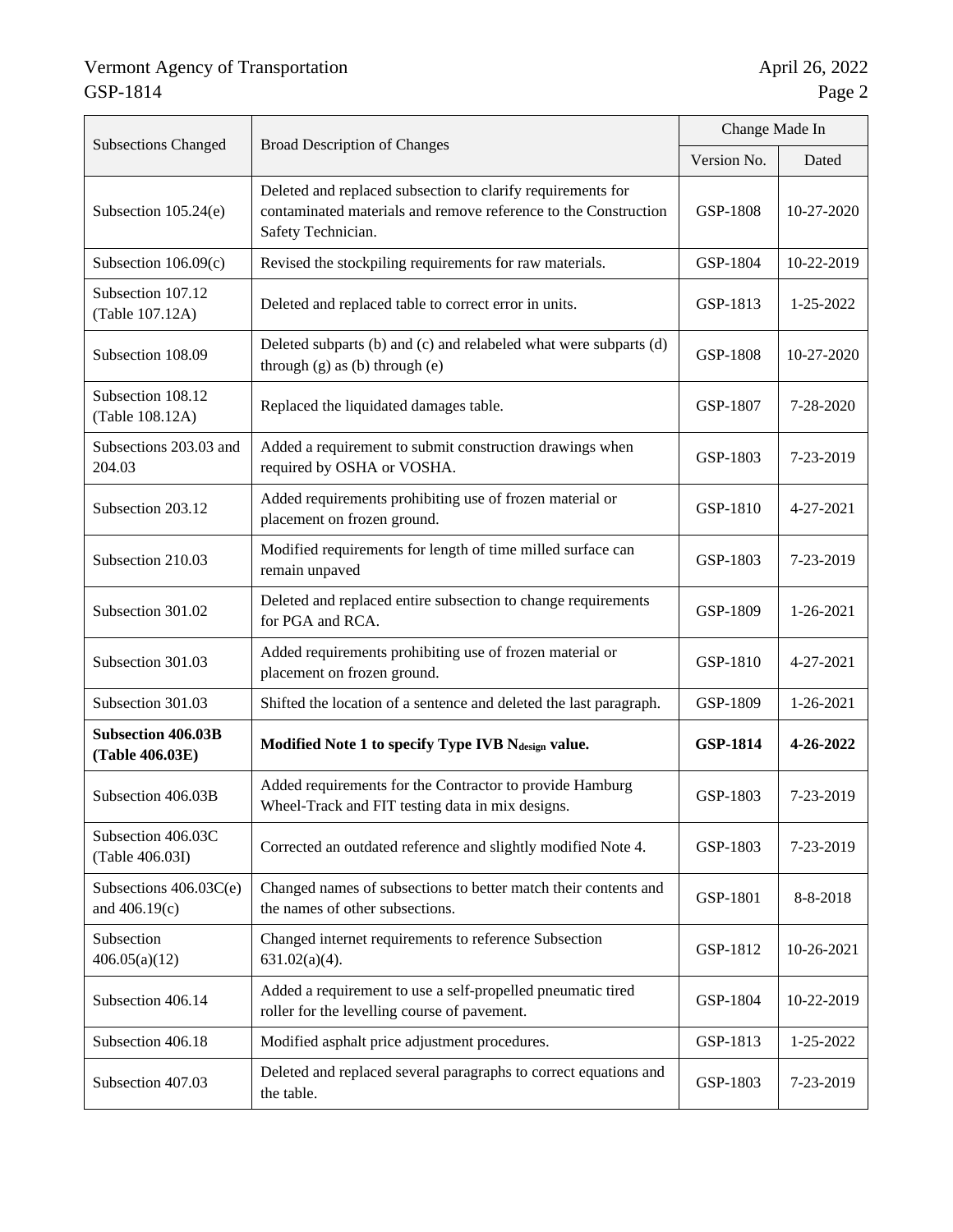|                                                                                                                           |                                                                                                                                                                                            | Change Made In  |            |
|---------------------------------------------------------------------------------------------------------------------------|--------------------------------------------------------------------------------------------------------------------------------------------------------------------------------------------|-----------------|------------|
| <b>Subsections Changed</b>                                                                                                | <b>Broad Description of Changes</b>                                                                                                                                                        |                 | Dated      |
| Subsection 407.04                                                                                                         | Deleted and replaced the entire subsection to modify acceptance<br>requirements.                                                                                                           | GSP-1809        | 1-26-2021  |
| Subsection 407.05                                                                                                         | Changed seasonal limitation date from October 15 <sup>th</sup> to September<br>$15th$ .                                                                                                    | GSP-1812        | 10-26-2021 |
| Subsection 407.08(b)                                                                                                      | Deleted a sentence that allowed placement on damp surfaces.                                                                                                                                | GSP-1809        | 1-26-2021  |
| <b>Subsections 407.09</b><br>and 407.10                                                                                   | Added Polymer-Modified Emulsified Asphalt to the Method<br>of Measurement and Basis of Payment                                                                                             | <b>GSP-1814</b> | 4-26-2022  |
| Section 418                                                                                                               | Created a new section for Asphaltic Approach Material.                                                                                                                                     | GSP-1804        | 10-22-2019 |
| Subsection 501.02                                                                                                         | Added a new material subsection to the list and deleted and<br>replaced a second material subsection to correct the name.                                                                  | GSP-1811        | 7-27-2021  |
| Subsection 501.03                                                                                                         | Deleted and replaced the entire subsection to update testing and<br>mix design requirements.                                                                                               |                 | 10-22-2019 |
| Subsection 501.04                                                                                                         | Deleted and replaced paragraphs 1 through 3 to update the<br>batching requirements.                                                                                                        |                 | 10-22-2019 |
| Subsection 501.04(b)                                                                                                      | Changed internet requirements to reference Subsection<br>$631.02(a)(4)$ .                                                                                                                  |                 | 10-26-2021 |
| Subsection $501.05(a)$                                                                                                    | Deleted and replaced subparts (2) and (3) to update the mixing<br>and delivery requirements.                                                                                               |                 | 10-22-2019 |
| Subsection 506.02                                                                                                         | Updated the name of the subsection for one of the materials and<br>added a new material subsection to the list.                                                                            |                 | 7-23-2019  |
| Subsection 506.03                                                                                                         | Deleted and replaced multiple paragraphs to clarify requirements<br>for fabrication drawings, the use of subcontractors for<br>fabrication, and the level of plant certification required. |                 | 7-23-2019  |
| Subsection 506.03                                                                                                         | Deleted and replaced multiple paragraphs to specify that<br>fabricators must be pre-qualified.                                                                                             |                 | 4-27-2021  |
| Subsection $506.03(c)(1)$                                                                                                 | Deleted and replaced the subsection to provide additional details<br>about inspectors.                                                                                                     |                 | 7-23-2019  |
| Subsection $506.03(c)(1)$                                                                                                 | Clarified inspector certification requirements.                                                                                                                                            |                 | 4-27-2021  |
| Subsections<br>$506.03(d)(3)$ and<br>506.03(e)                                                                            | Minor wording changes.                                                                                                                                                                     | GSP-1803        | 7-23-2019  |
| Subsection $506.04(c)$                                                                                                    | Deleted and replaced subsection to modify welding procedures.                                                                                                                              | GSP-1803        | 7-23-2019  |
| Subsection $506.04(c)$                                                                                                    | Clarified welding procedures.                                                                                                                                                              | GSP-1810        | 4-27-2021  |
| Subsection 506.04(e)                                                                                                      | Created new subpart (e) regarding approval of procedures.                                                                                                                                  | GSP-1810        | 4-27-2021  |
| Added a sentence stating that acceptance by VTrans does not<br>Subsection 506.05<br>relieve fabricator of responsibility. |                                                                                                                                                                                            | GSP-1810        | 4-27-2021  |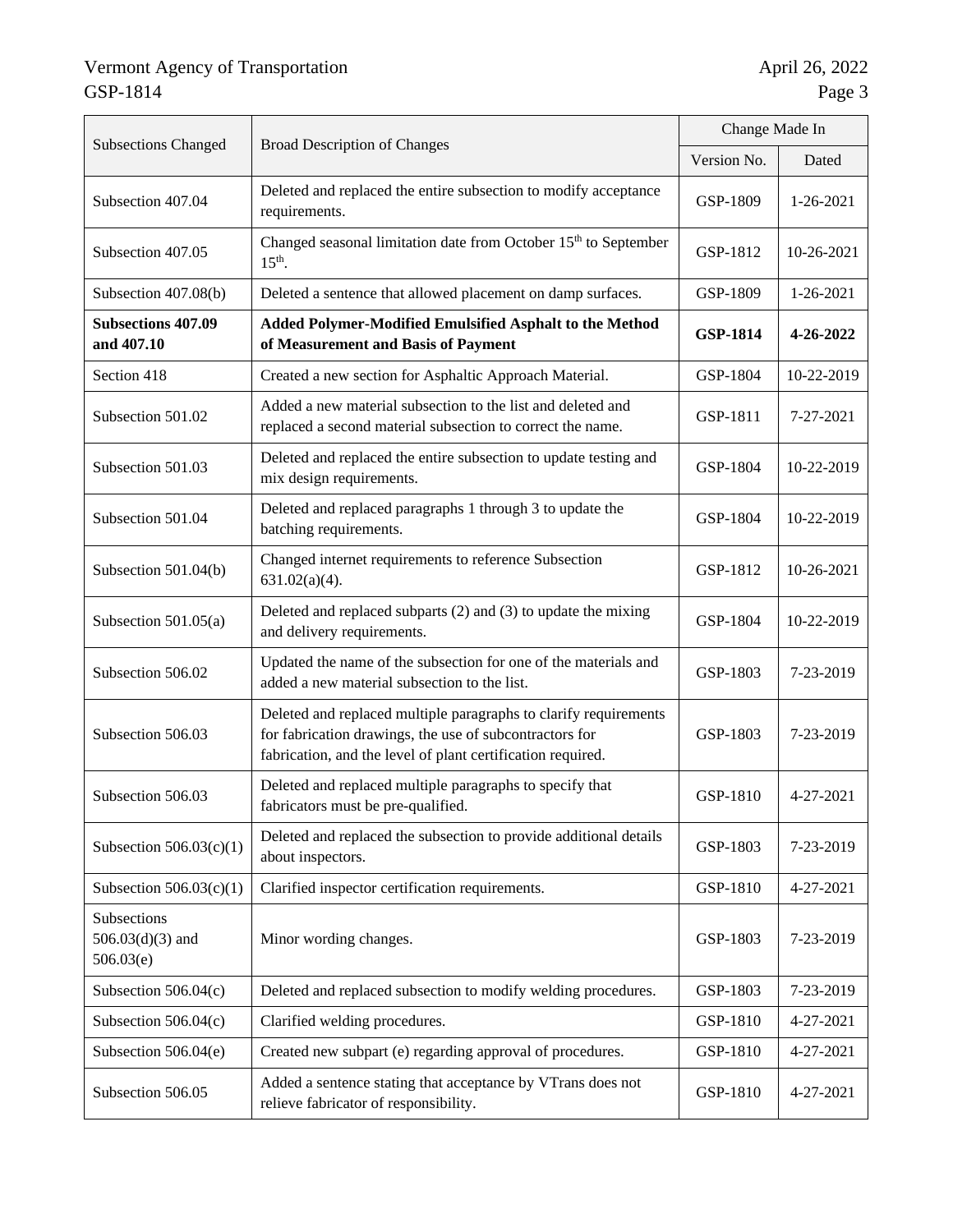| <b>Subsections Changed</b>                                                                                              |                                                                                                                        | Change Made In |           |
|-------------------------------------------------------------------------------------------------------------------------|------------------------------------------------------------------------------------------------------------------------|----------------|-----------|
| <b>Broad Description of Changes</b>                                                                                     |                                                                                                                        | Version No.    | Dated     |
| Subsection 506.05(b)                                                                                                    | Deleted a sentence.                                                                                                    | GSP-1803       | 7-23-2019 |
| Subsection 506.06(b)                                                                                                    | Deleted and replaced subsection to modify inspector<br>requirements.                                                   | GSP-1803       | 7-23-2019 |
| Subsection 506.08                                                                                                       | Added definition of main members.                                                                                      | GSP-1810       | 4-27-2021 |
| Subsections 506.10(b)<br>and $506.10(c)$                                                                                | Modified AWS references.                                                                                               | GSP-1810       | 4-27-2021 |
| Subsection 506.10(d)                                                                                                    | Minor wording changes.                                                                                                 | GSP-1803       | 7-23-2019 |
| Subsection 506.10(d)                                                                                                    | Added sentence prohibiting welding to tension members,<br>corrected cross reference.                                   | GSP-1810       | 4-27-2021 |
| Subsection $506.10(e)(1)$                                                                                               | Deleted two paragraphs.                                                                                                | GSP-1803       | 7-23-2019 |
| Subsection $506.12(c)$                                                                                                  | Clarified that air used for cooling must be dry air.                                                                   | GSP-1810       | 4-27-2021 |
| Subsection 506.12(d)                                                                                                    | Minor wording changes.                                                                                                 | GSP-1803       | 7-23-2019 |
| Subsection 506.14                                                                                                       | Deleted and replaced subsection to clarify surface preparation<br>requirements.                                        |                | 7-23-2019 |
| Subsection $506.16(c)$                                                                                                  | Clarified shipping requirements.                                                                                       |                | 4-27-2021 |
| Subsection $506.18(a)$                                                                                                  | Corrected AASHTO reference.                                                                                            | GSP-1807       | 7-28-2020 |
| Subsection 506.18(b)                                                                                                    | Deleted and replaced subparts (2) and (3) to clarify alignment,<br>drilling and reaming requirements.                  | GSP-1803       | 7-23-2019 |
| Subsections $506.19(a)$<br>and 506.19(b)                                                                                | Minor wording changes.                                                                                                 | GSP-1803       | 7-23-2019 |
| Subsection $506.19(c)$                                                                                                  | Added a sentence stating that standard bolts are to be Grade A<br>325.                                                 |                | 8-8-2018  |
| Subsection $506.19(c)$                                                                                                  | Clarified that reaming holes is not allowed unless approved by<br>the engineer.                                        | GSP-1810       | 4-27-2021 |
| Subsection 506.19                                                                                                       | Relabeled existing subparts in order to correct duplicate list<br>numbering. Also corrected internal cross references. | GSP-1801       | 8-8-2018  |
| Subsections<br>$506.19(d)(1)$ and<br>506.19(e)                                                                          | Minor wording changes.                                                                                                 | GSP-1803       | 7-23-2019 |
| Subsection<br>506.19(d)(2)                                                                                              | Added requirement to provide hardened washers when required<br>by manufacturer.                                        | GSP-1810       | 4-27-2021 |
| Subsection 506.22                                                                                                       | Simplified and clarified language regarding payment.                                                                   | GSP-1810       | 4-27-2021 |
| Subsection 506.23                                                                                                       | Deleted and replaced entire subsection to add additional coating<br>requirements.                                      | GSP-1803       | 7-23-2019 |
| Clarified timing of coating application and added information<br>Subsection 506.23<br>regarding repairs to galvanizing. |                                                                                                                        | GSP-1810       | 4-27-2021 |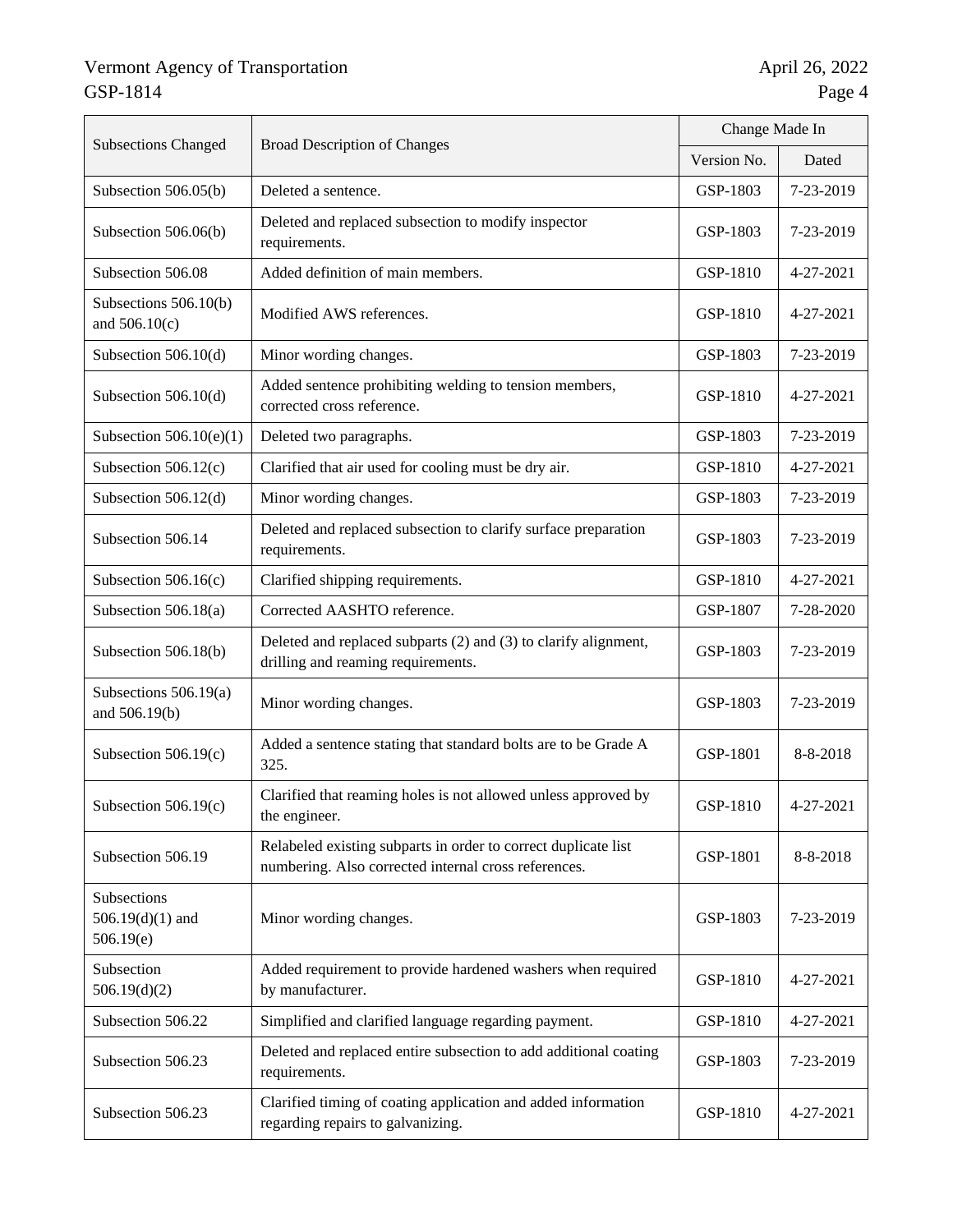|                                        |                                                                                                                      | Change Made In |            |
|----------------------------------------|----------------------------------------------------------------------------------------------------------------------|----------------|------------|
| <b>Subsections Changed</b>             | <b>Broad Description of Changes</b>                                                                                  |                | Dated      |
| Subsection 506.23(e)<br>and 506.23(f)  | Inserted a new subpart (e) to cover field connections and<br>relabeled what was subpart (e) as subpart (f).          | GSP-1810       | 4-27-2021  |
| Subsection 506.24(a)                   | Deleted and replaced several subparts to clarify measurement by<br>weight.                                           | GSP-1810       | 4-27-2021  |
| Subsection 506.25                      | Deleted and replaced entire subsection.                                                                              | GSP-1803       | 7-23-2019  |
| Subsection 510.02                      | Added a new material subsection to the list.                                                                         | GSP-1811       | 7-27-2021  |
| Subsection 510.02                      | Renamed material subsection list item to reflect changes to<br>Section 780.                                          | GSP-1812       | 10-26-2021 |
| Subsection 510.06                      | Changed internet requirements to reference Subsection<br>$631.02(a)(4)$ .                                            | GSP-1812       | 10-26-2021 |
| Subsections 510.12(b)<br>and 540.11(b) | Corrected internal cross references.                                                                                 | GSP-1801       | 8-8-2018   |
| Subsection 516.02                      | Updated materials list item to reflect name change of Subsection<br>707.15                                           | GSP-1804       | 10-22-2019 |
| Subsection 516.02                      | Deleted metalizing from materials list.                                                                              |                | 4-27-2021  |
| Subsection 516.02                      | Deleted and replaced a material subsection to correct the name.                                                      | GSP-1811       | 7-27-2021  |
| Subsection 516.04                      | Deleted reference to metalizing expansion devices.                                                                   |                | 4-27-2021  |
| Subsections 516.05 and<br>516.08       | Changed "epoxy bonding compound" to "epoxy bonding<br>systems".                                                      | GSP-1811       | 7-27-2021  |
| Subsection 519.02                      | Deleted and replaced subsection to reflect changes made in<br>Subsection 726.11.                                     | GSP-1804       | 10-22-2019 |
| Subsection 524.02                      | Updated materials list to reflect name change of Subsection<br>707.15                                                | GSP-1804       | 10-22-2019 |
| Subsection 525.04                      | Deleted sentence requiring fabrication in an approved plant as<br>that is covered in Section 506.                    | GSP-1810       | 4-27-2021  |
| Subsections 529.03 and<br>529.05       | Added language to cover the removal of bridge membranes.                                                             | GSP-1811       | 7-27-2021  |
| Subsection 531.04                      | Updated reference to Section 506, deleted sentence regarding<br>rounding of edges as that is covered in Section 506. | GSP-1810       | 4-27-2021  |
| Subsection 540.02                      | Updated material list to reflect changes made in Subsection<br>726.11.                                               | GSP-1804       | 10-22-2019 |
| Subsection 540.02                      | Added a new material subsection to the list.                                                                         | GSP-1811       | 7-27-2021  |
| Subsection 540.02                      | Renamed material list item to reflect changes to Section 780 and<br>added a new material to the list.                | GSP-1812       | 10-26-2021 |
| Subsection 540.06                      | Changed internet requirements to reference Subsection<br>$631.02(a)(4)$ .                                            | GSP-1812       | 10-26-2021 |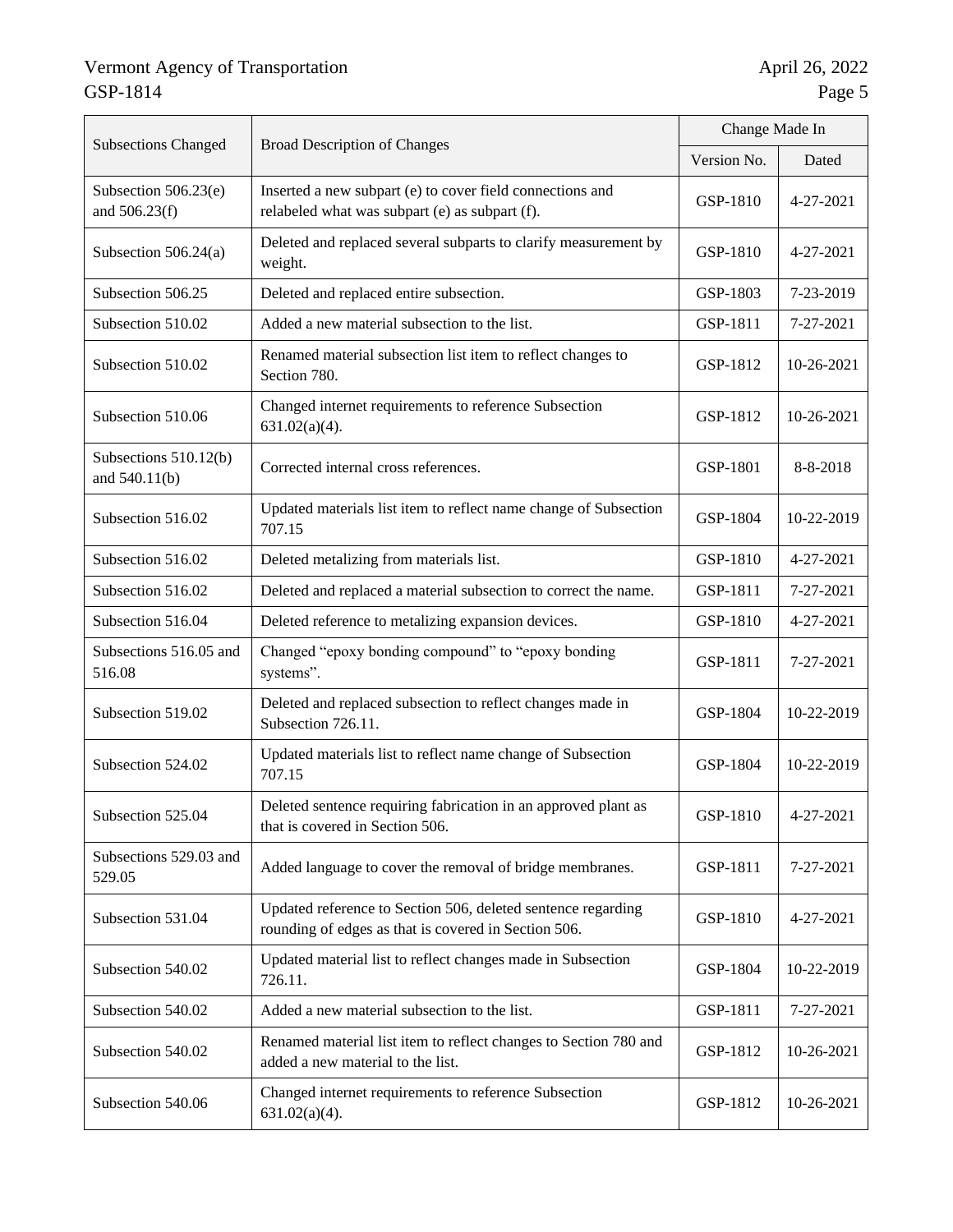|                            |                                                                                                                                  | Change Made In |            |
|----------------------------|----------------------------------------------------------------------------------------------------------------------------------|----------------|------------|
| <b>Subsections Changed</b> | <b>Broad Description of Changes</b>                                                                                              |                | Dated      |
| Subsection 540.10          | Updated internal cross reference to reflect changes made in<br>Subsection 726.11.                                                | GSP-1804       | 10-22-2019 |
| Subsection 540.12          | Corrected internal cross reference.                                                                                              | GSP-1801       | 8-8-2018   |
| Subsection 540.14(b)       | Replaced the word "prestressed" with the word "precast".                                                                         | GSP-1804       | 10-22-2019 |
| Subsection 541.02          | Added a new material subsection to the list.                                                                                     | GSP-1811       | 7-27-2021  |
| Subsection 541.04(b)       | Changed internet requirements to reference Subsection<br>631.02(a)(4)                                                            | GSP-1812       | 10-26-2021 |
| Subsection 541.07          | Changed requirements related to supplying thermometers for<br>monitoring concrete temperature.                                   | GSP-1811       | 7-27-2021  |
| Subsection 543.04          | Deleted and replaced sentence to correct submittal requirements.                                                                 | GSP-1803       | 7-23-2019  |
| Subsection 544.02          | Deleted and replaced subsection to reflect changes to Section<br>780.                                                            |                | 10-26-2021 |
| Subsection 580.02          | Deleted and replaced subsection to reflect changes to Section<br>780.                                                            |                | 10-26-2021 |
| Subsections 580.06         | Changed "epoxy bonding compound" to "epoxy bonding<br>systems".                                                                  |                | 7-27-2021  |
| Subsection 580.06          | Added a paragraph to reflect changes to Section 780                                                                              |                | 10-26-2021 |
| Subsection 605.02          | Updated materials list to reflect name change of Subsection<br>707.15                                                            |                | 10-22-2019 |
| Subsection 605.02          | Added a new material subsection to the list and deleted internal<br>cross reference. Changes made to conform to new Section 720. |                | 8-8-2018   |
| Subsection 605.02          | Deleted and replaced subparts (a) through (d) to remove the word<br>perforated from description of pipe types.                   |                | 4-28-2020  |
| Section 617                | Deleted and replaced entire section to clarify difference between<br>remove and reset and remove and replace.                    |                | 10-27-2020 |
| Subsection 621.02          | Deleted emulsified asphalt from the material list.                                                                               | GSP-1812       | 10-26-2021 |
| Subsection 625.02          | Deleted incorrect material reference.                                                                                            | GSP-1802       | 1-18-2019  |
| Subsection 621.07          | Updated requirements for using traffic barrier meeting MASH or<br>NCHRP 350.                                                     |                | 7-28-2020  |
| Subsection 630.01          | Minor wording changes.                                                                                                           | GSP-1803       | 7-23-2019  |
| Subsection 630.02(b)       | Deleted and replaced subsection to modify flagger apparel<br>requirements.                                                       | GSP-1803       | 7-23-2019  |
| Subsection 630.04(a)       | Modified flagger training requirements.                                                                                          | GSP-1802       | 1-18-2019  |
| Subsection $631.02(a)(4)$  | Updated internet speed requirements.                                                                                             | GSP-1812       | 10-26-2021 |
| Subsection 631.06          | Added additional required bituminous testing equipment.                                                                          |                | 1-28-2020  |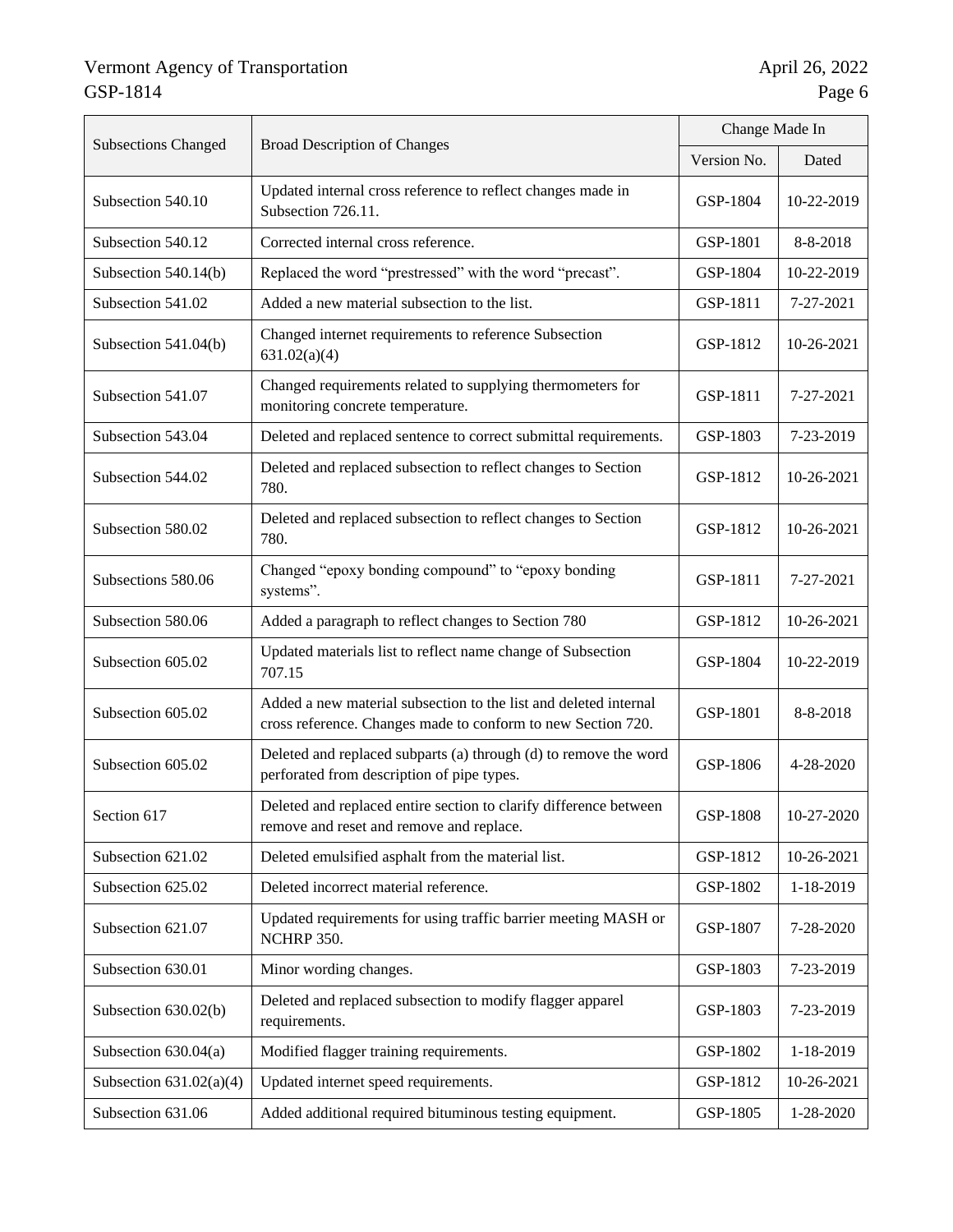|                                                                              | <b>Broad Description of Changes</b>                                                                                                      | Change Made In  |            |
|------------------------------------------------------------------------------|------------------------------------------------------------------------------------------------------------------------------------------|-----------------|------------|
| <b>Subsections Changed</b>                                                   |                                                                                                                                          |                 | Dated      |
| Subsection 631.08                                                            | Modified requirements for grout molds.                                                                                                   | GSP-1802        | 1-18-2019  |
| Subsection 631.09                                                            | Deleted a sentence that dictated an Agency process.                                                                                      | GSP-1804        | 10-22-2019 |
| Subsection 641.02                                                            | Deleted and replaced several paragraphs in order to add new<br>subparts and clarify the difference between the traffic control<br>items. | GSP-1803        | 7-23-2019  |
| Subsection 641.03                                                            | Added paragraph requiring security system for PCMS.                                                                                      | GSP-1802        | 1-18-2019  |
| Subsection 641.07                                                            | Deleted and replaced entire subsection to clarify basis of<br>payment.                                                                   | GSP-1803        | 7-23-2019  |
| Section 646                                                                  | Deleted and replaced entire section.                                                                                                     | GSP-1806        | 4-28-2020  |
| Subsection 649.02                                                            | Deleted and replaced existing subsection so it would conform<br>with the new Section 720.                                                | GSP-1801        | 8-8-2018   |
| Subsection 653.02                                                            | Added new material subsections to the list and deleted internal<br>cross reference. Changes made to conform to new Section 720.          |                 | 8-8-2018   |
| Subsection $653.03(a)$                                                       | Added information for when an EPSC Plan is not included in the<br>Contract.                                                              |                 | 7-28-2020  |
| Subsection<br>653.08(a)(1), 653.09(a),<br>$653.09(b)(1)$ and<br>653.09(b)(3) | Corrected references to various geotextile requirements to<br>conform to new Section 720.                                                | GSP-1801        | 8-8-2018   |
| Subsection 653.17                                                            | Added requirement that EPSC monitoring reports will not be paid<br>for unless received within 7 calendar days of the event.              | GSP-1810        | 4-27-2021  |
| Subsection 675.02                                                            | Deleted internal cross reference.                                                                                                        | GSP-1802        | 1-18-2019  |
| Subsection<br>675.07(b)(2)                                                   | Deleted and replaced subsection to modify the requirements.                                                                              | GSP-1803        | 7-23-2019  |
| Subsection 675.07(d)                                                         | Added two new sentences to add additional requirements for<br>fasteners.                                                                 | GSP-1803        | 7-23-2019  |
| Subsection 677.03                                                            | Added a sentence removing the requirement for field verification<br>of DTI's.                                                            |                 | 8-8-2018   |
| Subsection 679.02                                                            | Deleted one material from the materials list and added two new<br>ones to match changes in Subsection 753.04.                            | GSP-1802        | 1-18-2019  |
| Subsection 679.05                                                            | Deleted existing first sentence and added two new paragraphs                                                                             | GSP-1802        | 1-18-2019  |
| Subsection 679.09                                                            | Added a sentence removing the requirement for field verification<br>of DTI's.                                                            | GSP-1801        | 8-8-2018   |
| Subsection 679.11                                                            | Corrected reference.                                                                                                                     | <b>GSP-1814</b> | 4-26-2022  |
| Subsection 680.02                                                            | Changed materials list entry.                                                                                                            | GSP-1812        | 10-26-2021 |
| Subsection 680.02                                                            | Deleted a material from the materials list.                                                                                              | GSP-1802        | 1-18-2019  |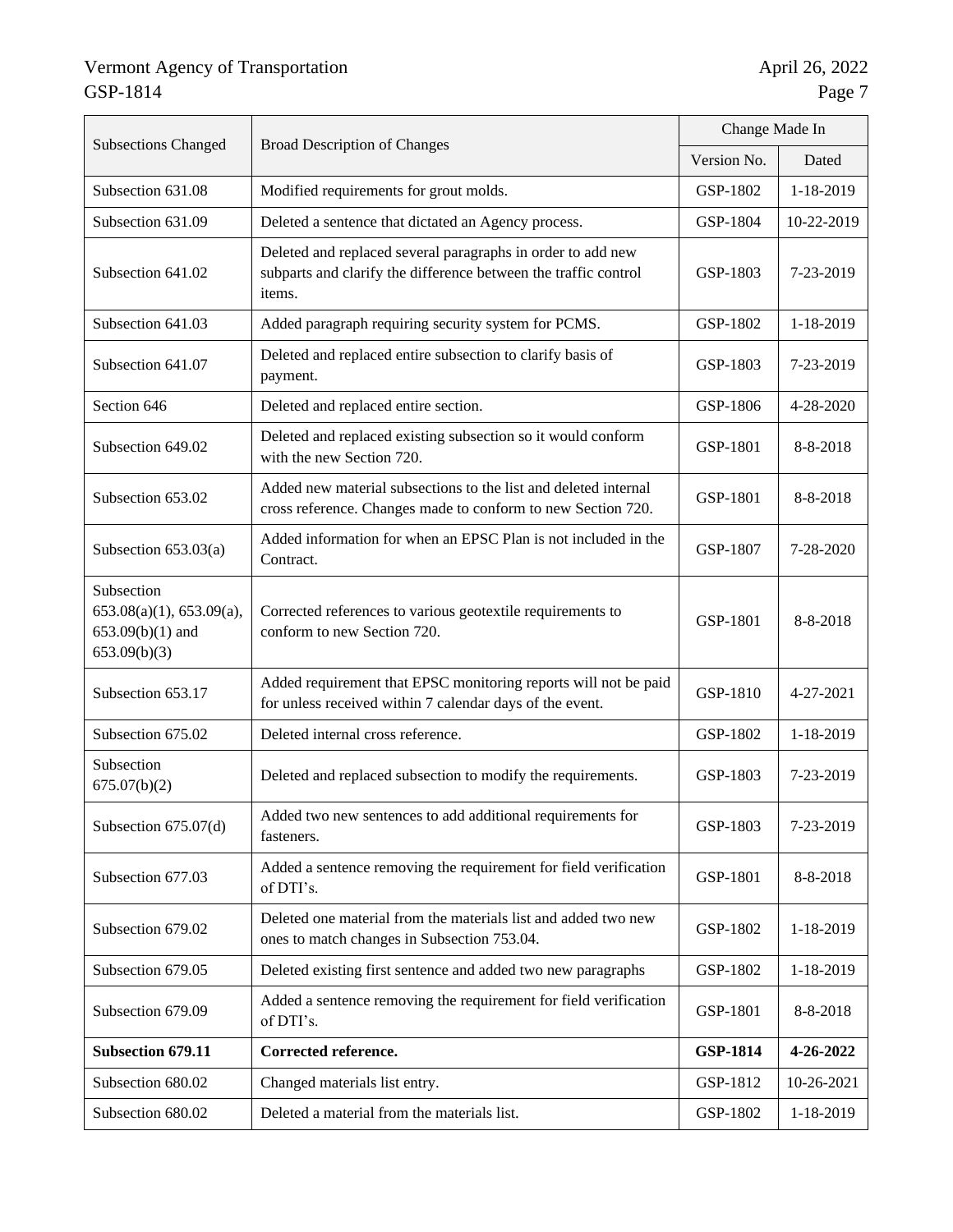|                                      |                                                                                                                    | Change Made In |            |
|--------------------------------------|--------------------------------------------------------------------------------------------------------------------|----------------|------------|
| <b>Subsections Changed</b>           | <b>Broad Description of Changes</b>                                                                                |                | Dated      |
| Subsection 680.06                    | Changed material requirement from peastone to drainage<br>aggregate.                                               | GSP-1812       | 10-26-2021 |
| Section 690                          | Deleted and replaced reserved section to add fuel price<br>adjustment to the book.                                 | GSP-1806       | 4-28-2020  |
| Subsection 690.02<br>(Table 690.02A) | Changed fuel usage factor and threshold quantity for the Cold<br>Mixed Recycled Bituminous Pavement work category. | GSP-1810       | 4-27-2021  |
| Section 701                          | Deleted and replaced entire section to update requirements for<br>hydraulic cement.                                | GSP-1811       | 7-27-2021  |
| Subsection 702.06<br>(Table 702.06A) | Deleted and replaced table to correct some temperatures and add<br>a new row.                                      | GSP-1803       | 7-23-2019  |
| Subsection 702.07                    | Deleted and replaced entire subsection to modify anti-stripping<br>requirements.                                   |                | 1-26-2021  |
| Subsection 704.01(b)                 | Corrected ambiguity associated with organic impurities.                                                            | GSP-1805       | 1-28-2020  |
| Subsection $704.10(a)$               | Added a sentence regarding anti-stripping additives.                                                               |                | 1-26-2021  |
| Subsection $704.10(a)$               | Corrected AASHTO references.                                                                                       |                | 7-23-2019  |
| Subsection 704.10<br>(Table 704.10D) | Removed special percent wear requirements for bonded wearing<br>course aggregate.                                  |                | 7-28-2020  |
| Subsection 704.11                    | Deleted and reserved subsection.                                                                                   |                | 10-26-2021 |
| Subsection 704.15                    | Deleted and replaced entire subsection to modify anti-stripping<br>requirements.                                   |                | 1-26-2021  |
| Subsection 704.20                    | Added new section to provide PGA requirements.                                                                     | GSP-1809       | 1-26-2021  |
| Subsection 704.21                    | Added new section to provide RCA requirements.                                                                     | GSP-1809       | 1-26-2021  |
| Subsection 706.06                    | Deleted and reserved entire subsection.                                                                            | GSP-1805       | 1-28-2020  |
| Subsection $707.01(a)$               | Added a cross reference.                                                                                           | GSP-1811       | 7-27-2021  |
| Subsection 707.14<br>(Table 707.14A) | Corrected AASHTO references.                                                                                       |                | 1-18-2019  |
| Subsection 707.15                    | Deleted and replaced entire subsection to update requirements.                                                     |                | 10-22-2019 |
| Subsection 707.17                    | Added a new subsection to provide material requirements for the<br>new Section 418.                                |                | 10-22-2019 |
| Subsection 708.03                    | Deleted and replaced entire subsection to provide new<br>requirements.                                             |                | 7-23-2019  |
| Subsection 708.06                    | Deleted and reserved entire subsection.                                                                            | GSP-1802       | 1-18-2019  |
| Subsection 708.08<br>(Table 708.08C) | Added two rows to the table.                                                                                       |                | 7-23-2019  |
| Subsection 708.09                    | Deleted and reserved entire subsection.                                                                            | GSP-1806       | 4-28-2020  |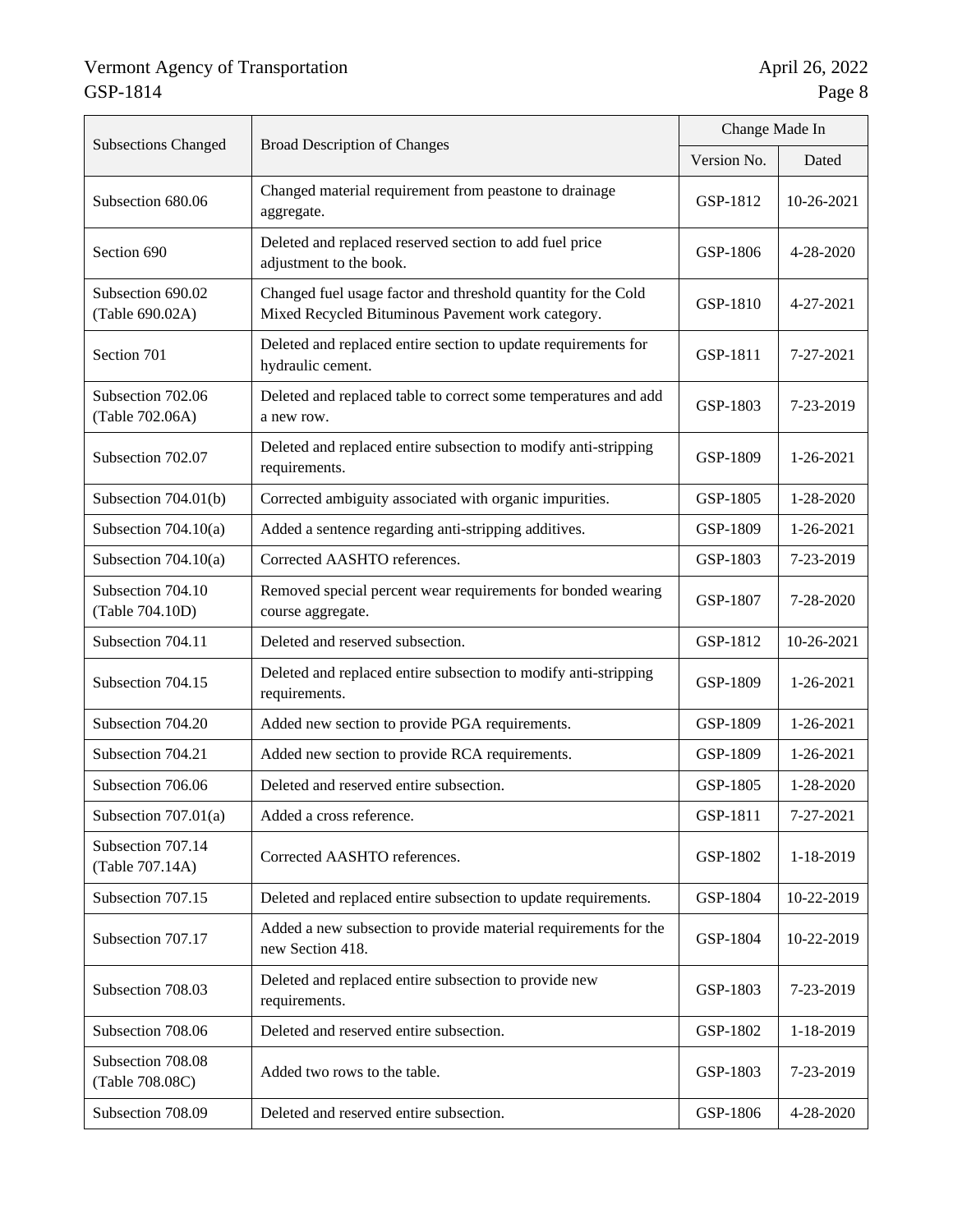|                                                                                                                     |                                                                                                       | Change Made In |                 |
|---------------------------------------------------------------------------------------------------------------------|-------------------------------------------------------------------------------------------------------|----------------|-----------------|
| <b>Subsections Changed</b>                                                                                          | <b>Broad Description of Changes</b>                                                                   |                | Dated           |
| Subsection 708.11                                                                                                   | Deleted and reserved entire subsection.                                                               | GSP-1803       | 7-23-2019       |
| Subsection 708.12                                                                                                   | Deleted and replaced entire subsection to provide new<br>requirements.                                | GSP-1803       | 7-23-2019       |
| Subsection 710.03                                                                                                   | Deleted and replaced subsection to update material requirements<br>for corrugated polyethylene pipe.  | GSP-1806       | 4-28-2020       |
| Subsection 710.07                                                                                                   | Deleted and replaced subsection to update material requirements<br>for corrugated polypropylene pipe. | GSP-1806       | 4-28-2020       |
| Subsection 711.02                                                                                                   | Corrected internal cross reference.                                                                   | GSP-1802       | 1-18-2019       |
| Subsection 712.04                                                                                                   | Deleted and reserved entire subsection.                                                               | GSP-1805       | 1-28-2020       |
| Subsections 713.04 and<br>713.05                                                                                    | Corrected AASHTO references.                                                                          | GSP-1802       | 1-18-2019       |
| Subsection 714.01                                                                                                   | Clarified requirements for CVN testing.                                                               | GSP-1809       | $1 - 26 - 2021$ |
| Subsection 714.01                                                                                                   | Deleted definition of main members.                                                                   | GSP-1810       | 4-27-2021       |
| Subsection 714.05                                                                                                   | Deleted and replaced the first sentence to provide new<br>requirements.                               | GSP-1803       | 7-23-2019       |
| Subsection 714.05                                                                                                   | Changed the word "painted" to "coated".                                                               |                | 1-26-2021       |
| Subsection 714.06                                                                                                   | Deleted and replaced the first sentence to provide new<br>requirements.                               |                | 7-23-2019       |
| Subsection 714.06                                                                                                   | Revised requirements related to coating of bolts, nuts, and<br>washers.                               | GSP-1811       | 7-27-2021       |
| Subsection 714.10                                                                                                   | Corrected AASHTO/AWS material reference.                                                              | GSP-1806       | 4-28-2020       |
| Section 719                                                                                                         | Deleted and replaced entire section to add detailed requirements<br>for epoxy resin materials.        | GSP-1811       | 7-27-2021       |
| Section 720                                                                                                         | Deleted and replaced entire section in order to align it with<br>current AASHTO specifications.       | GSP-1801       | 8-8-2018        |
| Subsection 720.03<br>(Table 720.03A)                                                                                | Updated the MARV value for Apparent Opening Size (mm).                                                | GSP-1804       | 10-22-2019      |
| Subsection 720.06<br>(Table 720.06A)                                                                                | Updated the MARV value for Apparent Opening Size (mm).                                                | GSP-1804       | 10-22-2019      |
| Subsections $725.01(d)$<br>and $725.02(a)$                                                                          | Deleted and replaced both subparts to update requirements.                                            | GSP-1802       | 1-18-2019       |
| <b>Subsection 725.03</b>                                                                                            | Deleted and replaced subsection to clarify requirements.                                              |                | 4-26-2022       |
| Subsection 726.08                                                                                                   | Clarified requirements for repairing damaged galvanizing.                                             | GSP-1806       | 4-28-2020       |
| Clarified that repair requirements apply to zinc coatings in<br>Subsection 726.08<br>general, not just galvanizing. |                                                                                                       | GSP-1810       | 4-27-2021       |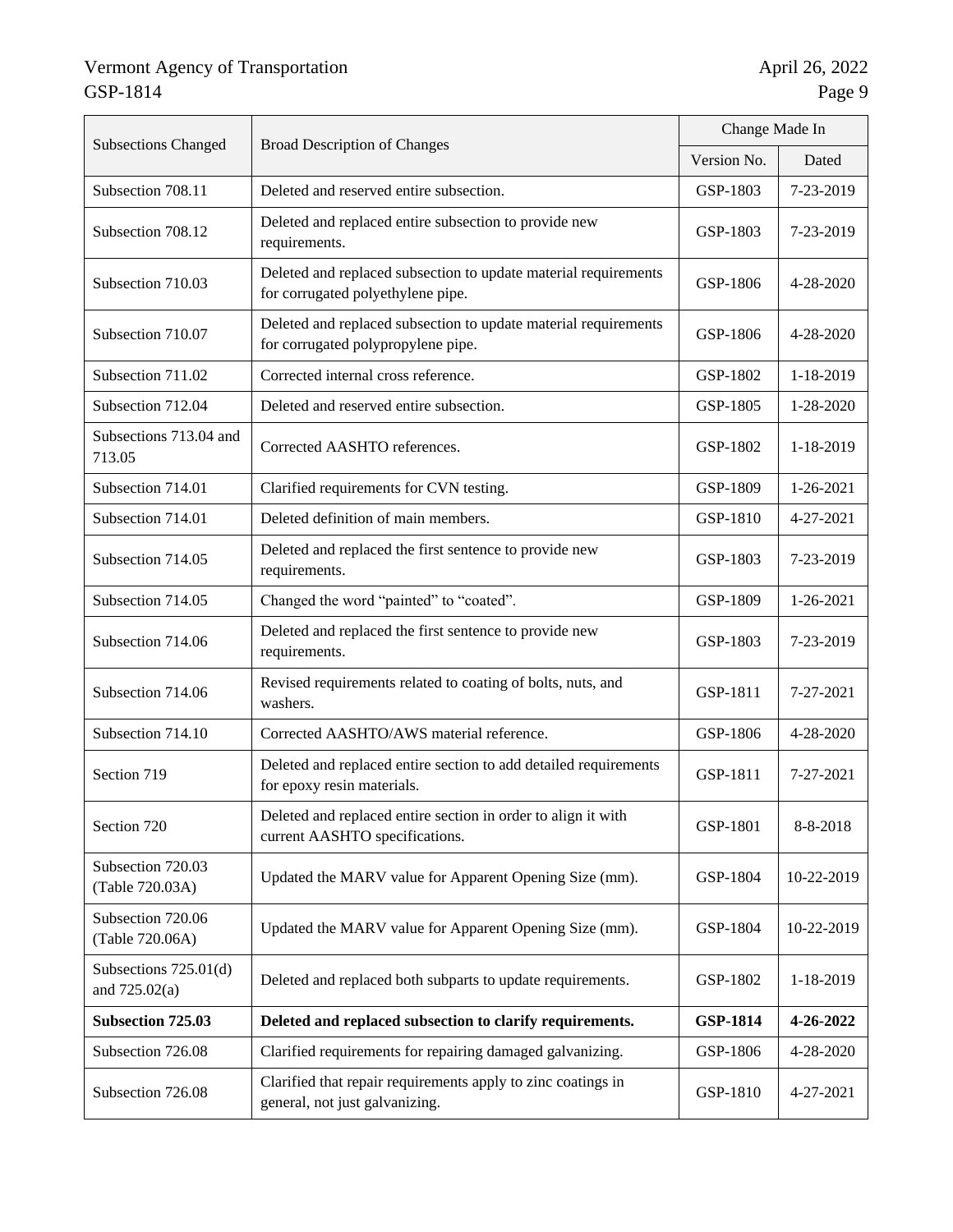|                                    | <b>Broad Description of Changes</b>                                                                      | Change Made In |            |
|------------------------------------|----------------------------------------------------------------------------------------------------------|----------------|------------|
| <b>Subsections Changed</b>         |                                                                                                          |                | Dated      |
| Subsection 726.09                  | Deleted and replaced entire subsection to clarify the<br>requirements.                                   | GSP-1803       | 7-23-2019  |
| Subsection 726.09                  | Clarified metalizing requirements.                                                                       | GSP-1810       | 4-27-2021  |
| Subsection 726.11                  | Deleted and replaced entire subsection to update the requirements<br>for waterproofing membrane systems. | GSP-1812       | 10-26-2021 |
| Subsection 731.03                  | Corrected name of AASHTO reference.                                                                      | GSP-1807       | 7-28-2020  |
| Subsection 732.01                  | Added an ASTM reference.                                                                                 | GSP-1810       | 4-27-2021  |
| Subsections 732.03 and<br>732.04   | Deleted and replaced both subsections to modify CVN<br>requirements.                                     | GSP-1812       | 10-26-2021 |
| Subsection $751.01(b)$             | Deleted and replaced subpart to clarify the requirements.                                                |                | 7-27-2021  |
| Subsection 753.04                  | Created separate requirements for steel and aluminum bracket<br>arms.                                    |                | 1-18-2019  |
| Subsection 753.05                  | Deleted and replaced subsection to modify material requirements.                                         | GSP-1806       | 4-28-2020  |
| Section 754                        | Created a new section for pavement marking materials.                                                    | GSP-1803       | 7-23-2019  |
| Subsection 754.01                  | Added requirements for optics.                                                                           | GSP-1806       | 4-28-2020  |
| Subsection 755.12                  | Corrections to references and assorted updates.                                                          | GSP-1813       | 1-25-2022  |
| Section 780                        | Deleted and replaced entire section to update requirements and<br>change material names.                 | GSP-1812       | 10-26-2021 |
| Alphabetical Index of<br>Pay Items | Corrected the name of item 406.38.                                                                       |                | 7-23-2019  |
| Alphabetical Index of<br>Pay Items | Added item 418.10.                                                                                       | GSP-1804       | 10-22-2019 |
| Alphabetical Index of<br>Pay Items | Deleted item 646.75.                                                                                     | GSP-1803       | 7-23-2019  |
| Alphabetical Index of<br>Pay Items | Added item 690.50.                                                                                       | GSP-1806       | 4-28-2020  |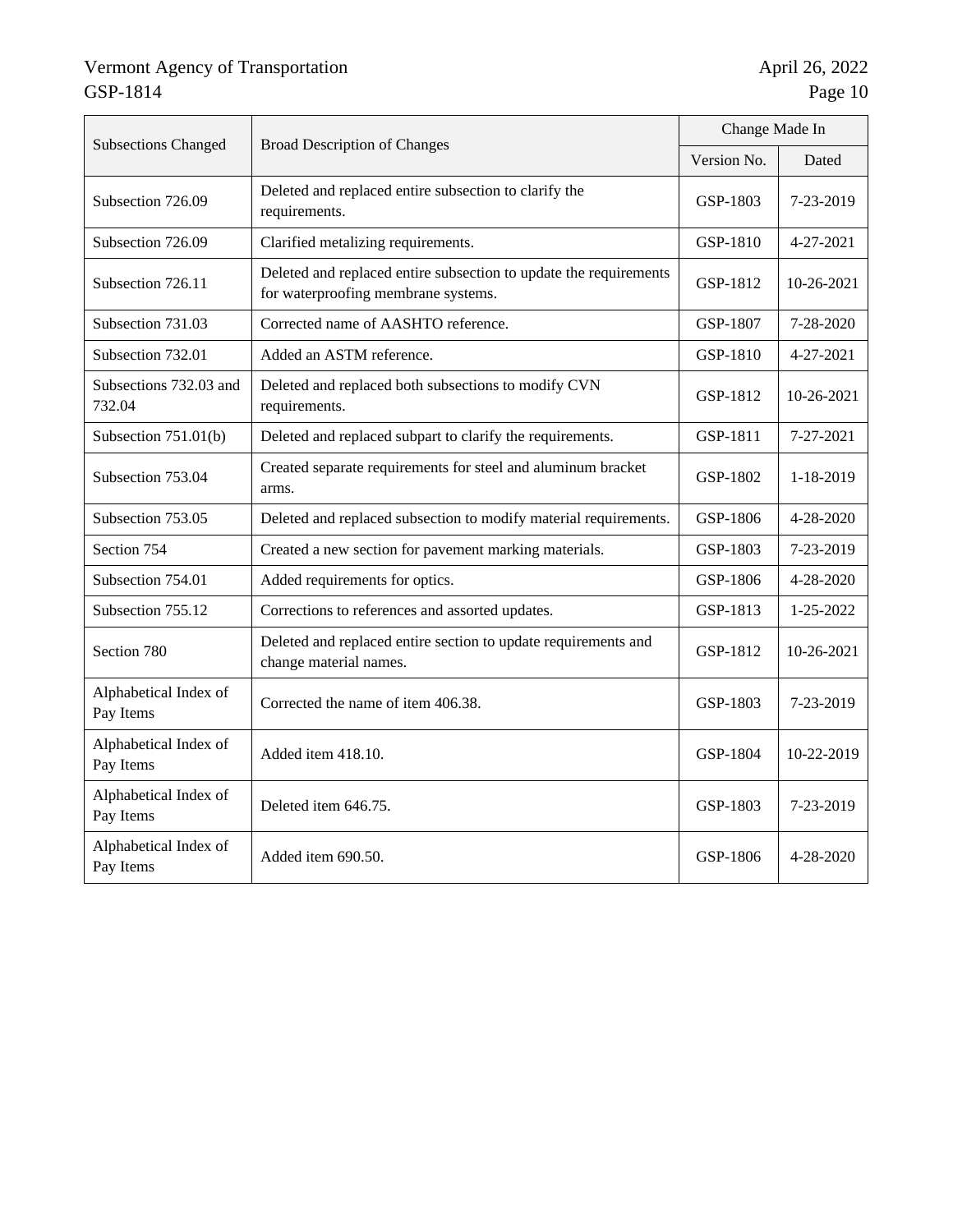### PART II – GENERAL SPECIAL PROVISIONS FOR ALL PROJECTS

### **DIVISION 100**

# **GENERAL PROVISIONS**

### SECTION 101 – DEFINITIONS AND TERMS

101.02 DEFINITIONS is hereby modified by deleting the entry for, and definition of, "Construction Safety Technician".

101.02 DEFINITIONS is hereby modified by adding the following definition in alphabetical order:

DIRECT MELT GLASS BEADS – Glass beads derived from recycled glass by returning the glass to a molten form, removing impurities, and refining the glass into near-virgin glass beads.

101.02 DEFINITIONS, the definition for "Holidays" is hereby modified by deleting the phrase "Columbus Day" from the first column and replacing it with the phrase "Indigenous Peoples' Day".

101.02 DEFINITIONS, is hereby modified by deleting the phrase "Supplemental Specifications," from the definitions for "Contract", "Project Special Provisions", and "Specifications".

101.02 DEFINITIONS is hereby modified by deleting the entry for, and definition of, "Supplemental Specifications".

### SECTION 103 – TAXES AND INSURANCE

103.03 STATE SALES TAX is hereby modified by deleting the phrase "(see *Vermont Sales and Use Tax Regulations, No. 226-2* and *226-7* and *32 V.S.A. § 9743(4)*)" and the phrase "(see *32 V.S.A. § 9741(44)*)." from the first paragraph.

103.03 STATE SALES TAX is hereby further modified by adding the following reference to the end of the first paragraph:

(see *32 V.S.A. § 9743(4)*, *32 V.S.A. § 9741(30)*, *32 V.S.A. § 9741(44)*, and the *Vermont Sales and Use Tax Regulations*, *Reg. § 1.9741(34)-5* and *Reg. § 1.9743*).

103.04 INSURANCE REQUIREMENTS, subpart (d), is hereby modified by deleting the second paragraph, which begins with "The Contractor shall file..." and ends with "... to the Operating Railroad concerned.", and replacing it with the following: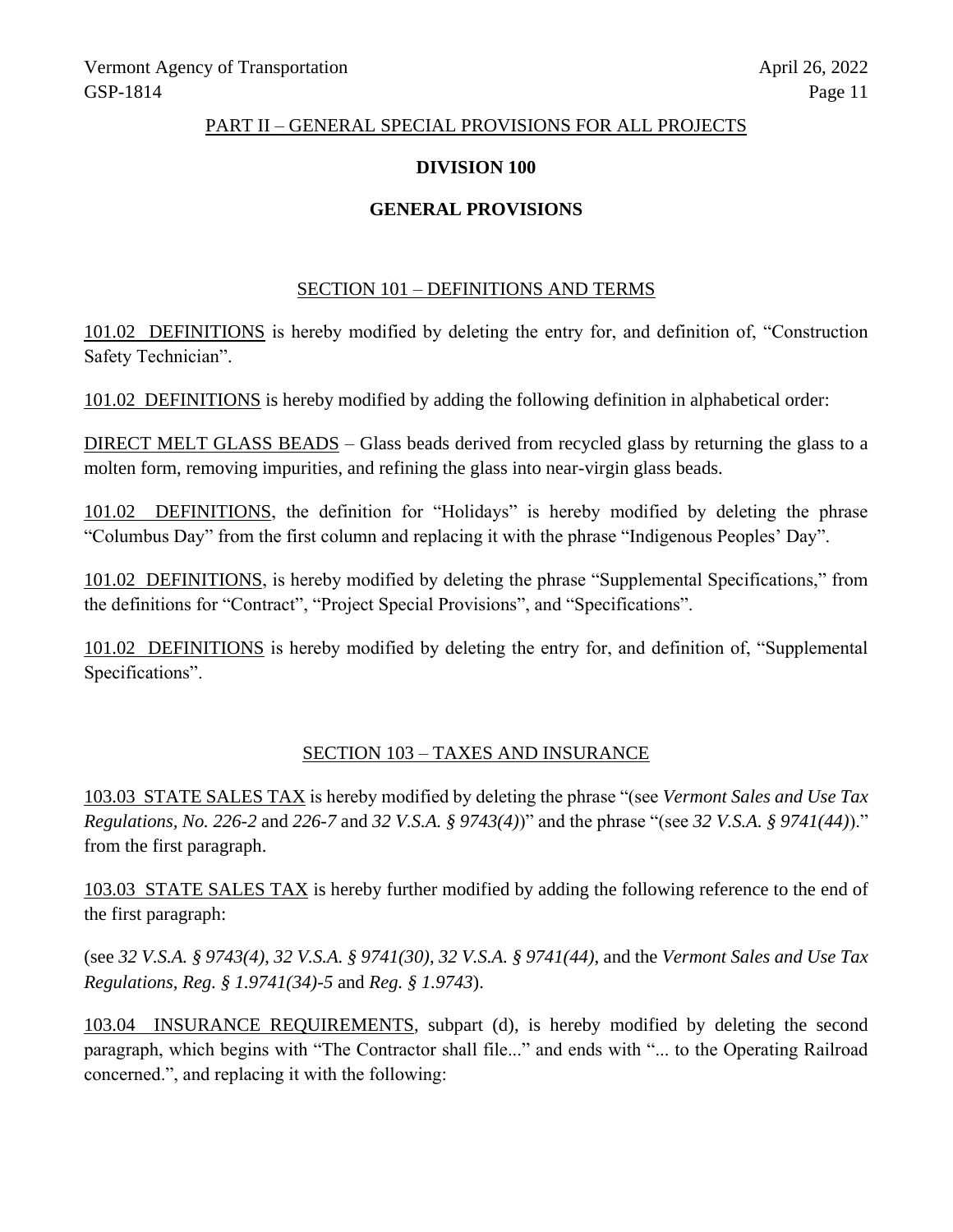Upon request by the Agency, the Contractor shall provide a copy of the railroad protective liability policy within 24 hours.

103.04 INSURANCE REQUIREMENTS, subpart (e), is hereby modified by deleting the phrase "*1 National Life Drive, Montpelier, Vermont 05633-5001*" from the ninth paragraph and replacing it with the phrase "*219 North Main Street, Barre, Vermont 05641*".

# SECTION 105 – CONTROL OF THE WORK

105.05 COORDINATION OF CONTRACT DOCUMENTS, subpart (a), is hereby modified by deleting the phrase "Supplemental Specifications," from the first sentence.

105.05 COORDINATION OF CONTRACT DOCUMENTS, subpart (a)(1), is hereby modified by deleting subpart g. in its entirety, relabeling subpart h. as subpart g., and relabeling subpart i. as subpart h.

105.05 COORDINATION OF CONTRACT DOCUMENTS, subpart (d), is hereby modified by deleting the phrase "Supplemental Specifications," from the last sentence.

105.14 SUNDAY, NIGHT, AND HOLIDAY WORK is hereby modified by relabeling subpart (c), "Application.", as "(d) Application." and subpart (d), "Other Provisions Not Affected.", as "(e) Other Provisions Not Affected."

105.16 LOAD RESTRICTIONS, subpart (c), is hereby modified by changing the phrase "*23 V.S.A. § 1391(a)*" to read "*23 V.S.A. § 1391a*".

105.24 POLLUTION CONTROL is hereby modified by relabeling subpart (f) as subpart (e), relabeling subpart (g) as subpart (f), and relabeling subpart (h) as subpart (g).

105.24 POLLUTION CONTROL, subpart (e), is hereby modified by being deleted in its entirety and replaced with the following:

- (e) Contaminated Materials and Hazardous Waste.
	- (1) Unanticipated Contamination. Should evidence of unanticipated contamination (such as chemical or petroleum odors or presence of non-native materials including, but not limited to, solid waste, asphalt, or ash) be discovered during construction, the Contractor shall immediately notify the Engineer. The Agency will work with the Contractor to notify regulators as necessary and to develop a plan to manage the materials, waste, or both.
	- (2) Generated Contamination. The Contractor shall provide documentation to the Engineer that any generated contaminated material or hazardous waste was characterized as necessary and disposed of in conformance with all applicable regulations.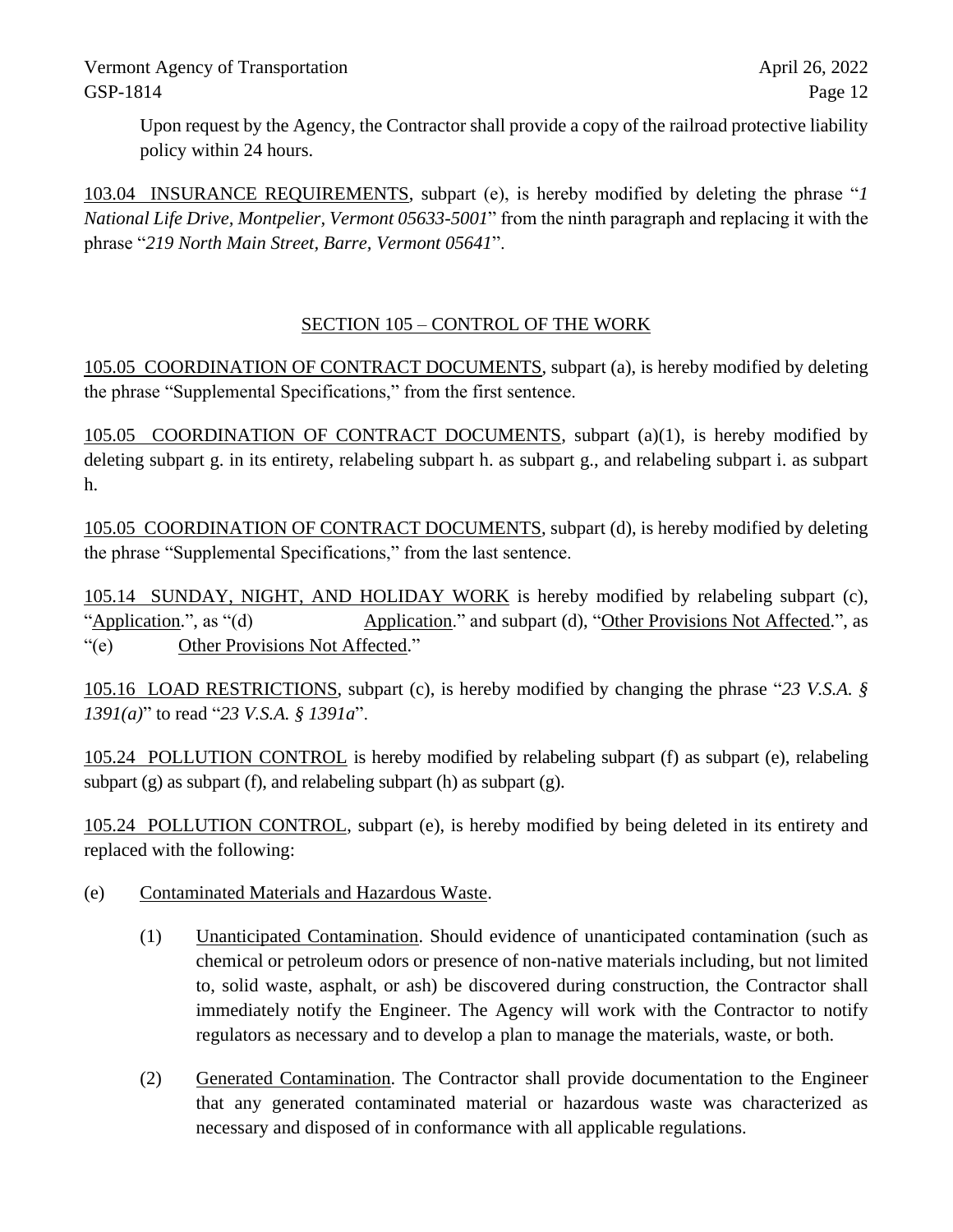The Agency may suspend work when it determines that a serious safety or environmental violation exists on the job site. The period of time work is suspended due to a serious safety or environmental violation will not be justification for an extension of time.

# SECTION 106 – CONTROL OF MATERIALS

106.09 STOCKPILING, subpart (c), is hereby modified by being deleted in its entirety and replaced with the following:

- (c) Raw Materials. In addition to the criteria set out above for other materials, raw material stockpiles shall be approved by the Construction Engineer and meet the following additional criteria:
	- (1) The various components of the finished product shall include all of the appropriate certifications, passing samples, passing tests, and any other documentation that may be required to certify that the materials are acceptable.
	- (2) For stockpiles of structural steel, invoices or quotes from the fabricator shall include supporting documentation such as mill invoices or quotes that show actual dimensions, quantities, and costs to the fabricator for the raw materials. The intent of this raw material payment is to reimburse the actual amount it cost the fabricator to purchase the raw materials for the specific Contract item. There will be no allowance for mark up of any type by the Contractor or fabricator. Stockpile payments will be limited to one payment per 6 months, per Contract item. There will be no raw material stockpile payment allowed for materials that do not meet the dimensions provided on the mill invoices.
	- (3) Any other criteria the Engineer deems necessary to allow for payment.

# SECTION 107 – LEGAL RELATIONS AND RESPONSIBILITY TO THE PUBLIC

107.12 PROTECTION AND RESTORATION OF PROPERTY, Table 107.12A, is hereby modified by being deleted in its entirety and replaced with the following:

| Type of Structure                                                          | Frequencies<br>$<$ 40 Hertz | Frequencies<br>$\geq$ 40 Hertz |
|----------------------------------------------------------------------------|-----------------------------|--------------------------------|
| Modern homes (drywall interior,<br>maximum PPV limit in inches/sec.)       | 0.75                        | 2.0                            |
| Older homes (plaster on wood or lath,<br>maximum PPV limit in inches/sec.) | 0.50                        | 2.0                            |

# TABLE 107.12A – MAXIMUM PEAK PARTICLE VELOCITY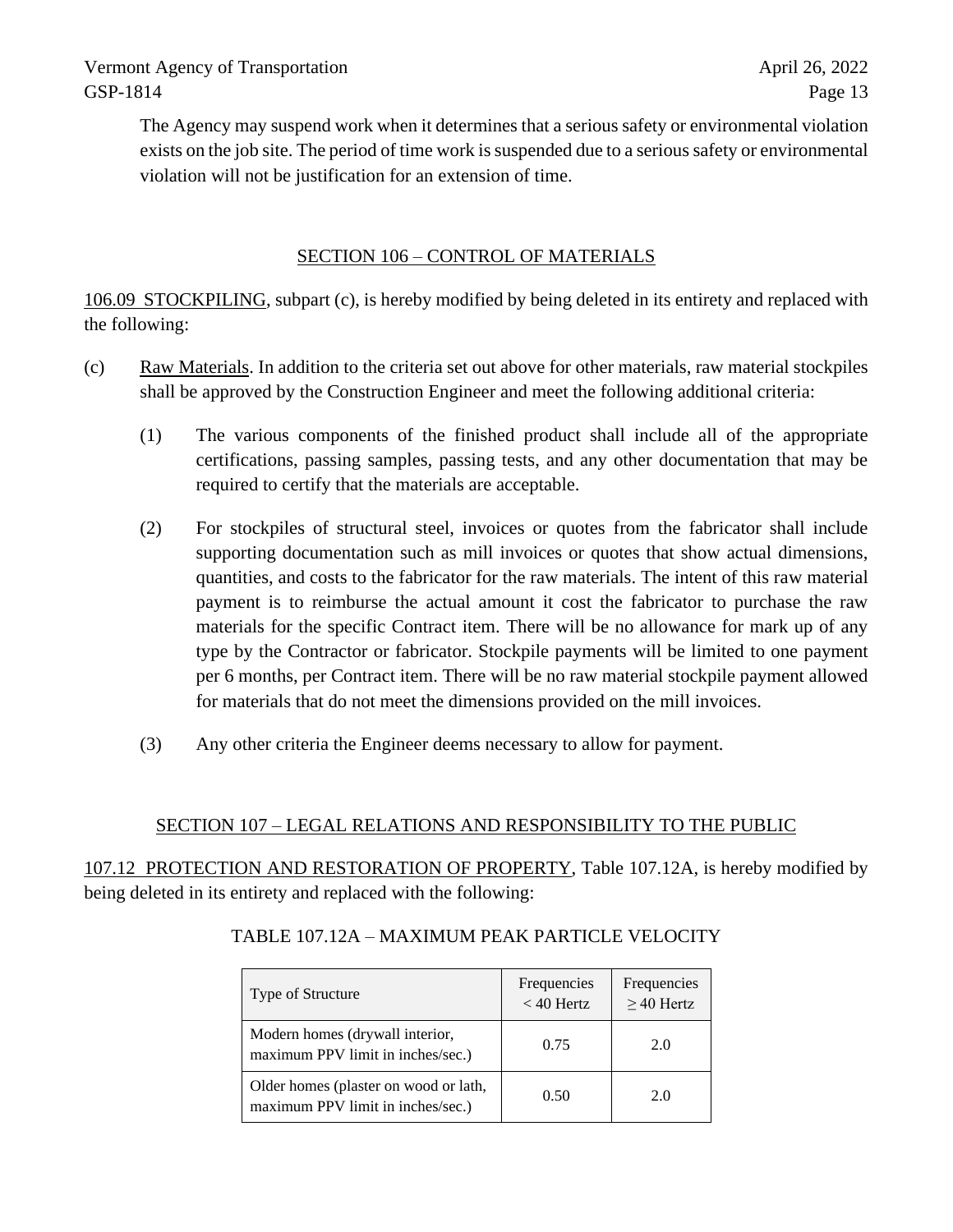# SECTION 108 – PROSECUTION AND PROGRESS

108.09 TEMPORARY SUSPENSION OF THE WORK is hereby modified by deleting subparts (b) and (c) in their entirety, relabeling subpart (d) as subpart (b), relabeling subpart (e) as subpart (c), relabeling subpart (f) as subpart (d), and relabeling subpart (g) as subpart (e).

108.12 FAILURE TO COMPLETE WORK ON TIME, Table 108.12A, is hereby modified by being deleted in its entirety and replaced with the following:

TABLE 108.12A – DAILY LIQUIDATED DAMAGES CHARGE PER WORKING DAY OF DELAY

| <b>Original Contract Amount</b> |                  | Daily Charge per     |
|---------------------------------|------------------|----------------------|
| From More Than                  | To and Including | Working Day of Delay |
| \$0                             | \$300,000        | \$1,900              |
| \$300,000                       | \$500,000        | \$2,000              |
| \$500,000                       | \$1,000,000      | \$2,100              |
| \$1,000,000                     | \$1,500,000      | \$2,200              |
| \$1,500,000                     | \$3,000,000      | \$2,500              |
| \$3,000,000                     | \$5,000,000      | \$3,000              |
| \$5,000,000                     | \$10,000,000     | \$4,000              |
| \$10,000,000                    | \$15,000,000     | \$5,200              |
| \$15,000,000                    | $^{+}$           | \$6,200              |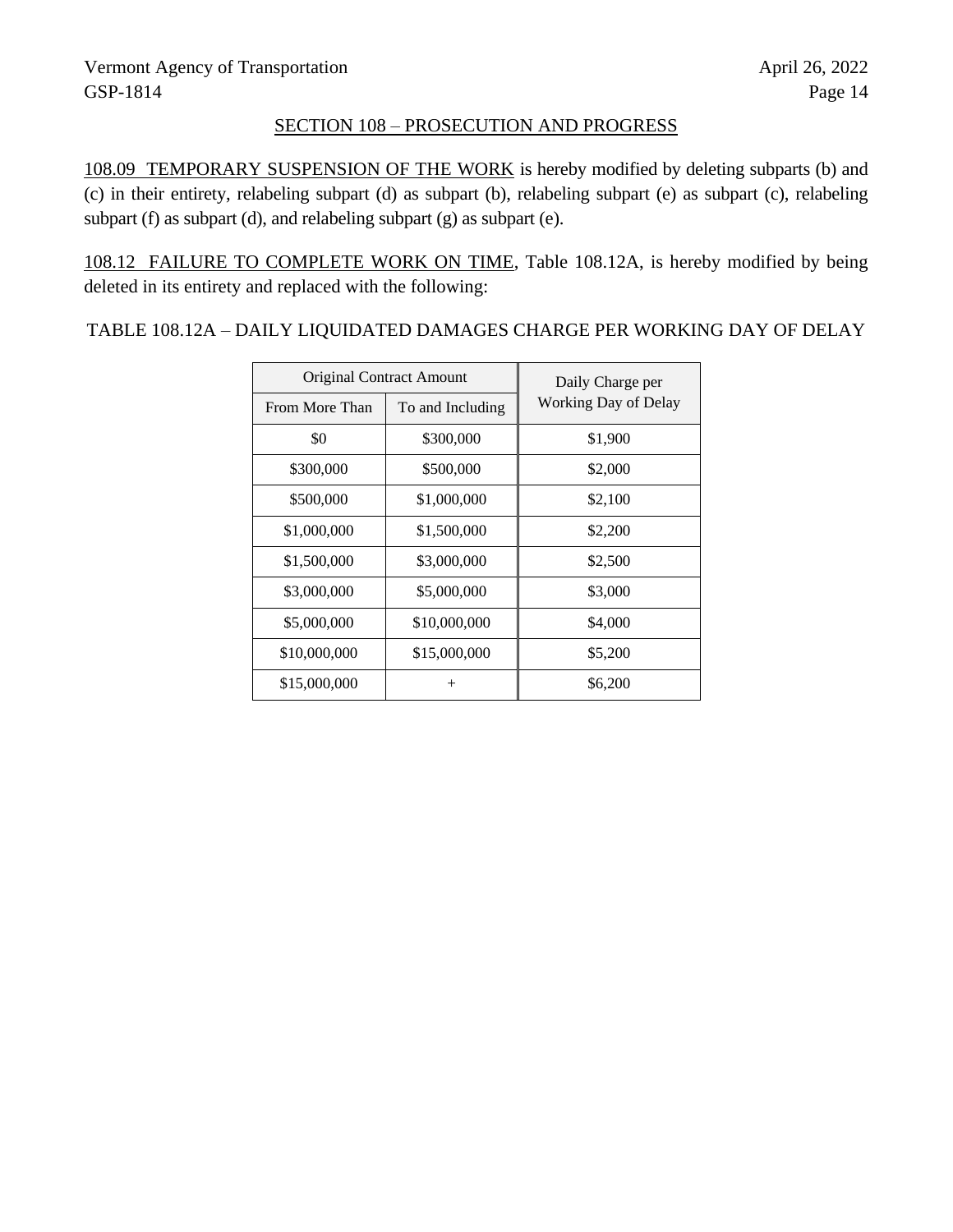### **DIVISION 200**

# **EARTHWORKS**

### SECTION 203 – EXCAVATION AND EMBANKMENTS

203.03 GENERAL CONSTRUCTION REQUIREMENTS is hereby modified by adding the following as the last sentence of the ninth paragraph:

Construction Drawings shall be submitted in accordance with Section 105 whenever OSHA or VOSHA regulations require a design by a Professional Engineer.

203.12 SUBGRADE is hereby modified by adding the following as the second and third sentences of the sixth paragraph:

Frozen material shall not be used in the construction of subbase. Subbase, base, or surface material shall not be deposited on frozen subgrade, and successive layers shall not be placed on material that has frozen.

### SECTION 204 – EXCAVATION FOR STRUCTURES

204.03 GENERAL CONSTRUCTION REQUIREMENTS is hereby modified by adding the following as the last sentence of the third paragraph:

Construction Drawings shall be submitted in accordance with Section 105 whenever OSHA or VOSHA regulations require a design by a Professional Engineer.

# SECTION 210 – COLD PLANING

210.03 GENERAL CONSTRUCTION REQUIREMENTS, subpart (b) is hereby modified by being deleted in its entirety and replaced with the following:

(b) The Contractor shall repave any coarse-milled areas within 14 Calendar Days and any fine-milled areas within 28 Calendar Days of milling, or when directed by the Engineer. Should the area remain unpaved for a period longer than specified herein, without the approval of the Engineer, no payment whatsoever will be made for the milled areas left exposed in excess of the 14 or 28 Calendar Day periods. If the Contractor lays down temporary pavement to avoid the above nonpayment for milling, temporary pavement and subsequent milling shall be at the Contractor's expense.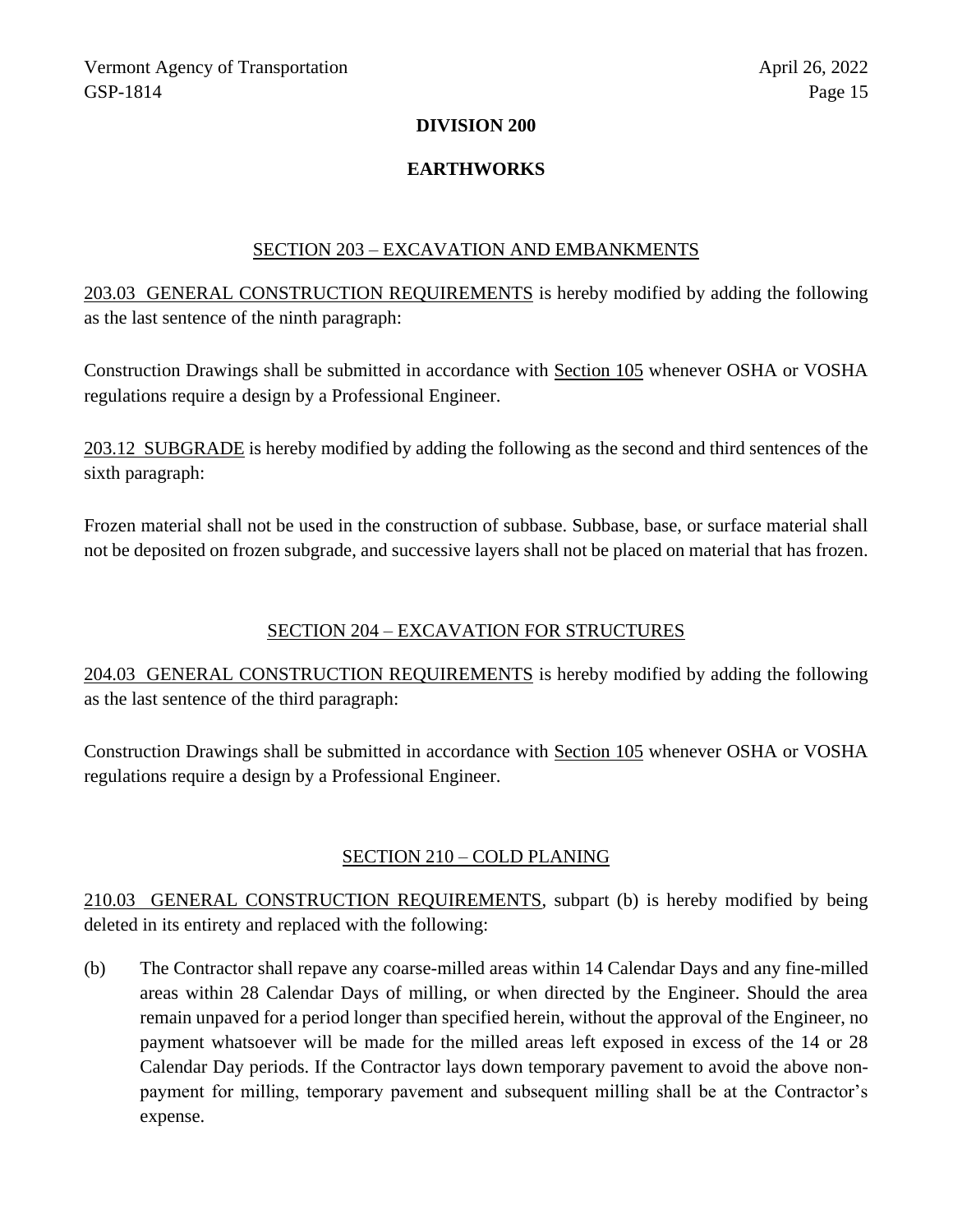### **DIVISION 300**

### **SUBBASE AND BASE COURSES**

#### SECTION 301 – SUBBASE

301.02 MATERIALS is hereby modified by being deleted in its entirety and replaced with the following:

301.02 MATERIALS. Materials shall meet the requirements of the following subsections:

At the option of the Contractor, unless otherwise specified in the Contract, processed glass aggregate (PGA) meeting the requirements of Subsection 704.20 or recycled concrete aggregate (RCA) meeting the requirements of Subsection 704.21 may be used to partially replace natural aggregate in materials specified to meet the requirements of Subsection 704.04, Subsection 704.05, and Subsection 704.06.

PGA subbase blends shall not contain more than 20% by weight of PGA. RCA subbase blends shall not contain more than 25% by weight of RCA. In no case shall PGA and RCA be combined in subbase. The final blend shall conform to the specified gradation for the subbase material. The blending process shall be complete to ensure that as thorough a distribution and as uniform a mixture as practicable has been obtained. In-place blending of PGA with other materials will not be permitted.

When specified for use on the project or as directed by the Engineer, Subbase, RAP shall include milled grindings which have been screened or crushed by the Contractor such that 100% pass the 1-1/2 inch (37.5 mm) sieve prior to blending.

The grindings shall be blended in equal proportions (50% by weight) with material meeting the requirements of Subbase of Crushed Gravel, Fine Graded as specified in Table 704.05B*.*

301.03 GENERAL CONSTRUCTION REQUIREMENTS is hereby modified by adding the following as the fourth paragraph:

Frozen material shall not be used in the construction of subbase. Subbase material shall not be deposited on frozen subgrade, and successive layers shall not be placed on material that has frozen.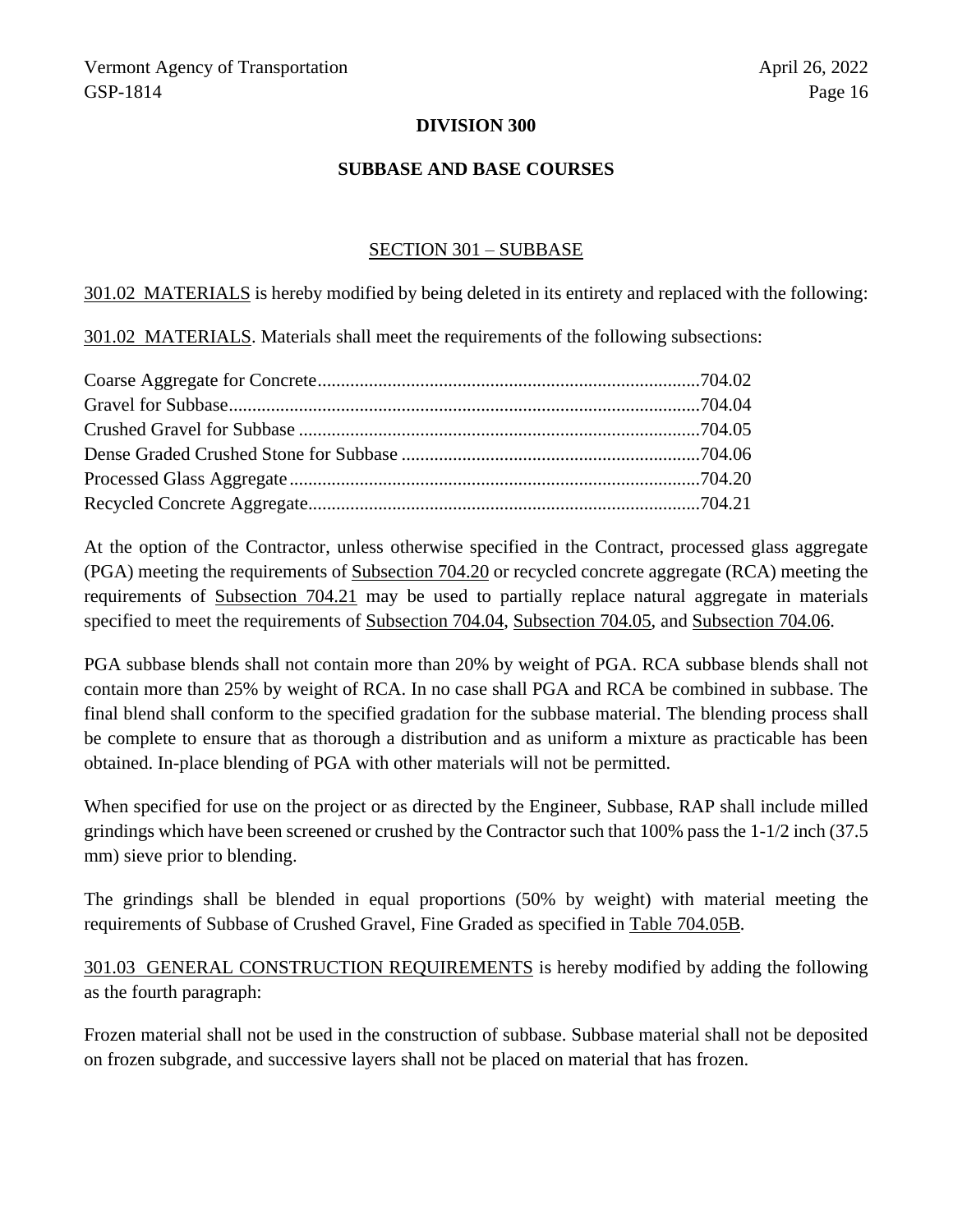301.03 GENERAL CONSTRUCTION REQUIREMENTS is hereby modified by adding "Care will be taken to prevent excessive moisture contents in subbase materials prior to compaction." as the last sentence of the sixth paragraph.

301.03 GENERAL CONSTRUCTION REQUIREMENTS is hereby further modified by deleting "Care will be taken to prevent excessive moisture contents in subbase materials prior to compaction." from the seventh paragraph.

301.03 GENERAL CONSTRUCTION REQUIREMENTS is hereby further modified by deleting the last paragraph. The deleted text begins with "If roadway shoulders are to remain unpaved…" and ends with "…in accordance with Subsection 402.03."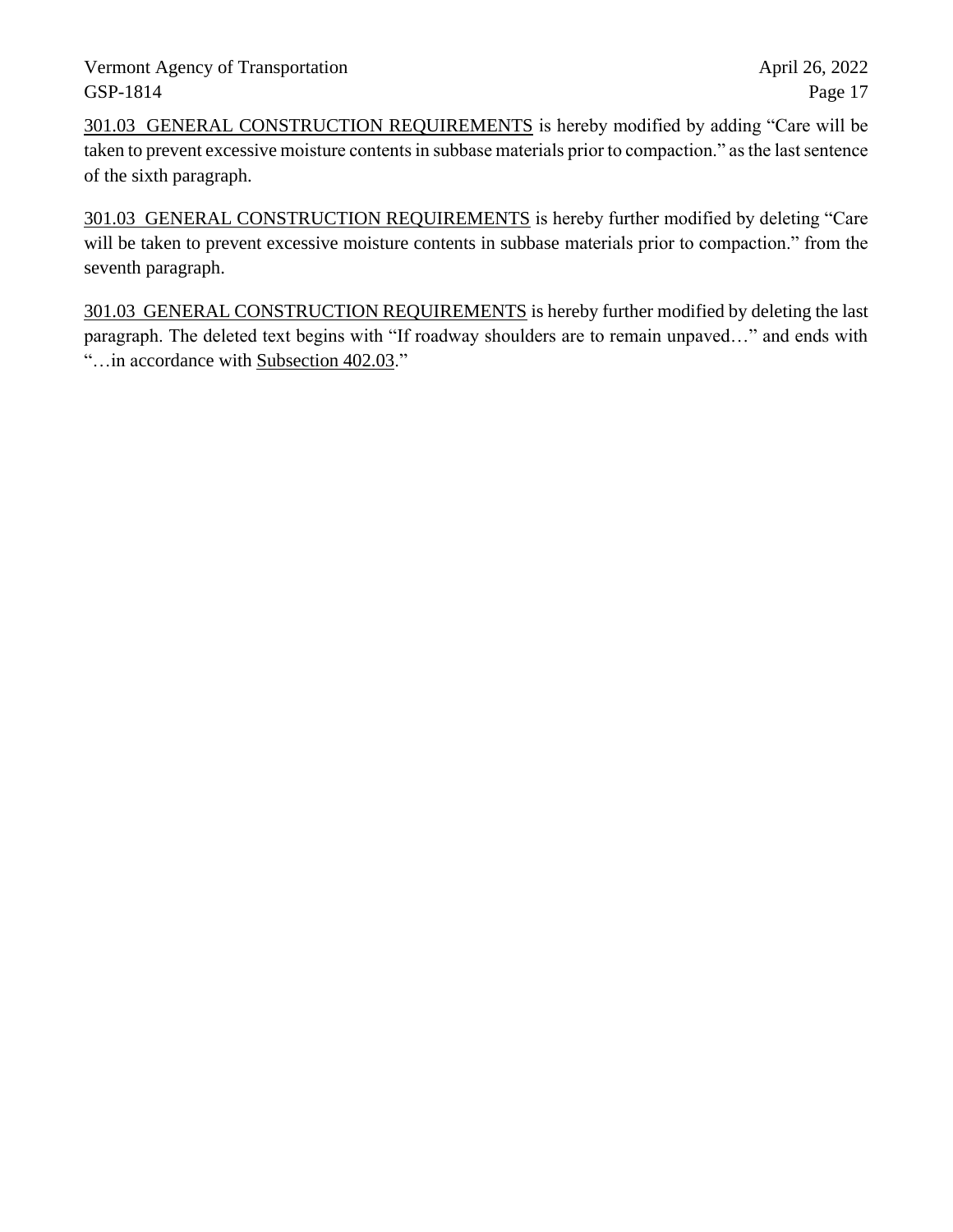## **DIVISION 400**

## **SURFACE COURSES AND PAVEMENT**

### SECTION 406 – BITUMINOUS CONCRETE PAVEMENT

406.03B COMPOSITION OF MIXTURE – SUPERPAVE, Table 406.03E, Note 1, is hereby modified by inserting the phrase ", an Ndesign value of 65 gyrations," immediately after the phrase "air voids value of  $3.0\%$ ".

406.03B COMPOSITION OF MIXTURE – SUPERPAVE, subpart (c), is hereby modified by adding ", unless otherwise noted in this section." to the end of the sentence which begins with "For Superpave bituminous concrete pavement mixes, *AASHTO R 35*…".

406.03B COMPOSITION OF MIXTURE – SUPERPAVE, subpart (c), is hereby further modified by deleting the word "four" from the sentence which currently reads "The four principal parts of the Superpave Mix Design Method are:" and replacing it with the word "five".

406.03B COMPOSITION OF MIXTURE – SUPERPAVE, subpart (c), is hereby further modified by deleting subpart (4) in its entirety and replacing it with the following:

- (4) Evaluate moisture sensitivity and rutting susceptibility using *AASHTO T 324*. Test specimens for Hamburg Wheel-Track (HWT) testing shall be 150 mm (6.0 inches) in diameter with a  $60 \pm 1$  mm (2.36  $\pm$  0.04 inch) thickness and shall be short term conditioned in accordance with Section 7.2 of *AASHTO R 30*. HWT specimens shall be tested at  $45 \pm$  $1^{\circ}$  C (113  $\pm$  1.8° F), with the machine pre-set to end the test once a maximum rut depth of 12.5 mm (0.50 inches) is reached. If the difference in the rut depth between the two pairs of specimens is 6 mm (0.24 inches) or more, and/or only one pair of specimens has a final rut depth of 12.5 mm (0.50 inches), the test results will be deemed invalid and not acceptable for mix design qualification. Slab specimens shall not be used.
- (5) Determine cracking susceptibility using *AASHTO TP 124*. Test specimens for the FIT shall be fabricated in a Superpave Gyratory Compactor and short term conditioned in accordance with Section 7.2 of *AASHTO R 30*. Specimens that are fabricated to a height of 50 mm (2.0 inches), in lieu of fabricating 160 mm (6.30 inch) or 115 mm (4.50 inch) specimens as part of the test specimen preparation procedures outlined in *AASHTO TP 124*, will be allowed.

406.03C REQUIREMENTS FOR BOTH MARSHALL AND SUPERPAVE BITUMINOUS MIXTURES is hereby modified by changing the name of subpart (e) from "Pay Factor Determination." to "Air Voids Pay Factor (*PFAV*) Determination."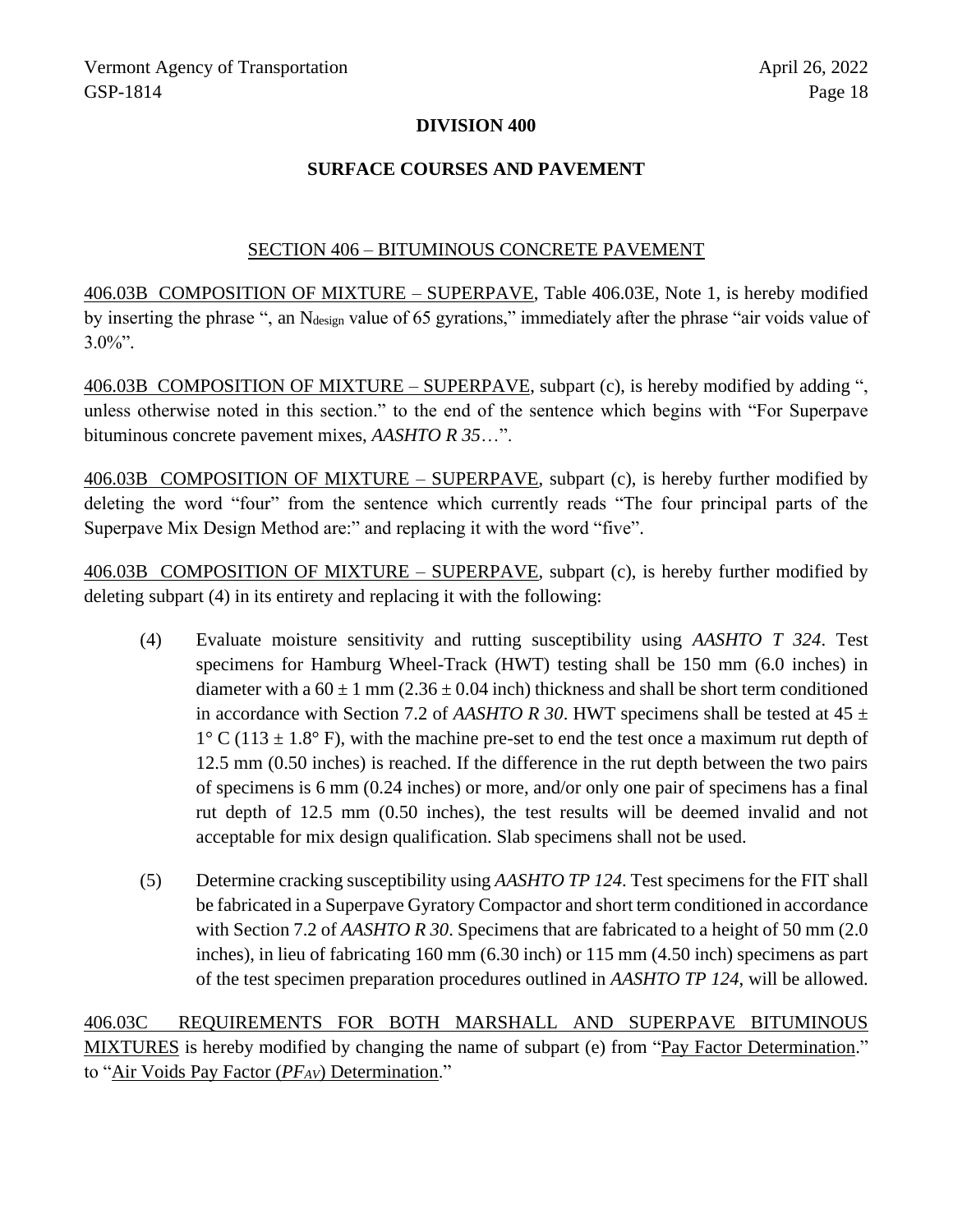406.03C REQUIREMENTS FOR BOTH MARSHALL AND SUPERPAVE BITUMINOUS MIXTURES, Table 406.03I, is hereby modified by deleting the phrase "*ASTM D 5821*" and replacing it with the phrase "*AASHTO T 335*" in the third column of the fifth row.

406.03C REQUIREMENTS FOR BOTH MARSHALL AND SUPERPAVE BITUMINOUS MIXTURES, Table 406.03I, Note 4, is hereby modified by deleting the word "more" and replacing it with the word "less".

406.05 BITUMINOUS MIXING PLANT AND TESTING, subpart (a)(12), is hereby modified by deleting the fifth paragraph, which begins with "Private telephone service…" and ends with "…using an online speed test.", in its entirety and replacing it with the following:

> Dedicated private telephone and internet services shall be provided to the laboratory in accordance with Subsection  $631.02(a)(4)$ , except that approval by the Engineer is not required.

406.14 COMPACTION is hereby modified by adding "Leveling courses shall be compacted using a selfpropelled pneumatic tired roller for intermediate rolling, unless otherwise permitted in writing by the Engineer." as the second sentence.

406.18 ASPHALT PRICE ADJUSTMENT, subpart (b)(3), is hereby modified by being deleted in its entirety and replaced with the following:

(3) QEA and ACEA for Emulsified Asphalt. The *QEA* is determined per the requirements of Subsection 404.11. The amount of Asphalt Price Adjustment will be based upon the asphalt content of the emulsified asphalt used, which is calculated by multiplying the *QEA* used by the asphalt content fraction for that emulsified asphalt type.

The Asphalt Content of Emulsified Asphalt (*ACEA*) factor will be determined in the following order:

- a. The *ACEA* factor will be the minimum residual asphalt content required by the applicable emulsified asphalt specification.
- b. If the minimum residual asphalt content is not specified, the *ACEA* factor will be determined from Table 406.18A.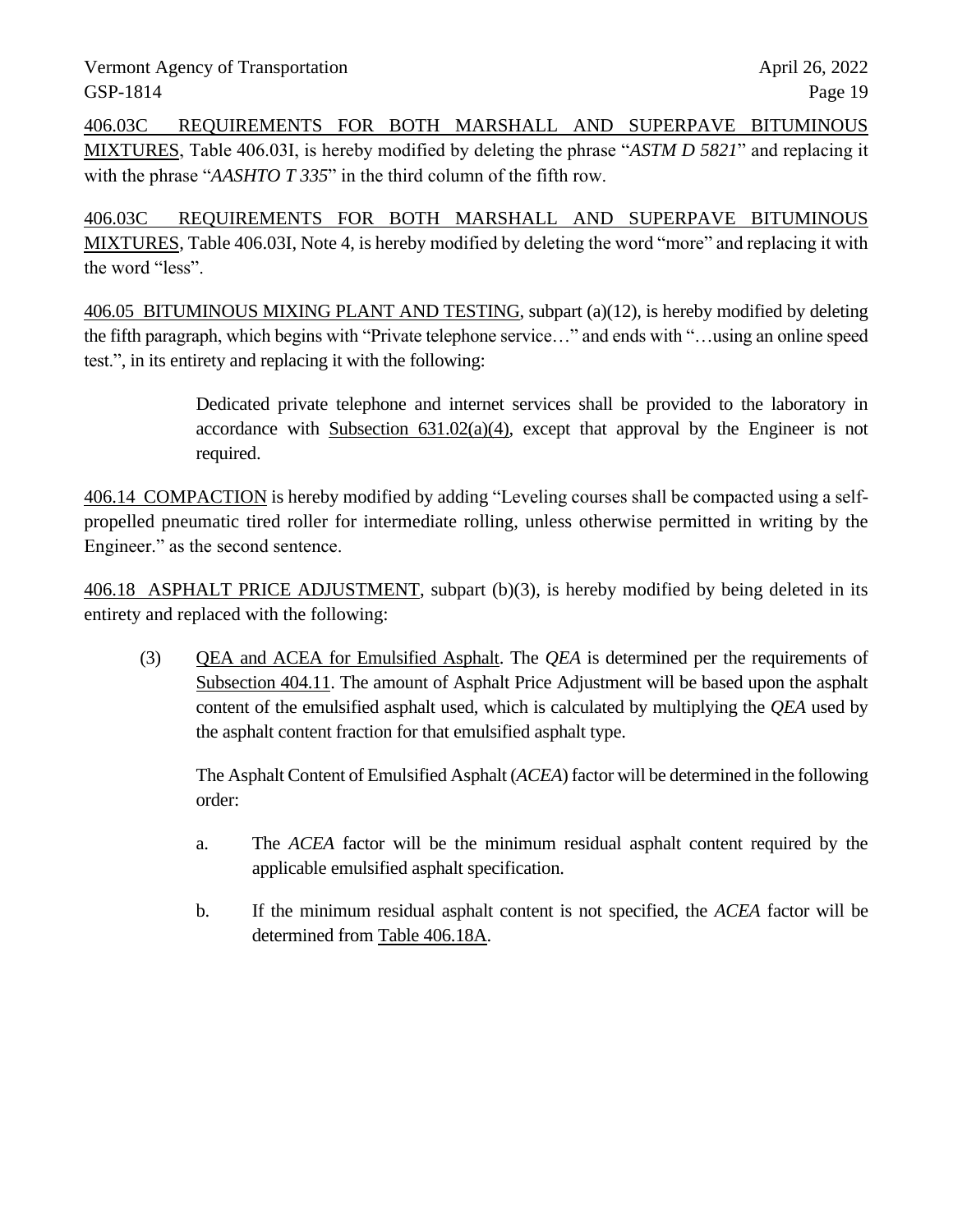| <b>Emulsified Asphalt Type</b> | <b>ACEA</b> Factor |  |  |
|--------------------------------|--------------------|--|--|
| $CSS-1h$                       | 0.57               |  |  |
| $MS-1$                         | 0.55               |  |  |
| $RS-1$                         | 0.55               |  |  |
| $RS-1h$                        | 0.55               |  |  |
| CRS-1h                         | 0.55               |  |  |
| $CRS-1p$                       | 0.63               |  |  |
| $CSS-1h$ Fog                   | 0.28               |  |  |

# TABLE 406.18A – ASPHALT CONTENT OF EMULSIFIED ASPHALTS

c. If the emulsion type used in the work is not listed in Table 406.18A, the *ACEA* factor will be determined by averaging Agency test results.

406.18 ASPHALT PRICE ADJUSTMENT, subpart (c), is hereby modified by deleting the phrase "(from Table 406.18A)".

406.19 METHOD OF MEASUREMENT is hereby modified by changing the name of subpart (c) from "Longitudinal Joint Pay Factor." to "Longitudinal Joint Pay Adjustment."

# SECTION 407 – BONDED WEARING COURSE

407.03 COMPOSITION OF MIXTURE is hereby modified by deleting the portion of the Subsection beginning with "PG Binder percentage shall be based on a minimum film thickness of 10.0 microns..." and ending with Table 407.03B, and replacing the deleted text and table with the following:

The asphalt cement content shall be based on a minimum asphalt film thickness of 0.394 mils (10.0 microns). The minimum asphalt cement content shall be calculated according to the following formulas and the factors in Table 407.03B.

| For English units:         | $W = 0.0052 \times A_s \times T \times G_h$ |
|----------------------------|---------------------------------------------|
| For metric units:          | $W = 0.001 \times A_s \times T \times G_h$  |
| and, for consistent units: | $P_{bmin} = \frac{W}{1+W} \times 100$       |

where:

*W* = Intermediate variable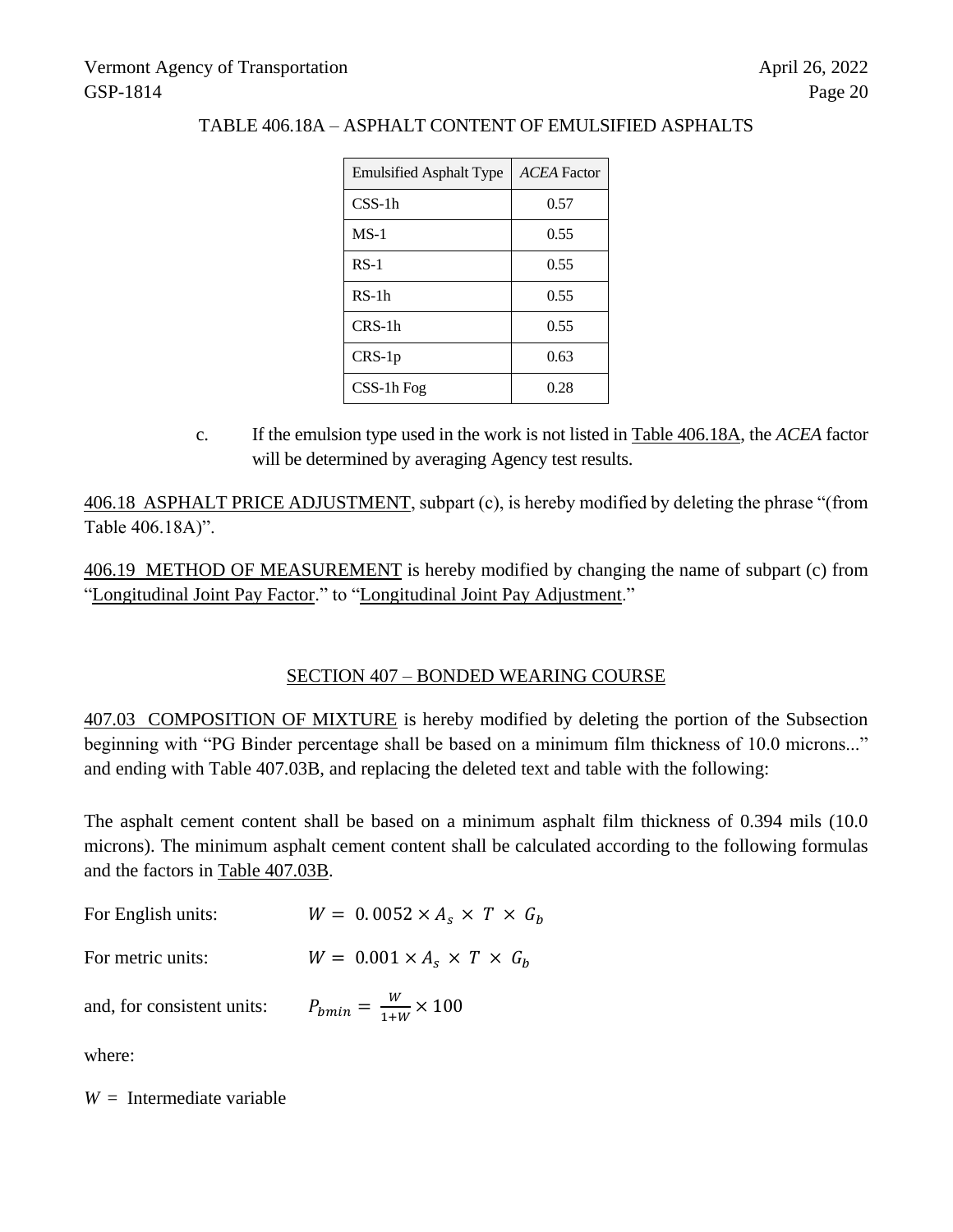$A<sub>s</sub>$  = Total aggregate surface area<sup>\*</sup> (square feet per pound or square meters per kilogram of aggregate)

 $T =$  Minimum asphalt film thickness (mils or microns)

 $G_b$  = Specific gravity of asphalt cement

 $P_{bmin}$  = Minimum asphalt cement content (percent by mass)

\* The total aggregate surface area is calculated by multiplying the percent passing each sieve (as a decimal, e.g.  $30\% = 0.30$ ) in the JMF by the corresponding factor in Table 407.03B and summing the resultant values.

|                                | <b>Surface Area Factors</b> |       |          |          |          |          |
|--------------------------------|-----------------------------|-------|----------|----------|----------|----------|
| Sieve Designation              | Type A                      |       | Type B   |          | Type C   |          |
|                                | SF/lb                       | SM/kg | SF/lb    | SM/kg    | SF/lb    | SM/kg    |
| 3/4 inch (19.0 mm)             |                             |       |          |          | 2.0      | 0.41     |
| $1/2$ inch $(12.5 \text{ mm})$ | --                          |       | 2.0      | 0.41     | $\Omega$ | $\Omega$ |
| $3/8$ inch $(9.50$ mm)         | 2.0                         | 0.41  | $\Omega$ | $\Omega$ | $\theta$ | $\Omega$ |
| No. $4(4.75 \text{ mm})$       | 2.0                         | 0.41  | 2.0      | 0.41     | 2.0      | 0.41     |
| No. $8(2.36 \text{ mm})$       | 4.0                         | 0.82  | 4.0      | 0.82     | 4.0      | 0.82     |
| No. $16(1.18 \text{ mm})$      | 8.00                        | 1.64  | 8.00     | 1.64     | 8.00     | 1.64     |
| No. $30(0.600 \text{ mm})$     | 14.0                        | 2.87  | 14.0     | 2.87     | 14.0     | 2.87     |
| No. $50(0.300 \text{ mm})$     | 30.0                        | 6.14  | 30.0     | 6.14     | 30.0     | 6.14     |
| No. 100 (0.150 mm)             | 60.00                       | 12.29 | 60.00    | 12.29    | 60.00    | 12.29    |
| No. $200(0.075 \text{ mm})$    | 160.0                       | 32.77 | 160.0    | 32.77    | 160.0    | 32.77    |

TABLE 407.03B – AGGREGATE SURFACE AREA FACTORS

407.04 QUALITY ACCEPTANCE is hereby modified by being deleted in its entirety and replaced with the following:

### 407.04 REQUIREMENTS FOR BONDED WEARING COURSE MIXTURES.

(a) Control of Mixture. The plant shall be operated so that no intentional deviations are made from the job-mix formula. The production of the actual mixture shall not vary from the job-mix formula by more than tolerances specified in Table 407.03A.

The Contractor shall provide quality control adequate to produce work of acceptable quality. The Contractor shall perform quality control sampling, testing, and inspection during all phases of the work at a rate sufficient to ensure that the work conforms to the Contract requirements.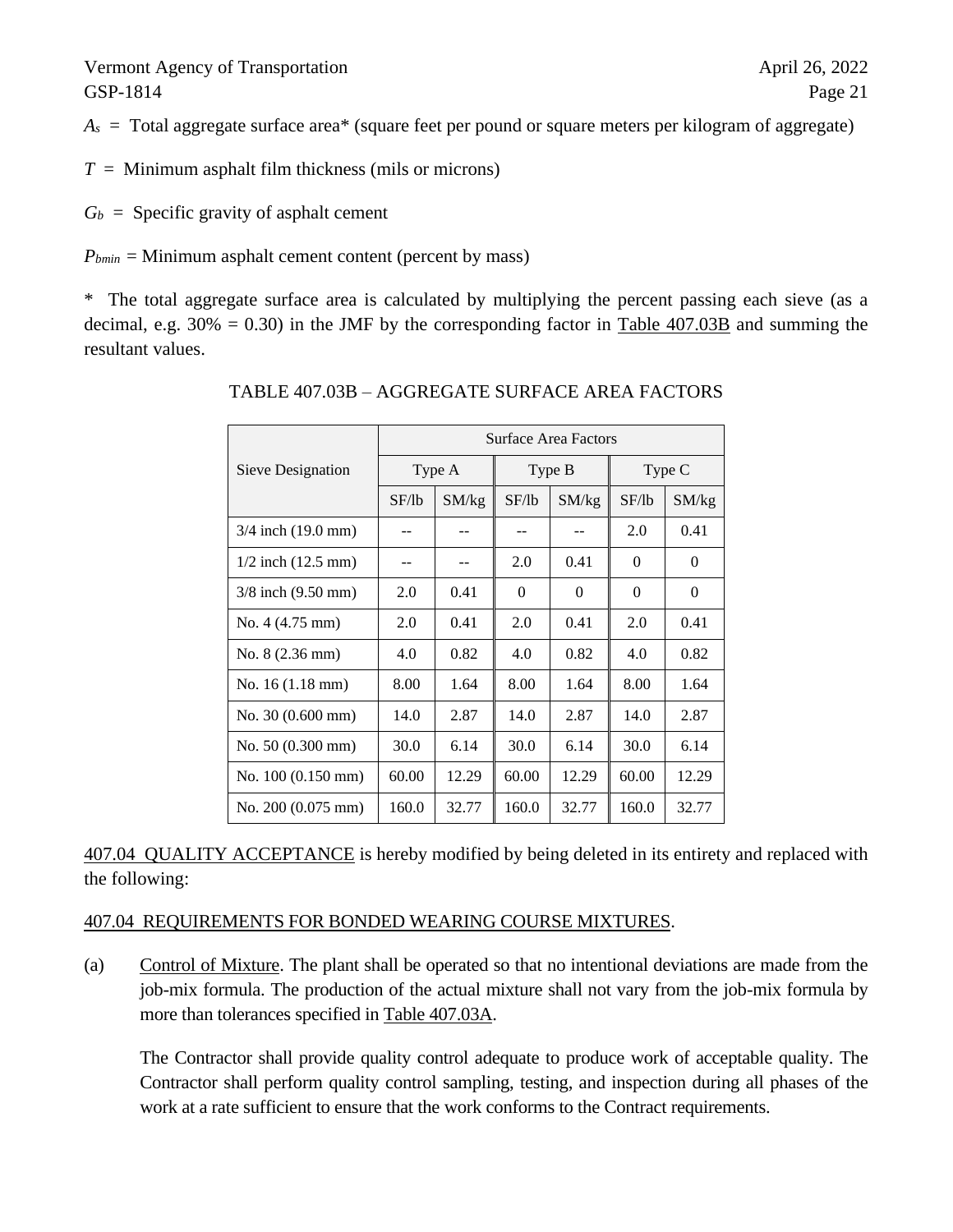- (b) Control of Production. If any acceptance sample test conducted at the production facility is outside of the production tolerances or other design criteria as defined herein, immediate adjustments shall be made by the Contractor. Following the first failing acceptance sample test result, the mix will again be sampled and tested for compliance with these specifications. Production shall cease if a second consecutive failing acceptance sample test result occurs. In this event, additional adjustments shall be made and tested by the Contractor on a trial basis until the deficiency is corrected. With the permission of the Engineer, the plant may continue production, pending results of these tests, but if the Engineer deems that it is in the best interest of the project, the Engineer may at any time order plant production stopped.
- (c) Acceptance. Bonded Wearing Course acceptance samples obtained from the production facility or project site will be tested to ensure the requirements specified in Table 407.03A are being met. Any acceptance sample test result that is outside of the production tolerances specified in Table 407.03A will be considered non-conforming. Polymer-modified emulsified asphalt will be tested at the rate of once per day of production and in accordance with the requirements specified in *AASHTO M 316* and Table 407.02A.

407.05 WEATHER AND SEASONAL LIMITATIONS is hereby modified by deleting the phrase "October  $15<sup>th</sup>$ " from the third paragraph and replacing it with the phrase "September  $15<sup>th</sup>$ ".

407.08 CONSTRUCTION REQUIREMENTS, subpart (b), is hereby modified by deleting the sentence "A damp surface is acceptable if favorable weather conditions are expected during paving operations."

407.09 METHOD OF MEASUREMENT is hereby modified by adding the following as the second paragraph:

The quantity of Polymer-Modified Emulsified Asphalt to be measured for payment will be the number of hundredweight (CWT) used in the complete and accepted work.

407.10 BASIS OF PAYMENT is hereby modified by adding the following as the second paragraph:

The accepted quantity of Polymer-Modified Emulsified Asphalt will be paid for at the Contract unit price per hundredweight (CWT). Payment will be full compensation for furnishing, transporting, and placing the Polymer-Modified Emulsified Asphalt and for furnishing all materials, labor, tools, equipment, and incidentals necessary to complete the work.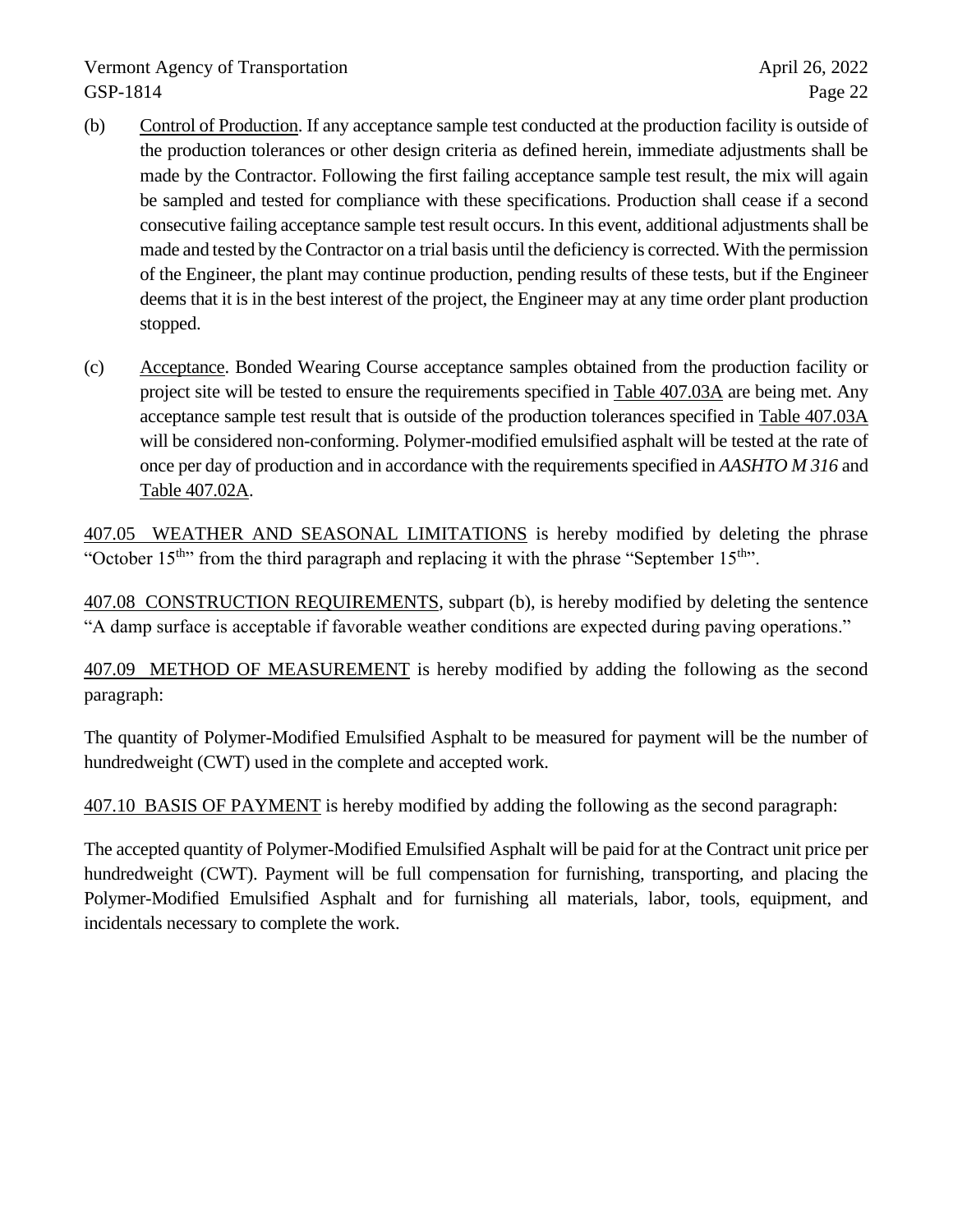## SECTION 418 – ASPHALTIC APPROACH MATERIAL

SECTION 418 – ASPHALTIC APPROACH MATERIAL is hereby made a new section of the specifications as follows:

# SECTION 418 – ASPHALTIC APPROACH MATERIAL

418.01 DESCRIPTION. This work shall consist of furnishing and installing asphaltic approach material at the transition between bituminous concrete pavement and Portland cement concrete, steel or other materials.

418.02 MATERIALS. Materials shall meet the requirements of the following Subsections:

Asphalt Plug Joint Binder..........................................................................................707.17

418.03 INSTALLATION. Asphaltic approach material shall be installed at the locations(s) and to the depth and configuration shown in the Plans and as directed by the Engineer.

418.04 METHOD OF MEASUREMENT. The quantity of Asphaltic Approach Material to be measured for payment will be the number of square feet used in the complete and accepted work.

418.05 BASIS OF PAYMENT. The accepted quantity of Asphaltic Approach Material will be paid for at the Contract unit price per square foot. Payment will be full compensation for detailing, furnishing, handling, transporting, and placing the material specified, including surface preparation, and for furnishing all labor, tools, equipment, and incidentals necessary to complete the work.

Tack, prime, or seal coats of bituminous material required for the installation of asphaltic approach material will not be paid for separately, but will be considered incidental to the Contract unit price for Asphaltic Approach Material.

Removal of any existing asphaltic, bituminous or Portland cement concrete materials to allow for the installation of asphaltic approach material will not be paid for separately, but will be considered incidental to the Contract unit price for Asphaltic Approach Material.

Payment will be made under:

| Pay Item | Pay Unit |
|----------|----------|
|          |          |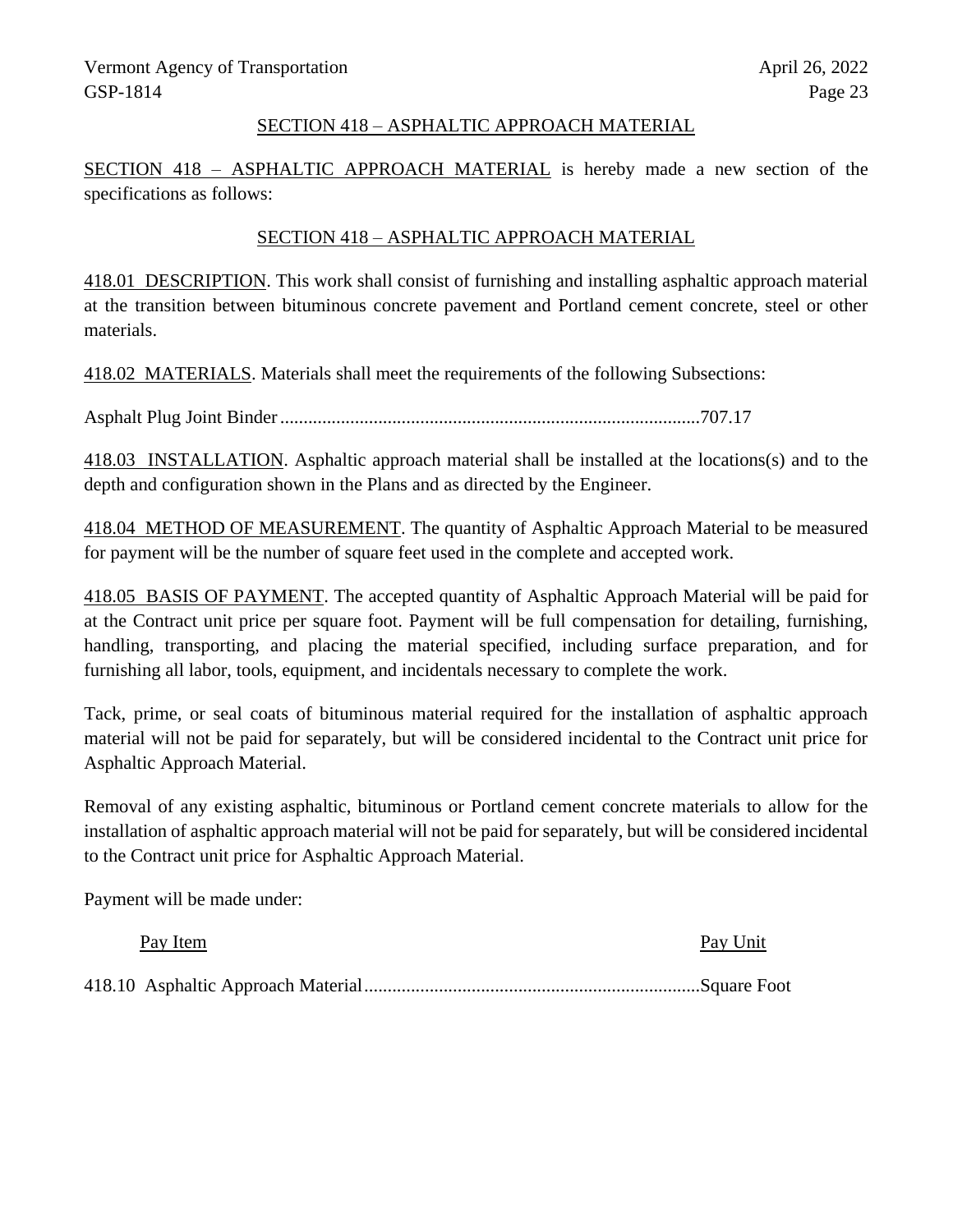#### **DIVISION 500**

### **STRUCTURES**

#### SECTION 501 – PERFORMANCE BASED STRUCTURAL CONCRETE

501.02 MATERIALS is hereby modified by inserting the following entry into the material subsection list in numerical order:

Portland-Limestone Cement ......................................................................................701.06

501.02 MATERIALS is hereby further modified by deleting the entry in the subsection list for "Epoxy Bonding Compound....................................719.02" and replacing it with the following:

Epoxy Bonding Systems............................................................................................719.02

501.03 CLASSIFICATION AND PROPORTIONING is hereby modified by being deleted in its entirety and replaced with the following:

501.03 CLASSIFICATION AND PROPORTIONING. The following classes of concrete, shown in Table 501.03A, are included in these Specifications and shall be used as shown on the Plans.

TABLE 501.03A – PERFORMANCE-BASED CONCRETE CLASSES AND PROPERTIES

| Class of<br>Concrete <sup>1</sup> | $28$ -Day<br>Compressive<br>Strength (psi) $^2$ | Target<br>W/CM<br>Ratio $3$ | <b>VSI</b>               | Slump/Spread<br>Target and<br>Range (in.) | Max.<br>Slump<br>(in.)   | Air Content<br>Limits <sup>4</sup> | Free<br>Shrinkage <sup>5</sup> | Max. $56$ -Day<br>Surface<br>Resistivity <sup>6</sup> |
|-----------------------------------|-------------------------------------------------|-----------------------------|--------------------------|-------------------------------------------|--------------------------|------------------------------------|--------------------------------|-------------------------------------------------------|
| <b>PCD</b>                        | 4.000                                           | <b>TBD</b>                  | $- -$                    | TBD $\pm$ 1.5 <sup>7</sup>                | 9                        | $5.5\% - 8.5\%$                    | 0.032%                         | Low                                                   |
| <b>PCS</b>                        | 3,500                                           | TBD                         | $\overline{\phantom{m}}$ | TBD $\pm$ 2.5 <sup>7</sup>                | 9                        | $5.5\% - 8.5\%$                    | 0.042%                         | Low                                                   |
| <b>SCC</b>                        | 4.000                                           | TBD                         | $\leq 1$                 | TBD <sup>8</sup>                          | $\overline{\phantom{m}}$ | $6.5\% - 8.5\%$                    | --                             | Low                                                   |

**<sup>1</sup>** PCD = Performance Concrete, Deck

PCS = Performance Concrete, Substructure

SCC = Self Consolidating Concrete

**<sup>2</sup>** The listed 28-day compressive strength is the minimum strength required to meet the design intent.

**<sup>3</sup>** The target W/CM ratio is to be determined by the contractor. During production the W/CM ratio shall be within + 0.05 of the target W/CM ratio. At no time may the W/CM ratio exceed 0.500, nor the total water content exceed 280 lbs/yd<sup>3</sup>. For Class SCC, the maximum W/CM ratio shall be determined by the Contractor.

**<sup>4</sup>** See Subsection 501.03(b)(2).

- <sup>5</sup> The Contractor shall determine the free shrinkage in accordance with Subsection 501.03(c)(3).
- <sup>6</sup> The Contractor shall determine the surface resistivity in accordance with Subsection 501.03(c)(4).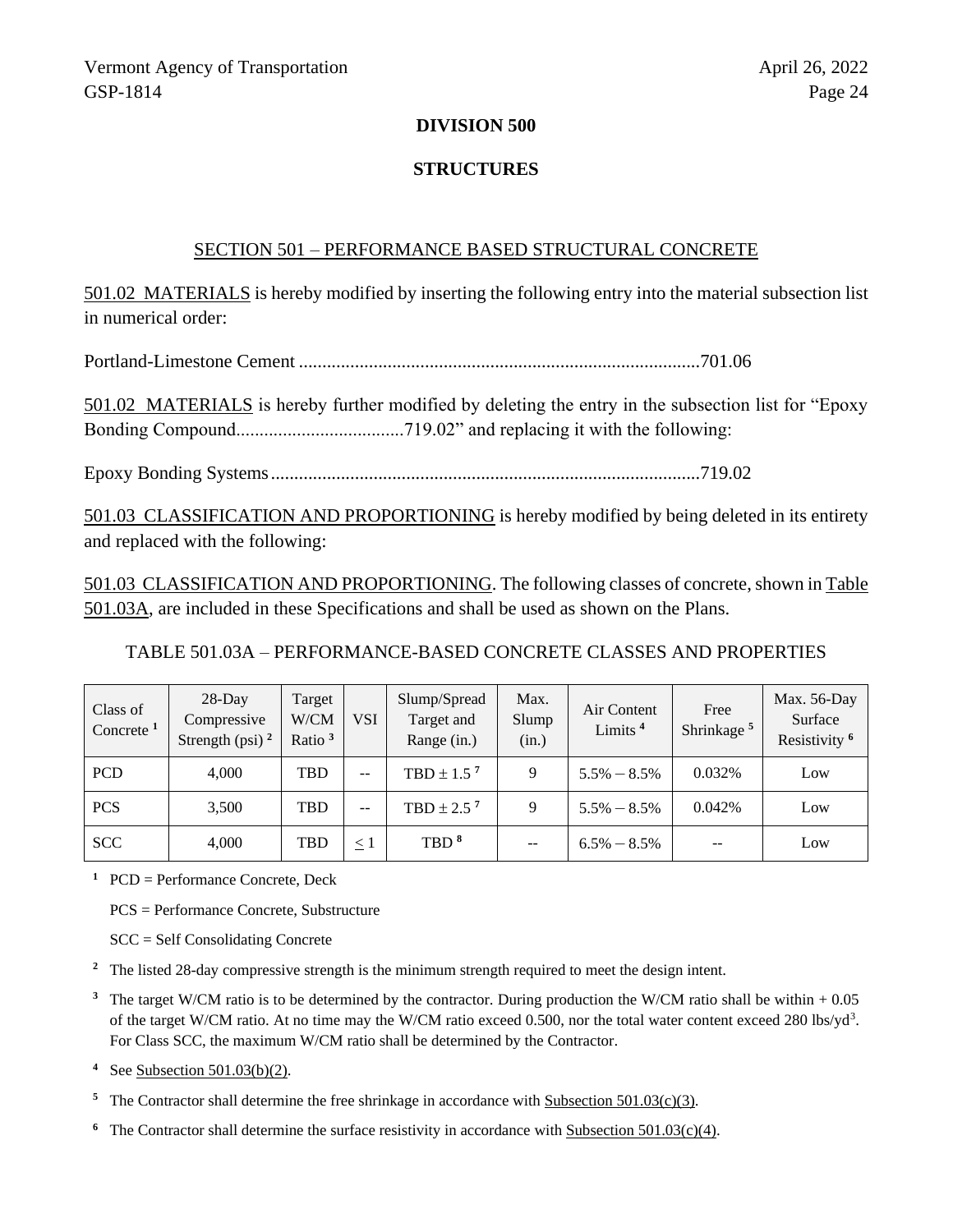- **<sup>7</sup>** The Contractor shall determine a slump target that will allow enough workability to be placed and finished per Contract requirements. The slump shall be maintained within the specified range for the placement. The mix shall not exhibit segregation. If the mix does exhibit segregation or exceeds the maximum slump, the load shall be rejected and subsequent loads shall be tested by the Contractor until the mix meets the allowable limits.
- **<sup>8</sup>** The Contractor shall determine the spread target and limits in accordance with Subsection 501.03(b)(1). The spread shall be maintained within the determined spread limits for the placement. The mix shall not exhibit segregation. If the mix does exhibit segregation or exceeds the upper spread limit, the load shall be rejected and subsequent loads shall be tested by the Contractor until the mix meets the allowable limits. The Engineer may perform a J-ring test at the time of placement if blocking is a concern.

If a nominal maximum aggregate size is not specified, the Contractor shall determine the nominal maximum aggregate size using guidance from *ACI 211.1* to do so. In no case will the maximum aggregate size exceed 1/5 of the narrowest dimension between sides of the forms, 1/3 the depth of slabs, nor 3/4 of the minimum clear spacing between individual reinforcing bars, bundles of bars, or pre-tensioning strands unless approved by the Engineer.

The Contractor may use industry methods to develop gradations not specified in Section 704 in order to create better optimized gradations to satisfy the required concrete performance characteristics. If the Contractor is using a combined gradation, they shall provide the method or methods of how they will monitor gradation, the limits of the gradation ranges, and the frequency of monitoring.

Lightweight fine aggregate may be used up to 30% by volume replacement for normal weight sand. The gradation of the lightweight fine aggregate shall conform to the requirements of *AASHTO M 195*. The lightweight fine aggregate shall be conditioned for enough time to fully saturate the material.

The stockpile shall be constructed so that it contains uniform moisture content throughout the pile. The stockpile will be allowed to drain 12 to 15 hours immediately prior to use, unless an alternate procedure is approved by the Structural Concrete Engineer. The Contractor shall state the method, duration and procedure used to confirm that the material is at or above its saturated surface dry (SSD) value, by weight, throughout the pile.

The mix may contain a shrinkage compensating admixture conforming to the requirements of *AASHTO M 194 M/M 194* or *ASTM C 494/C 494 M*.

The use of chlorides or admixtures containing chlorides is prohibited. All admixtures will be considered incidental to the work and included in the Contract Unit Price of the concrete.

The concrete shall have air content by volume as specified. The entrained air shall be obtained using an approved admixture.

The concrete materials may be proportioned using the absolute volumes method in accordance with the specified requirements. The volumetric proportioning method such as that outlined in *ACI 211.1*. or other approved volumetric proportioning methods, shall be employed in the mix design.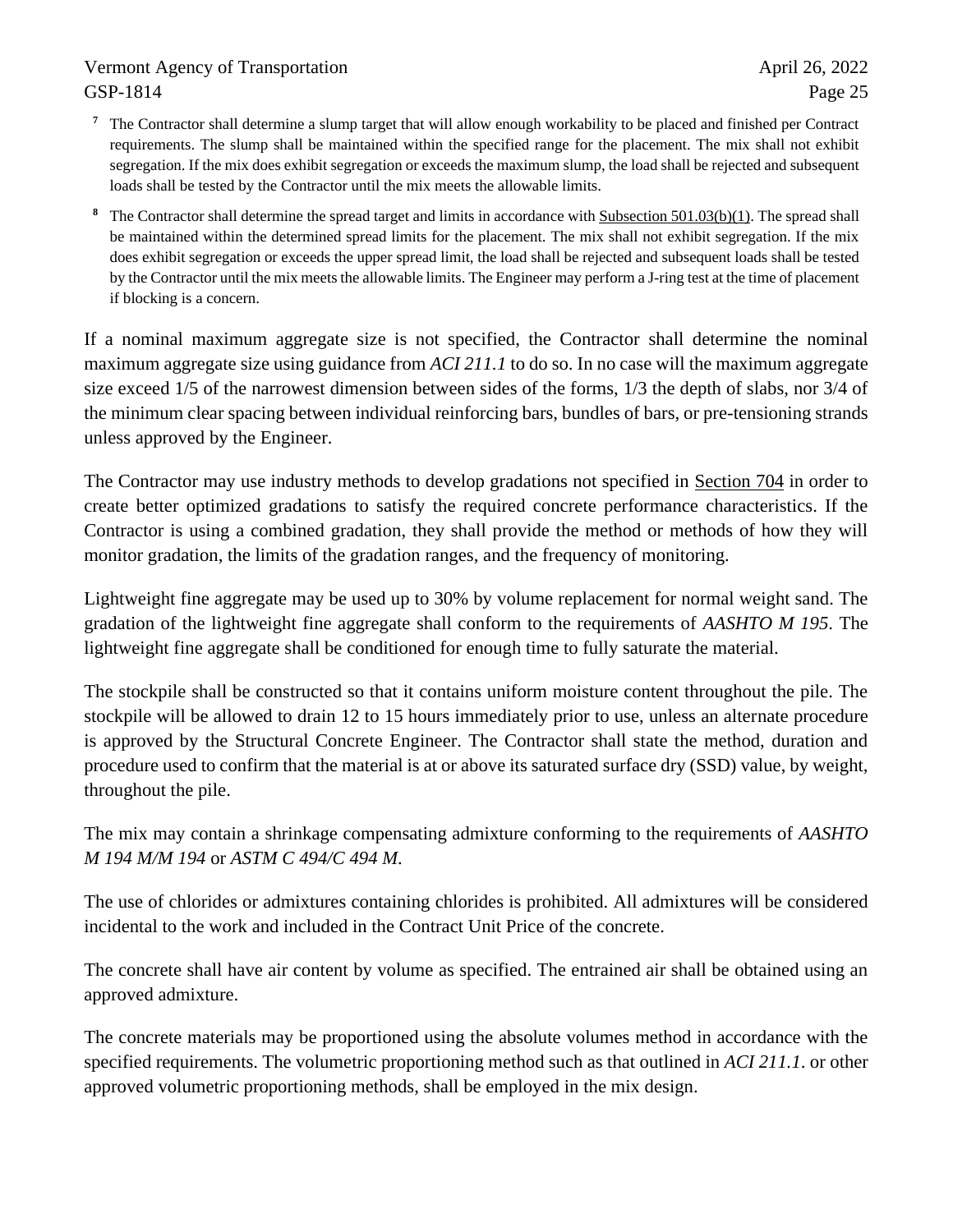A minimum of 30 Calendar Days prior to placement of the trial pour (or prior to the pre-placement meeting, if the trial pour is waived by the Engineer), the Contractor shall submit for approval the mix design for the class of concrete specified. The mix designs shall be submitted to the Structural Concrete Engineer at the Agency's Materials Section Central Laboratory. No class of concrete shall be placed on a project, including the trial pour, until the mix design is approved.

- (a) The mix design must contain the following information:
	- (1) Class of concrete.
	- (2) Type of mix, conventional or self-consolidating concrete (SCC).
	- (3) Specify if saturated surface dry or dry weights.
	- (4) Aggregates Types, sources, specific gravities, and absorption values.
	- (5) Specified 28-day design compressive strength, psi.
	- (6) Cementitious content and the amount of each, pounds per cubic yard.
	- (7) Air content lower limit and upper limit, percent.
	- (8) Specified surface resistivity value.
	- (9) Slump range for conventional concrete, inches.
	- (10) Determined spread lower limit and upper limit for SCC.
	- (11) Water/cementitious materials (W/CM) ratio target value.
	- (12) Volumetric quantities of each material in the mix design.
	- (13) Design unit weight of the mix.
	- (14) Chemical Admixtures Types, brand names, and dosages.

Concrete test mix or mixes shall be used to obtain the test results where applicable. All wet testing shall be done by personnel with current ACI Concrete Field Testing Technician Grade I certifications. All other tests shall be performed by an independent Laboratory that is accredited in the particular test method, or as allowed by the Engineer.

- (b) The following preliminary mix qualification tests shall be performed:
	- (1) The contractor shall determine the lower and upper spread limit for SCC concrete. The J-Ring Test and the Spread Test will be conducted at both the lower and upper spread limits.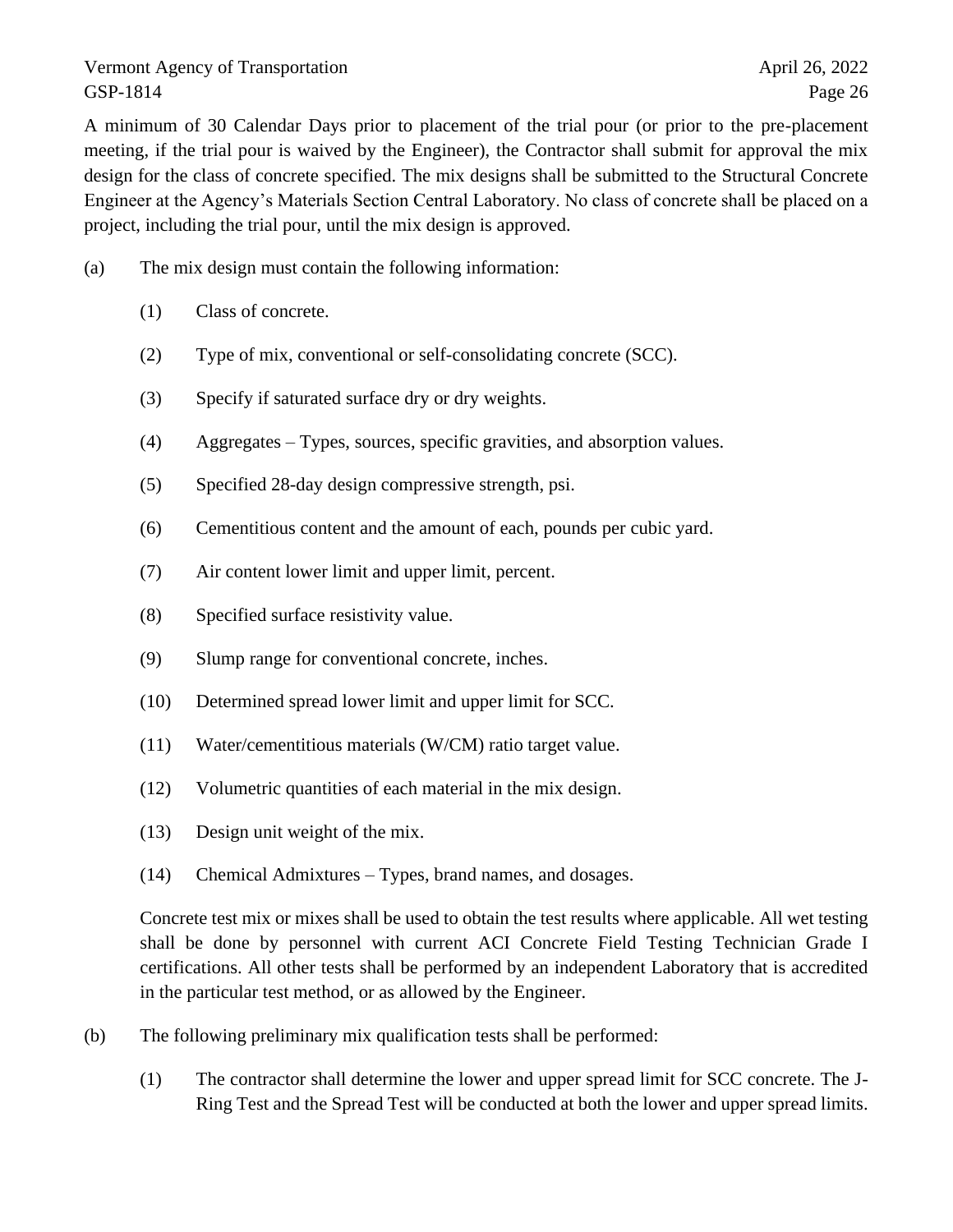The J-Ring Test will be conducted per the requirements of *ASTM C 1621/C 1621 M*, and the Spread Test will be conducted per the requirements of *ASTM C 1611/C 1611 M.*

The J-Ring test results shall be compared to the Spread Test results at both the upper and lower limits. The difference between the two tests at both the upper and lower limit shall not be greater than 2 inches. At both the upper and lower limits, the Visual Stability Index (VSI) shall not be greater than 1.

- (2) The contractor shall provide test results that establish the quality of the entrained air void structure and the freeze-thaw durability of the concrete. Sampling shall be performed in accordance with *AASHTO R 60* on a trial batch of concrete that is a minimum of 3 cubic yards, and which meets the following requirements:
	- a. For all concrete, the air content shall be no more than 1.5% above the lower limit established in Table 501.03A.
	- b. For conventional concrete, the slump shall not exceed 5 inches.
	- c. For SCC concrete, the spread shall not be more than 5 inches greater than the minimum spread determined as specified in Subsection 501.03(b)(1), nor shall the spread exceed the maximum spread determined as specified in Subsection  $501.03(b)(1)$ .

Conventional concrete shall be tested for slump (*AASHTO T 119 M/T 119*), air content (*AASHTO T 152*), concrete temperature (*ASTM C 1064/C 1064 M*), and characterization of the air-void system of freshly mixed concrete by the sequential pressure method (*AASHTO TP 118*). The Contractor shall make a minimum of 2 concrete cylinders per *AASHTO T 23*.

SCC concrete shall be tested for spread (*ASTM C 1611/C 1611 M*, Procedure B), air content (*AASHTO T 152*), concrete temperature (*ASTM C 1064/C 1064 M*)*,* and characterization of the air-void system of freshly mixed concrete by the sequential pressure method (*AASHTO TP 118*)*.* The Contractor shall make a minimum of 2 concrete cylinders per *AASHTO T 23.*

The cylinders shall be cured for a minimum of 5 Calendar Days prior to being tested according to the requirements of *ASTM C 457*. The wet test results shall be included with the *ASTM C 457* results.

The tests required in Subsection 501.03(b)(2) will be used by the Agency to evaluate the quality of the entrained air void structure of the concrete. These test results will be used for informational purposes only and will not be used to determine the acceptability of the mix design.

(c) The additional mix qualification test results specified below shall accompany the mix design. Testing should be done on the same test batch where applicable.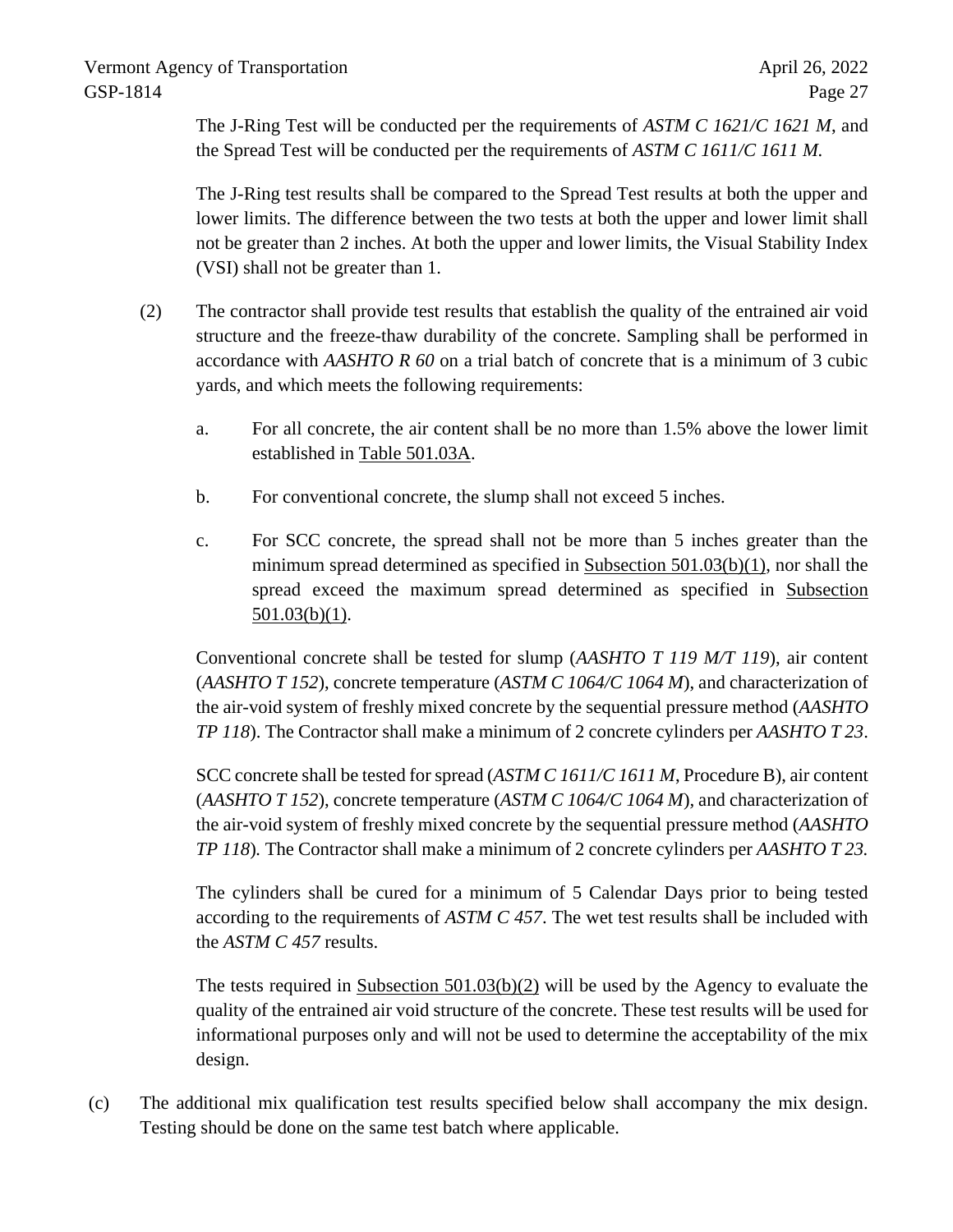- (1) The concrete used to determine the additional mix qualification properties shall meet the following requirements:
	- a. For all concrete, the air content shall be not be more than 1.5% above the lower limit.
	- b. For conventional concrete, the slump shall be between 5 inches and 9 inches, and the W/CM ratio shall be 0.05 above the target.
	- c. For SCC concrete, the spread shall be within 5 inches of the maximum spread limit, and the W/CM ratio shall be the maximum W/CM ratio, as determined by the contractor.
- (2) The compressive strength of the concrete shall be measured based on the requirements of *AASHTO T 22* for 7, 14, and 28-Calendar Day standard cured cylinders.
- (3) The free shrinkage rate of the concrete shall be tested per the requirements of *AASHTO T 160*. The test specimen shall be a prism of 4 inch square cross section. Procedure 11.1.2 of *AASHTO T 160* shall be followed for storage and measurements, and all specified test age results shall be submitted. Specimen testing may be terminated after 28 Calendar Days of drying. Testing shall be performed by an independent Laboratory accredited in the specific test method.
- (4) The surface resistivity of the test mix shall be measured at 28 and 56 Calendar Days based on the requirements of *AASHTO T 358*. Results shall be categorized as Low, Very Low, or Negligible in accordance with *AASHTO T 358*, Table 1.
- (d) The Alkali-Silica Reactivity (ASR) of each type of aggregate shall be measured separately based on the requirements of *AASHTO T 303*. If one or more of the aggregates exceeds 0.10% expansion, then the aggregate shall be tested again according to the requirements of *ASTM C 1567*.

The Contractor may elect to go directly to *ASTM C 1567* testing if they suspect that the aggregate may exceed the 0.10% expansion if tested by *AASHTO T 303*. Testing shall be performed by an independent Laboratory accredited in the specific test method.

(e) After the mix design furnished by the Contractor has been reviewed and approved by the Structural Concrete Engineer, no new materials shall be incorporated. In no case shall concrete from more than one mix design be permitted to be used during the same pour without prior written approval of the Engineer.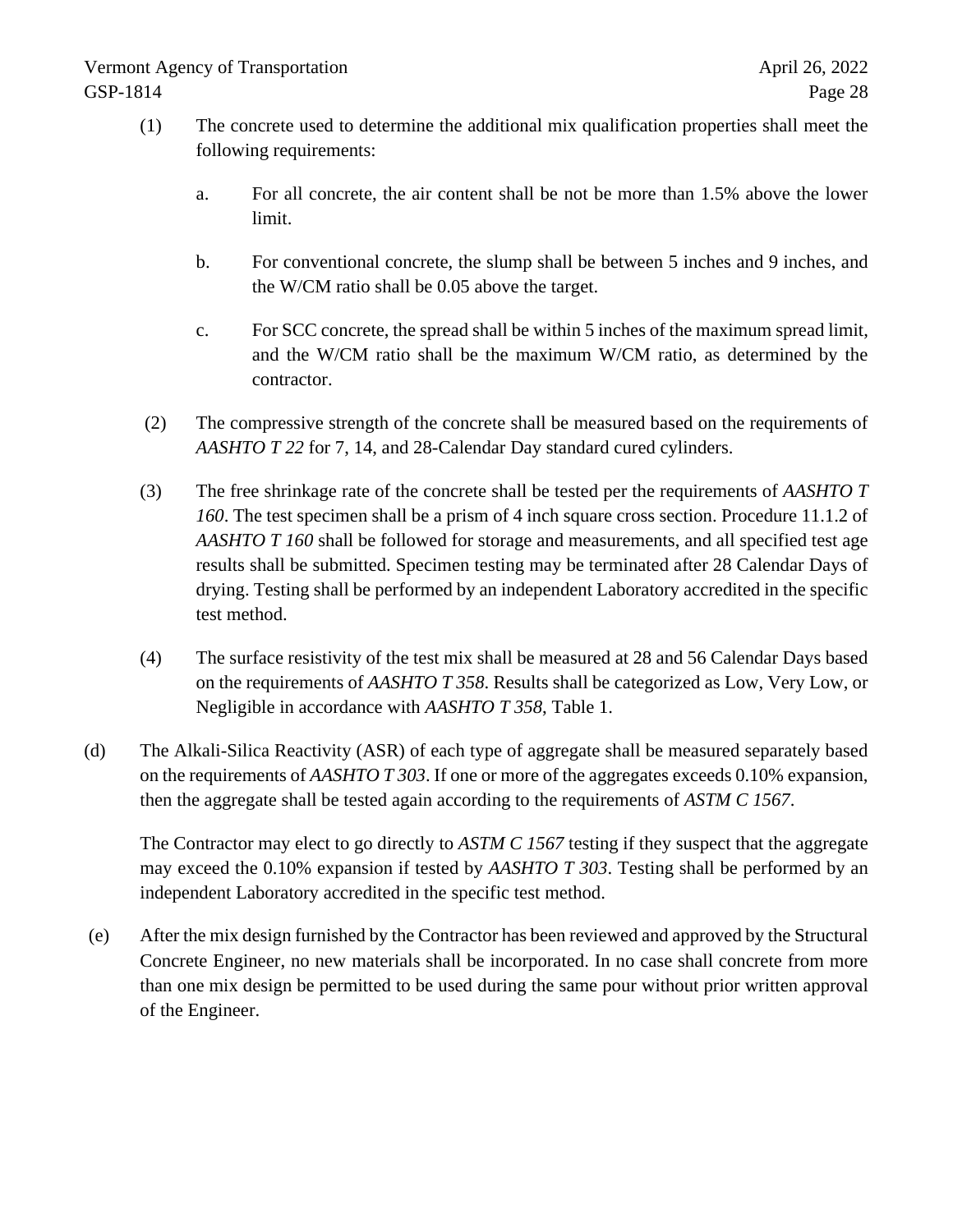Mix design approvals will be valid for a 12-month period. The approved mix design will be allowed a two consecutive year re-approval if no material proportioning or material sources have changed from the previous year's approved mix design and the mix design is submitted with updated aggregate properties and volumes adjusted accordingly. The aggregate properties shall be tested within 60 Calendar Days of the mix design submission. The properties to be tested include, but are not limited to, specific gravity, unit weight, and absorption. The mix design shall be accompanied by the previously completed and accepted test mix data and any applicable updated test information.

501.04 BATCHING is hereby modified by deleting paragraphs one, two and three in their entirety and replacing them with the following:

501.04 BATCHING. Measuring and batching of materials shall be done at an approved batch plant. Batch plants shall have an inspection completed prior to the first concrete placement on an Agency project if it has been longer than 12 calendar months from the last inspection. Request for inspection and required documentation must be received by the Materials Testing and Certification Section a minimum of 21 Calendar Days prior to the date of the requested inspection.

All deficiencies shall be corrected and verified a minimum of 5 Calendar Days prior to the first concrete placement for any Agency project. The batch plant shall meet the requirements of *AASHTO M 157*, except as modified in these Specifications, and shall always be maintained in good repair. The batch plant shall be subject to periodic inspections by Authorized Representatives of the Agency. The batch plant shall have approved methods of storing, measuring, and dispensing approved mineral admixtures.

All concrete batch plants offered for Agency approval shall be equipped for semi-automatic batching and proportioning of all cementitious material, aggregates, water, and for the automatic insertion of admixtures. The plants shall be equipped to automatically and accurately record, report, and print batch weight tickets in English units the quantity of all aggregates, cementitious material, and the water incorporated into each batch and shall identify and record the addition of the required admixtures. All materials added to the concrete batch after initial batching shall be added to the printed batch weight ticket prior to delivery.

501.04 BATCHING, subpart (b), is hereby modified by deleting "Dedicated private telephone and internet services shall be provided to the laboratory. The internet connection shall have a minimum download capacity of 3 Mbps (megabits per second) without utilizing compression algorithms and the bandwidth speed shall be verified using an online speed test." from the third paragraph and replacing it with the following:

Dedicated private telephone and internet services shall be provided to the laboratory in accordance with Subsection 631.02(a)(4), except that approval by the Engineer is not required.

501.05 MIXING AND DELIVERY, subparts (a)(2) and (a)(3), are hereby modified by being deleted in their entirety and replaced with the following: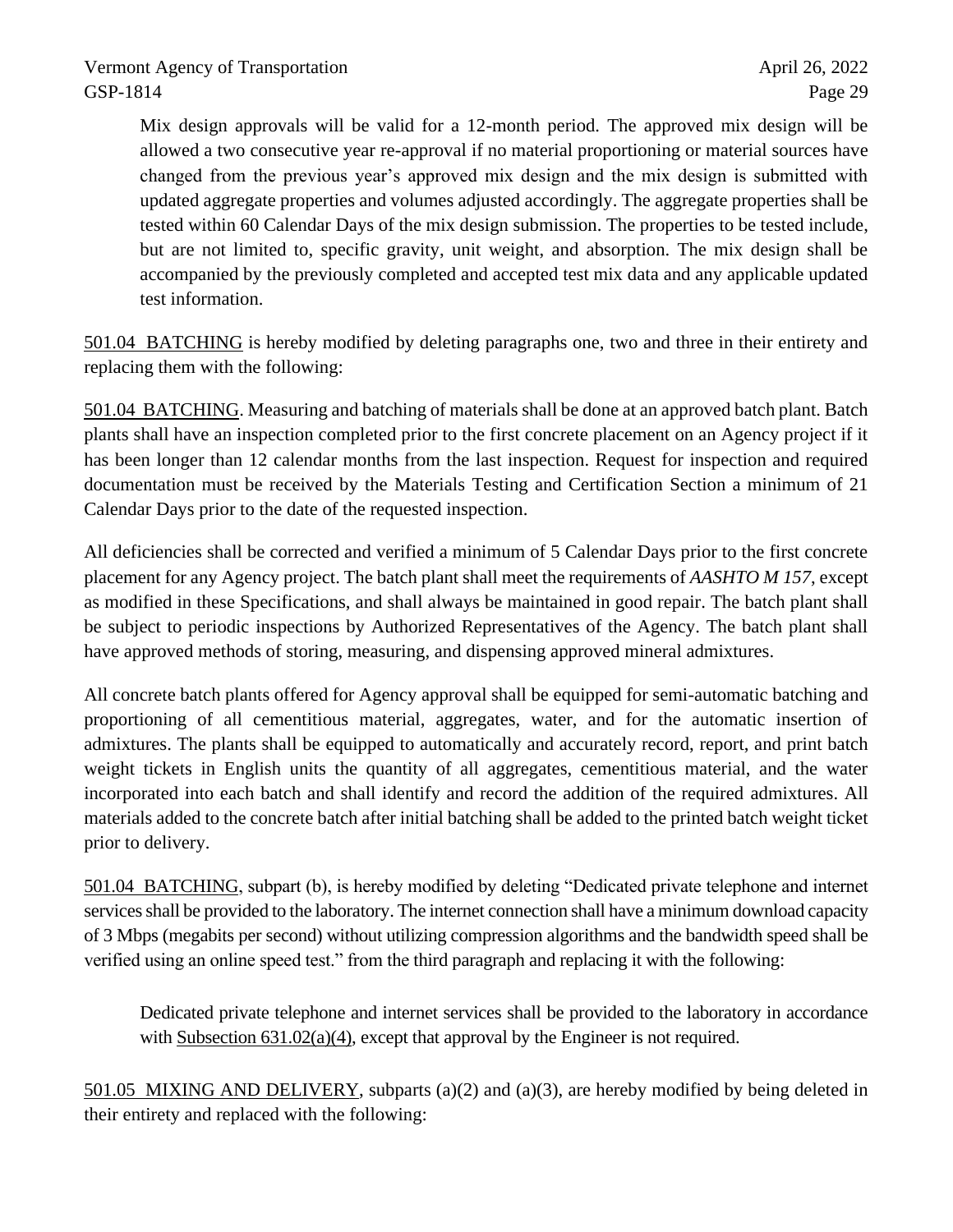- (2) Authorization by Field Inspection personnel must be obtained prior to the addition of water or admixtures at the project site. If water is added in excess of the specified maximum W/CM ratio, the concrete shall not be used.
- (3) Each load of concrete delivered at the job site shall be accompanied by a State of Vermont Batch Slip signed by the authorized Agency representative, if present, at the plant. If an Agency representative is not present at the time of batching, a batch weight ticket meeting the requirements of Subsection 501.04 shall accompany the delivery vehicle.

# SECTION 506 – STRUCTURAL STEEL

506.02 MATERIALS is hereby modified by deleting the entry in the subsection list for "Approved Structural Coating Systems....................................708.03" and replacing it with the following:

Structural Steel Coating Systems...............................................................................708.03

506.02 MATERIALS is hereby modified by inserting the following entry into the subsection list in numerical order:

Grease Rustproofing Compound................................................................................708.04

506.03 GENERAL FABRICATION REQUIREMENTS is hereby modified by deleting paragraphs three, four, five, six, seven, eight, and nine in their entirety and replacing them with the following:

Structural steel furnished under this section shall be fabricated in a plant having an AISC Certified Bridge Fabricator – Advanced (ABR), or Intermediate (IBR) Certification, and in a plant listed as a Category 1 Fabricator on the VTrans Pre-Qualified Fabricator list prior to Contract Execution. Structural steel components (such as bridge rail, bridge joints, bridge bearings, and overhead sign structures) which are fabricated under this section may be fabricated in a plant that does not have an ABR or IBR Certification, provided that the fabrication plant has either an AISC Certified Bridge Fabricator – Simple (SBR) Certification or an AISC Bridge Component QMS Certification, and is listed as a Category 2 Fabricator on the VTrans Pre-Qualified Fabricator list prior to Contract execution.

Minor steel components, including, but not limited to, downspouts, scuppers, and pedestrian hand railings may be fabricated in a plant that does not have an AISC Certification, provided that the fabrication plant is approved in writing by the Structural Steel Fabrication Engineer prior to Contract execution. All plants without certification shall have an organization, operation, and equipment capable of producing a product equal to a certified plant. These plants will be reviewed on a case-by-case basis.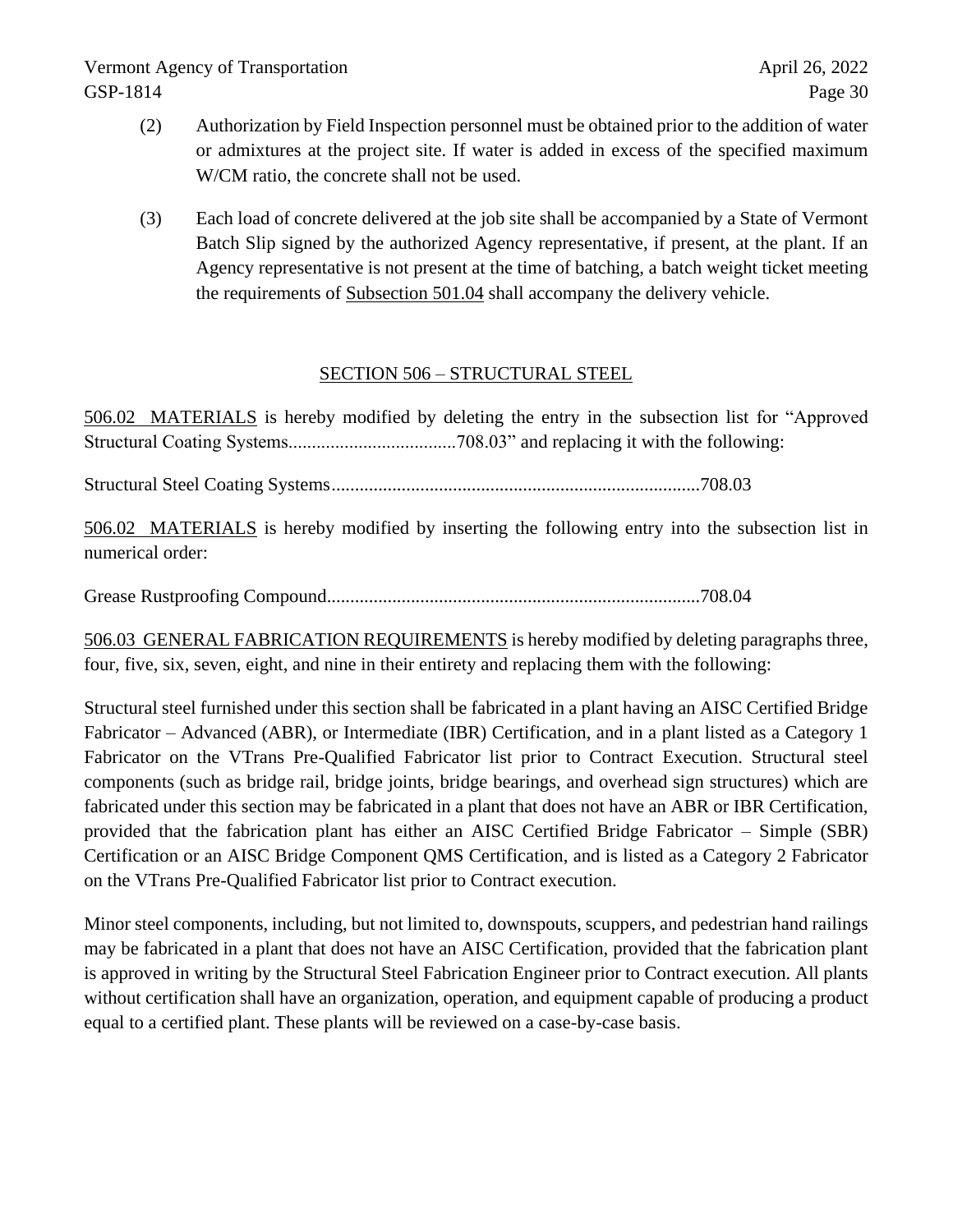Structural steel that is to be painted or metalized under this section shall be coated in a plant having an AISC Sophisticated Paint Endorsement – Enclosed or SSPC-QP 3 – Enclosed Shop certification and which is listed as a Category 3 Fabricator for the applicable coating on the VTrans Pre-Qualified Fabricator list prior to Contract execution. Structural steel that is to be galvanized or powder coated under this section shall also be listed as a Category 3 Fabricator for the applicable coating on the VTrans Pre-Qualified Fabricator list prior to Contract execution.

The VTrans Pre-Qualified Fabricator list can found on the Structures Website. It is the responsibility of the Fabricator to verify that they are on the Pre-Qualified Fabricator list prior to bidding on work. It shall be known that being listed on the Pre-Qualified Fabricator list does not waive any certification requirements that are required for performing the intended work. Any Fabricator who has been Pre-Qualified but does not perform any work for VTrans for a period of 5 years, will be automatically removed from the list without notice. It is the fabricator's responsibility to re-apply if desired to get back on the Pre-Qualified list.

When certified fabrication or coating plants are required, the plant shall maintain certified status throughout the duration of the work under the Contract.

VTrans reserves the right for the Structural Steel Fabrication Engineer to give written notification to any fabricator (regardless of certification level or status) restricting the types of items that they are approved to fabricate, up to and including restricting all structural steel fabrication for the Agency. Causes for such restrictions shall include concerns of quality, production, accountability, or any other cause that is deemed justifiable by the Agency.

The fabricator shall demonstrate full capability for fabricating materials meeting the requirements of the Contract. Failure to meet Contract requirements will result in rejection of the material being fabricated and the termination of the ability to fabricate material for the State.

Prior to performing any work under this section, the fabricator must have received approval for all fabrication drawings, welding procedures and any special Contract requirements and have notified the Agency's Structural Steel Fabrication Engineer in writing at least 10 working days in advance of fabrication. The Contractor shall bear full responsibility and costs for all materials ordered, raw materials stockpiled, or for work performed prior to approval of the fabrication drawings or written authorization from the Structures Engineer.

Excepted as noted in this subsection, all work shall be performed by the fabricator indicated on the approved fabrication drawings, unless otherwise authorized in writing by the Structural Steel Fabrication Engineer. For coatings, if the fabricator intends to use a Subcontractor, it shall be clearly outlined on the fabrication drawings to be submitted for review. At a minimum, the provided information shall include the Subcontractor's name and address; the name, phone number and e-mail address of the quality control (QC) contact; and an acknowledgement of the VTrans quality assurance (QA) inspection requirements which apply to the Subcontractor.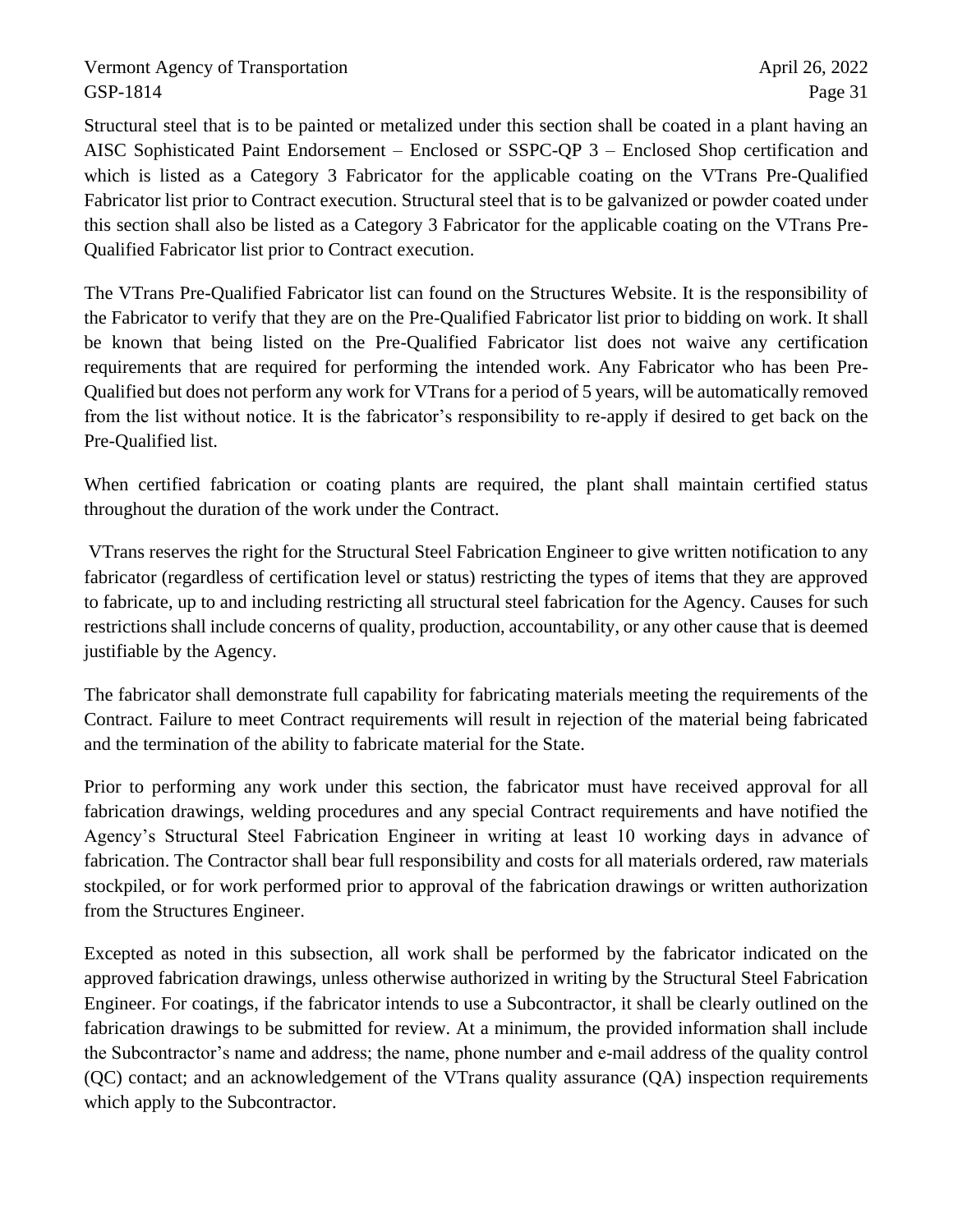If the fabricator wishes to request the use of a Subcontractor for material processing (e.g. cutting, drilling, bending, rolling, punching, machining, etc.), they shall include this information on the shop drawings that are submitted for review or they shall submit a set of the previously approved shop drawings to the Agency for review, with the requested changes and required information clearly marked and indicated (e.g. by making all additional notes red). At a minimum, the submittal shall include the Subcontractor's name and address; the name, phone number and e-mail address of the quality control (QC) contact; an acknowledgement of the VTrans quality assurance (QA) inspection requirements which apply to the Subcontractor; and clear information on the extent and limits of work to be performed by the Subcontractor.

Requests will be evaluated on a case-by-case basis and may be rejected by the Agency for any reason. Use of a Subcontractor does not relieve the fabricator of any responsibilities or quality control requirements specified by the Contract.

All steel fabrication plants must satisfy the following minimum requirements:

506.03 GENERAL FABRICATION REQUIREMENTS, subpart (c), is hereby modified by deleting subpart (1) in its entirety and replacing it with the following:

- (1) Inspectors. Quality control inspectors shall be onsite full time during any hot work (e.g. burning, heating, welding, etc.), as well during as any operations that may affect the quality of the coating system.
	- a. Fabrication Inspectors. The fabricator's representative responsible for fabrication inspection, testing and quality matters shall be qualified and certified in accordance with the provisions of *AWS QC 1*.
	- b. Coating Inspectors. The fabricator's coatings quality control manager shall possess a minimum classification as a NACE Coating Inspector Level 2 – Certified, SSPC Bridge Coatings Inspector (BCI) Level 2, or SSPC Protective Coatings Inspector (PCI) Level 2. The coatings quality control inspector shall possess a minimum classification as a NACE Coating Inspector Level 1 – Certified, SSPC Bridge Coatings Inspector (BCI) Level 1, or SSPC Protective Coatings Inspector (PCI) Level 1.

506.03 GENERAL FABRICATION REQUIREMENTS, subpart (d)(3), is hereby modified by deleting the last sentence, which begins with "The Engineer reserves the right..." and replacing it with "The Structural Steel Fabrication Engineer reserves the right to reject inadequate office facilities and require suitable alternatives."

506.03 GENERAL FABRICATION REQUIREMENTS, subpart (e), is hereby modified by adding the word "Execution" as the last word of the subsection.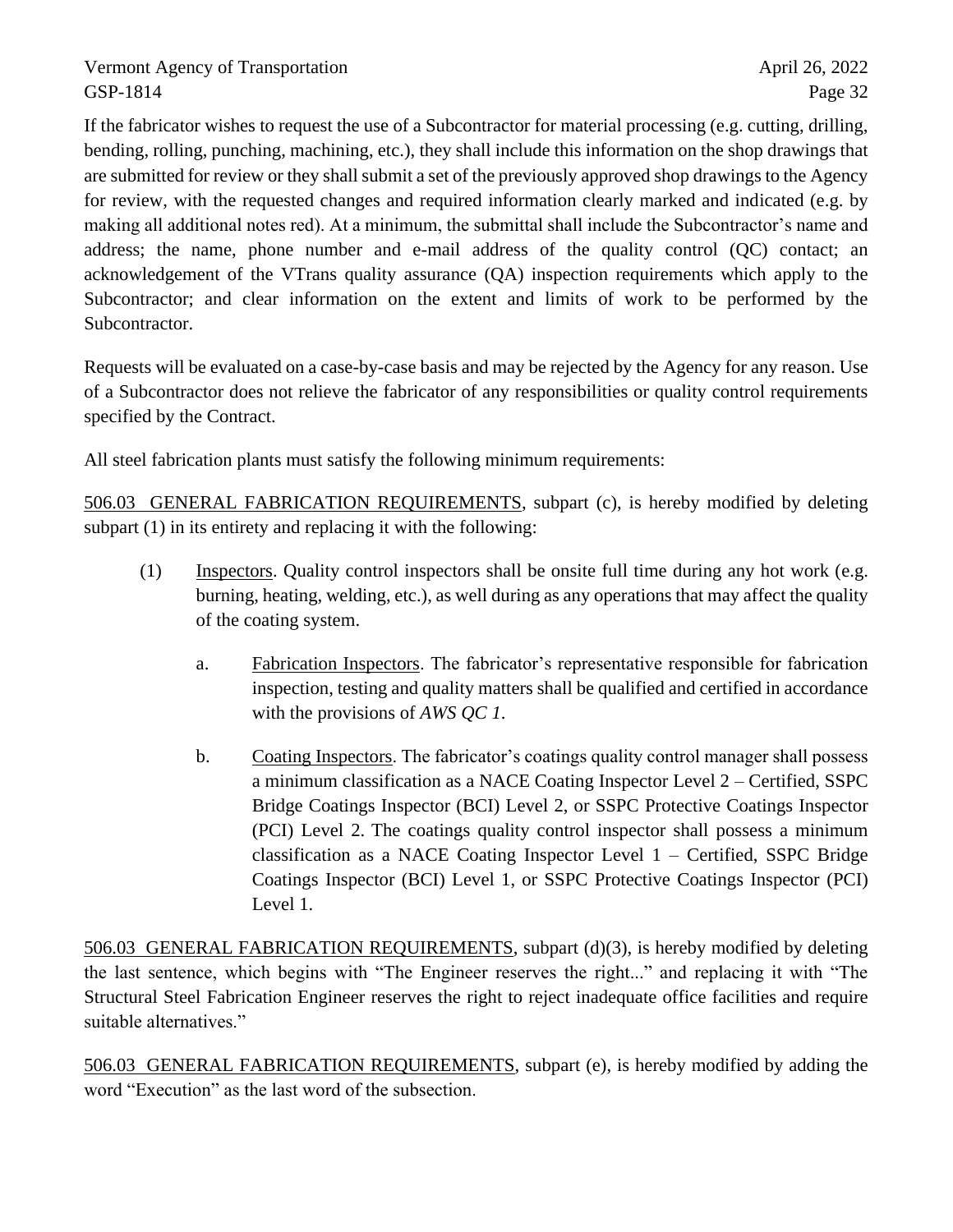506.04 DRAWINGS AND PROCEDURES, subpart (c), is hereby modified by being deleted in its entirety and replaced it with the following:

- (c) Welding Procedures. Detailed welding procedures shall be prepared in accordance with the provisions of the applicable AWS/ANSI/AASHTO code revisions and submitted in accordance with the following:
	- (1) All procedures shall be prequalified. Procedure qualification test records shall be submitted along with each procedure. Heat input values during welding shall be shown for each procedure (except for SMAW procedures). All weld procedure sheets shall identify the project name, number, structure, and procedure qualification record and/or fillet weld soundness test.
	- (2) Procedure qualification test records and welding procedure specifications shall be presented in a format similar to example forms as shown in *AWS D1.5* and *AWS D1.1* as applicable.
	- (3) Details of welded joints shall conform to the standard joint details per *AWS D1.5* (or *AWS D1.1* as applicable) unless otherwise approved by the Structural Steel Fabrication Engineer.

506.04 DRAWINGS AND PROCEDURES is hereby modified by adding the following new subpart:

(e) Approval of Procedures. All weld procedures, heat corrective procedures, coatings procedures, and any other procedures that are required to be submitted for approval, and are being used in production, shall bear a VTrans approved or approved as noted stamp.

506.05 QUALITY ACCEPTANCE is hereby modified by adding the following as the second sentence of the first paragraph:

Acceptance of materials, test results or completed fabricated items by the QAI/VTrans Structural Steel Fabrication Engineer does not relieve the fabricator of any responsibility to meet Contract requirements and specifications.

506.05 QUALITY ACCEPTANCE, subpart (b), is hereby modified by deleting the sentence "The QAI will have the authority to reject any material or work that does not conform to the Contract requirements." in its entirety.

506.06 QUALITY CONTROL, subpart (b), is hereby modified by being deleted in its entirety and replaced with the following:

(b) Qualifications of Inspectors. Inspectors shall meet the requirements of Subsection 506.03(c).

506.08 BASE METAL REQUIREMENTS is hereby modified by deleting the fourth, fifth, and sixth paragraphs and replacing them with the following: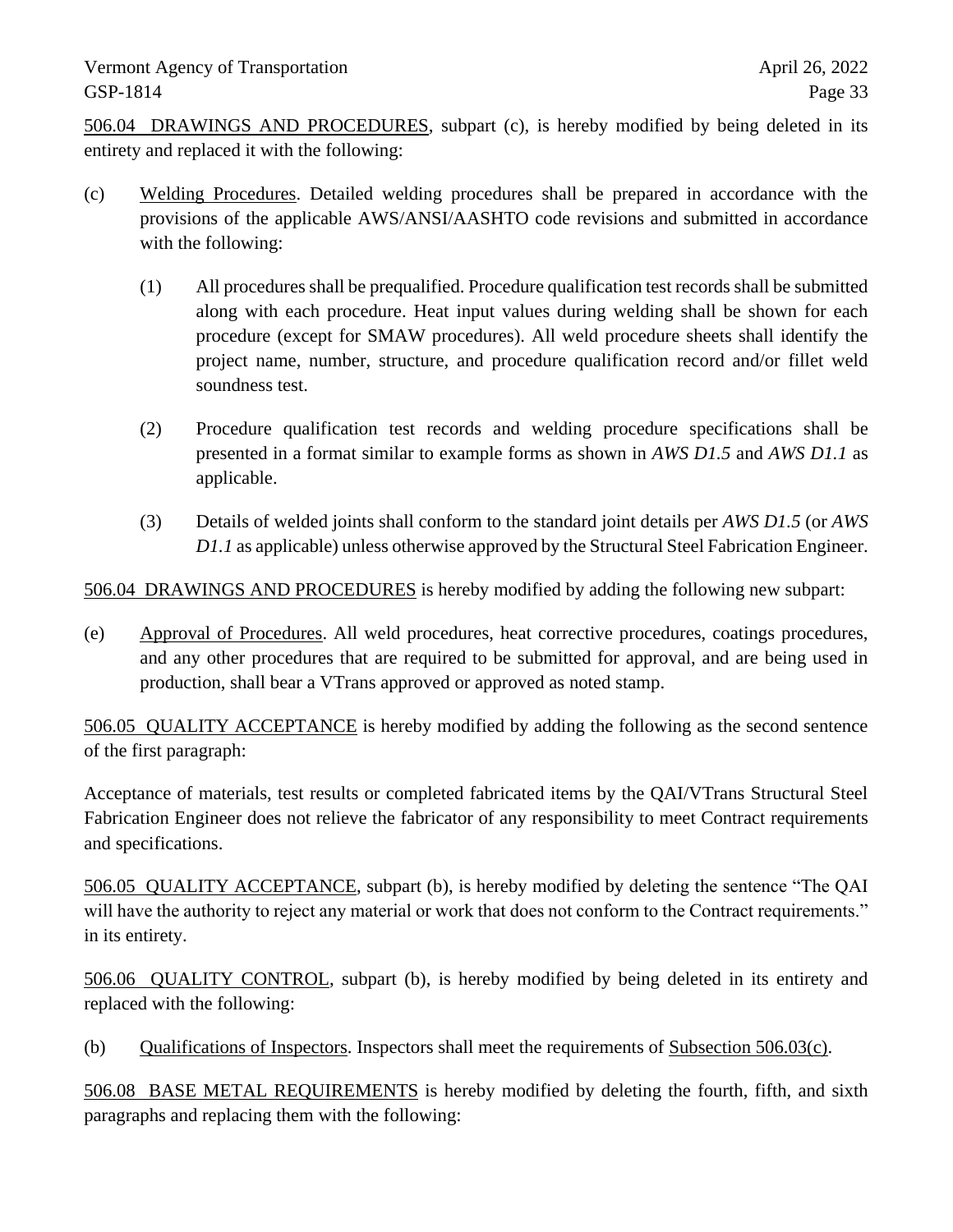Main members are defined as compression members, tension members, and members subject to reversals of stress, including stringers, girders, cover plates, rigid frames, floor beams, gusset plates, and curved girder cross frames. Other members may be indicated in the Contract as main members.

Material for main members shall be ordered and prepared so that the direction of rolling is parallel to the stress in the member, in accordance with the requirements of *AASHTO LRFD Bridge Construction Specifications,* Article 11.4.3.1. Charpy V-Notch (CVN) testing shall be as required in Subsection 714.01.

Members identified as "fracture critical" shall be subject to additional base metal requirements as specified in Subsection 506.11.

506.10 WELDING, subpart (b), is hereby modified by deleting the phrase ", Section 5" from the first sentence of the first paragraph.

506.10 WELDING, subpart (c), is hereby modified by deleting the phrase ", Section 5" from the first sentence of the first paragraph and by deleting the phrase ", Section 6" from the second sentence of the first paragraph.

506.10 WELDING, subpart (d), is hereby modified by adding the word "VTrans" immediately before the phrase "prequalified welder list." in the first paragraph, and by adding the word "VTrans" immediately before the phrase "*Field Welding Manual*" in the second paragraph.

506.10 WELDING, subpart (d), is hereby further modified by deleting "as defined in Subsection 714.01" from the first sentence of the fourth paragraph and replacing it with "as defined in Subsection 506.08".

506.10 WELDING, subpart (d), is hereby further modified by adding "Welding to tension members or tension components of members will not be allowed." as the second sentence of the fourth paragraph.

506.10 WELDING, subpart (e)(1), is hereby modified by deleting the third and fourth paragraphs in their entirety. The deleted text begins with "Process and procedure qualification record tests..." and ends with "... similar to those provided in *AWS D1.5*."

506.12 ASSEMBLY, subpart (c), is hereby modified by deleting the word "Air" from the fourth sentence of the second paragraph and replacing it with the phrase "Dry air".

506.12 ASSEMBLY, subpart (d), is hereby modified by adding "," (a comma) immediately following the phrase "All sharp corners".

506.12 ASSEMBLY, subpart (d), is hereby further modified by adding the word "minimum" immediately before the phrase "1/16 inch radius".

506.14 SURFACE PREPARATION is hereby modified by being deleted in its entirety and replaced it with the following: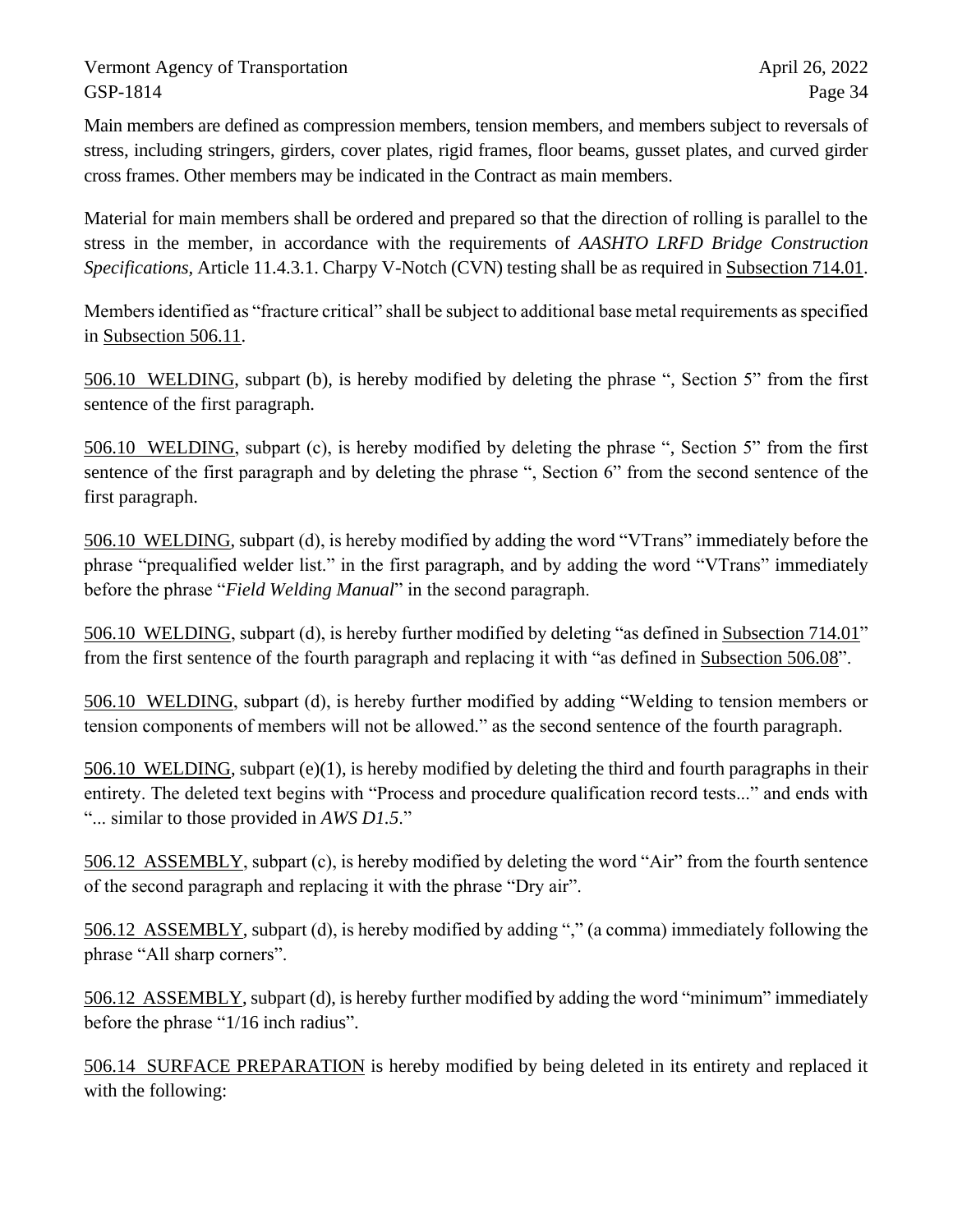506.14 SURFACE PREPARATION. All materials shall be blast-cleaned to the specified grade as defined by the *SSPC Painting Manual* and supplemented by reference to *SSPC-VIS 1*. Further preparation shall conform to the following:

- (a) Surfaces to Remain Uncoated. Surfaces shall be blast-cleaned at least equivalent to Preparation Grade *SSPC-SP 10.* This work may be performed either before or after fabrication. The final surface appearance after fabrication shall be clean and free from any contaminants or blemishes so as to allow the metal to weather uniformly.
- (b) Surfaces to be Coated. Prior to application of any coating, all material to be coated shall be cleaned and prepared in accordance with the appropriate Contract Specifications.

506.16 MARKING, STORING, AND SHIPPING, subpart (c), is hereby modified by deleting the second paragraph in its entirety and replacing it with the following:

The fabricator shall not ship any material, either to the project or to another manufacturer or subcontractor, without the Agency's approval. The Agency's Quality Assurance Inspector will place a seal of approval on all material (or on the bill of lading) that has been accepted for shipment and will accept the loading, positioning, and anchorage of all material being shipped. If the Quality Assurance Inspector is not available, the Structural Steel Fabrication Engineer shall be contacted for approval to ship.

506.18 ERECTION, subpart (a), is hereby modified by deleting the phrase "*AASHTO/NSBA S10.1*, Appendices E and F" and replacing it with the phrase "*AASHTO/NSBA S10.1*, Appendices B and C".

506.18 ERECTION, subpart (b), is hereby modified by deleting subparts (2) and (3) in their entirety and replacing them with the following:

(2) Drift pins shall be used to align and center the connections of main and secondary members. Only light drifting will be permitted. Any member subjected to drifting that results in distortion of the member or elongation of the holes will be rejected. Cylindrical erection pins, the same size as the hole, shall be used at least in the extreme corners of all main member connections.

Main members shall be match marked by the Fabricator and should fit together easily.

Main members shall not be reamed larger than the hole size indicated on the approved Fabrication Drawings without written authorization from the Project Manager. Secondary members may be subjected to limited field reaming with the written approval of the Engineer. Assembled parts that have been approved for field drilling or reaming shall be disassembled to remove any burrs, shavings, oils, or lubricants.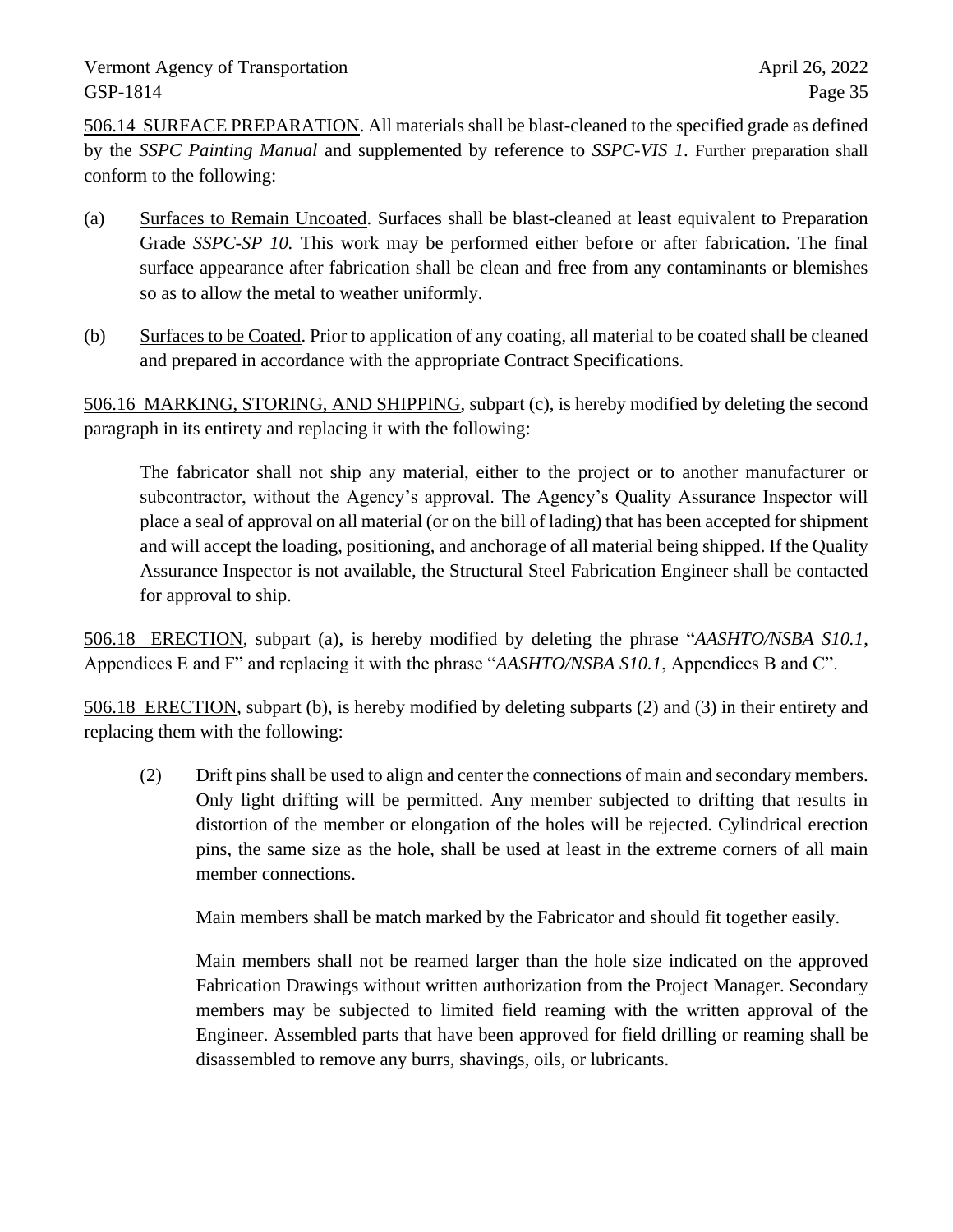Pins used for hinged connections and bearings shall be inserted with care and aligned so the members take full and even bearing. Nuts shall be adequately tightened and locked in position either by upsetting the threads or tack welding the nut to the bolt.

(3) Errors in shop fabrication that prevent proper assembly shall be reported immediately to the Engineer. The Engineer shall approve any corrective action prior to it occurring.

506.19 BOLTING AND CONNECTIONS, subpart (a), is hereby modified by adding the phrase "Structural Steel Fabrication" immediately before the word "Engineer" in the last sentence of subpart (a).

506.19 BOLTING AND CONNECTIONS, subpart (b), is hereby modified by deleting the sentence which reads "Faying surfaces of bolted connections shall meet the Class B slip coefficient value of not less than 0.50 as specified by AASHTO." and replacing it with "Unless otherwise specified in the Contract Documents, faying surfaces of bolted connections shall have a Class B slip coefficient value of not less than 0.50 as specified by AASHTO."

506.19 BOLTING AND CONNECTIONS, subpart (c)(3), is hereby modified by being deleted in its entirety and replaced with the following:

(3) Oversized and irregular hole conditions caused from field drilling or reaming (reaming shall not be allowed unless approved in writing by the Engineer)

506.19 BOLTING AND CONNECTIONS, subpart (c), is hereby modified by adding the sentence "Unless otherwise indicated on the plans, *ASTM F 3125/F 3125 M* Grade A 325 hex head bolts shall be used." immediately following the sentence "Bolts shall be tightened to develop a tension not less than 5% more than the minimum bolt tension specified in Table 506.19A."

506.19 BOLTING AND CONNECTIONS is hereby modified by relabeling subpart (d), "Acceptance of Bolt Tensioning." as "(e) Acceptance of Bolt Tensioning."

506.19 BOLTING AND CONNECTIONS is hereby further modified by adding a new subpart "(d) Bolt Tensioning Methods." The new subpart (d) will be composed of text that is currently located in subpart (c). The new subpart (d) will begin with the phrase "Bolts shall be tensioned by the Contractor in the presence of the Engineer…" and will contain all text and tables up to and including Note 4 of Table 506.19B.

All references to "Column 3 of Table 506.19B" within the text identified above shall be replaced with the phrase "Column 4 of Table 506.19B".

506.19 BOLTING AND CONNECTIONS, subpart (d)(1), is hereby modified by adding the sentence "This method shall only be used when required by the Contract." immediately following the sentence "This method shall be employed when installing button-headed or dome-headed high-strength bolts."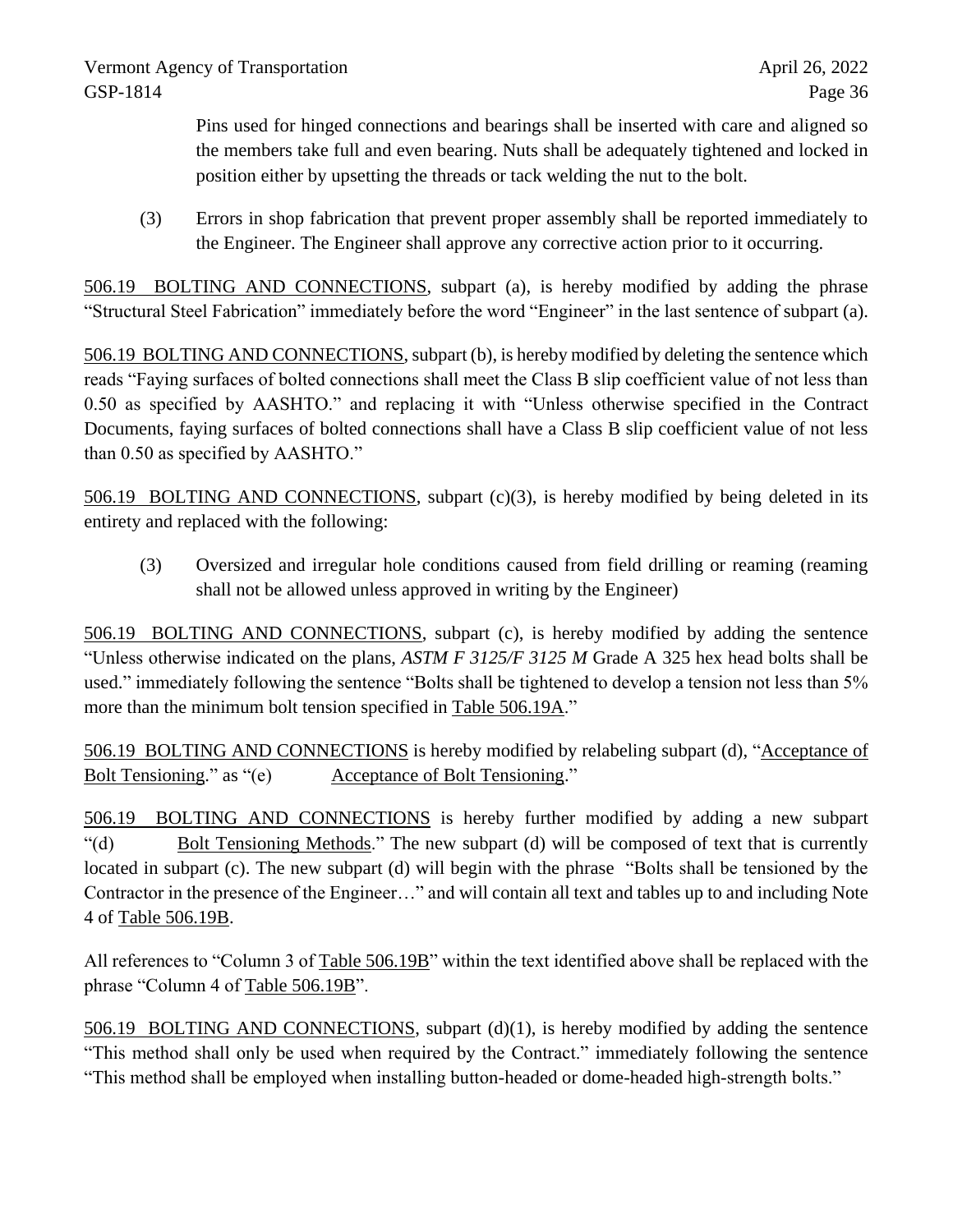506.19 BOLTING AND CONNECTIONS, subpart (d)(2), is hereby modified by adding "Additional hardened washers shall be provided if required by the DTI manufacturer for their specific product." as the second sentence of the second paragraph.

506.19 BOLTING AND CONNECTIONS, subpart (e), is hereby modified by deleting the phrase "or stick out not more than three threads" from the last sentence of the ninth paragraph.

506.22 FIELD CLEANING is hereby modified by being deleted in its entirety and replaced with the following:

506.22 FIELD CLEANING. When assembly of the fabricated structural components is complete, any rust, scale, dirt, grease, or other foreign material shall be removed from the metal components. The cost of such necessary cleaning will not be paid for directly but will be considered incidental to the Section 506 items in the Contract.

506.23 UNCOATED STEEL is hereby modified by being deleted in its entirety and replaced with the following:

506.23 STEEL SURFACES AND COATINGS. All welding and anticipated hot work shall be completed prior to applying any coatings on a given item unless approved in writing by the Structural Steel Fabrication Engineer.

- (a) Uncoated Steel. Care must be taken to keep chemicals and oils from contacting the exposed surfaces of unpainted steel during storage, erection, and construction of the deck.
	- (1) Staining of Masonry. The Contractor shall protect all concrete and masonry from staining due to oxide formation on the steel.
	- (2) Cleaning of Steel. After all concrete has been placed, the outside surface of the fascia beams and bottom surface of their lower flanges shall be cleaned of all foreign material to a uniform appearance. The Engineer may require the exposed surfaces to be blast cleaned to Preparation Grade *SSPC-SP 10*. The use of acids for cleaning is prohibited.
- (b) Galvanized Steel. All steel surfaces to be galvanized shall be coated in accordance with Subsection 726.08 and the following:
	- (1) Certifications as described in *ASTM A 123*, Section 10 for the completed products shall be furnished to the QA Inspector (or the Structural Steel Fabrication Engineer, if there is no QA Inspector assigned to the project) prior to shipment from the galvanizer's plant. Certifications shall include a report of all test results and measurements.
	- (2) Repairs to coating shall conform to Subsection 726.08 and shall be brush applied unless approved otherwise by the Engineer.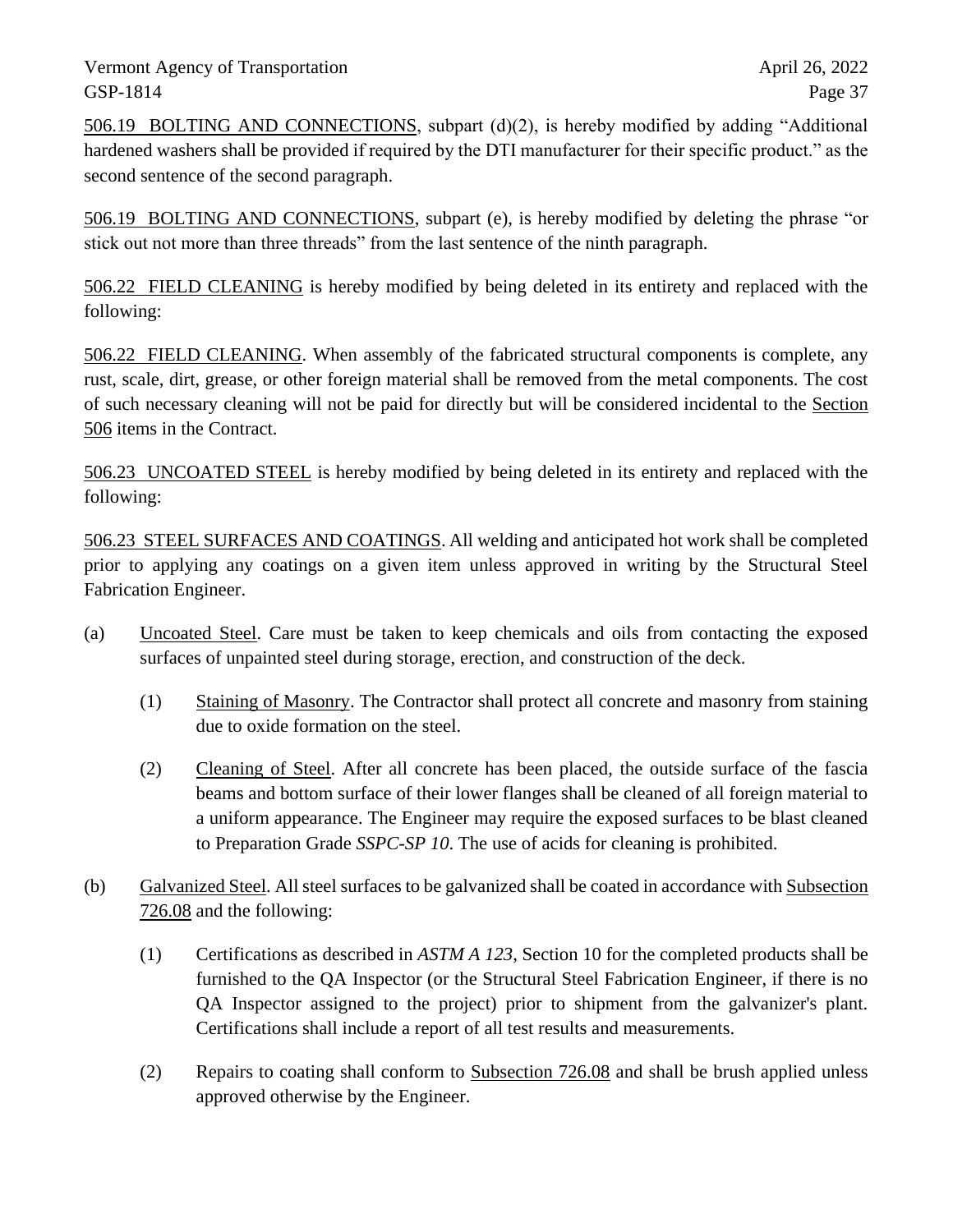- (c) Metalized Steel. All steel surfaces to be metalized per Contract Plans shall be metalized and seal coated in accordance with Subsection 726.09.
- (d) Painted Steel. When the Contract Plans specify shop painted structural steel, the work shall be performed in accordance with the requirements of this Subsection.
	- (1) Materials. The fabricator shall provide a three coat paint system meeting the requirements of Subsection 708.03.

Shop applied systems may have isolated areas where the coatings were damaged during shipping or erection and will have areas around faying surfaces that may need field applied primer, intermediate, and top coatings. Thus, any coating system that is used in the shop shall be acceptable for the field conditions that are expected to be encountered.

- (2) Submittals. The fabricator shall submit a complete package, in accordance with Subsection 105.03 for Construction Drawings, which includes the following information. The submittals shall be made sufficiently in advance of coating work to allow for review, resubmittals, and approval.
	- a. Surface Preparation/Painting Plan. The surface preparation/painting plan shall include the specified methods of surface preparation and type(s) of equipment to be utilized for removal of rust, mill scale, or foreign matter. The plan shall identify the solvents proposed for solvent cleaning, together with the solvent Safety Data Sheets (SDS). If any detergents, additives, or inhibitors are incorporated into the water used for any coating work operations, the plan shall include the names of the materials and their SDS.

The plan shall also include the methods of coating application, including any required stripe coats, and all equipment to be utilized.

The plan shall also identify all applicable QC/QA Hold Points. Specific inspection items throughout these specifications are designated as Hold Points. These Hold Points are for the QA Inspector to perform inspections. QA inspections will be performed only after a proper QC inspection by the fabricator. Permission to proceed beyond a Hold Point without a QA inspection will be granted solely at the discretion of the Structural Steel Fabrication Engineer, and only on a case-by-case basis. If re-work is necessary, as determined by a QA inspection, it shall be accomplished and a new Hold Point for the re-work shall be observed as defined above.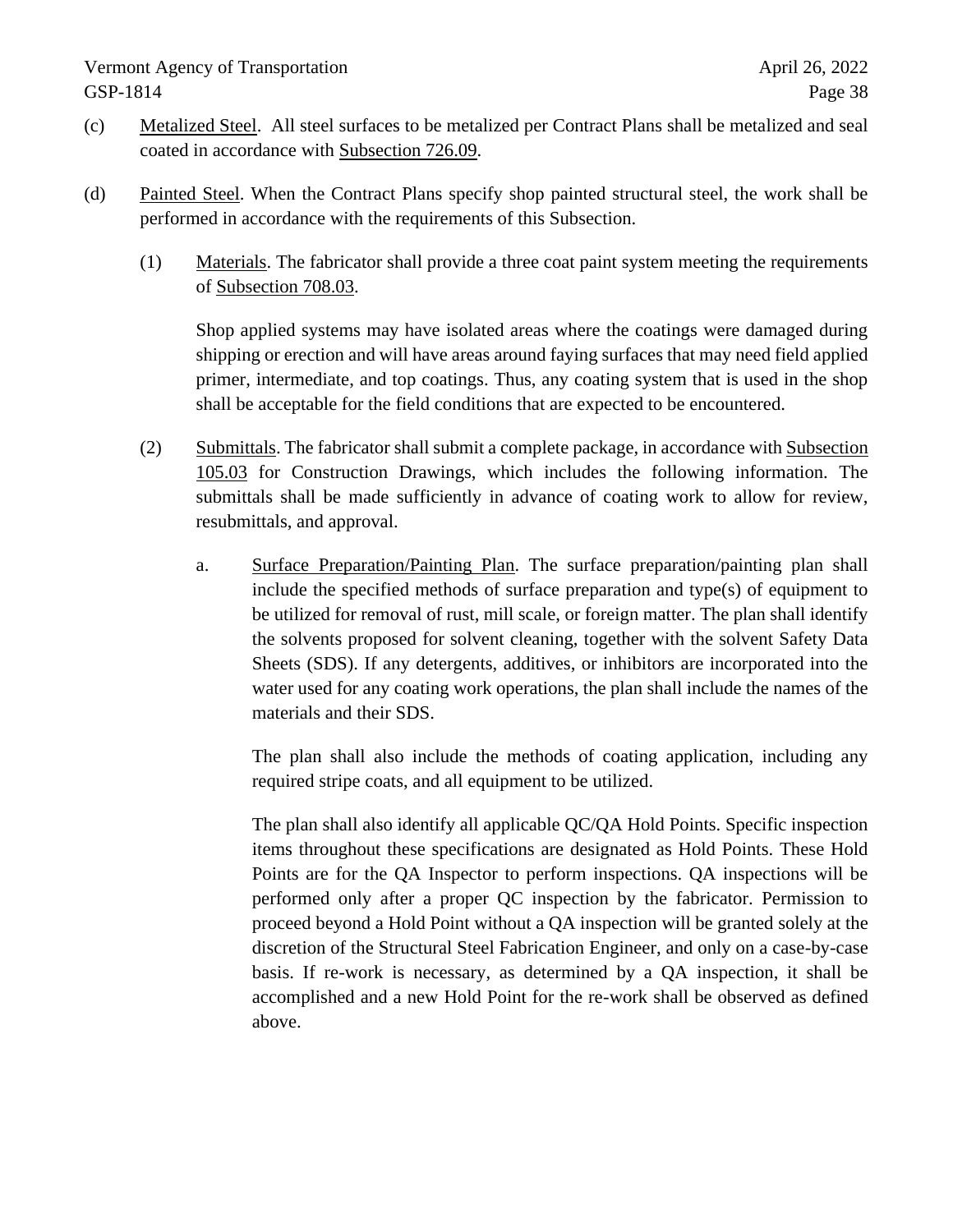- b. Abrasives. The fabricator shall submit the type of abrasives to be used for abrasive blast cleaning and their SDS. For expendable abrasives, the Contractor shall provide certification from the abrasive supplier that the abrasive meets the requirements of *SSPC-AB 1*. For steel grit abrasives, the certification shall indicate that the abrasive meets the requirements of *SSPC-AB 3*.
- c. Coating System Information. The fabricator shall submit the latest version of the product manufacturer's application and thinning instructions, SDS, and product data sheets for each and every coating, thinner, sealer, and grease rustproofing compound. Specific attention shall be drawn to storage temperatures and the temperatures of the material, surface, and ambient air at the time of application. Recommended minimum ambient weather conditions during curing shall also be included A letter or written instructions from the coating manufacturer shall be provided indicating the length of time that each coat must be protected from cold or inclement weather (e.g. exposure to rain) during the drying/curing period.

When the Agency accepts the submittals, the fabricator will receive written notification. The fabricator shall not construe Agency acceptance of the submittals to imply approval of any particular method or sequence for conducting the work, or for addressing health and safety concerns. Acceptance of the submittals does not relieve the fabricator from the responsibility to conduct the work according to the requirements of Federal, State, or local regulations, this Specification, or to adequately protect the health and safety of all workers involved in the project and any members of the public who may be affected by the project. The fabricator remains solely responsible for the adequacy and completeness of the programs and work practices, and adherence to them.

- (3) Quality Control (QC) Inspections. The fabricator shall perform first line, in progress QC inspections. The personnel performing any QC tests shall be trained in coatings inspection and the use of the testing instruments. Documentation of training shall be provided upon request. Painters shall perform wet film thickness measurements, with the Quality Control Inspector conducting random spot checks of the wet film. Reports for all quality control testing and observations shall be completed and provided to the QA Inspector on a daily basis.
	- a. Fabricator QC inspections shall include, but are not limited to, the following:
		- 1. Ambient conditions.
		- 2. Compressed air cleanliness.
		- 3. Surface preparation and surface profile (solvent cleaning, abrasive blast cleaning, etc.).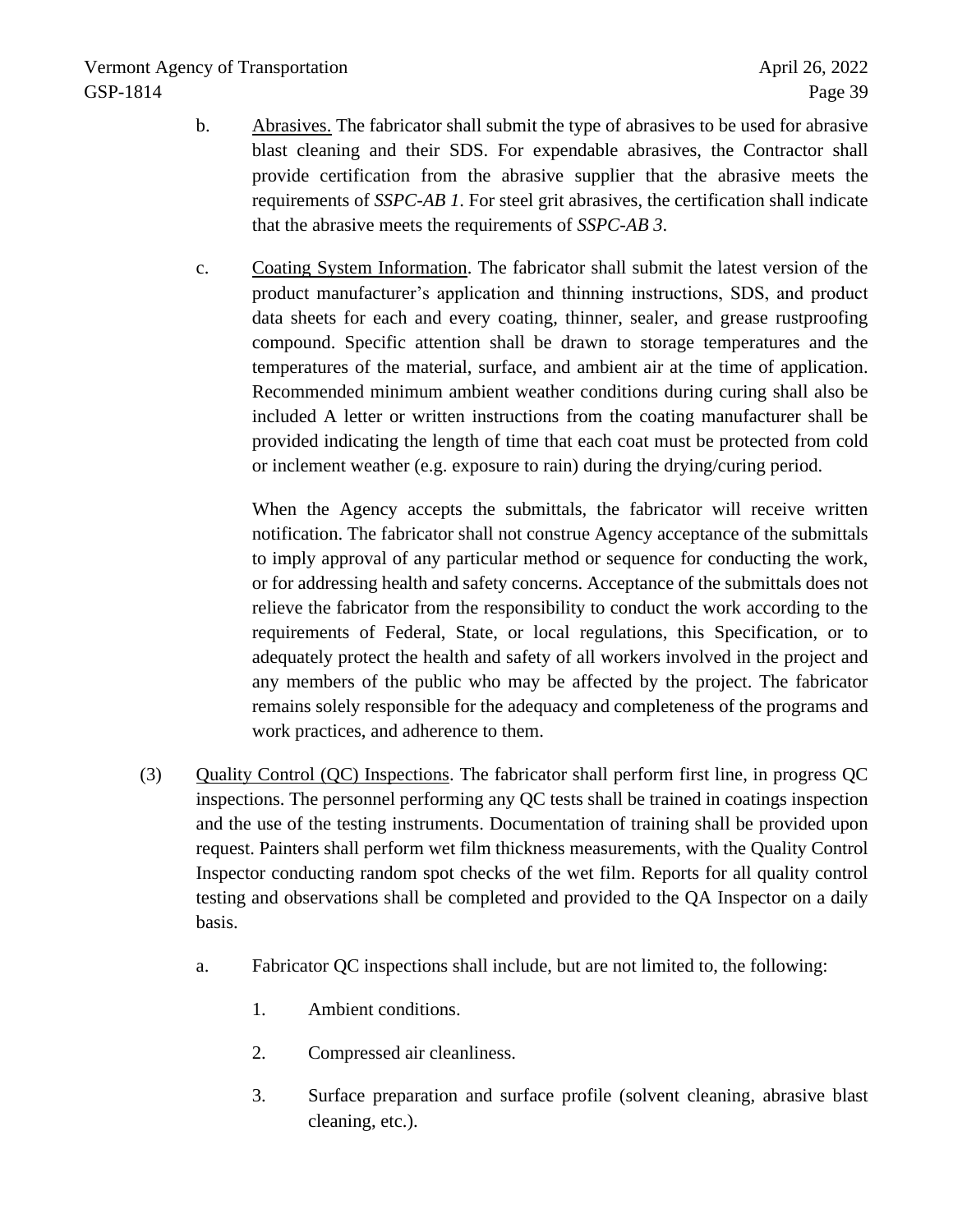- 4. Coating application (materials verification, mixing, thinning, induction/ sweat-in time, and wet/dry film thickness).
- 5. Recoat times and cleanliness between coats.
- 6. Coating continuity and coverage (freedom from runs, sags, overspray, dry spray, pinholes, shadow-through, skips, misses, etc.).
- 7. Records of fabricator QC inspections shall document any applicable product batch numbers.
- b. The following equipment shall be provided by the fabricator as necessary to perform QC inspections:
	- 1. Psychrometer or comparable equipment for the measurement of dew point and relative humidity, together with all necessary tables or psychrometric charts.
	- 2. Surface temperature Digital Spot Thermometer.
	- 3 *SSPC-VIS 1 - Guide and Reference Photographs for Steel Surfaces Prepared by Dry Abrasive Blast Cleaning* and *SSPC-VIS 3 - Visual Standard for Power and Hand-Tool Cleaned Steel*, as applicable.
	- 4. Commercially available putty knife of a minimum thickness of 40 mils and a width between 1 and 3 inches.
	- 5. Replica tape and spring micrometer.
	- 6. Wet film thickness gauge.
	- 7. Blotter paper for compressed air cleanliness checks.
	- 8. Type 2 electronic dry film thickness gauge per *SSPC-PA 2 Measurement of Dry Coating Thickness with Magnetic Gauges.*
	- 9. Calibration standards for dry film thickness gauge.
	- 10. Light meter for measuring light intensity during surface preparation, painting, and inspection activities.
	- 11. Printed copies of all applicable ASTM and SSPC Standards used for the work.
	- 12. *SSPC Manual of Good Painting Practice, Volume 1*.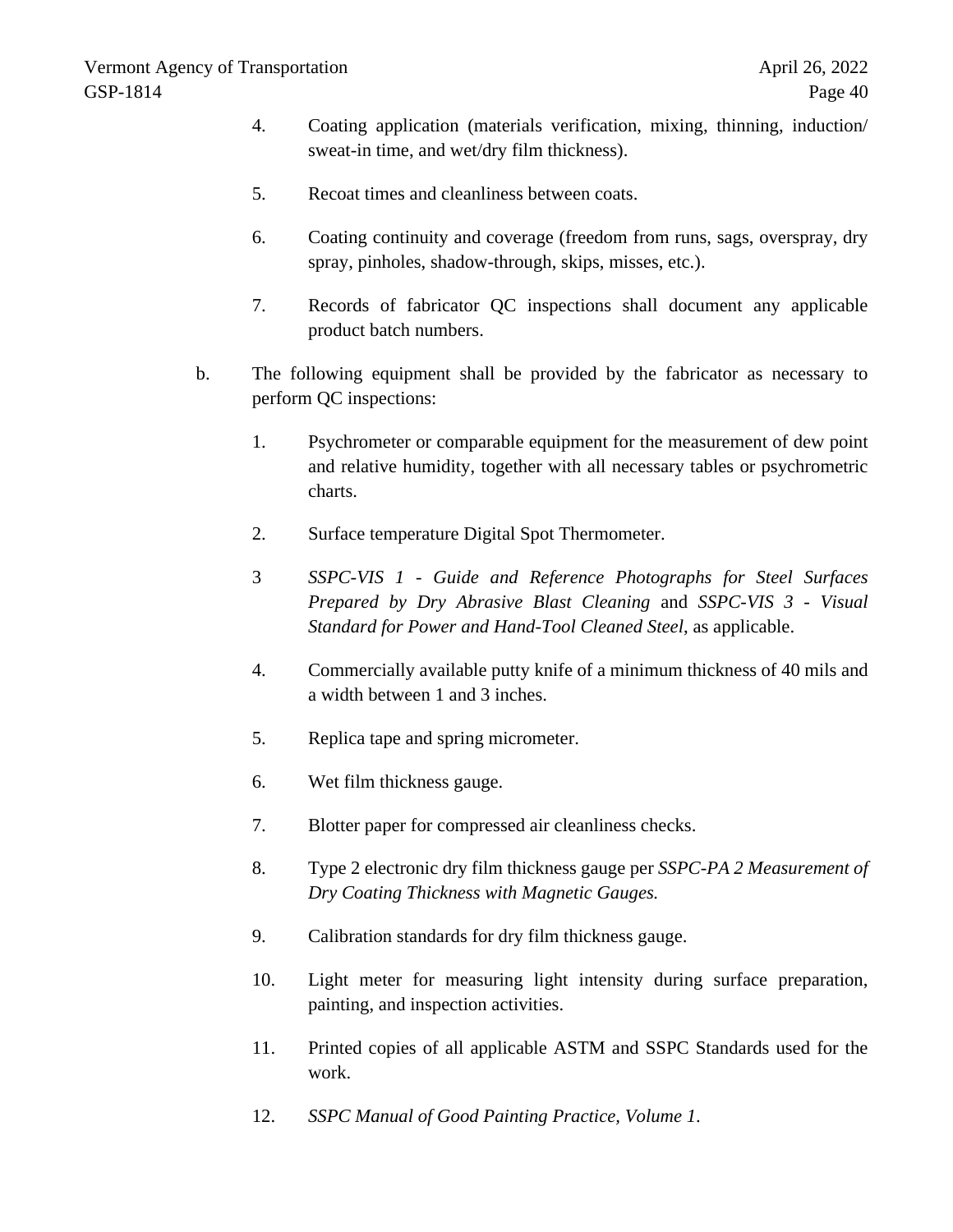The instruments shall be calibrated within 12 months of the date of Project usage or according to the equipment manufacturer's recommendations and the fabricator's QC Program if they require a shorter duration.

(4) Quality Assurance (QA) Observations. The QA Inspector will conduct QA observations of any or all phases of the work. The presence or activity of QA Inspector observations in no way relieves the fabricator of the responsibility to provide all necessary daily QC inspections and to comply with all requirements of this specification.

The Structural Steel Fabrication Engineer has the right to reject any work that was performed without adequate provision for QA observations.

- (5) Inspection Access and Lighting. The fabricator shall provide artificial lighting in areas where natural light is inadequate, to allow proper cleaning, inspection, and painting. Illumination for inspection shall be at least 30 foot-candles.
- (6) Surface Preparation and Painting Equipment. All cleaning and painting equipment shall include gauges capable of accurately measuring fluid and air pressures and shall have valves capable of regulating the flow of air, water, or paint as recommended by the equipment manufacturer. The equipment shall be maintained in proper working order.

Hand tools, power tools, abrasive blast cleaning equipment, brushes, rollers, and spray equipment shall be of suitable size and capacity to perform the work required. All power tools shall be equipped with vacuums and High Efficiency Particulate Air (HEPA) filtration. Appropriate filters, traps, and dryers shall be provided for the compressed air used for abrasive blast cleaning and conventional spray application. Paint pots shall be equipped with air operated continuous agitation devices unless prohibited by the coating manufacturer. The air discharge from power tools and air motors shall be directed away from steel surfaces; if this is not possible a filtering device shall be appropriately placed.

- (7) Ambient Conditions. Surfaces to be painted after cleaning shall remain free of moisture and other contaminants. The fabricator shall control operations to ensure that dust, dirt, or moisture does not come in contact with surfaces cleaned or painted that day. The following ambient conditions shall be met:
	- a. The surface and ambient temperatures shall be at least  $5^{\circ}$ F above the dew point during final surface preparation operations.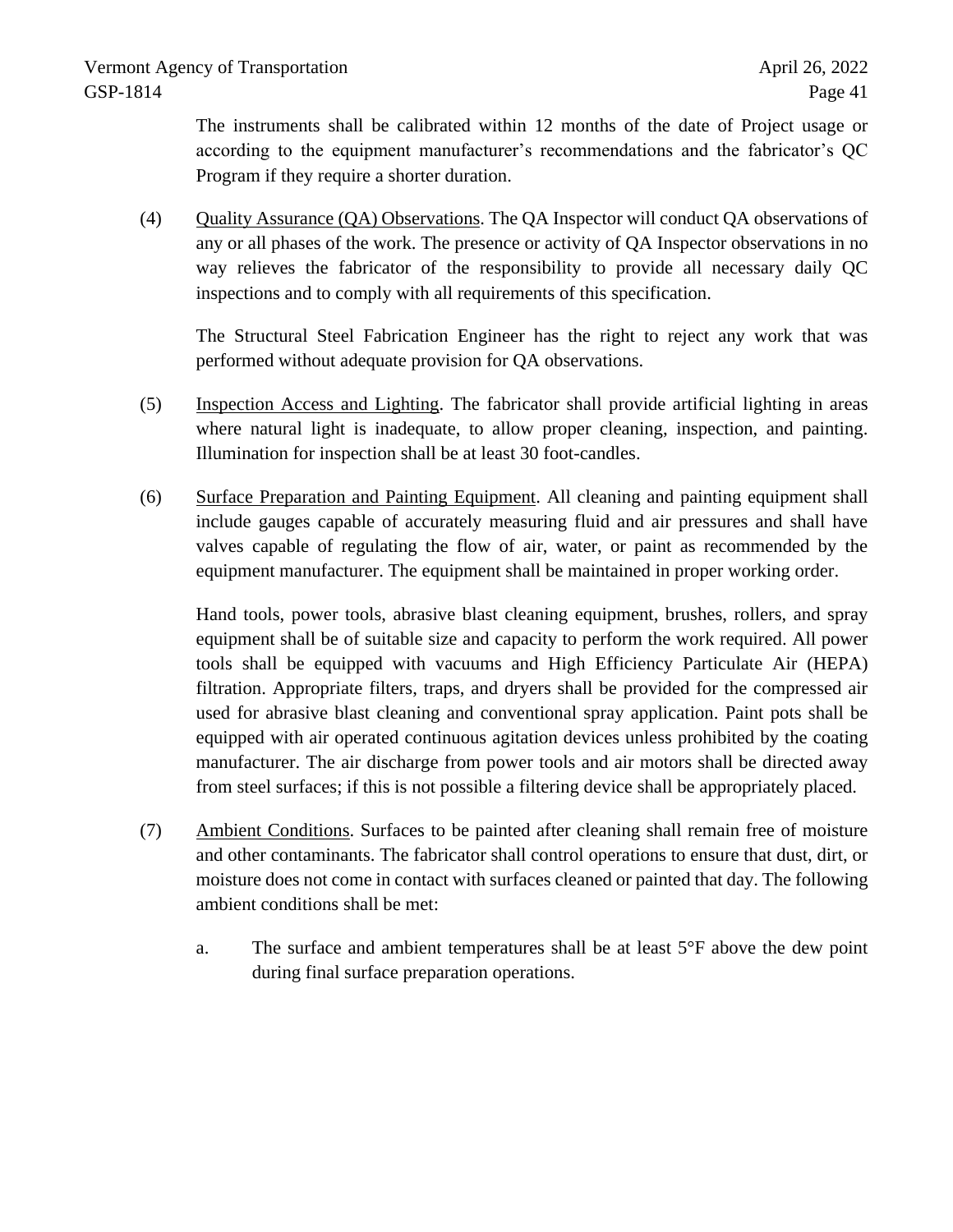b. The surface and ambient temperatures shall be a minimum of 40°F, at least 5°F above dew point, and the maximum relative humidity shall be less than or equal to 85% during the application and cure/dry time of each coat of the paint system. If the manufacturer's published literature is more restrictive it shall be followed for specific temperature, dew point, and humidity conditions during the application cure/dry of each coat. The cure/dry time shall be measured as the time following application when the ambient conditions are within the ranges above.

The fabricator shall monitor and document temperature, dew point, and relative humidity at the beginning of each Work Day and every 4 hours during surface preparation and coating application, in the specific areas where the work is being performed. The frequency of monitoring shall increase if weather conditions are changing. If the weather conditions are forecast to be borderline relative to the limits established by the manufacturer, monitoring shall continue at a minimum of 4 hour intervals throughout the curing/drying period. The Structural Steel Fabrication Engineer has the right to reject any work that was performed under unfavorable weather conditions. Rejected work shall be removed, re-cleaned, and repainted at the fabricator's expense.

- (8) Compressed Air Cleanliness. Prior to using compressed air for abrasive blast cleaning, blowing down the surfaces, and painting with conventional spray, the fabricator shall verify that the compressed air is free of moisture and oil contamination in accordance with the requirements of *ASTM D 4285*. The tests shall be conducted at least one time each shift for each compressor system in operation. If air contamination is evident, the fabricator shall change filters, clean traps, add moisture separators or filters, or make other adjustments as necessary to achieve clean, dry air. The fabricator shall also examine the work performed since the last acceptable test for evidence of defects or contamination caused by the compressed air. Affected work shall be repaired at the fabricator's expense.
- (9) Surface Preparation and Profile (Hold Point).
	- a. Surface Preparation. All steel surfaces to be painted shall be prepared by dry abrasive blast cleaning to meet the requirements of *SSPC-SP 10*.
	- b. Abrasives. Abrasive blast cleaning shall be performed using either expendable abrasives (other than silica sand), or recyclable steel grit abrasives. Expendable abrasives shall be used one time and disposed of. The fabricator shall verify that recycled abrasives are free of oil contamination by conducting oil content tests in accordance with *SSPC-AB 2* on a daily basis.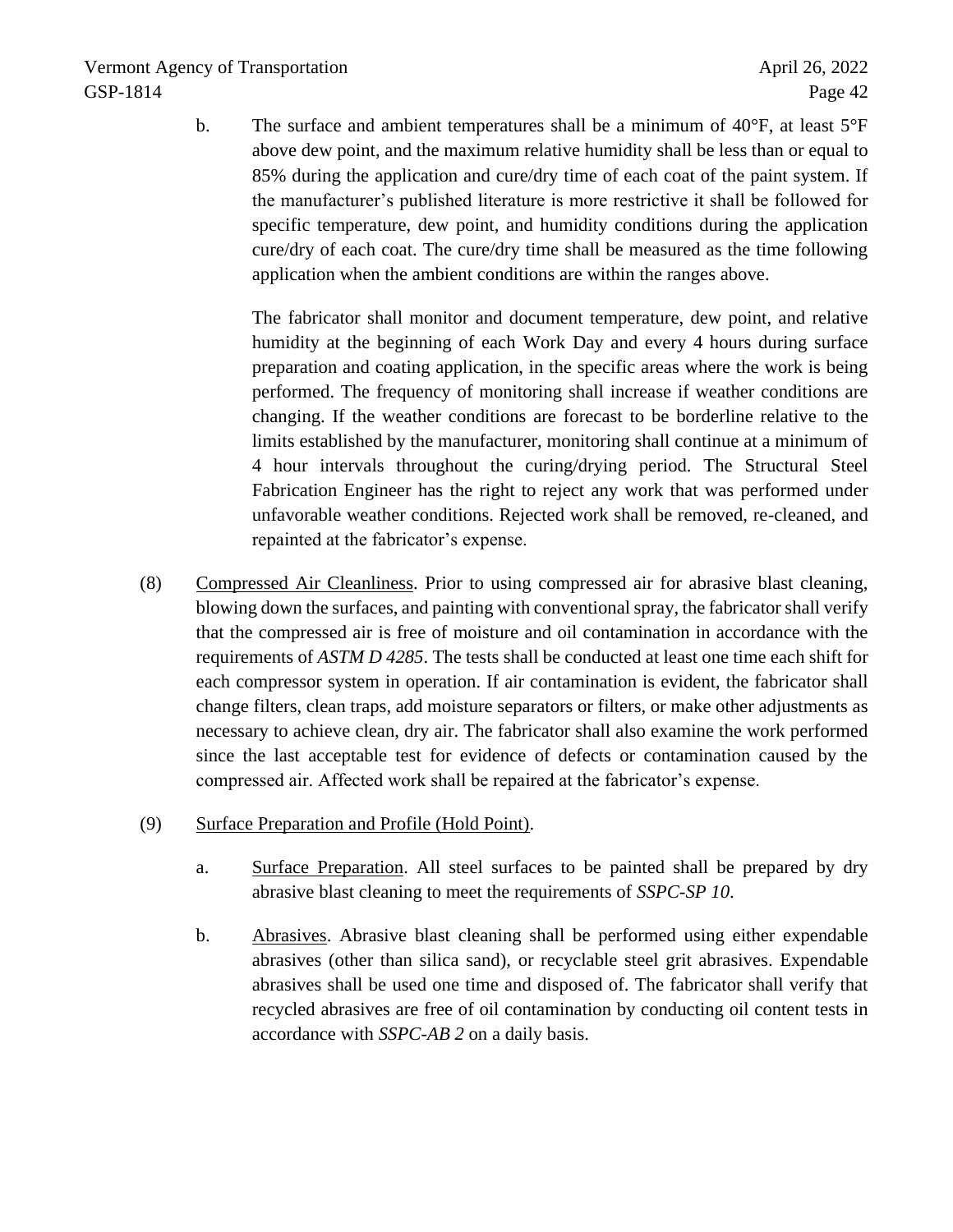c. Surface Profile. The abrasives used for blast cleaning shall have a gradation such that the abrasive will produce a uniform surface profile of 1.5 to 3.5 mils. If the profile requirements of the coating manufacturer are more restrictive, the fabricator shall advise the Structural Steel Fabrication Engineer and comply with the more restrictive requirements. For recycled abrasives, an appropriate operating mix shall be maintained in order to control the profile within these limits.

The surface profile produced by the fabricator's surface preparation procedures shall be determined by replica tape and spring micrometer at the beginning of the work, and each day that the surface preparation is performed. Areas having unacceptable measurements shall be further tested to determine the limits of the deficient area. The replica tape shall be attached to the daily report.

When unacceptable profiles are produced, work shall be suspended. The fabricator shall make the necessary adjustments to ensure that the correct surface profile is achieved on all surfaces. The fabricator shall not resume work until the new profile is verified by the QA observations and they confirm that the profile is acceptable.

d. Surface Condition Prior To Painting. Prepared surfaces shall meet the specified degrees of cleaning immediately prior to painting, and shall be painted before rusting appears on the surface. If rust appears or bare steel remains unpainted for more than 8 hours, the affected area shall be prepared again at the expense of the fabricator.

All surface preparation cleaning residue on steel surfaces shall be removed prior to painting.

The quality of surface preparation and cleaning of surface dust and debris must be accepted by the QA Inspector prior to painting. The Structural Steel Fabrication Engineer has the right to reject any work that was performed without adequate provision for QA observations to accept the degree of cleaning. Rejected coating work shall be removed and replaced at the fabricator's expense.

(10) General Paint Requirements. Paint storage, mixing, and application shall be accomplished according to these Specifications and as specified in the paint manufacturer's written instructions and product data sheets for the paint system used. In the event of a conflict between these specifications and the coating manufacturer's instructions and data sheets, the fabricator shall advise the Structural Steel Fabrication Engineer and comply with the most restrictive requirements.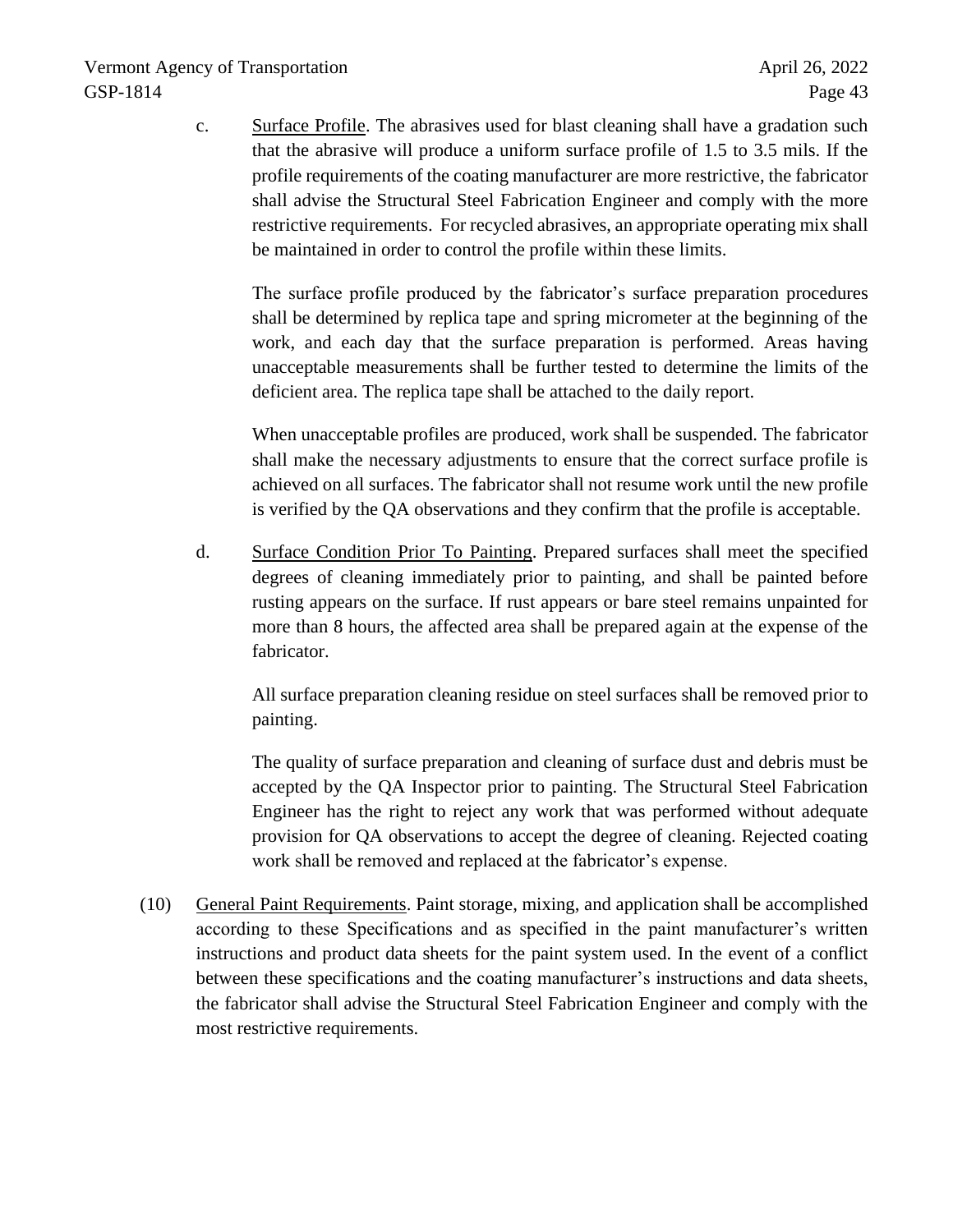a. Paint Storage and Mixing. All paint shall be stored according to the manufacturer's published instructions, including handling, minimum and maximum temperatures, and warming as required prior to mixing. All coatings shall be supplied in sealed containers bearing the manufacturer's name, product designation, batch number, and mixing/thinning instructions. Leaking containers shall not be used. The paint shall be stored in a secure fireproof location.

Mixing shall be performed according to the manufacturer's instructions. Thinning shall be performed using thinner provided by the manufacturer, and only to the extent allowed by the manufacturer's written instructions. In no case shall thinning be permitted that would cause the coating to exceed the local Volatile Organic Compound (VOC) emission restrictions. For multiple component paints, only complete kits shall be mixed and used. Partial mixing is not allowed.

The ingredients in the containers of paint shall be thoroughly mixed by mechanical power mixers according to the manufacturer's instructions, in the original containers before use or mixing with other containers of paint. The paint shall be mixed in a manner that will break up all lumps, completely disperse pigment, and result in a uniform composition. Paint shall be carefully examined after mixing for uniformity and to verify that no unmixed pigment remains on the bottom of the container.

Excessive skinning or partial hardening due to improper or prolonged storage will be cause for rejection of the paint, even though it may have been previously inspected and accepted. Manufacturer recommended induction/sweat-in times and temperature of mixed coatings shall be observed.

Multiple component coatings shall be discarded after the expiration of the pot life. Single component paint shall not remain in spray pots, paint buckets, etc. overnight and shall be stored in a covered container and remixed before use.

b. Paint Application. Unless prohibited by the coating manufacturer's written instructions, paint may be applied by spray methods, rollers, or brushes. If applied with conventional or airless spray methods, paint shall be applied in a uniform layer with overlapping at the edges of the spray pattern.

The painters shall monitor the wet film thickness of each coat during application. The wet film thickness shall be calculated based on the specified dry film thickness using the solids by volume of the material and the amount of thinner added.

When brushes or rollers are used to apply the coating, additional applications may be required to achieve the specified thickness per layer.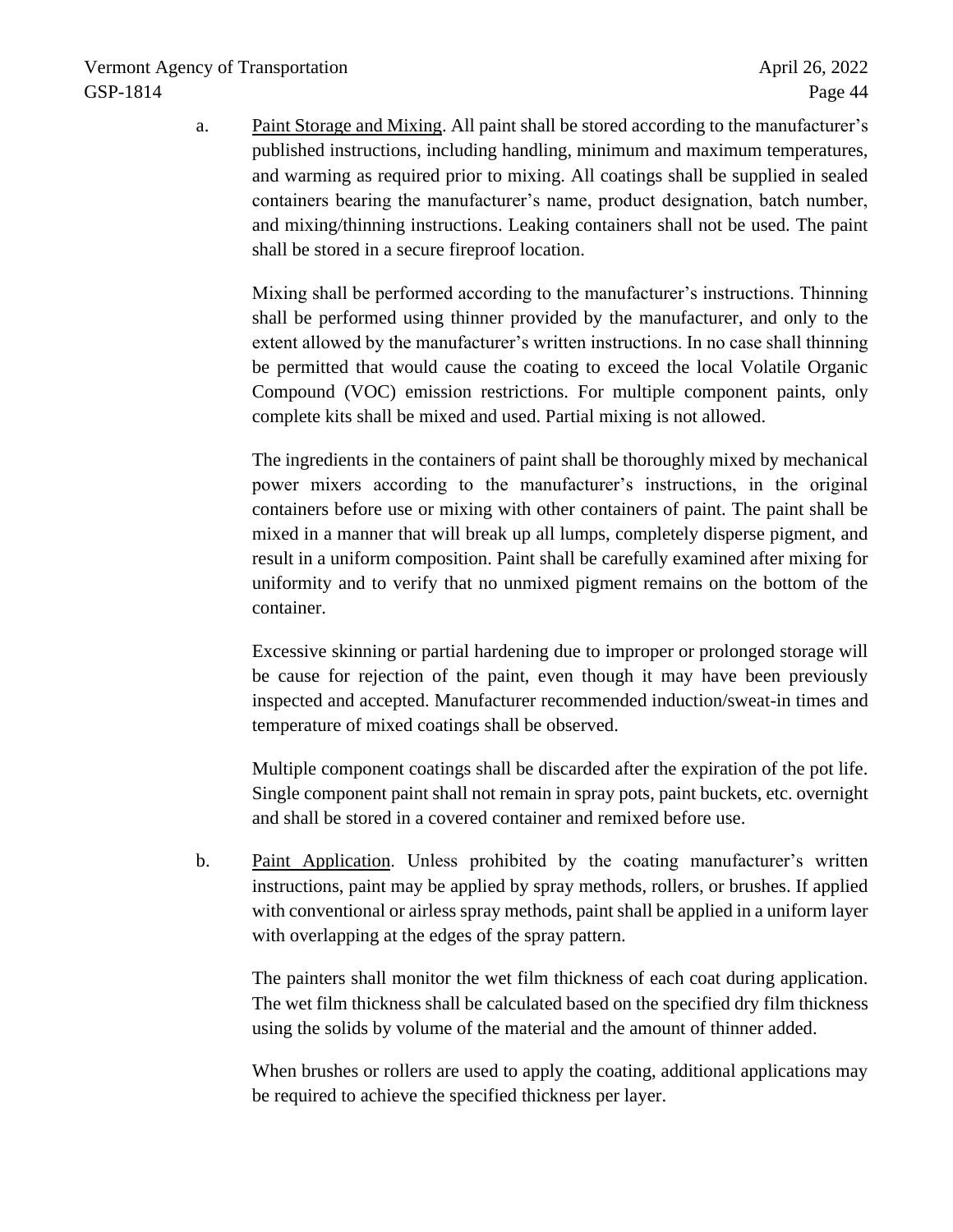- c. Re-coating and Film Continuity (Hold Point for Each Coat). Paint shall be considered dry for re-coating according to the re-coat time/temperature/humidity criteria provided in the manufacturer's instructions and when an additional coat can be applied without the development of film irregularities such as lifting, wrinkling, or loss of adhesion of the under coat.
- d. Stripe Coats. Unless indicated otherwise in the Contract, the Contractor shall apply an additional stripe coat to edges, crevices, welds, and similar surface irregularities for the prime coat and intermediate coat. The stripe coat shall be applied by brush or roller, as per manufacturer's recommendations, such that the coating is thoroughly worked into or on the irregular surfaces, and shall extend onto the surrounding steel a minimum of 1 inch in all directions. The purpose of the stripe coat is to build additional thickness and to assure complete coverage of these areas.

The stripe coat shall not be applied as part of the application of the full coat. The stripe coat shall be applied and dried separately according to the manufacturer's recommended drying times. Also, the color of the stripe coat shall contrast with the colors used for the full coats immediately preceding and succeeding the stripe coat.

- e. Coating Sequence. For locations painted under this specification, coatings shall be applied as follows:
	- 1. Prime Coat. The full prime coat shall be applied first to protect the steel. Once the full prime coat has dried, the prime stripe coat shall be applied.
	- 2. Intermediate Coat. After the prime stripe coat has dried, an intermediate stripe coat shall be applied and allowed to dry, followed by the full intermediate coat.
	- 3. Top Coat. After the full intermediate coat has dried, the full top coat shall be applied.
- f. Coating of Faying Surfaces. All faying surfaces (including surfaces in contact with the hardware) in bolted connections shall receive the prime coat only prior to final assembly unless specified otherwise in the Plans. The remaining coats of paint in the connection areas shall be applied after the final assembly and tension has been completed and accepted.
- (11) Coating Thickness. The dry film thicknesses of the full coats shall be as follows, as measured in accordance with *SSPC-PA 2*. If the manufacturer's upper or lower thickness limit is more restrictive, it shall be followed instead.
	- 1. The prime coat of organic zinc-rich primer shall be between 3.5 and 5.0 mils dry film thickness.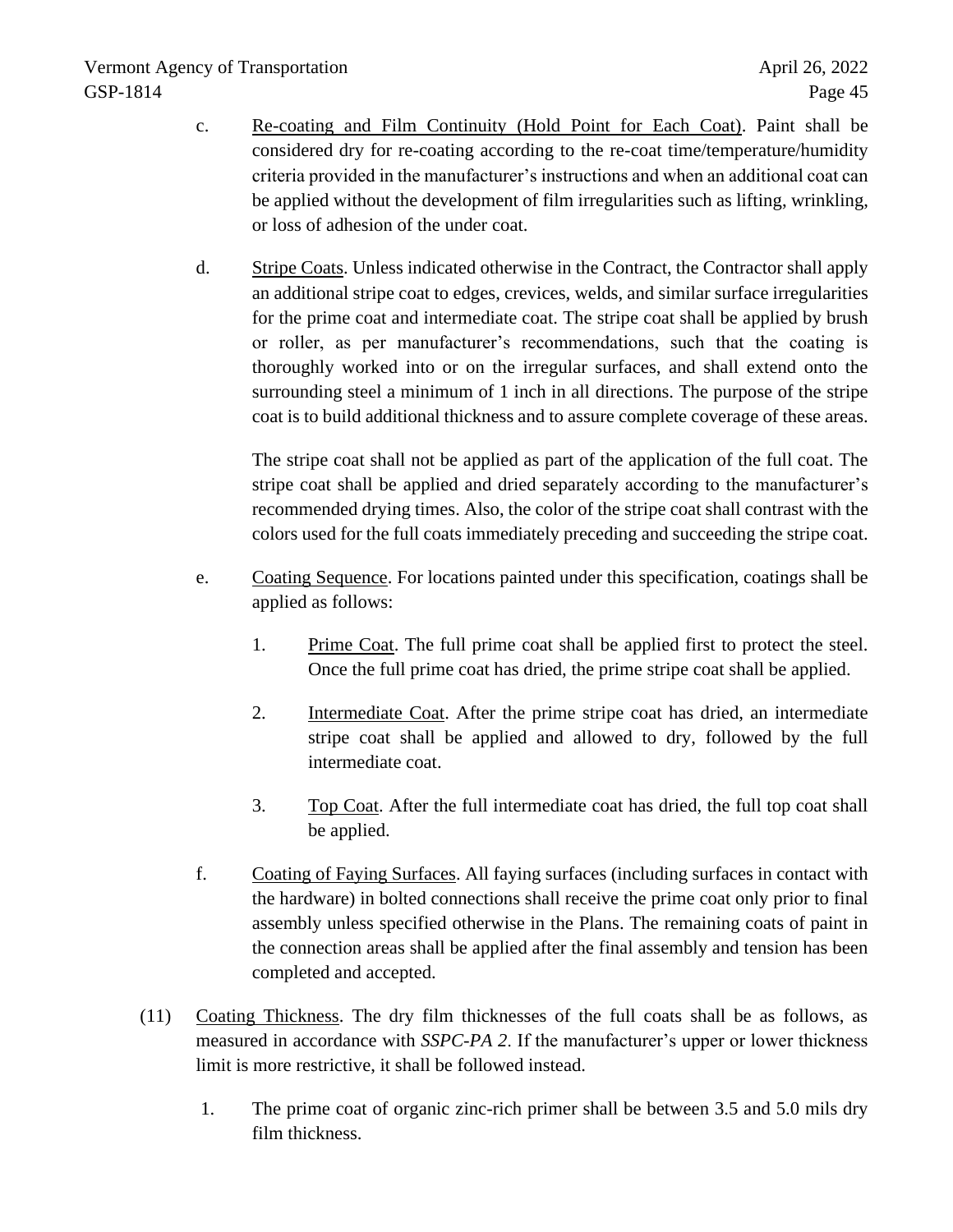- 2. The intermediate coat of epoxy or urethane shall be between 3.0 and 6.0 mils dry film thickness.
- 3. The finish coat of aliphatic urethane shall be between 2.5 and 4.0 mils dry film thickness. Finish coat color shall be according to Contract Documents.
- (12) Amine Blush. Amine blush is a residue that can form on newly applied epoxy coating films under certain conditions. Amine blush often appears as a yellowish milky and/or a blotchy residue on the coating surface and is a deterrent to the adhesion of subsequently applied coating layers. If amine blush is detected, the Contractor shall provide the Engineer with written procedures from the coating manufacturer for complete removal prior to the application of additional coating layers.

Painting shall be done in a neat and workmanlike manner. Each coat of paint shall be applied as a continuous film of uniform thickness free of defects including, but not limited to, runs, sags, overspray, dry spray, pinholes, voids, skips, misses, and shadow-through. Defects such as runs and sags shall be brushed out immediately during application.

(13) Repair of Damage to New Coating System. The Contractor shall repair all damage to the newly installed coating system, at no cost to the Agency. If the damage extends to the substrate, the damaged areas shall be prepared to meet *SSPC-SP 3*.

The surrounding coating at each repair location shall be feathered for a minimum distance of 1-1/2 inches to achieve a smooth transition between the prepared areas and the existing coating.

If the bare steel is exposed, all coats shall be applied to the prepared area. If only the intermediate and finish coats are damaged, the intermediate and finish coats shall be applied. If only the finish coat is damaged, the finish coat shall be applied.

All Hold Points and specifications are applicable to the repair of damaged areas and areas concealed by containment.

# (e) Field Connections.

(1) Waiver of Certifications. For applications of shop painting and field assembly, the Contractor may request that the Engineer waive the requirements for NACE certification and SSPC-QP 1 certification for the necessary field painting of the bolted connection areas. Requests will be reviewed on a case-by-case basis and will only be considered on projects with limited amounts of required field painting such as diaphragm and cross frame connections. If the Engineer grants the request, all other requirements for certifications, inspections, quality control, supplying inspection equipment, hold points, etc. will remain in effect.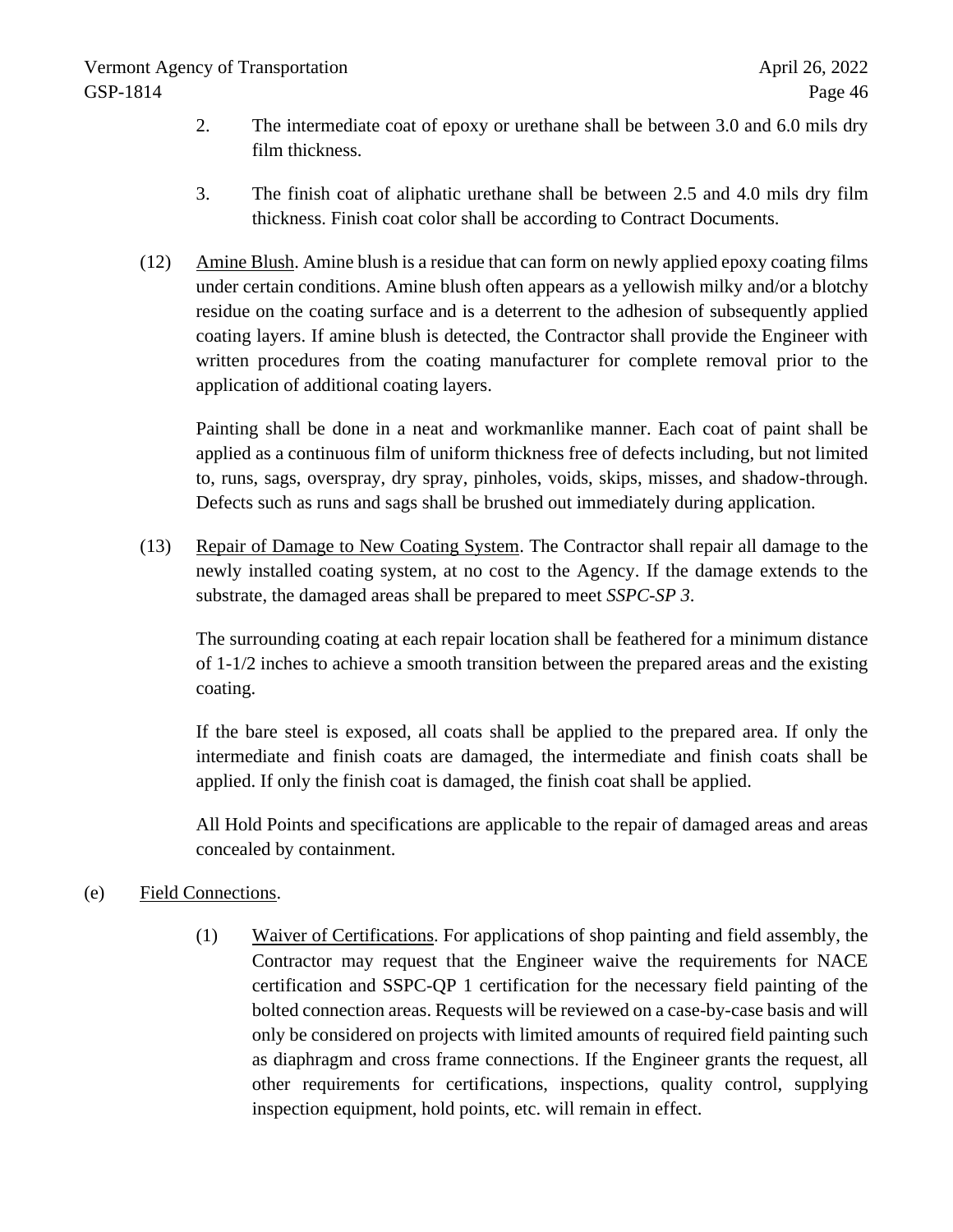(2) Surface Cleaning for Hardware. The requirements of this part shall apply when the Contract requires installation of bolts that are to be painted. This work shall occur after bolt tensioning has been completed. All exposed oils, lubricants, and wax on the bolts, nuts, washers, and surrounding surfaces to be painted shall be completely removed by solvent cleaning. This also includes any foreign material that has come out of the DTIs during the tensioning process. Light hand wire brushing or scrubbing with bristle brushes is allowed. Use of power tools is not allowed.

For galvanized hardware, the Contractor shall remove the colored lubricant from the nuts. The galvanizer may be able to provide information to the Contractor on the most effective solvent cleaner to remove the colored lubricant (common examples include methyl-ethyl-ketone (MEK), foaming glass cleaners containing ammonia, and foaming alkaline-type household cleaners). It is not necessary to remove 100% of the dye, and it is acceptable for some staining to remain after cleaning. A white cloth wipe test with no color transfer can be used to confirm that all lubricant and non-absorbed dye has been removed, leaving only the residual stain on the surface. The final cleanliness shall be acceptable to the Engineer.

(f) Grease Coating. When the Contract Plans specify that any steel surfaces are to be grease coated, all work shall be performed in accordance with Subsection 708.04.

Grease rustproofing compound shall be uniformly applied in a single coat by brush or spray at an approximate rate of 20 ft<sup>2</sup>/gal to the steel as specified. This shall occur after all concrete form work has been removed, and after the final coat of paint, including repairs, has fully cured. A fully cured condition has occurred when a thumbnail driven into the coating surface does not leave an impression and when a thumb firmly pushed against the surface and twisted does not disturb the coating.

Surfaces adjacent to areas being grease coated shall be protected against over-spray. Non-metallic and stainless steel surfaces shall not be coated.

506.24 METHOD OF MEASUREMENT, subpart (a), is hereby modified by deleting subparts (4), (5), (6), (7), and (8) and replacing them with the following:

- (4) All welding shall be considered as incidental work to the fabrication, and no measurement will be made for the weight of weld metal used.
- (5) The weight of permanent shop and field bolts, nuts, direct tension indicators, and washers incorporated into the structure and temporary erection bolts, nuts, and washers shall be incidental to the Structural Steel item and no measurement will be made for weight of the bolts, nuts, direct tension indicators, and washers.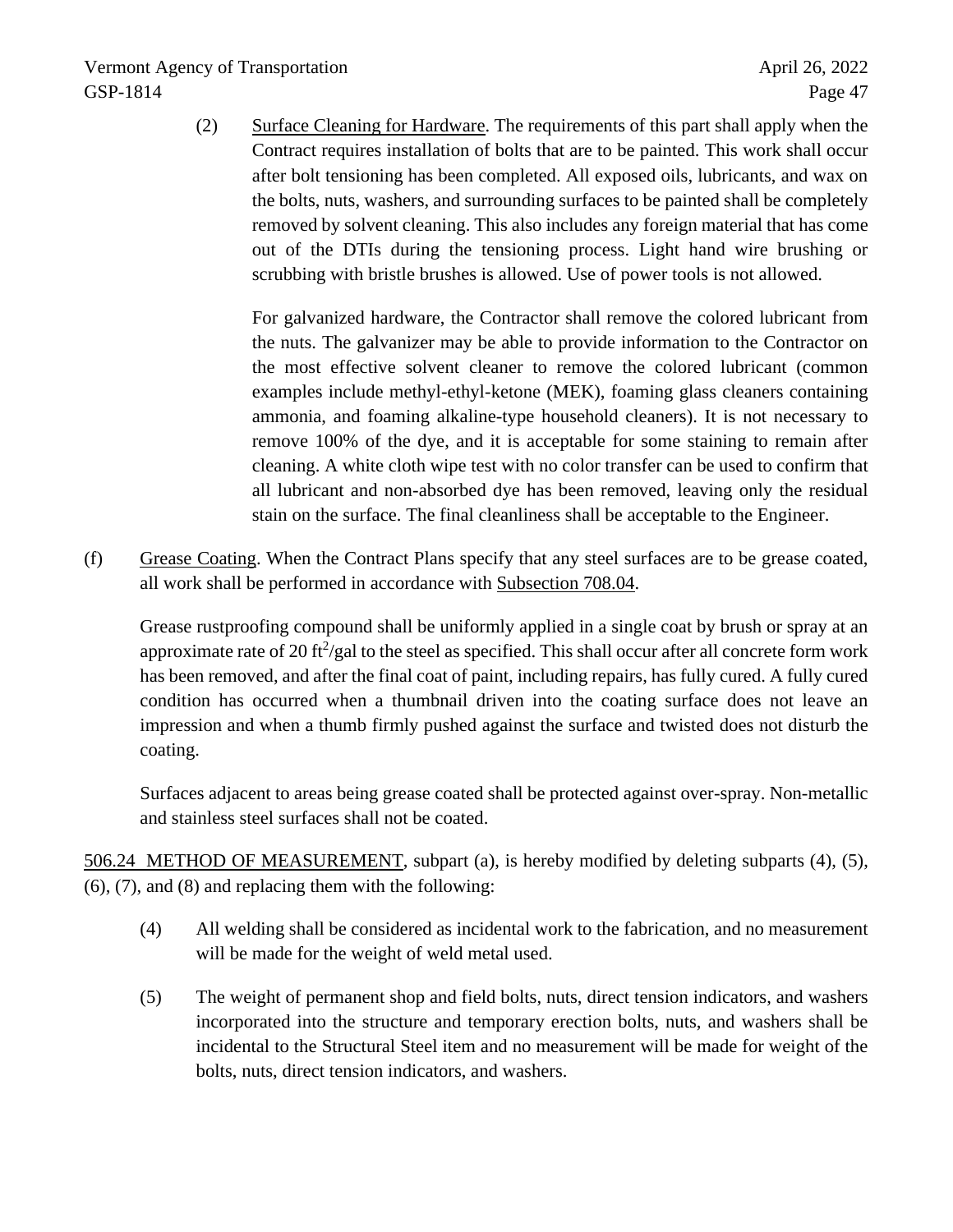506.25 BASIS OF PAYMENT is hereby modified by being deleted in its entirety and replaced with the following:

506.25 BASIS OF PAYMENT. The accepted quantity of Structural Steel will be paid for at the Contract Unit Price per pound for the items specified in the Contract. Payment will be full compensation for furnishing, detailing, handling, transporting, and placing the materials specified, including nondestructive testing of welds; for preparing the surface of new steel to be painted, galvanized, metalized, or to remain unpainted; for necessary field cleaning; and for painting, metalizing, sealing, galvanizing, or grease coating of surfaces, unless otherwise paid for. Payment will also be full compensation for furnishing and implementing the erection plan, and for furnishing all labor, tools, equipment, and incidentals necessary to complete the work.

Payment for Structural Steel on a lump sum basis will be full compensation for performing all work specified and for furnishing all labor, materials, tools, equipment, erection plans, and incidentals necessary to complete the work.

The Engineer may authorize progress payments in the following manner:

- (a) A maximum of 15% of the estimated quantity may be paid when the Fabrication Drawings are approved for fabrication.
- (b) A maximum of 75% of the estimated quantity may be paid when the steel has been entirely completed and accepted per the approved Fabrication Drawings, stored in a location and manor accepted by the Structural Steel Fabrication Engineer, and all applicable material certifications have been approved.
- (c) A maximum of 90% of the estimated quantity may be paid when the steel has been erected, falsework removed, and painting of connections, and "touch-up" completed where required.
- (d) After completion and acceptance of all work under this Section, including extended weights being received and checked, 100% of the quantity will be paid.

All nondestructive testing and required quality control activities will be considered incidental to fabrication, and no separate payment will be made.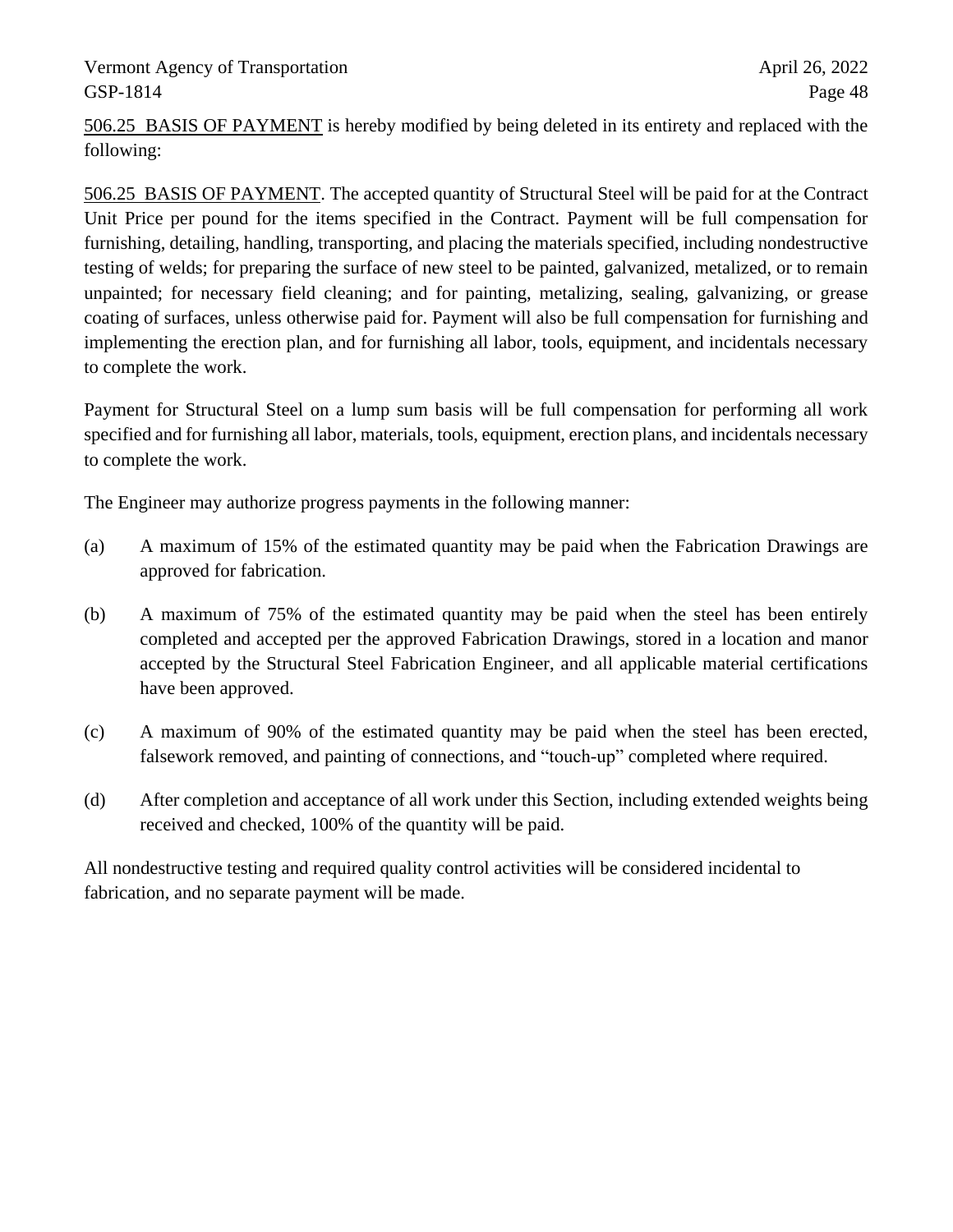Payment will be made under:

# Pay Item Pay Unit

# SECTION 510 – PRESTRESSED CONCRETE

510.02 MATERIALS is hereby modified by inserting the following entry into the material subsection list in numerical order:

Portland-Limestone Cement ......................................................................................701.06

510.02 MATERIALS is hereby further modified by deleting the entry in the subsection list for "Overhead and Vertical Concrete Repair Material....................................780.02" and replacing it with the following:

Concrete Repair Material, Type I ..............................................................................780.01(a)

510.06 INSPECTION is hereby modified by deleting the second paragraph, which begins with "The inspector shall be provided…" and ends with "…the production area as practicable.", in its entirety and replacing it with the following:

The Inspector shall be provided with a minimum office space of 100 square feet with the least dimension of 6 feet. A desk surface with minimum of two drawers, as well as dedicated private telephone and internet services, shall be provided to the laboratory. The phone and internet service shall be provided in accordance with Subsection 631.02(a)(4), except that approval by the Engineer is not required. Any variances shall be approved by the Structural Concrete Engineer. This office space shall be located on the premises as close to the production area as practicable.

510.12 GROUT, subpart (b), is hereby modified by deleting the phrase "requirements of Subsection  $707.03(c)(1)$  and Subsection  $707.03(c)(3)$ ." from the fifth paragraph and replacing it with the phrase "requirements of Subsection  $707.03(a)(1)$  and Subsection  $707.03(a)(3)$ ."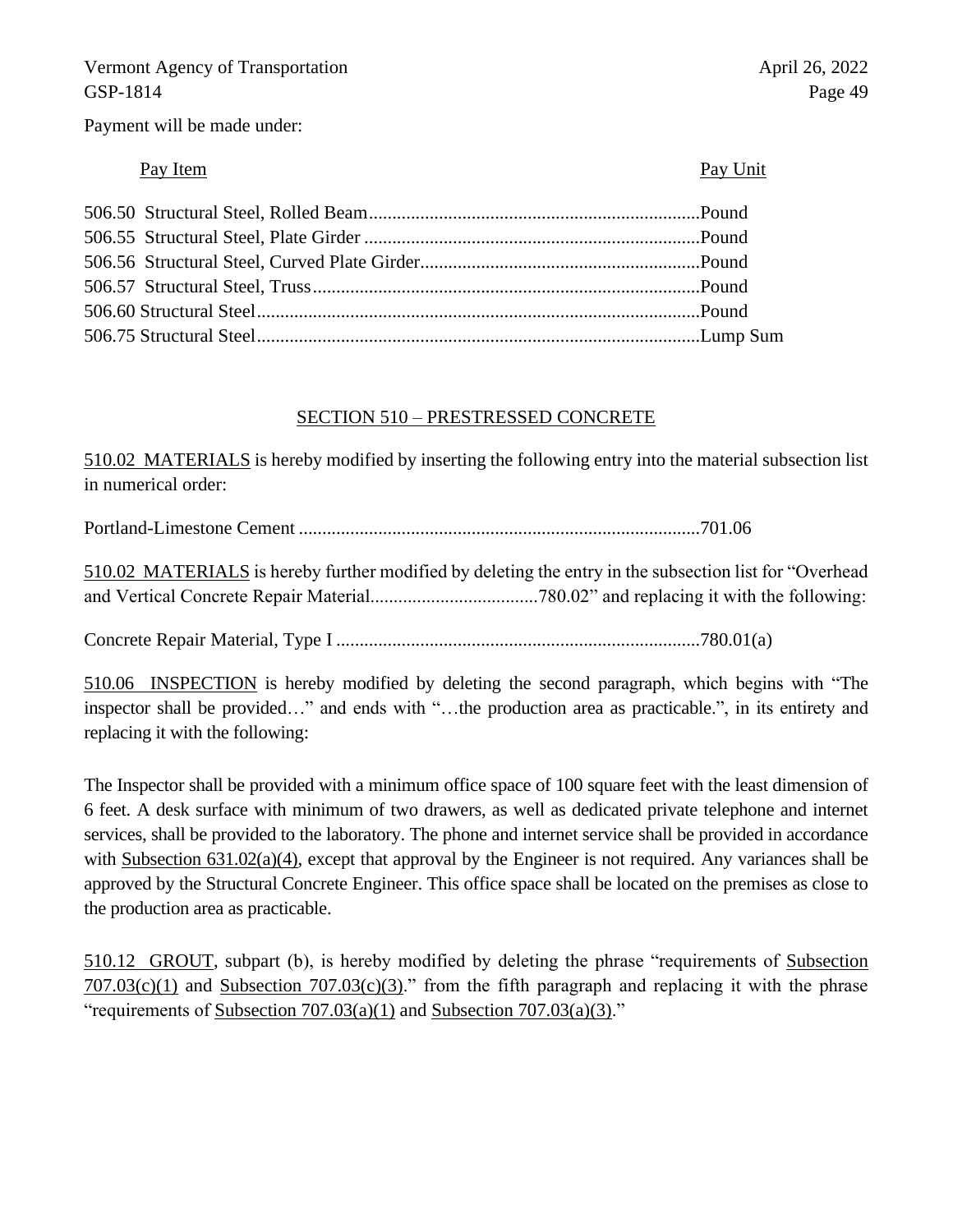## SECTION 516 – EXPANSION DEVICES

516.02 MATERIALS is hereby modified by deleting the entry for "Asphalt Plug Bridge Joint...........................................................707.15" from the subsection list and replacing it with the following:

Asphaltic Plug Joints for Bridges ..............................................................................707.15

516.02 MATERIALS is hereby further modified by deleting the entry in the subsection list for "Epoxy Bonding Compound....................................719.02" and replacing it with the following:

Epoxy Bonding Systems............................................................................................719.02

516.02 MATERIALS is hereby modified by deleting the entry for "Metalizing ...........................................................726.09" from the material list.

516.04 FABRICATION is hereby modified by deleting the phrase "or metalized" from the third paragraph.

516.05 INSTALLATION is hereby modified by deleting the last two sentences of the third paragraph, which begin with "Prior to the placement..." and end with "... with the manufacturer's recommendations." and replacing them with the following:

Prior to the placement of the concrete, all steel surfaces that will be embedded in concrete shall be coated with an epoxy bonding system. Application of the epoxy bonding system shall be done in accordance with the manufacturer's recommendations.

516.08 BASIS OF PAYMENT is hereby modified by deleting the phrase "epoxy bonding compound" from the second sentence of the first paragraph and replacing it with "epoxy bonding system."

## SECTION 519 – SHEET MEMBRANE WATERPROOFING

519.02 MATERIALS is hereby modified by being deleted in its entirety and replaced with the following:

519.02 MATERIALS. Materials shall meet the requirements of the following Subsections:

Spray applied membranes shall be a Waterproofing Membrane System, Type I, and torch applied membranes shall be a Waterproofing Membrane System, Type II.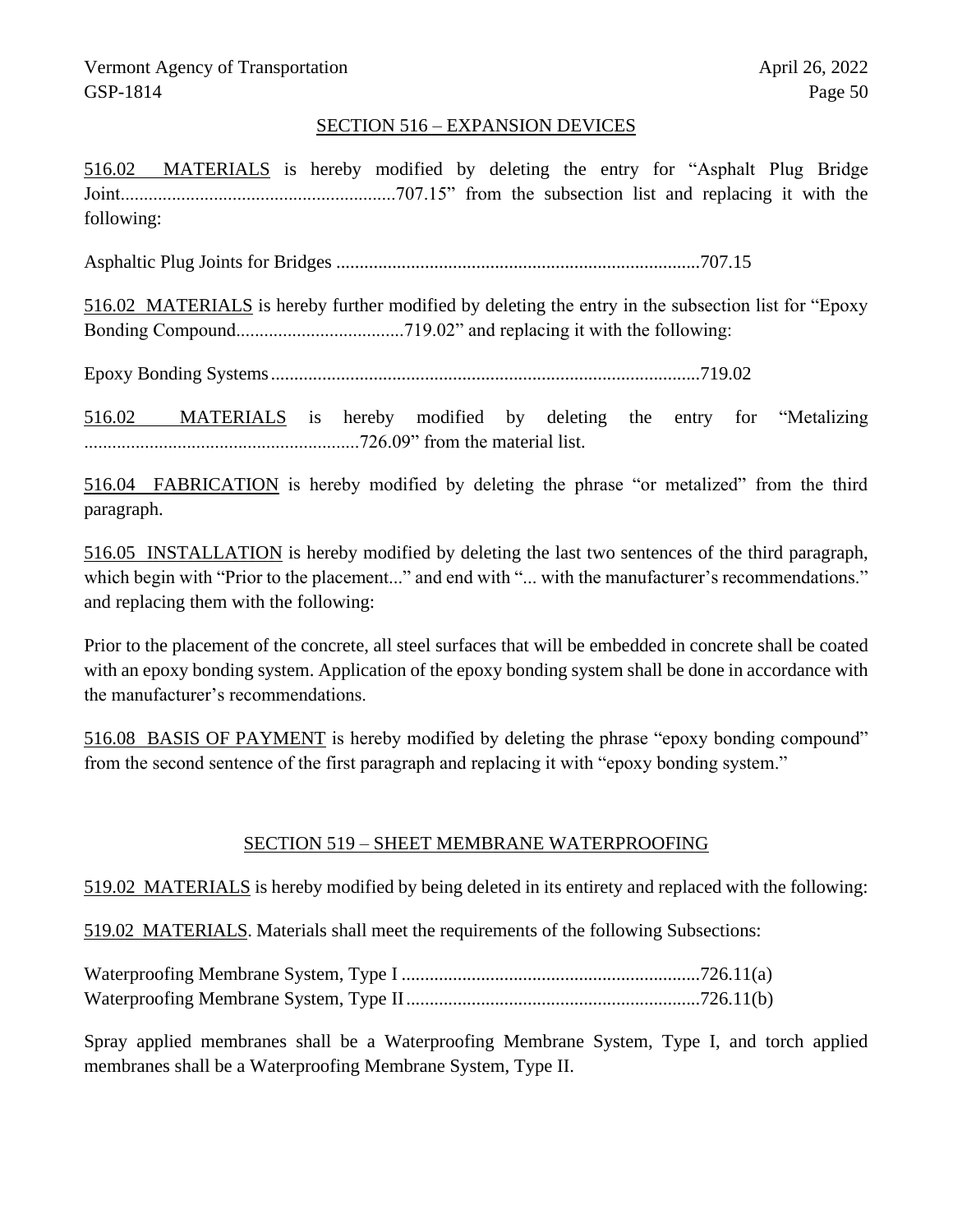# SECTION 524 – JOINT SEALER

524.02 MATERIALS is hereby modified by deleting the entry for "Asphalt Plug Bridge Joint...........................................................707.15" from the material list and replacing it with the following:

Asphaltic Plug Joints for Bridges ..............................................................................707.15

# SECTION 525 – BRIDGE RAILINGS

525.04 FABRICATION, subpart (a), is hereby modified by deleting the second sentence, which reads "Railing shall be fabricated in a plant approved by the Structures Engineer." in its entirety.

# SECTION 529 – REMOVAL OF STRUCTURES AND BRIDGE PAVEMENT

529.03 REMOVAL OF BRIDGE PAVEMENTS is hereby modified by being deleted in its entirety and replaced with the following:

529.03 REMOVAL OF BRIDGE PAVEMENTS. The removal of pavement on bridges shall include the removal of bituminous concrete material, and, when a new waterproofing membrane is included in the Contract or as directed by the Engineer, the removal of sealants or membranes. When not otherwise specified, sealants or membranes shall remain in place.

If removal is by milling, work shall be done in accordance with the requirements of Section 210. Removal methods shall be subject to the approval of the Engineer and shall be such as to prevent any damage to the remaining surface.

Any necessary deck repair will be paid for as shown on the Plans, except damage caused by Contractor's negligence shall be repaired at the Contractor's expense.

529.05 METHOD OF MEASUREMENT is hereby modified by adding ", sealants, and membranes" immediately after the phrase "bituminous pavements" in the first sentence of the first paragraph.

## SECTION 531 – BRIDGE BEARING DEVICES

531.04 FABRICATION, subpart (a), is hereby modified by deleting the first paragraph, which begins with "Material furnished under this Section..." and ends with "... must satisfy the requirements of Subsection 506.03." in its entirety and replacing it with the following:

General. Material furnished under this section shall conform to all applicable provisions of Section 506.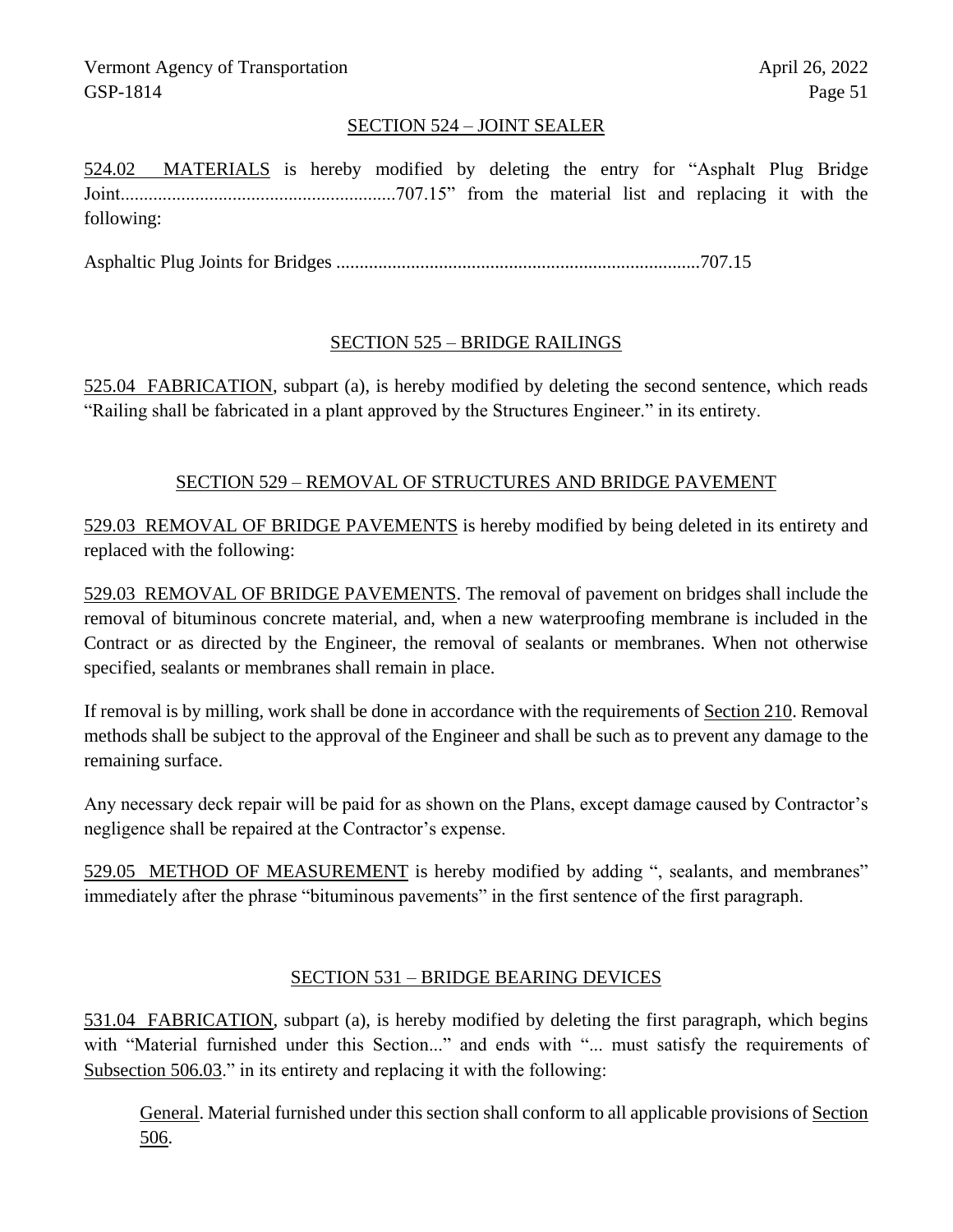531.04 FABRICATION, subpart (a), is hereby further modified by deleting the third paragraph, which reads "All corners and edges of steel plates shall be ground to a 1/16 inch radius." in its entirety.

## SECTION 540 – PRECAST CONCRETE

540.02 MATERIALS is hereby modified by inserting the following entry into the material subsection list in numerical order:

Portland-Limestone Cement ......................................................................................701.06

540.02 MATERIALS is hereby further modified by deleting the entry for "Sheet Membrane Waterproofing, Preformed Sheet...........................................................726.11" from the subsection list and replacing it with the following:

Waterproofing Membrane System, Type III..............................................................726.11(c)

540.02 MATERIALS is hereby further modified by deleting the entry in the subsection list for "Overhead and Vertical Concrete Repair Material....................................780.02" and replacing it with the following:

Concrete Repair Material, Type I ..............................................................................780.01(a)

540.02 MATERIALS is hereby modified by inserting the following entry into the material subsection list in numerical order:

Concrete Repair Material, Type II.............................................................................780.01(b)

540.06 INSPECTION is hereby modified by deleting the second paragraph, which begins with "The inspector shall be provided…" and ends with "…the production area as practicable.", in its entirety and replacing it with the following:

The Inspector shall be provided with a minimum office space of 100 square feet with the least dimension of 6 feet. A desk surface with minimum of two drawers, as well as dedicated private telephone and internet services, shall be provided to the laboratory. The phone and internet service shall be provided in accordance with Subsection  $631.02(a)(4)$ , except that approval by the Engineer is not required. Any variances shall be approved by the Structural Concrete Engineer. This office space shall be located on the premises as close to the production area as practicable.

540.10 INSTALLATION, subpart (c), is hereby modified by deleting the phrase "requirements of Subsection 726.11." from the fifth paragraph and replacing it with the phrase "requirements of Subsection  $726.11(c)$ ."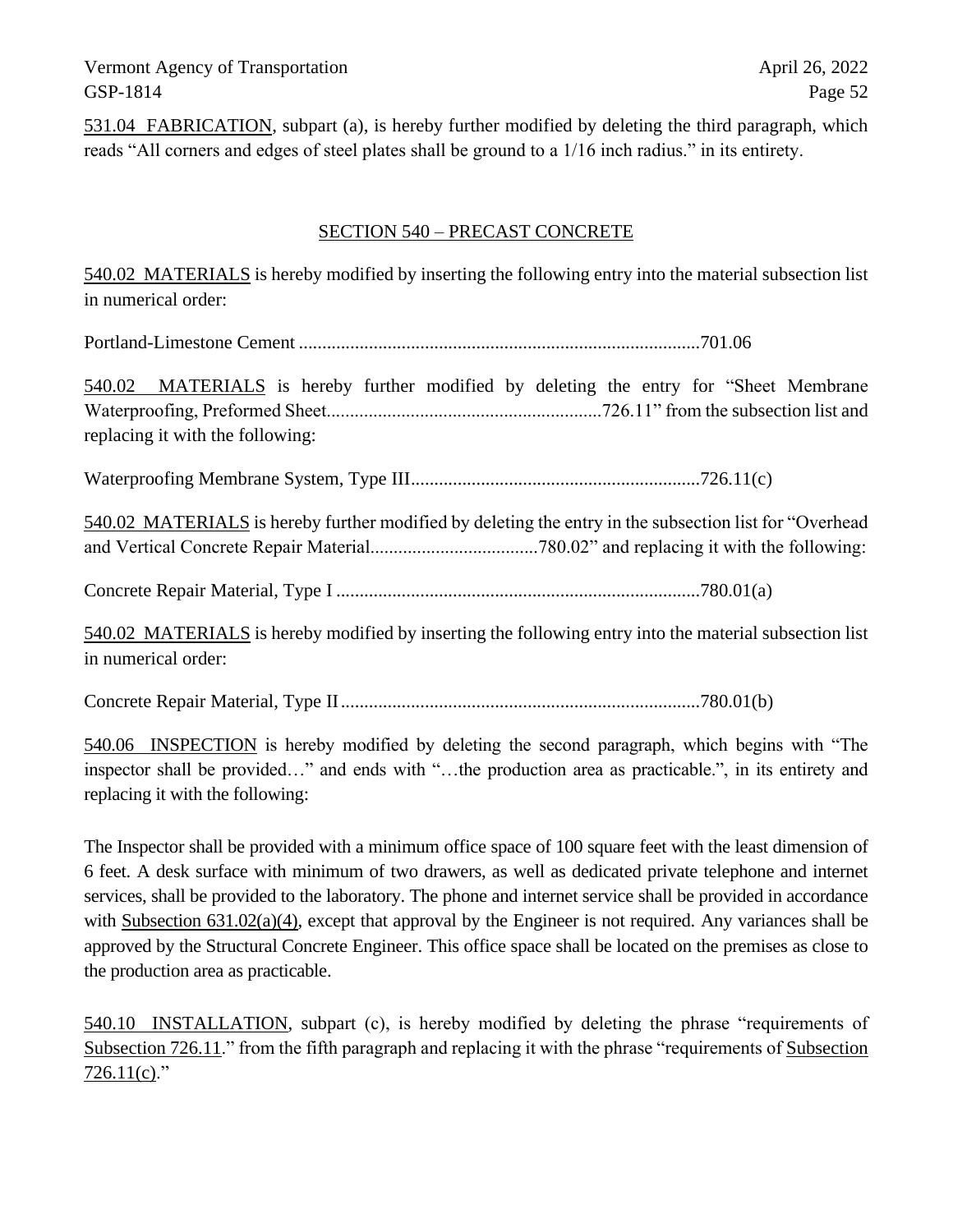540.11 GROUT, subpart (b), is hereby modified by deleting the phrase "requirements of Subsection  $707.03(c)(1)$  and Subsection  $707.03(c)(3)$ ." from the fifth paragraph and replacing it with the phrase "requirements of Subsection  $707.03(a)(1)$  and Subsection  $707.03(a)(3)$ ."

540.12 POST-TENSIONING is hereby modified by deleting the phrase "requirements of Subsection 510.12(b)." from the second paragraph and replacing it with the phrase "requirements of Subsection  $540.11(b)$ ."

540.14 BASIS OF PAYMENT, subpart (b), is hereby modified by deleting the word "prestressed" and replacing it with the word "precast".

# SECTION 541 – STRUCTURAL CONCRETE

541.02 MATERIALS is hereby modified by inserting the following entry into the material subsection list in numerical order:

Portland-Limestone Cement ......................................................................................701.06

541.04 BATCHING, subpart (b), is hereby modified by deleting "Dedicated private telephone and internet services shall be provided to the laboratory. The internet connection shall have a minimum download capacity of 3 Mbps without utilizing compression algorithms and the bandwidth speed shall be verified using an online speed test." from the third paragraph and replacing it with the following:

Dedicated private telephone and internet services shall be provided to the laboratory in accordance with Subsection  $631.02(a)(4)$ , except that approval by the Engineer is not required.

541.07 WEATHER AND TEMPERATURE LIMITATIONS – PROTECTION OF CONCRETE, subpart (b)(7), is hereby modified by deleting the fourth paragraph, which begins with "A thermometer shall be employed..." and ends with "... concrete and enclosure temperatures at varying locations." in its entirety and replacing it with the following:

> A thermometer shall be employed that can display the current ambient temperature with a maximum gradation of 1°F. The Inspector will use the thermometer to take periodic temperature measurements of the enclosure at varying locations.

> The Contractor shall provide a hand-held infrared thermometer capable of taking nocontact measurements that is accurate within plus or minus 2% of the reading. The thermometer's accuracy shall be certified once every 12 months, with the certificate provided with each thermometer.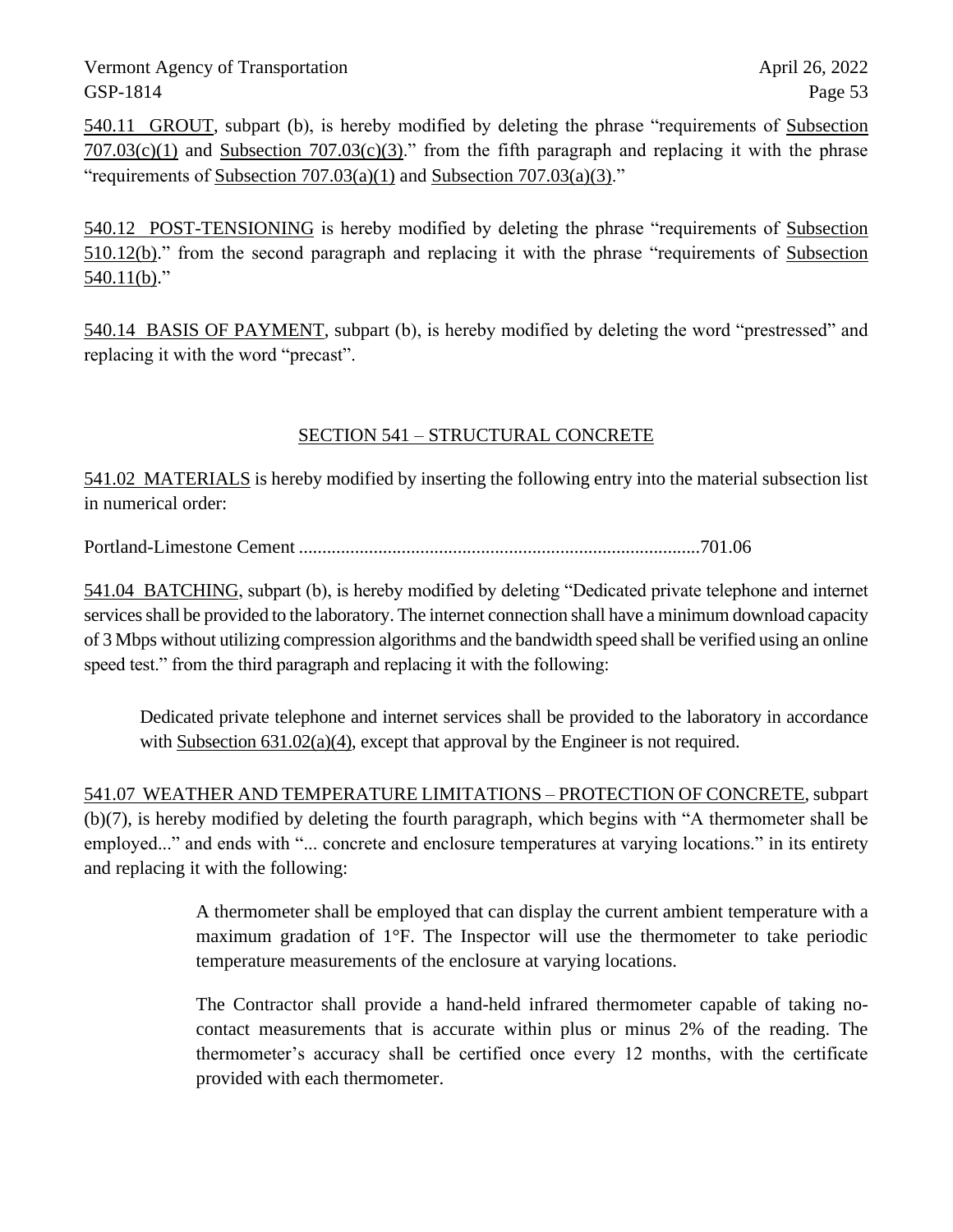## SECTION 543 – CONTRACTOR-FABRICATED PRECAST CONCRETE STRUCTURE

543.04 SUBMITTALS is hereby modified by deleting the first paragraph, which begins with "As soon as practical after award..." and ends with "...submitted as separate submittals", in its entirety and replacing it with the following:

As soon as practical after award of the Contract, all required information shall be prepared and submitted. Fabrication Drawings and erection plans shall be submitted as separate submittals.

# SECTION 544 – PREFABRICATED BRIDGE UNIT SUPERSTRUCTURE

544.02 MATERIALS is hereby modified by being deleted in its entirety and replaced with the following:

544.02 MATERIALS. Materials shall meet the material requirements specified in Subsection 501.02, Subsection 506.02, Subsection 507.02, Subsection 508.02, and the following subsections:

## SECTION 580 – STRUCTURAL CONCRETE REPAIR

580.02 MATERIALS is hereby modified by being deleted in its entirety and replaced with the following:

580.02 MATERIALS. Materials shall meet the requirements of the following subsections:

Coarse Aggregate for Concrete shall meet the requirements of Table 704.02A.

High Performance Concrete shall meet the applicable requirements of Subsection 501.02 through Subsection 501.19 and Concrete (Class AA, Class A, and Class B) shall meet the applicable requirements of Subsection 541.02 through Subsection 541.19. Where further references in this specification are made to concrete, they shall mean that class or corresponding class of concrete described in the governing concrete specifications.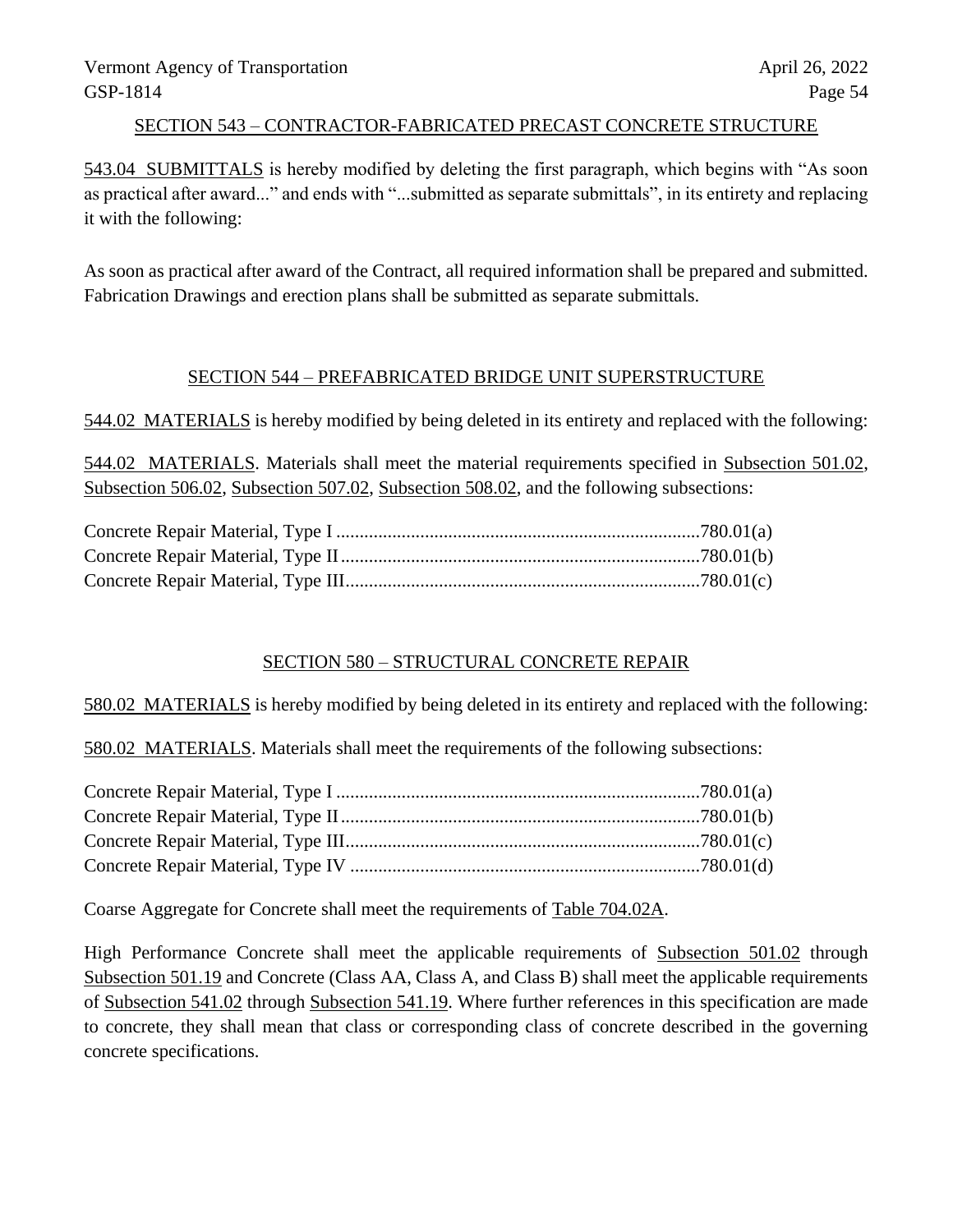580.06 PLACING CONCRETE, subpart (a), is hereby modified by deleting the phrase "When Epoxy Bonding Compound" from the first sentence of the first paragraph and replacing it with "When an epoxy bonding system".

580.06 PLACING CONCRETE, subpart (b), is hereby modified by adding the following as a new second paragraph:

Rapid Setting Concrete Repair Material shall be in accordance with Subsection 780.01(a). Overhead and Vertical Concrete Repair Material shall be in accordance with Subsection 780.01(b). Rapid Setting Concrete Repair Material with Coarse Aggregate shall be in accordance with Subsection 780.01(c). Polymer Concrete Repair Material shall be in accordance with Subsection 780.01(d).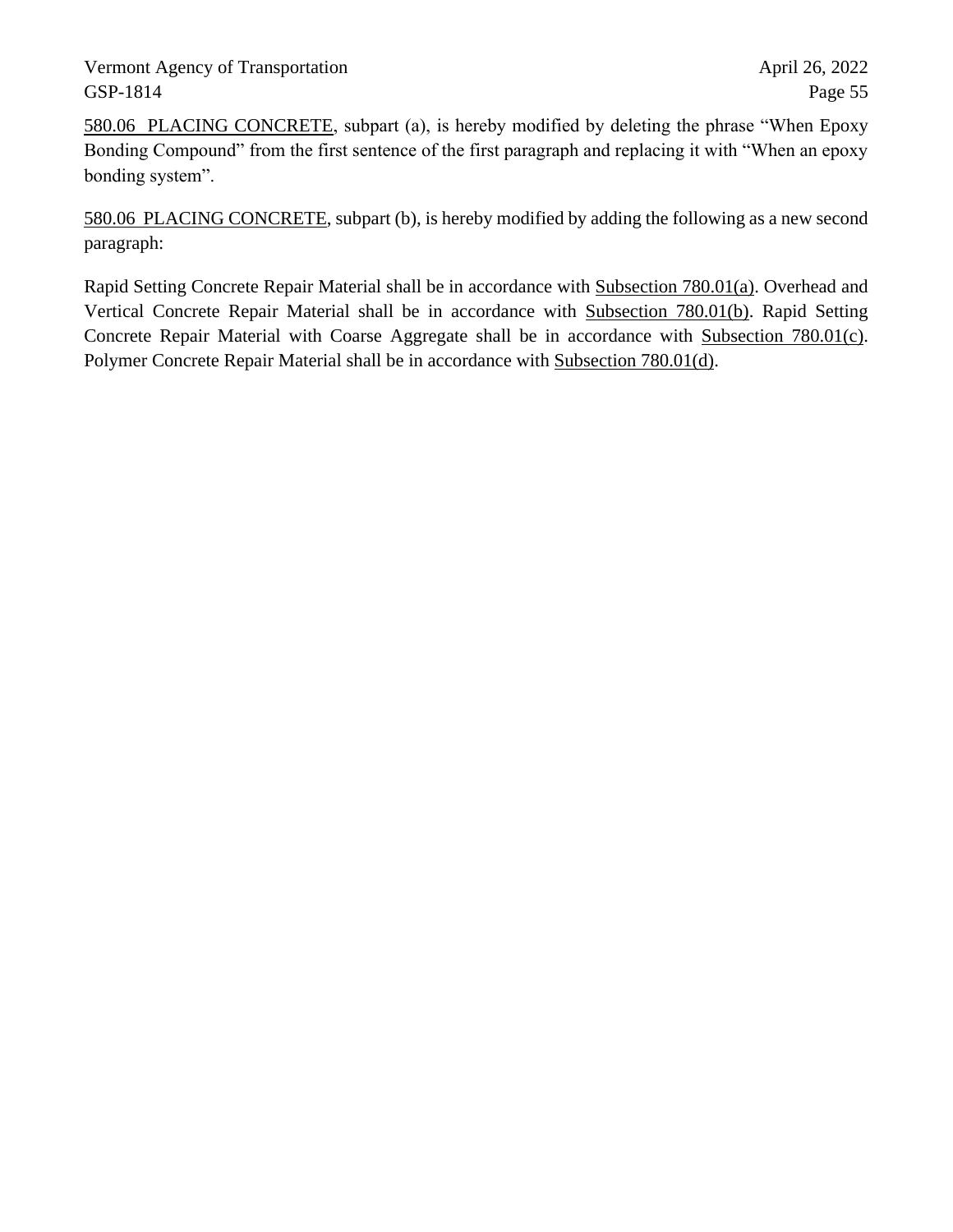## **DIVISION 600**

## **INCIDENTAL CONSTRUCTION**

#### SECTION 605 – UNDERDRAINS

605.02 MATERIALS is hereby modified by adding the following entry into the subsection list in numerical order:

Geotextile for Underdrain Trench Lining..................................................................720.05

605.02 MATERIALS is hereby further modified by deleting the sentence "Geotextile shall meet the requirements of Table 720.01A for Geotextile for Underdrain Trench Lining."

605.02 MATERIALS is hereby further modified by deleting subparts (a), (b), (c), and (d) in their entirety and replacing them with the following:

- (a) Corrugated steel
- (b) Corrugated aluminum alloy
- (c) Corrugated polyethylene
- (d) PVC plastic

#### SECTION 617 – MAILBOXES

SECTION 617 – MAILBOXES is hereby modified by being deleted in its entirety and replaced with the following:

#### SECTION 617 – MAILBOXES

617.01 DESCRIPTION. This work shall consist of the removal and relocation of existing mailbox installations to permanent locations, or the removal of existing mailbox installations and replacement with new installations in permanent locations. The work shall include the replacement of any non-conforming mailboxes, supports, or attachment hardware.

617.02 MATERIALS. Materials shall meet the requirements of the following subsections:

Brackets and platforms shall be made of galvanized steel sheets. Holes shall be neatly punched or drilled.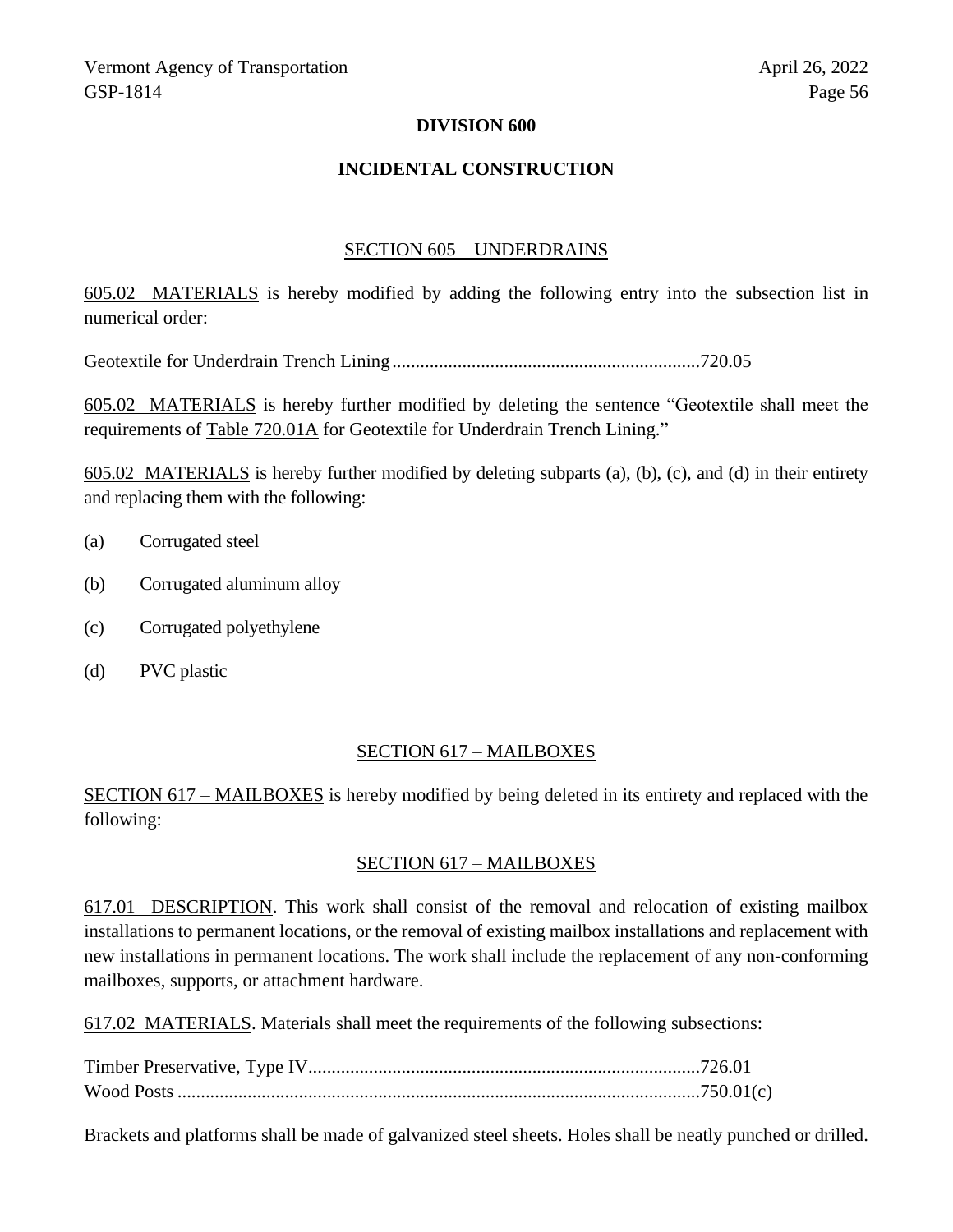Fasteners shall be galvanized in accordance with Subsection 726.08 and meet the requirements of *ASTM A 307*.

New mailboxes must meet the approval of the U.S. Postal Service.

617.03 GENERAL. Mailbox installations designated to be removed and reset shall be carefully removed and reinstalled as shown on the Plans. Any minor components (such as hardware, brackets, or lettering) of the existing installation that are missing, damaged, or become damaged during construction shall be replaced with new materials. Materials not reused shall remain the property of the owner.

Mailbox installations designated to be replaced shall be carefully removed. The removed materials shall remain the property of the owner. New mailbox installations shall be constructed and installed as shown on the Plans.

It is the Contractor's responsibility to ensure that each completed relocation has the approval of the mail carrier.

617.04 RELOCATION. Posts may be set in holes or they may be driven if the posts or any attached antitwist devices are not damaged. The installed posts shall be plumb and placed to the depth shown on the Plans. The space around the posts set in holes shall be backfilled with suitable granular material in 6 inch layers. The backfill material shall be thoroughly tamped.

Mailboxes shall be attached to the posts using either the existing mountings and hardware, or the mountings and hardware shown on the Plans. All fasteners shall be drawn sufficiently tight to ensure that the mailboxes do not pivot or otherwise move.

Existing nameplates shall be attached to any new mailboxes. Names and rural box numbers lettered on existing mailboxes shall be copied onto new mailboxes using good commercial-quality stick-on letters acceptable to the Engineer.

617.05 METHOD OF MEASUREMENT. The quantity of Remove and Reset Mailbox to be measured for payment will be the number of each type (Single or Multiple Support) relocated in the complete and accepted work, as determined by the Engineer.

The quantity of Remove and Replace Mailbox to be measured for payment will be the number of each type (Single or Multiple Support) replaced in the complete and accepted work, as determined by the Engineer.

617.06 BASIS OF PAYMENT. The accepted quantity of Remove and Reset Mailbox of the type specified will be paid for at the Contract unit price for each. Payment will be full compensation for removing the existing mailbox installation, reinstalling the mailbox installation in its permanent location, replacing minor broken or missing components (such as hardware, brackets, or lettering, but excluding posts and the mailbox itself), excavating as necessary, backfill, and for furnishing all labor, tools, equipment, and incidentals necessary to complete the work.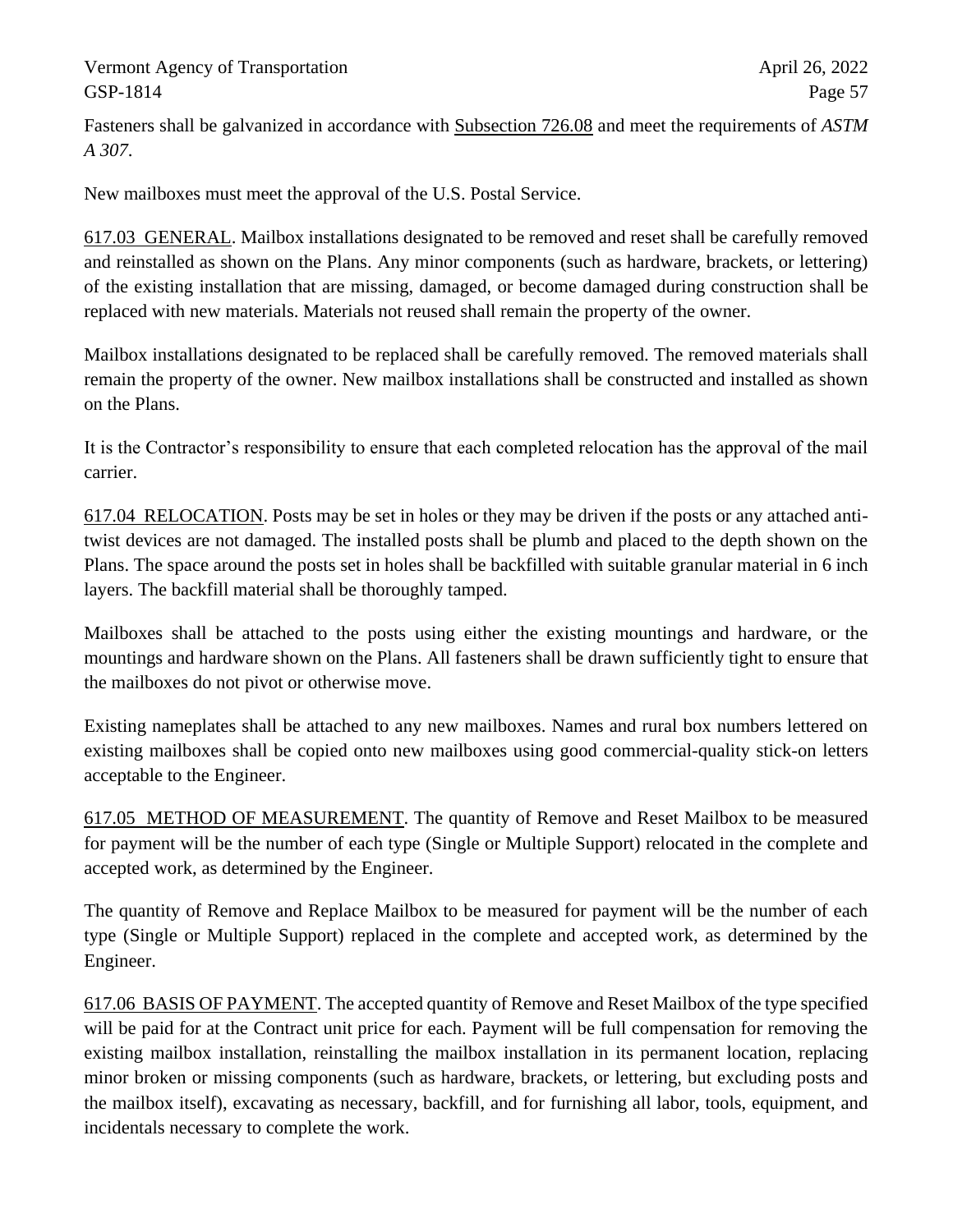If any major components (such as posts or the mailbox itself) of mailbox installations designated to be reset are missing, damaged, or become damaged during construction, the entire installation will be paid for as Remove and Replace Mailbox.

The accepted quantity of Remove and Replace Mailbox of the type specified will be paid for at the Contract unit price for each. Payment will be full compensation for removing the existing mailbox installation, furnishing all new materials, including mailboxes, supports, brackets, hardware, and lettering, installing the mailbox installation in its permanent location, excavating as necessary, backfill, and for furnishing all labor, tools, equipment, and incidentals necessary to complete the work.

Any temporary relocation of mailboxes due to project construction will not be paid under this section. The costs of this temporary work will be considered incidental to other Contract items.

## Pay Item Pay Unit

# SECTION 621 – TRAFFIC BARRIERS

621.02 MATERIALS is hereby modified by deleting the entry for "Emulsified Asphalt ...........................................................702.04" from the subsection list.

621.07 TEMPORARY TRAFFIC BARRIER is hereby modified by deleting the third, fourth, and fifth sentences of the first paragraph. The deleted text begins with "The type of temporary traffic barrier shall be..." and ends with "...determined as described in the *MASH* publication."

621.07 TEMPORARY TRAFFIC BARRIER is hereby further modified by adding the following as a new second paragraph.

Temporary Traffic Barrier, and corresponding connections, manufactured prior to January 1, 2020 shall meet Test Level 3 criteria in accordance with *NCHRP Report 350* or *MASH*. Temporary Traffic Barrier, and corresponding connections, manufactured on or after January 1, 2020 shall meet Test Level 3 criteria in accordance with *MASH*. The Contractor shall provide the name of the Temporary Traffic Barrier and current FHWA eligibility letter for the Temporary Traffic Barrier to the Engineer prior to installation. If Temporary Traffic Barrier meeting *NCHRP Report 350* is used, the Contractor shall submit an affidavit certifying that it was manufactured prior to January 1, 2020.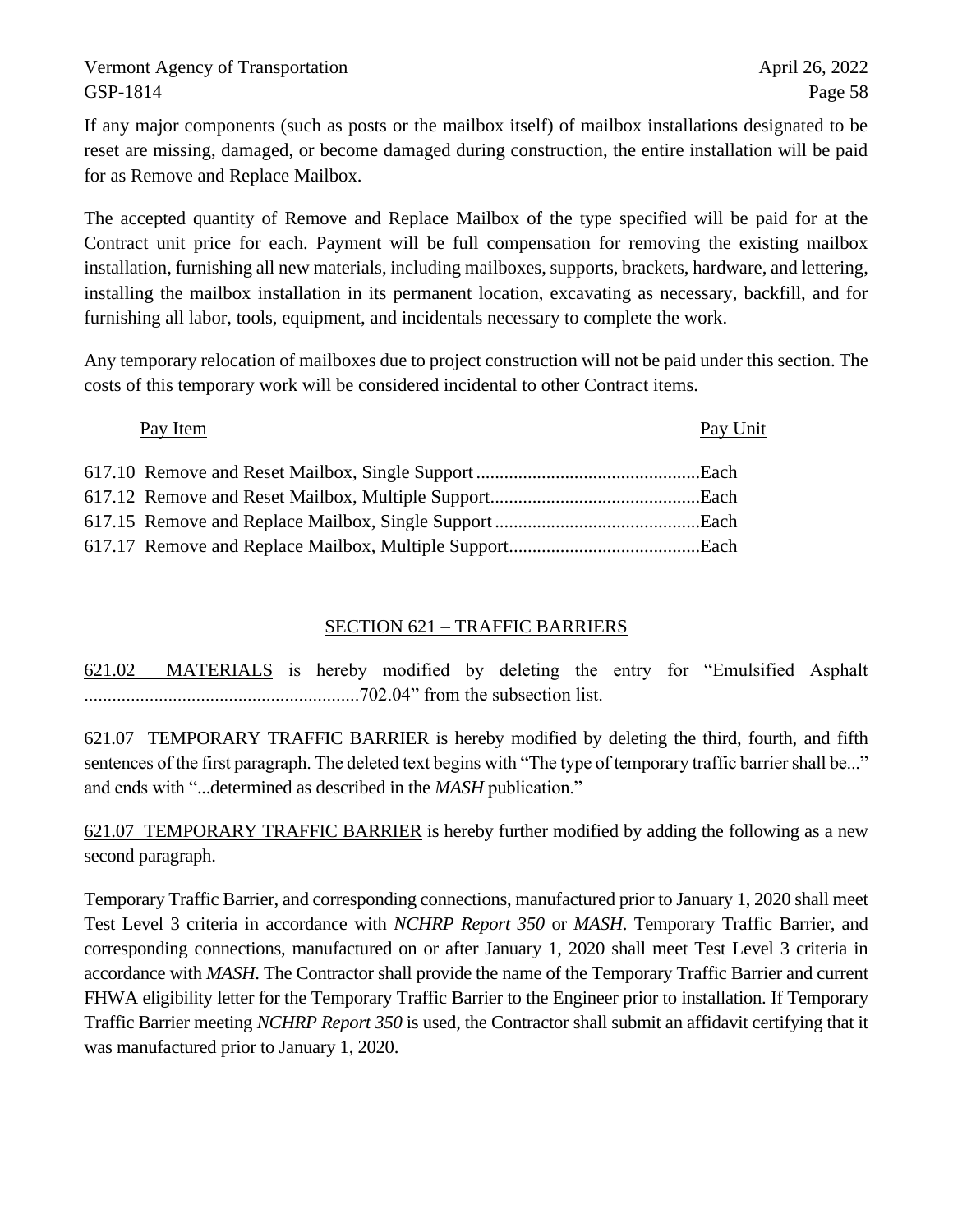## SECTION 625 – SLEEVES FOR UTILITIES

625.02 MATERIALS is hereby modified by deleting the entry for "Asphalt Plug Bridge Joint...........................................................707.15" from the subsection list and replacing it with the following:

Asphaltic Plug Joints for Bridges ..............................................................................707.15

625.02 MATERIALS is hereby further modified by deleting the entry for "Well Casing.......................................................................741.01" from the subsection list.

## SECTION 630 – UNIFORMED TRAFFIC OFFICERS AND FLAGGERS

630.01 DESCRIPTION is hereby modified by deleting the last sentence, which begins with "Flaggers and UTOs shall conform to..." and replacing it with "Flaggers and UTOs shall conform to the requirements of the Contract Documents and the current edition of the *MUTCD* and its latest revisions."

630.02 GENERAL, subpart (b), is hereby modified by being deleted in its entirety and replaced with the following:

(b) Safety Apparel. Traffic control personnel shall wear safety apparel in accordance with the most current edition of the *MUTCD* and its latest revisions. Traffic control personnel deemed to have unsuitable safety apparel by the Engineer shall be considered ineffective and shall be removed.

When operating during nighttime hours, between sunset and sunrise, traffic control personnel shall wear safety apparel meeting or exceeding performance Class 3 requirements of *ANSI/ISEA 107*, including Class E pants or gaiters.

630.04 FLAGGERS is hereby modified by deleting subpart (a) in its entirety and replacing it with the following:

- (a) Requirements. The Contractor shall verify that Flaggers meet the following requirements. Flaggers shall have successfully completed a 4-hour training course taught by a certified instructor within the last 24 months and shall carry proof of training at all times when on the Project. Certified instructors shall have successfully completed one of the following courses:
	- (1) Associated General Contractors of VT Traffic Control Technician/Flagger Trainer Course
	- (2) American Traffic Safety Services Association Flagger Instructor Training Course
	- (3) National Safety Council Flagger Instructor Course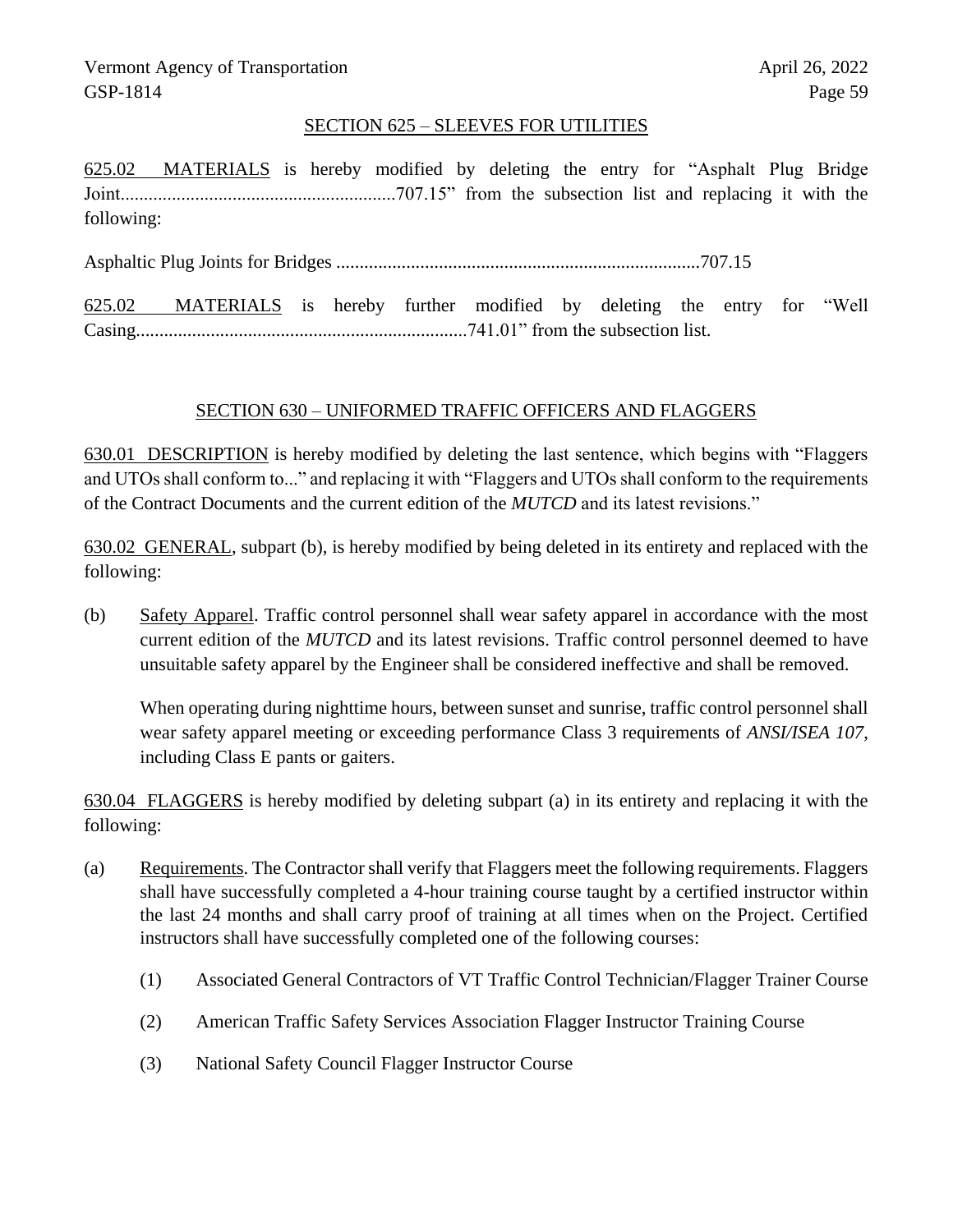# SECTION 631 – FIELD OFFICE

631.02 FIELD OFFICES, subpart (a)(4), is hereby modified by deleting the first paragraph, which begins with "Field Offices shall have…" and ends with "…the Field Office for both services.", in its entirety and replacing it with the following:

> Field Offices shall have independent telephone and internet services such that both can be used simultaneously without impacting functionality. The Contractor shall provide the Engineer with a list of all internet services available at the proposed Field Office location and the Engineer will select the service to be provided. In all cases, internet service shall have a minimum download speed of 4 Mbps and a minimum upload speed of 1 Mbps. The specified internet speeds shall be achieved without using compression algorithms. Jacks for connection to internet and telephone services shall be located at each end of the Field Office for both services.

631.06 TESTING EQUIPMENT, BITUMINOUS is hereby modified by adding the following as the fourth and fifth entries in the list of equipment, immediately following "1 Shovel, round-pointed with D-handle":

- 1 Metal shovel, square-head, 5.5 inch minimum width, with long handle
- 1 Metal spatula, of an appropriate size to clean shovels

631.06 TESTING EQUIPMENT, BITUMINOUS is hereby further modified by adding the following two paragraphs, immediately following "1 Relative humidity pen":

The Contractor shall provide a non-petroleum asphalt release agent for cleaning the bituminous testing equipment.

The Contractor shall provide 7.5 inch x 7.5 inch x 7.5 inch sampling containers meeting the requirements of *AASHTO R 97*. The number of containers provided shall be sufficient for the quantity of bituminous concrete material installed and the sampling frequency identified in the *Materials Sampling Manual*.

631.08 TESTING EQUIPMENT, GROUT is hereby modified by deleting "1 Set of specimen molds meeting the requirements of *AASHTO T 106 M/T 106*" and replacing it with the following:

Specimen molds meeting the requirements of *AASHTO T 106 M/T 106*. The number of molds shall be sufficient to perform both the acceptance testing required for the contract item and any necessary control of work testing. Each specimen mold shall be capable of producing 3 individual cubes.

631.09 METHOD OF MEASUREMENT is hereby modified by deleting the sentence "Upon entering the cost of the submitted bill into the next biweekly estimate, the Engineer will forward the original paid bill to the Construction Office to be retained with the Project records and will place a copy of the paid bill into the field office records." in its entirety.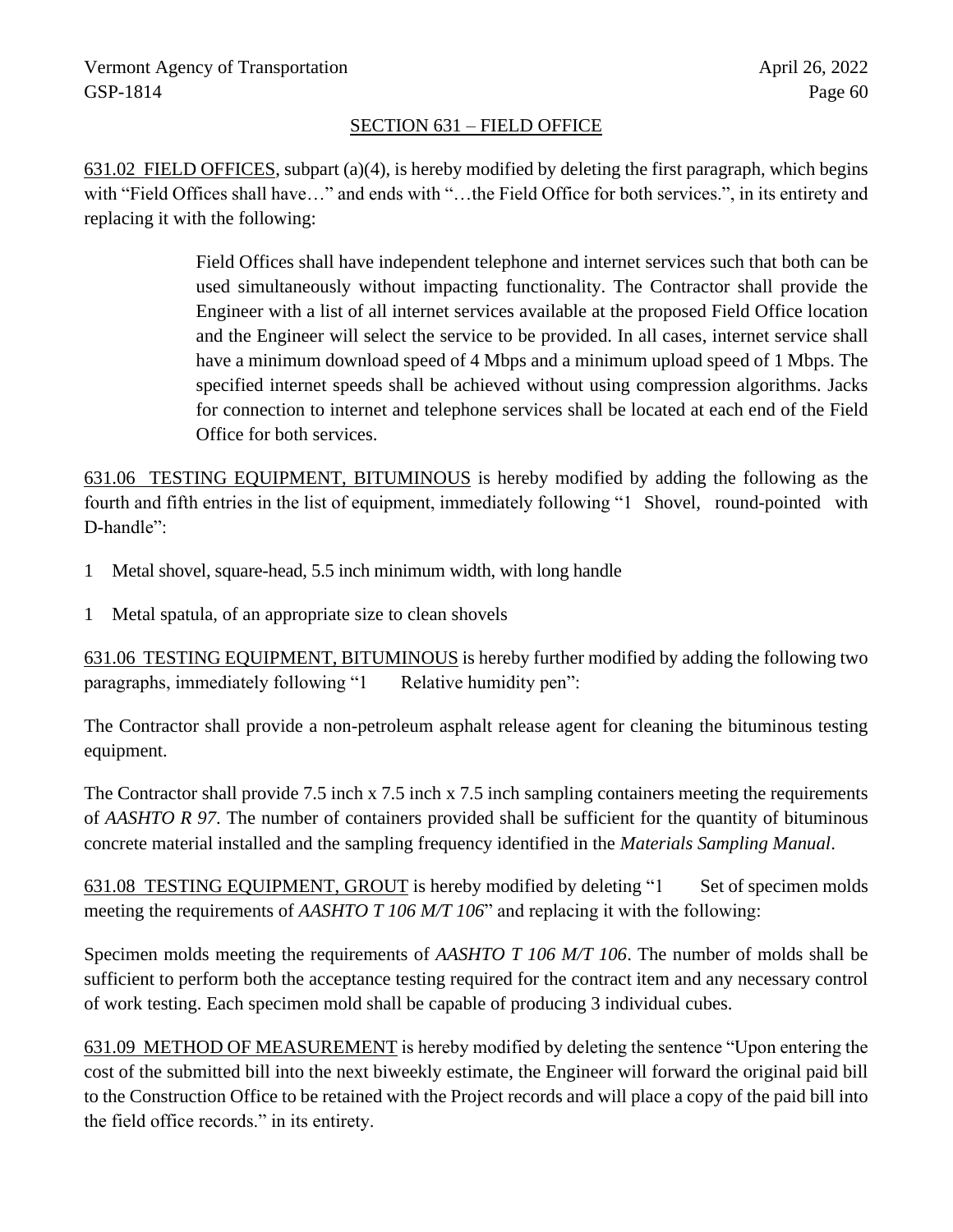# SECTION 641 – TRAFFIC CONTROL

641.02 GENERAL CONSTRUCTION REQUIREMENTS is hereby modified by deleting paragraphs four, five, six and seven in their entirety and replacing them with the following:

(a) Traffic Control. When the Contract includes the Traffic Control Pay Item, the Plans will contain an Agency-designed traffic control plan. The Contractor may implement the Agency-designed plan or submit an alternate traffic control plan for the Project. When the Contractor will implement an Agency-designed traffic control plan, written certification shall be submitted to the Engineer indicating that traffic control will be performed in accordance with the Agency design. An alternate plan may be for the entire traffic control plan of the Project or for revisions to various phases of the Agency's design in the Plans, including the specific location of the lanes where the traffic will be maintained. Any alternate plan submitted shall conform to the latest edition of the *MUTCD*.

For an alternate traffic control plan, Construction Drawings shall be submitted in accordance with Section 105. The submitted alternative plan shall include complete construction details, including all aspects of traffic control, to the same extent provided in the Agency design. The Contractor shall allow the Agency 30 Calendar Days to Review the proposed plan for Conformance before it is to be implemented.

(b) Traffic Control, All-Inclusive. When the Contract includes the Traffic Control, All-Inclusive Pay Item, the Contractor shall design and submit a site-specific traffic control plan in accordance with Section 105. The submitted site-specific plan shall include, for each phase of construction requiring a significant change in temporary traffic control, a narrative description of the proposed temporary traffic control for each phase, including pedestrian accommodations where appropriate, and the major work activities to be completed in each phase.

The submitted site-specific plan shall also include a layout for each phase of construction showing existing lane configurations, existing traffic control devices (signs, signals, and pavement markings), driveways, ramps, and highway intersections, and the location of all proposed temporary traffic control devices, Flaggers, and UTOs. All pertinent dimensions, such as taper lengths, sign spacing, temporary lane widths, and distances from existing traffic control devices shall be labeled.

641.03 TRAFFIC CONTROL DEVICES is hereby modified by adding the following as the thirteenth paragraph, immediately following the phrase "each consisting of a maximum of three lines of eight characters.":

Each PCMS unit shall be tamper-resistant. The control cabinet shall be locked when not in use. Each PCMS shall also have a security system that will only allow access if a code or password is entered. The default code or password shall be changed upon deployment of the PCMS by the Contractor. PCMS boards featuring remote access shall also be password protected.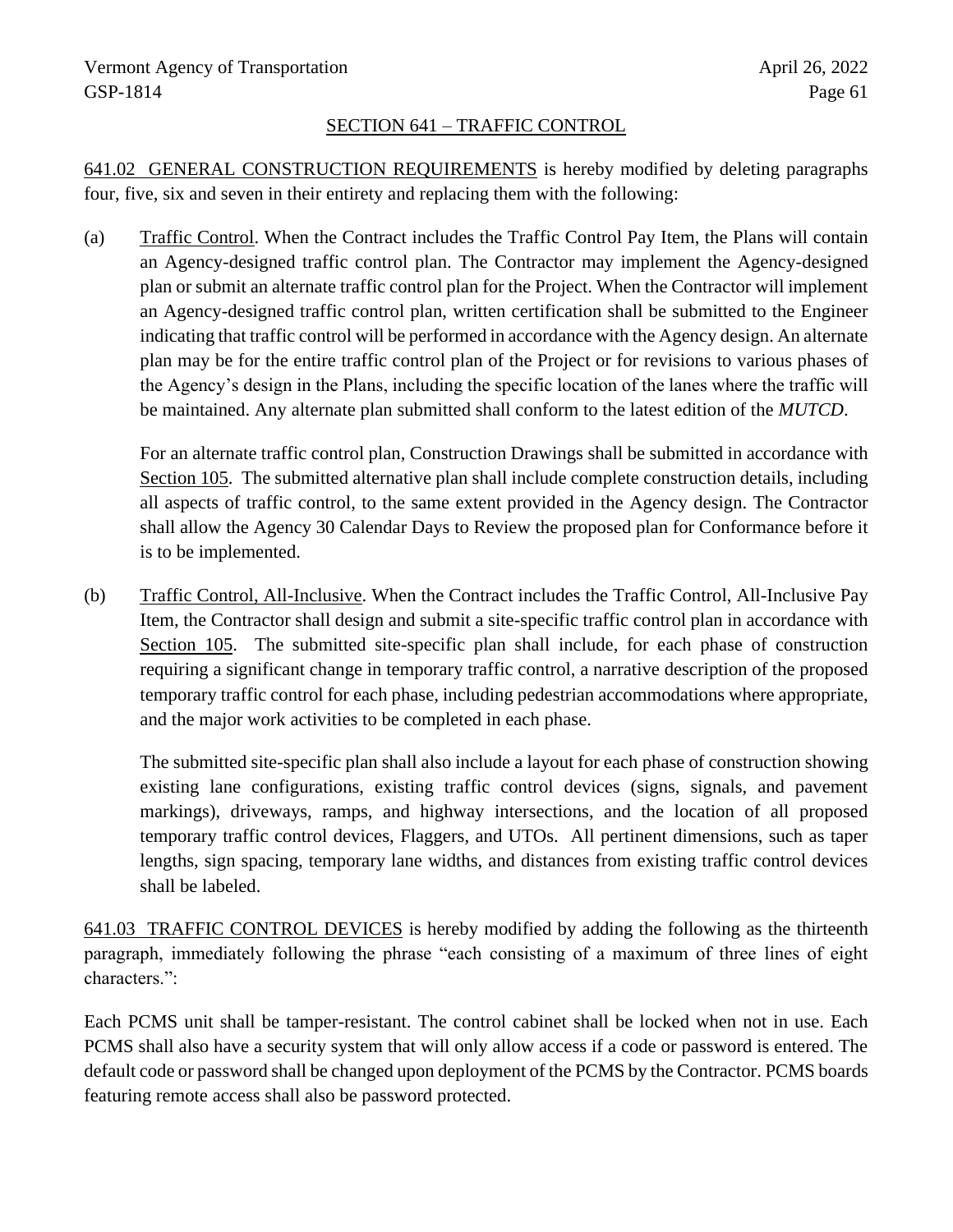641.07 BASIS OF PAYMENT is hereby modified by being deleted in its entirety and replaced with the following:

# 641.07 BASIS OF PAYMENT.

(a) Traffic Control and Traffic Control, All-Inclusive. The accepted quantity of Traffic Control and Traffic Control, All-Inclusive will be paid for at the Contract lump sum price. Payment will be full compensation for designing, preparing, implementing, inspecting, maintaining, and removing the applicable traffic control plan and specified traffic control devices, and for furnishing all labor (including traffic patrol vehicle operators, if used by the Contractor), tools, materials, equipment, and incidentals necessary to complete the work.

Partial payments for Traffic Control and Traffic Control, All-Inclusive will be made as follows:

- (1) The first 15% of the Contract lump sum price will be paid upon receipt of written certification from the Contractor that traffic control will be performed in accordance with the Agency-designed traffic control plan, or upon approval of the Contractor's traffic control plan.
- (2) The remaining 85% of quantity payments will be paid on a prorated basis for the estimated duration of the Contract work remaining.
- (b) Portable Changeable Message Sign and Portable Arrow Board. The accepted quantities of Portable Changeable Message Sign and Portable Arrow Board will be paid for at the Contract Unit Price for each. There will be no payment for any spare units, as they shall be considered incidental to the unit(s) being utilized and paid for through the Contract.

Partial payment for Portable Changeable Message Sign and Portable Arrow Board will be made as follows:

- (1) The first 50% of quantity payments will be made upon the erection of complete Portable Changeable Message Sign(s) and Portable Arrow Board(s) as specified in Subsection 641.06.
- (2) The remaining 50% of quantity payments will be paid on a prorated basis for the estimated duration of the Contract work remaining.

The accepted quantities of Portable Changeable Message Sign Rental and Portable Arrow Board Rental will be paid for at the Contract Unit Price per day. The minimum quantity for payment shall be five days.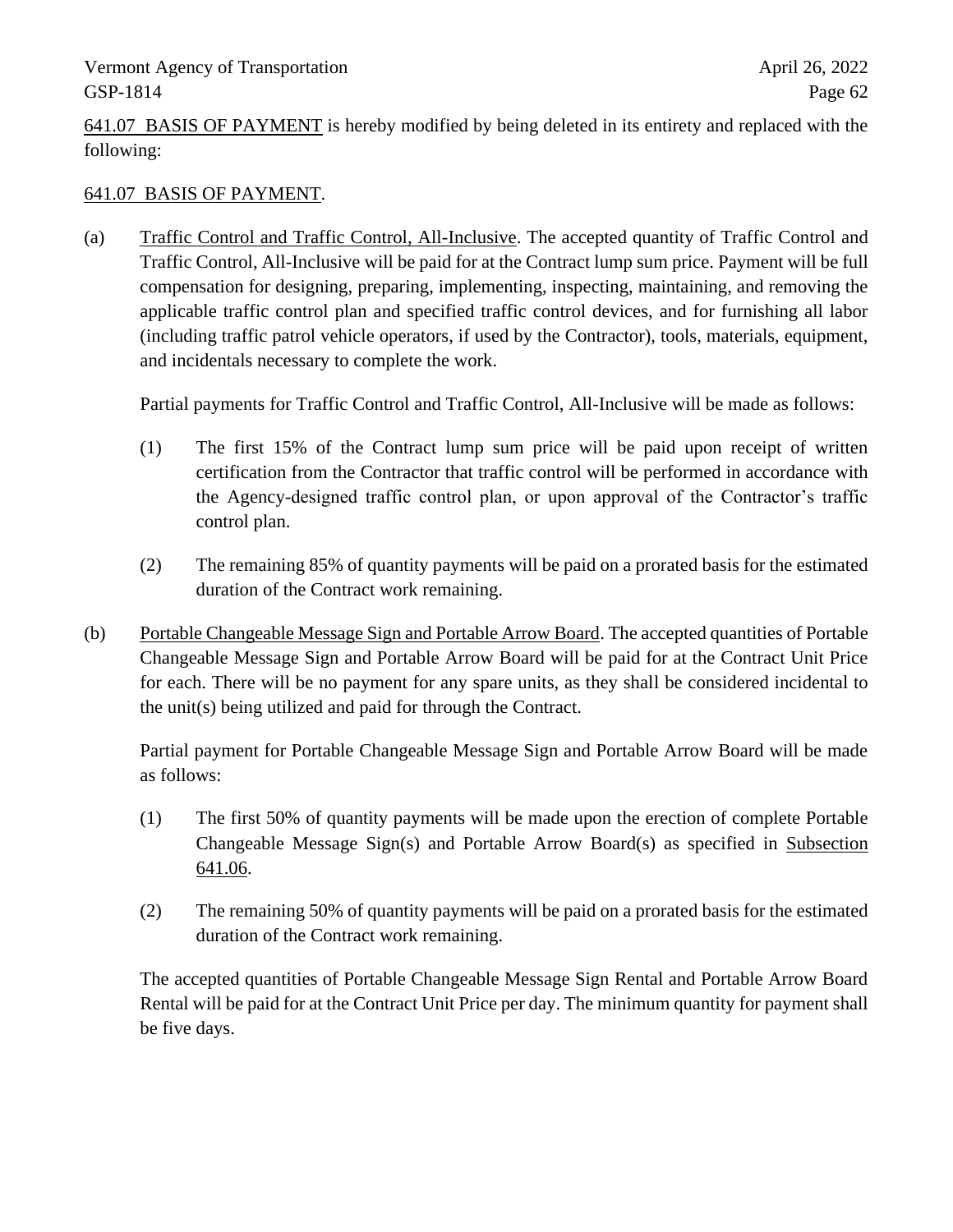Payment for the accepted quantities of Portable Changeable Message Sign, Portable Arrow Board, Portable Changeable Message Sign Rental, and Portable Arrow Board Rental shall be full compensation for furnishing, operating, maintaining, transporting, and installing the unit specified, for removing the unit when it is no longer needed, and for furnishing all labor, tools, equipment, and incidentals necessary to complete the work.

When both Pay Items are in the Contract, a Portable Changeable Message Sign used as a Portable Arrow Board will be paid for at the Contract price for a Portable Arrow Board.

Payment will be made under:

| Pay Item | Pay Unit |
|----------|----------|
|          |          |
|          |          |
|          |          |
|          |          |
|          |          |
|          |          |

# SECTION 646 – RETROREFLECTIVE PAVEMENT MARKINGS

SECTION 646 – RETROREFLECTIVE PAVEMENT MARKINGS is hereby modified by being deleted in its entirety and replaced with the following:

# SECTION 646 – RETROREFLECTIVE PAVEMENT MARKINGS

646.01 DESCRIPTION. This work shall consist of furnishing and placing retroreflective markings, including temporary markings, and necessary signing on roadway pavement and other surfaces.

646.02 MATERIALS. Materials shall meet the requirements of the following Subsections: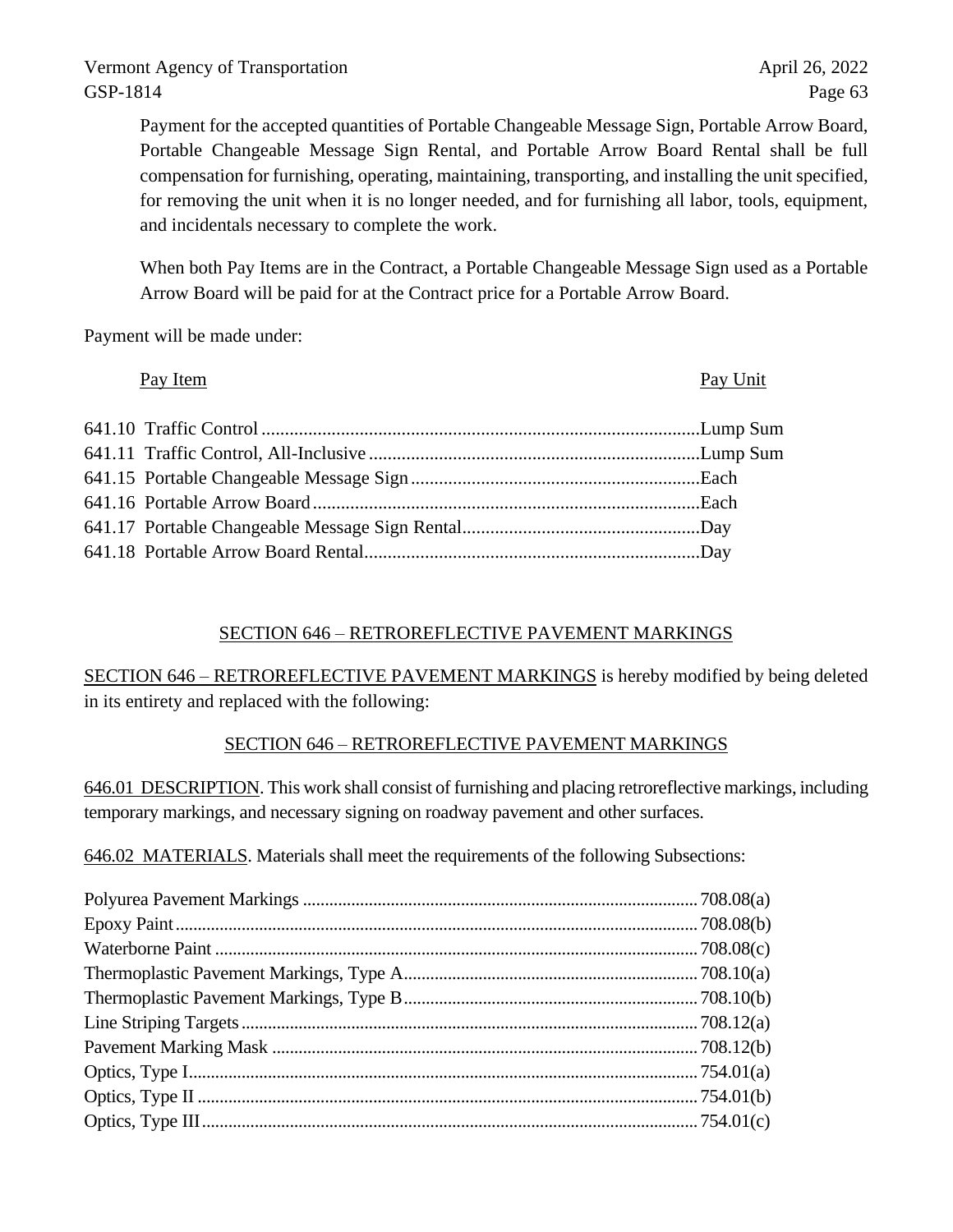Pavement marking materials furnished shall be the ones shown on the Plans or listed in these Specifications as being acceptable for the Project. The Contractor may submit alternate materials for approval in accordance with Subsection 646.15.

## 646.03 CLASSIFICATION.

- (a) Optics. Glass beads or composite material incorporated into Waterborne Paint and Liquid Durable Pavement Markings that provide different levels of reflectivity.
- (b) Waterborne Paint. Liquid waterborne based paint binder used in permanent and temporary applications.
- (c) Liquid Durable Pavement Markings. Liquid based binder markings that include Epoxy Paint, Polyurea Paint, and Extruded Thermoplastic.
- (d) Preformed Durable Pavement Markings. Preformed durable pavement markings include Preformed Thermoplastic and Pavement Marking Tape, Type A and Pavement Marking Tape, Type B.
- (e) Temporary Pavement Markings. Temporary pavement markings include Pavement Marking Tape, Type C, Pavement Marking Mask, Line Striping Targets, and Paint.

## 646.04 GENERAL APPLICATION OF MARKINGS.

(a) Placement of Markings. Roadway surfaces shall be clean and dry at the time of application of pavement markings. The Engineer will inspect the pavement to determine if conditions are suitable for the placement of markings. The Engineer will check the pavement for cleanliness, moisture content, and temperature; and will check ambient air conditions. The Engineer will make the final determination as to the suitability of Project conditions for the application of pavement markings. Where required, the Contractor shall clean the surface to be marked to the satisfaction of the Engineer to provide for an acceptable bond between the marking and the pavement or surface.

Weather conditions must be adequate to allow the placement and curing of the pavement marking material without violating the manufacturer's requirements.

All markings shall be applied in a neat and professional manner. The lines shall be sharp and clear with no feathered edging or fogging, and precautions shall be taken to prevent tracking by tires of the marking equipment. Adequate quantities of the material shall be applied to assure constant thickness of marking material. Glass beads shall be delivered at a velocity that is at least 60% of ground speed for the application device. Markings shall be applied parallel to the roadway centerline or as shown on the Plans with no unsightly deviations.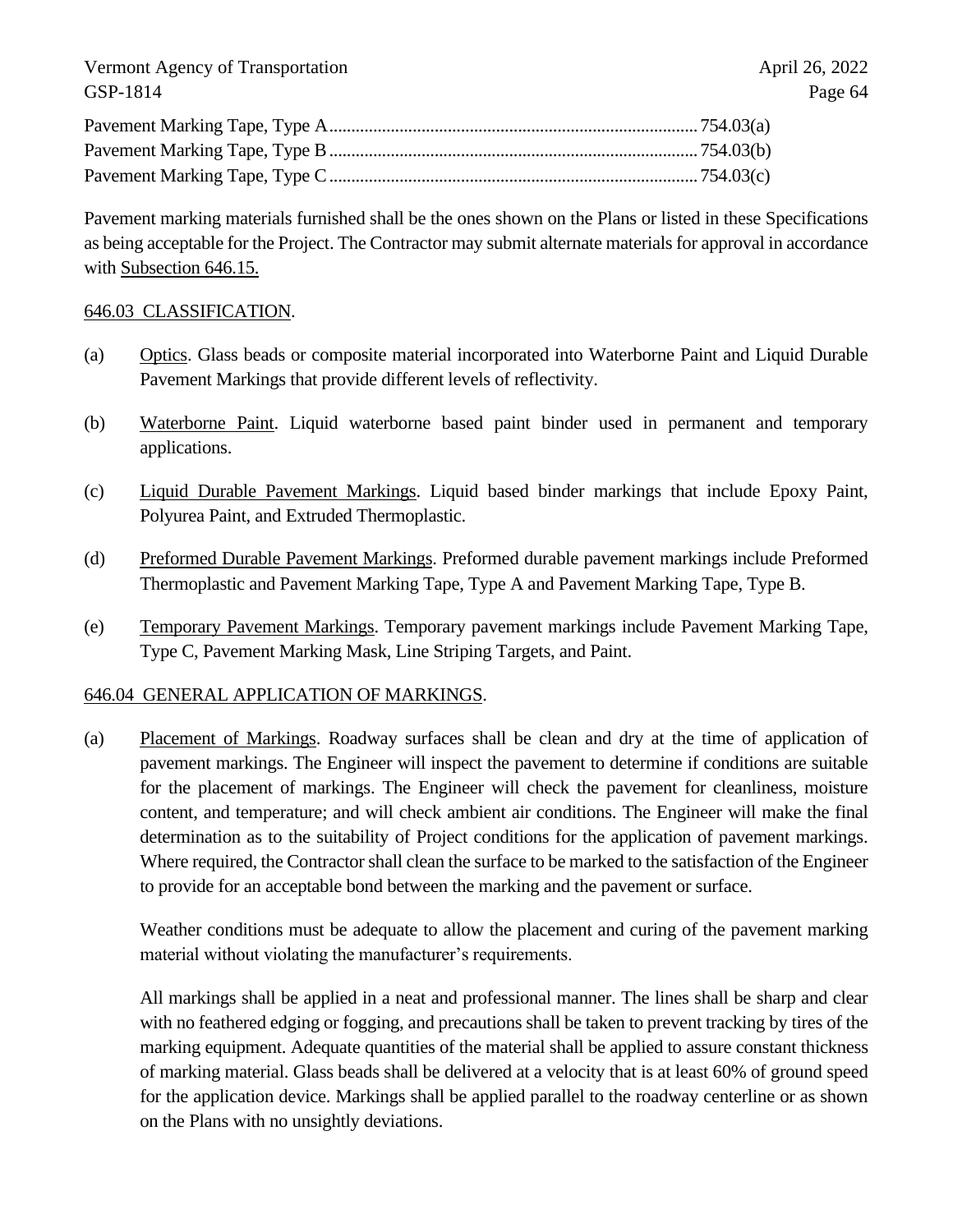After application, markings shall be protected from crossing vehicles for a time at least equivalent to the drying time of the marking material used, according to manufacturer's recommendations. Markings shall be protected from the moment of application until they are sufficiently dry to bear traffic without damage to the marking, tracking, or adhering to vehicle tires.

Any pavement marking materials spilled or tracked on the roadway surfaces shall be removed by the Contractor to the satisfaction of the Engineer and at no additional cost to the Agency. The method of removal shall be acceptable to the Engineer and not injurious to the roadway or other surfaces.

All temporary pavement markings, including line striping targets when used, shall be applied so that at the end of each working day, all centerlines, edge-line, island markings, gore markings, lane lines, special markings, etc. are in place on all paved surfaces where traffic will be maintained. During paving and milling, work shall be scheduled so that the pavement markings are complete immediately after the paving and milling operations cease for the day.

When line striping targets (LSTs) are not shown on the Plans but are used as a short-term substitute for other temporary pavement markings, they shall be placed as directed by the Engineer and will be paid for as the equivalent quantity of temporary pavement marking for which the LSTs are substituted. However, if the Engineer determines it is necessary to replace those temporary LSTs with either more LSTs or the actual temporary pavement markings designated for that particular location, no further payment for the temporary pavement markings at that particular location will be made.

At all times, the Contractor shall have on hand on the Project all necessary materials, equipment, and labor to place any and all necessary interim pavement markings, including temporary line striping targets, required by the Plans or as directed by the Engineer. The markings shall be paid for under the appropriate Contract items.

All permanent markings shall be placed within 14 calendar days of paving the wearing surface. Temporary pavement markings shall be removed concurrent with the placement of permanent pavement markings.

Failure on the part of the Contractor to comply with the provisions of this part of the specifications may be grounds for suspension of biweekly estimate payments for the Contract in accordance with Subsection 105.01(b), until the required work is performed to the satisfaction of the Engineer.

- (b) Weather Limitations.
	- (1) At the time of application of painted markings, the temperature of the surface to be painted shall be a minimum of  $50^{\circ}$ F and the ambient air temperature shall be  $50^{\circ}$ F and rising. Ambient hygrometric conditions required for drying within a 20-minute period shall exist or painting shall be suspended.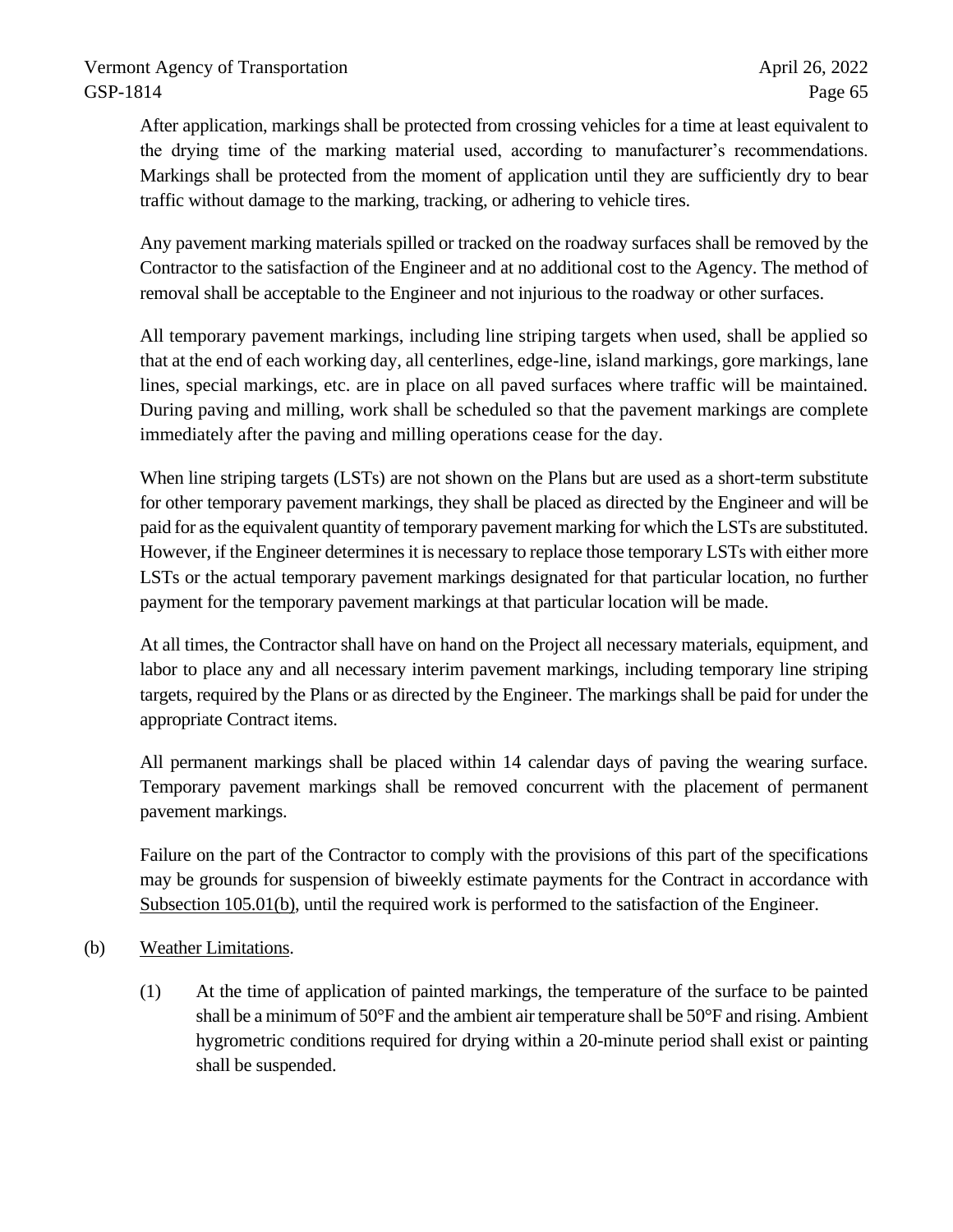At the time of application of durable pavement markings, the pavement surface and ambient air temperatures shall be as per the manufacturer's published specified application temperatures, and the dew point shall be 5°F or more below the ambient air temperature. If the manufacturer's published recommendations are unavailable, the pavement surface and ambient air temperatures shall both be a minimum of 50°F. Durable pavement markings shall be installed in the same calendar year that the wearing course of pavement is placed.

- (2) If weather conditions do not permit the application of durable markings prior to November 15<sup>th</sup>, paint will be applied in accordance with this section and Section 754.
- (3) When it is in the public interest, the Engineer may authorize the application of pavement markings under conditions that vary from these limitations or the manufacturer's published recommendations.
- (c) Layout and Control. Once the wearing course has been placed, the Engineer will establish the layout for the permanent centerline traffic markings, including passing zones, breaks for town highways and side roads, and any other items required for the centerline markings. The Contractor shall be responsible for laying out all non-centerline markings. The pattern of painted, durable, or temporary markings shall be as follows, unless otherwise shown in the Contract or directed by the Engineer.
	- (1) Centerline Markings. Centerline markings shall be positioned at the geometric center of the roads or as shown in the Plans. Solid (barrier) lines and dashed lines shall start and end at points shown on the Plans or as directed by the Engineer. A dashed line shall consist of 10 foot  $\pm$  6 inch line segments, and 30 foot  $\pm$  6 inch spaces. The spacing between a double barrier line and between a barrier line and a dashed line shall be the same width as the lines. The width of centerlines shall be as shown on the Plans,  $\pm$  1/4 inch.
	- (2) Edge Line Markings. Edge line markings shall be applied along both edges of the road, as shown on the Plans or as directed by the Engineer. Edge lines shall be discontinued through intersections of paved public side roads, unless otherwise shown on the Plans. The width of edge lines shall be as shown on the Plans,  $\pm$  1/4 inch.
	- (3) Dotted Line. Dotted lines shall be positioned as shown on the Plans or as directed by the Engineer. A dotted line shall consist of 3 foot  $\pm$  2 inch line segments, and 9 foot  $\pm$  2 inch spaces, unless otherwise specified in the Contract documents. The width of dotted lines shall be as shown on the Plans,  $\pm$  1/4 inch.
	- (4) Control. The Contractor shall provide the necessary horizontal and longitudinal control to keep all longitudinal lines within 2 inches of their designated locations.

In addition, on tangents, the Contractor shall not allow longitudinal lines to vary from either side of a straight line by more than 1 inch in 100 feet.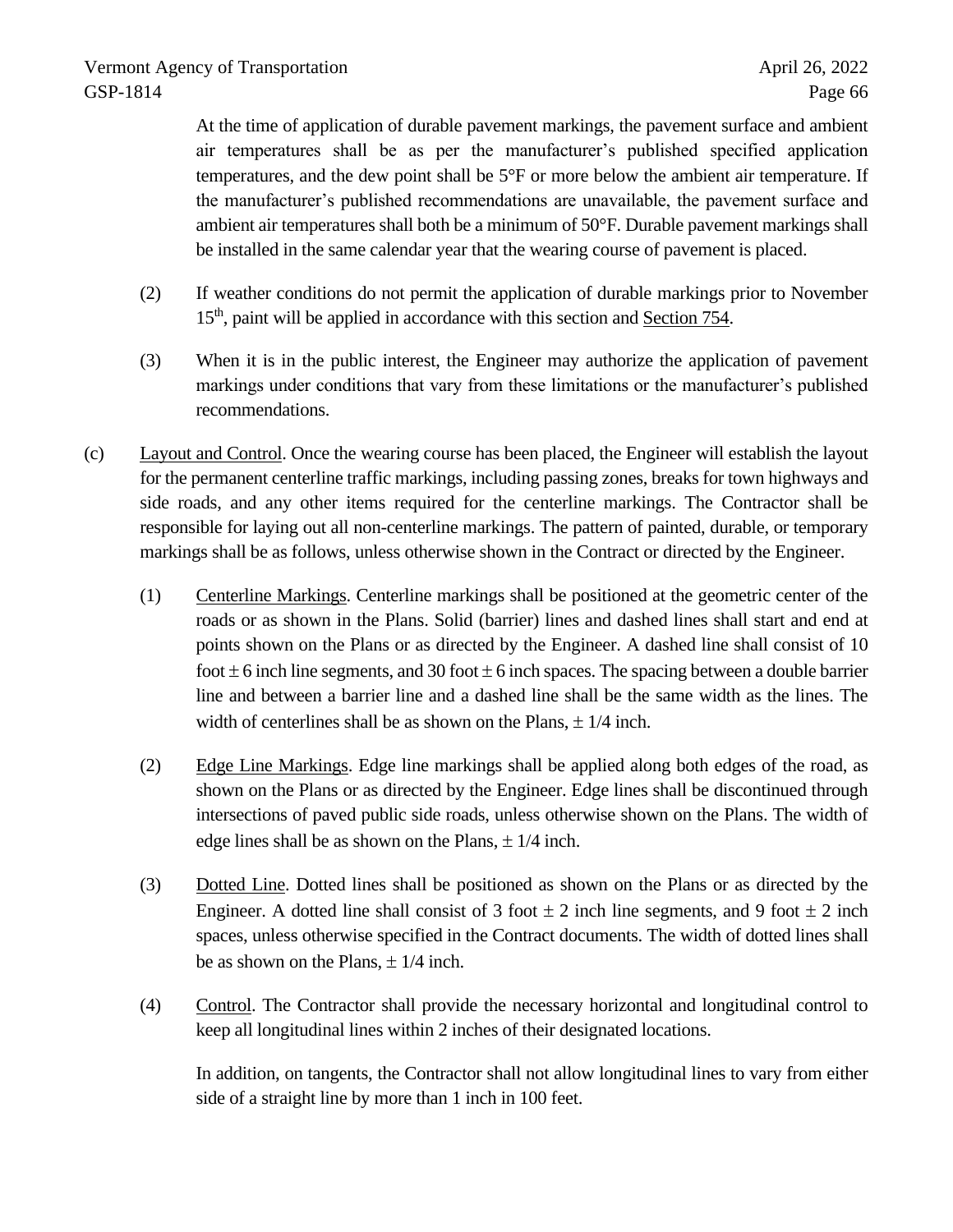- (5) Gaps and Overlaps. When applying durable diagonal pavement markings that are to be enclosed within durable long line borders, the Contractor shall apply the diagonals in such a manner as to allow a maximum of a single overlap and no gaps between the diagonals and the long lines.
- (d) Application Equipment. The pavement marking equipment shall meet the approval of the Engineer and shall be maintained in working condition at all times. The pavement marking equipment shall be of standard commercial manufacture of the type capable of satisfactorily applying the designated material at required application temperatures and rates, and in accordance with the manufacturer's recommended application practices.

For long line markings, each machine shall be capable of applying two separate stripes, either solid or dashed, at the same time. Each applicator shall be equipped with satisfactory cutoffs that will apply broken, dashed, or dotted lines automatically.

Each applicator shall have a mechanical bead dispenser that will operate simultaneously with the applicator and distribute the beads in a uniform pattern at the rate specified over the entire surface area of the marking. The bead placement device shall maximize bead embedment in the marking material. Each applicator shall also be equipped with line guides suitable to the Engineer.

Equipment for application shall be mobile and maneuverable to the extent that straight lines can be followed and normal curves can be made in a true arc. Equipment shall include adequate process controls to regulate the application of marking materials and maintain required temperatures, pressures, and delivery speed of components in the pavement marking.

The pavement marking equipment shall be operated in accordance with recommendations of the equipment manufacturer, unless otherwise directed by the Engineer. Operating speeds shall be such as to provide uniformity and the specified wet or dry film thicknesses.

The application equipment shall be so constructed as to ensure continuous uniformity in the dimensions of stripes. The applicator shall provide a means for cleanly cutting off stripe ends squarely and shall provide a method of applying dashed and dotted lines. The equipment shall be capable of applying varying widths of traffic markings.

Pavement marking vehicles shall operate in the lane for traffic moving in the same direction; they shall not encroach into the lane for opposing traffic flow. Exceptions to this requirement shall be approved in writing by the Engineer.

Equipment to be used for determining temperature, moisture, and material thickness including, but not limited to, a thermometer and a micrometer are specified in Subsection 631.06.

(e) Documentation Requirements. The Contractor shall provide to the Agency a written daily installation report of the application for all projects 2 miles or greater in length. The report shall include the following: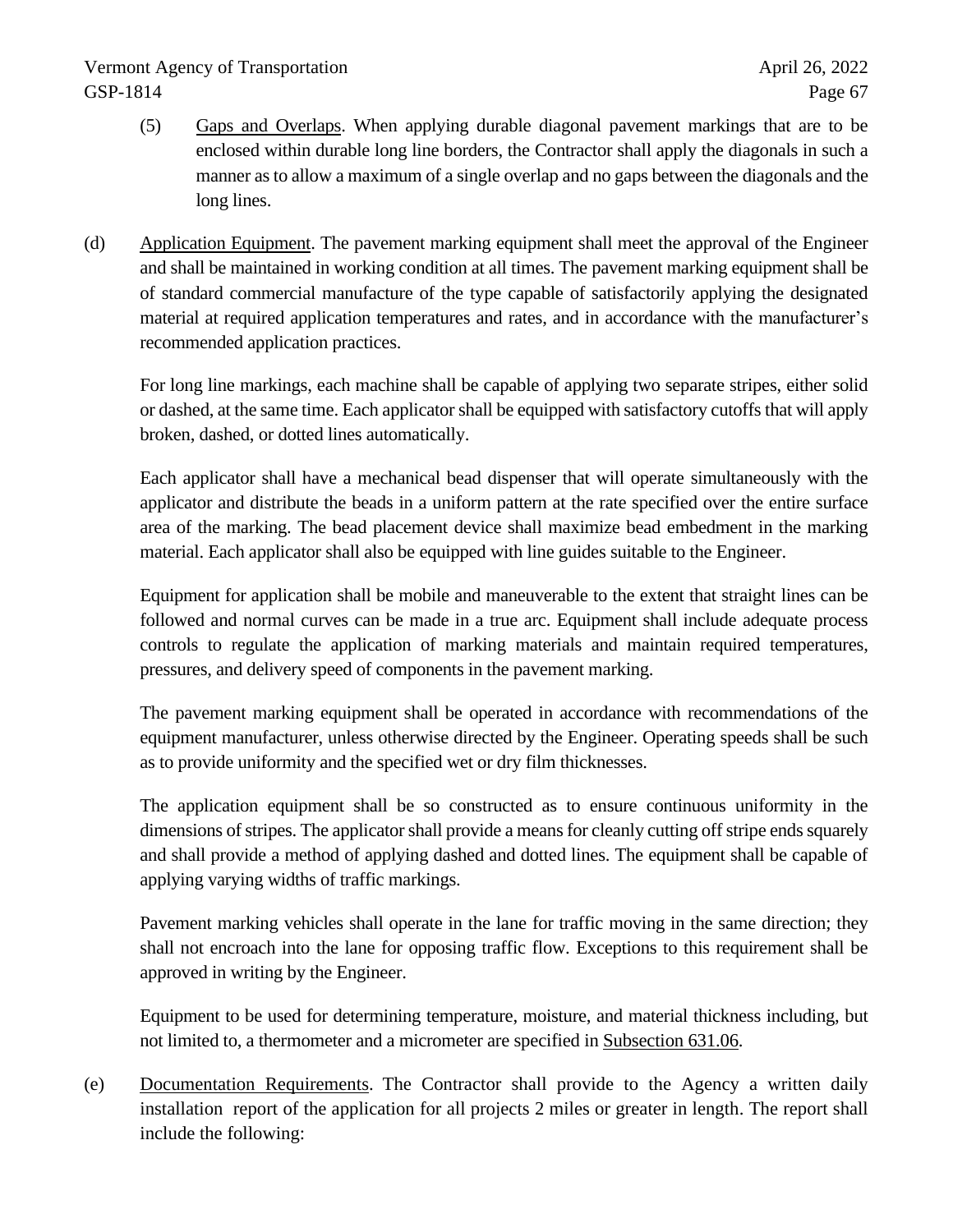- (1) Date of installation report.
- (2) Date and beginning and ending time of application.
- (3) Striping Contractor.
- (4) The highway number, highway name and town name with the beginning and ending reference points.
- (5) Approved mix design number.
- (6) Designation of the marking being applied (LEL Left Edge Line, REL Right Edge Line, CL – Centerline, LL – Lane Line).
- (7) Width of marking applied.
- (8) Vendor and product (binder and optics).
- (9) Lot numbers of products used.
- (10) Specific weight of binder lots used in pounds per gallon.
- (11) Weight in pounds and/or volume in gallons of binder used by color.
- (12) Weight in pounds of reflective glass beads/elements used.
- (13) Number of optic drops.
- (14) Optic types per each drop.
- (15) Pavement surface temperature (℉).
- (16) Air temperature  $(°F)$ .
- $(17)$  Dew point ( $\degree$ F).
- (18) Humidity (percent).
- (19) Dates of retroreflectivity testing.
- (20) Reflectometer model.
- (21) Reflectometer factory calibration date.
- (22) Retroreflectivity testing values.
- (23) Retroreflectivity testing locations.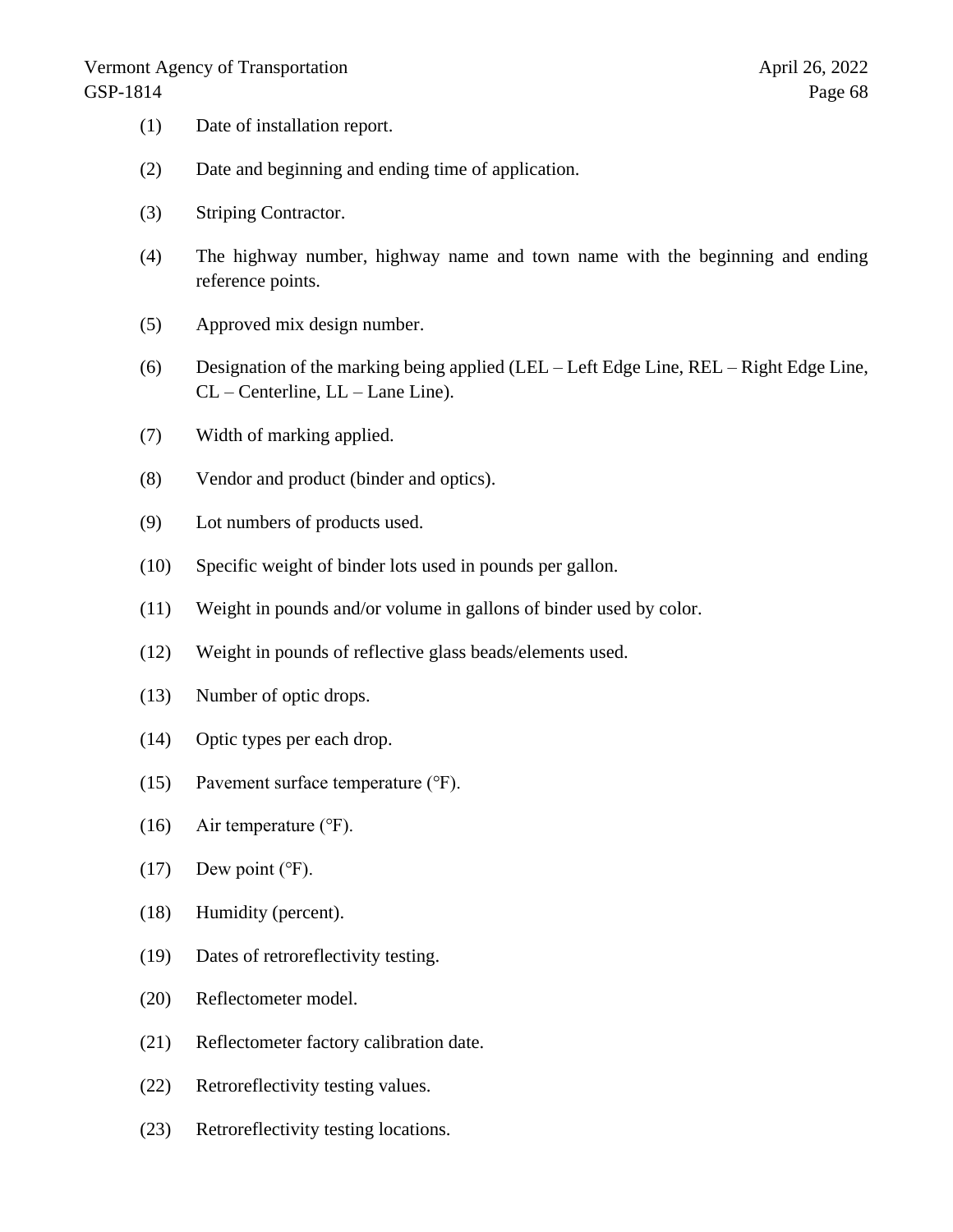646.05 PAVEMENT MARKING MIX DESIGN. The Contractor shall submit a pavement marking mix design for liquid durable pavement markings. Any change to the mix design will need to be resubmitted and reviewed for conformance in accordance with the requirements of Section 105. The mix design shall include:

- (a) Application.
	- (1) Pavement type (e.g. Superpave Type IVS, Bonded Wearing Course Type C)
	- (2) Whether the markings are to be surface applied or recessed

#### (b) Binder.

- (1) Liquid durable type
- (2) Product name
- (3) Thickness in mils
- (4) Color

### (c) Optics.

- (1) Optic types
- (2) Product names
- (3) Optic drops
	- a. Number of optic drops
	- b. Drop rates
	- c. Composition of optic drops

#### (d) Minimum Retroreflectivity Values.

The Contractor shall submit a Letter of Intent a minimum of 14 calendar days prior to the start of production identifying the approved mix designs intended to be used for that particular Contract. Letters of Intent shall be submitted electronically. The Letter of Intent shall include the Contract name and number, pay item numbers, and mix design number. Usage of the mix design on Agency projects will not be authorized without the Letter of Intent being approved by the Engineer.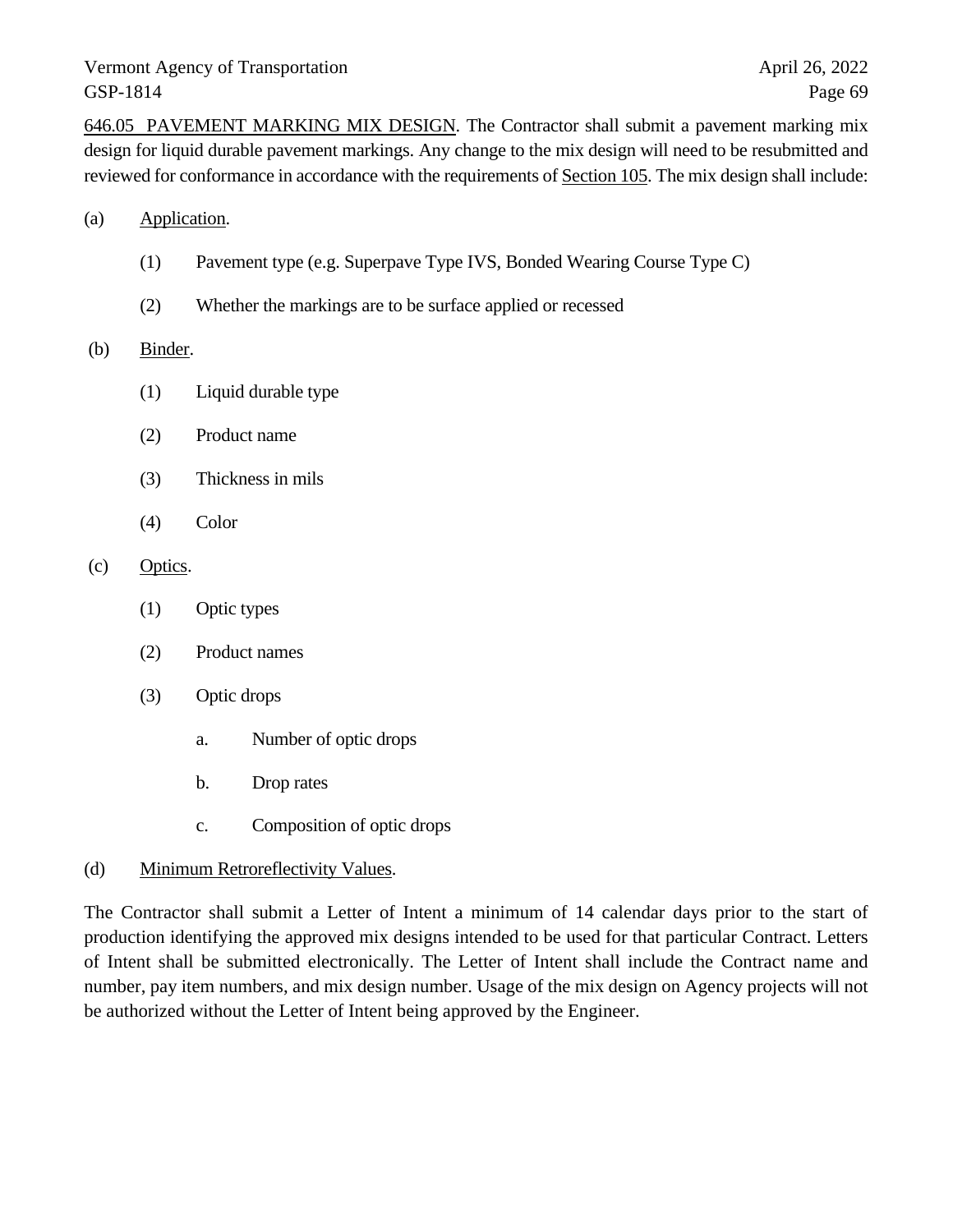## 646.06 WATERBORNE PAINT PAVEMENT MARKINGS.

(a) Application Requirements. Waterborne paint application shall be in accordance with the manufacturer's recommendations. The material shall be applied in a smooth uniform coat, free from excessively thick or thin film placement.

Liquid tanks on paint application equipment shall be equipped with mechanical agitators. Beads shall be conditioned to provide a smooth uniform rate of release. All materials shall be maintained in the condition recommended by the marking manufacturer prior to and at the time of marking.

- (1) Mil Thickness. The markings shall be applied at a rate to create a uniform wet film in-place minimum thickness as follows, unless otherwise specified in the Contract:
	- a. 20 mils for pavement constructed under the same Contract as the markings.
	- b. 15 mils for all other pavement surfaces.
- (2) Retroreflectivity. Optics, Type I shall be uniformly applied across the width of the line at a rate of 8.0 pounds per gallon of paint. The Contractor shall provide the Engineer with the optic drop on rates of all optic materials and daily binder application rates.

## 646.07 EPOXY PAINT.

- (a) Application Requirements. Epoxy paint application shall be in accordance with the manufacturer's recommendations. Mixing of the epoxy reagents shall be complete prior to the placement of the marking. Failure of the epoxy to set to a hard condition shall be grounds for rejection.
	- (1) Mil Thickness. The markings shall be applied at a rate to create a uniform wet film in-place minimum thickness as follows, unless otherwise specified in the Contract:
		- a. 25 mils for bonded wearing course constructed under the same Contract as the markings.
		- b. 18 mils for all other pavement surfaces.
	- (2) Retroreflectivity.
		- a. Surface Applied Application. Initial dry retroreflectivity minimums for surface applied epoxy shall be 300 millicandelas per square meter per lux  $(mcd/m^2/lx)$  for yellow markings and 400 mcd/m<sup>2</sup>/lx for white markings. For surface applied markings, optics shall be applied in either one or two drops. Optics, Type I and/or Optics, Type II reflective media shall be applied at a minimum rate of 12 pounds per gallon.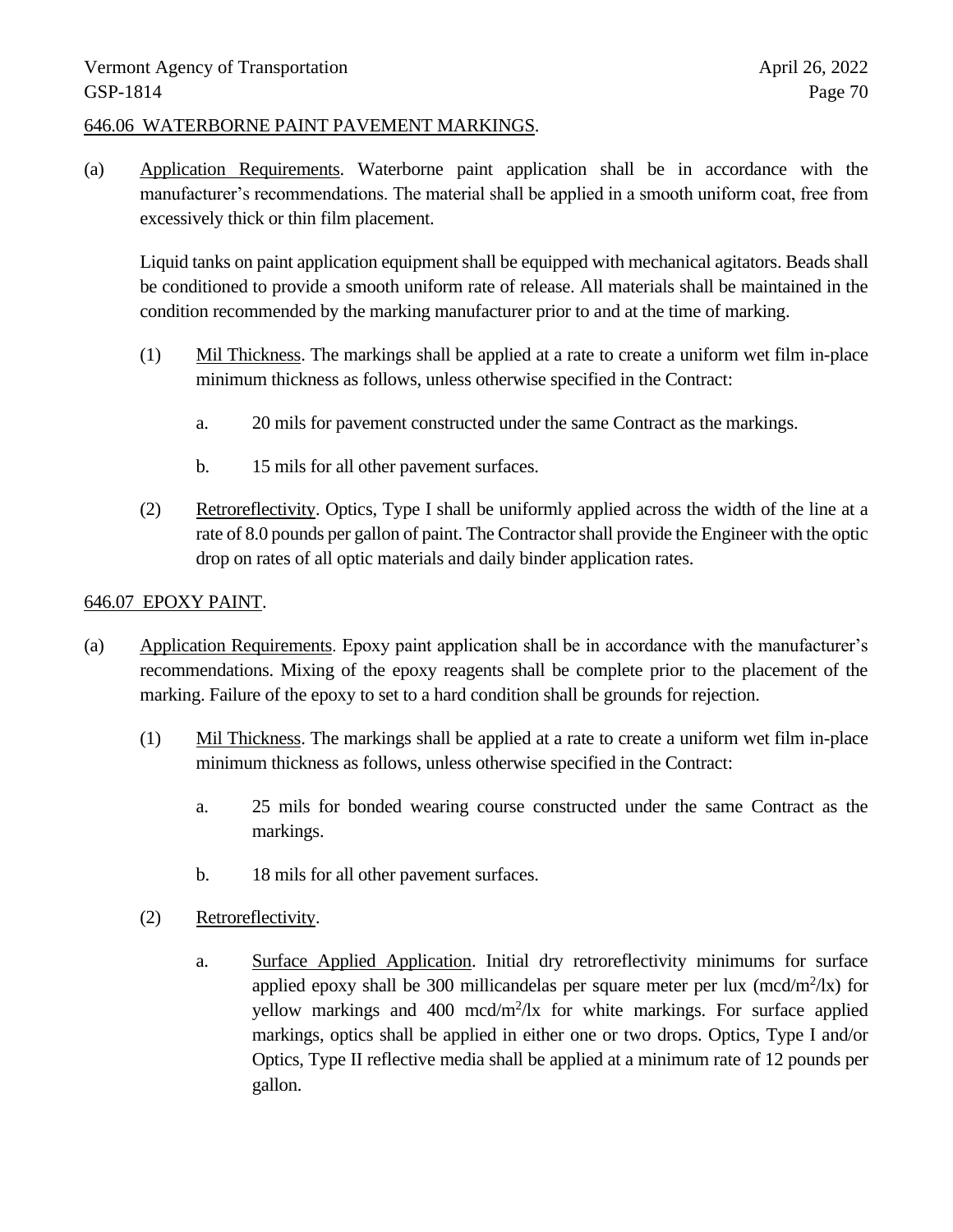b. Recessed Application. Initial dry retroreflectivity minimums for recessed epoxy shall be 400 mcd/m<sup>2</sup>/lx for yellow markings and 600 mcd/m<sup>2</sup>/lx for white markings per *ASTM E 1710*. The wet average initial retroreflectivity of the markings shall be 300 mcd/m<sup>2</sup>/lx for yellow and 375 mcd/m<sup>2</sup>/lx for white per *ASTM E 2177*.

For recessed markings, optics shall be applied in two drops. The first drop shall include Optics, Type III and be applied at a minimum rate of 5 pounds per 100 square feet. The second drop shall be Optics, Type II and be applied at a minimum rate of 8 pounds per gallon.

# 646.08 POLYUREA.

- (a) Application Requirements. Polyurea paint application shall be in accordance with the manufacturer's recommendations. Mixing of the polyurea reagents shall be complete prior to the placement of the marking. Failure of the polyurea to set to a hard condition shall be grounds for rejection.
	- (1) Mil Thickness. Polyurea paint shall be applied at a rate to create a uniform wet film in-place minimum thickness as follows, unless otherwise specified in the Contract:
		- a. 25 mils for bonded wearing course constructed under the same Contract as the markings.
		- b. 18 mils for all other pavement surfaces.
	- (2) Retroreflectivity.
		- a. Surface Applied Application. Initial dry retroreflectivity minimums for surfaceapplied polyurea shall be 300 mcd/m<sup>2</sup>/lx for yellow markings and 400 mcd/m<sup>2</sup>/lx for white markings.

For surface applied markings, optics shall be applied in either one or two drops. Optics, Type I and/or Optics, Type II reflective media shall be applied at a minimum rate of 10 pounds per gallon.

b. Recessed Application. Initial dry retroreflectivity minimums for recessed polyurea shall be 400 mcd/m<sup>2</sup>/lx for yellow markings and 600 mcd/m<sup>2</sup>/lx for white markings per *ASTM E 1710*. The wet average initial retroreflectivity of the markings shall be 300 mcd/m<sup>2</sup> /lx for yellow and 375 mcd/m<sup>2</sup> /lx for white per *ASTM E 2177*.

For recessed markings, optics shall be applied in two drops. The first drop shall include Optics, Type III and be applied at a minimum rate of 5 pounds per 100 square feet. The second drop shall be Optics, Type II and be applied at a minimum rate of 8 pounds per gallon.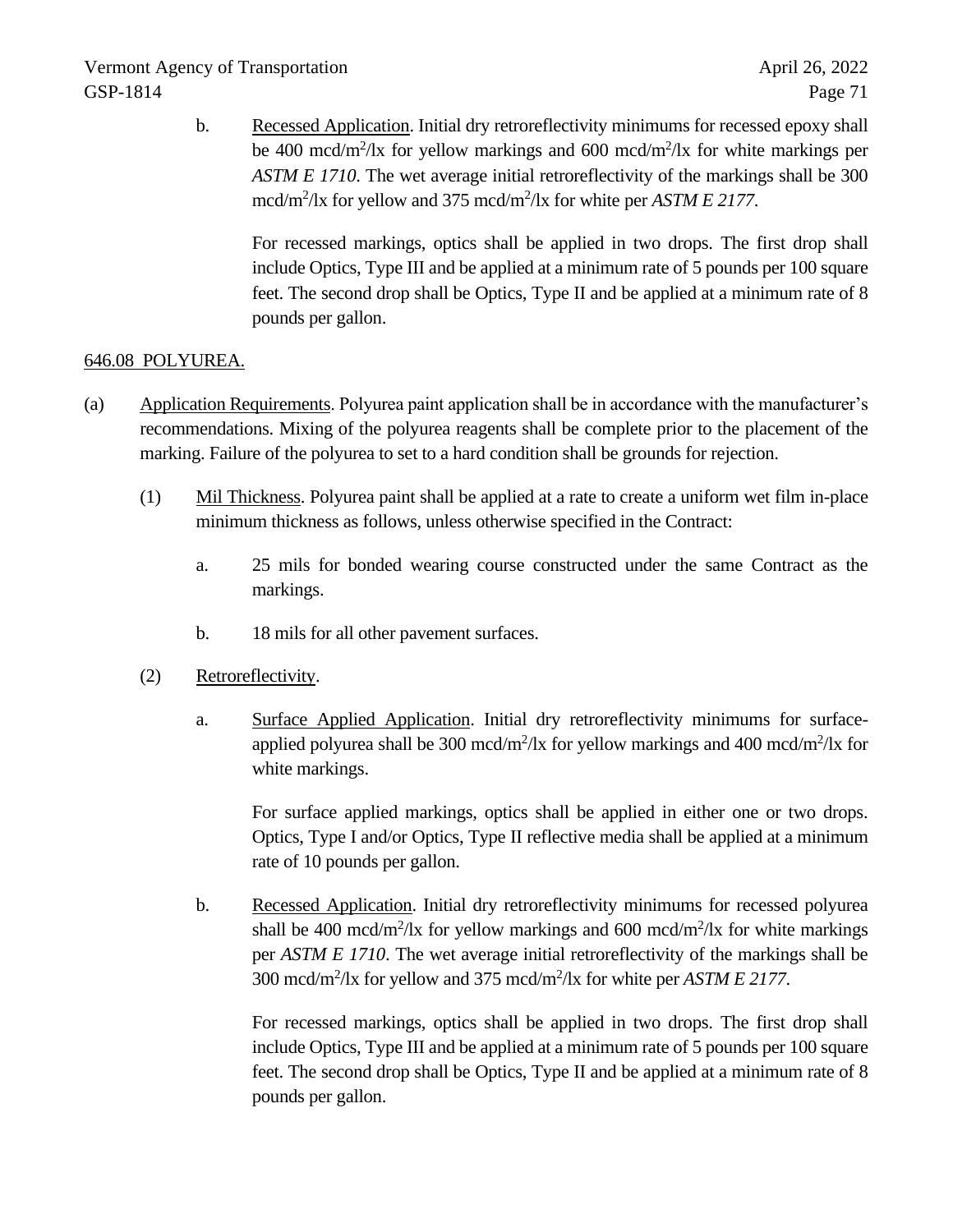646.09 EXTRUDED THERMOPLASTIC. Extruded thermoplastic markings shall be Thermoplastic Pavement Markings, Type A meeting the requirements of Subsection 708.10. The thermoplastic pavement marking compound shall be extruded onto the pavement surface in a molten state. The temperature of the material shall not exceed the manufacturer's recommended heating temperature or rate of temperature increase. The surface shall be properly prepared for receipt of the marking material, including surface roughness, cleanliness, and moisture levels. The surface shall be primed when the manufacturer's recommendations require priming.

Following an application of glass beads to the marking surface, and upon cooling to normal pavement temperatures, the resultant marking shall be an adherent retroreflective stripe of the specified thickness and width that is capable of resisting deformation by traffic.

(a) Thermoplastic Application Equipment. Thermoplastic application equipment shall be approved by the Engineer prior to the start of work.

Thermoplastic material shall be applied to the pavement surface by the extrusion method, wherein the bottom of the extrusion shoe is the pavement and the top and other three sides are contained by, or are part of, suitable equipment for maintaining the temperature and controlling the flow of material. The fourth side contains the extrusion opening.

The ribbon extrusion method will not be permitted for the application of extruded thermoplastic material.

The equipment used for the placement of extruded thermoplastic pavement markings shall be of two general types:

(1) Mobile Applicator Equipment. The mobile applicator shall be defined as truck-mounted equipment designed to apply thermoplastic by the extrusion method. The unit shall be equipped to apply the thermoplastic material at temperatures exceeding 400°F, and at the widths and thicknesses specified herein. The mobile unit shall be capable of operating continuously and/or installing a minimum of 3.8 miles of longitudinal markings in an eighthour day.

The mobile unit shall be equipped with extrusion shoes and shall be capable of simultaneously marking edge lines and/or two centerline stripes. The extrusion shoes shall be closed, heat-jacketed or suitably insulated units, and shall hold the molten thermoplastic at a temperature between 400°F and 435°F.

The mobile unit shall be capable of extruding a line from 4 inches to 8 inches wide. Material temperature gauges shall be affixed, adjacent to or incorporated in the extrusion shoe, in such a manner as to be visible and capable of monitoring the composition temperature throughout the marking operation.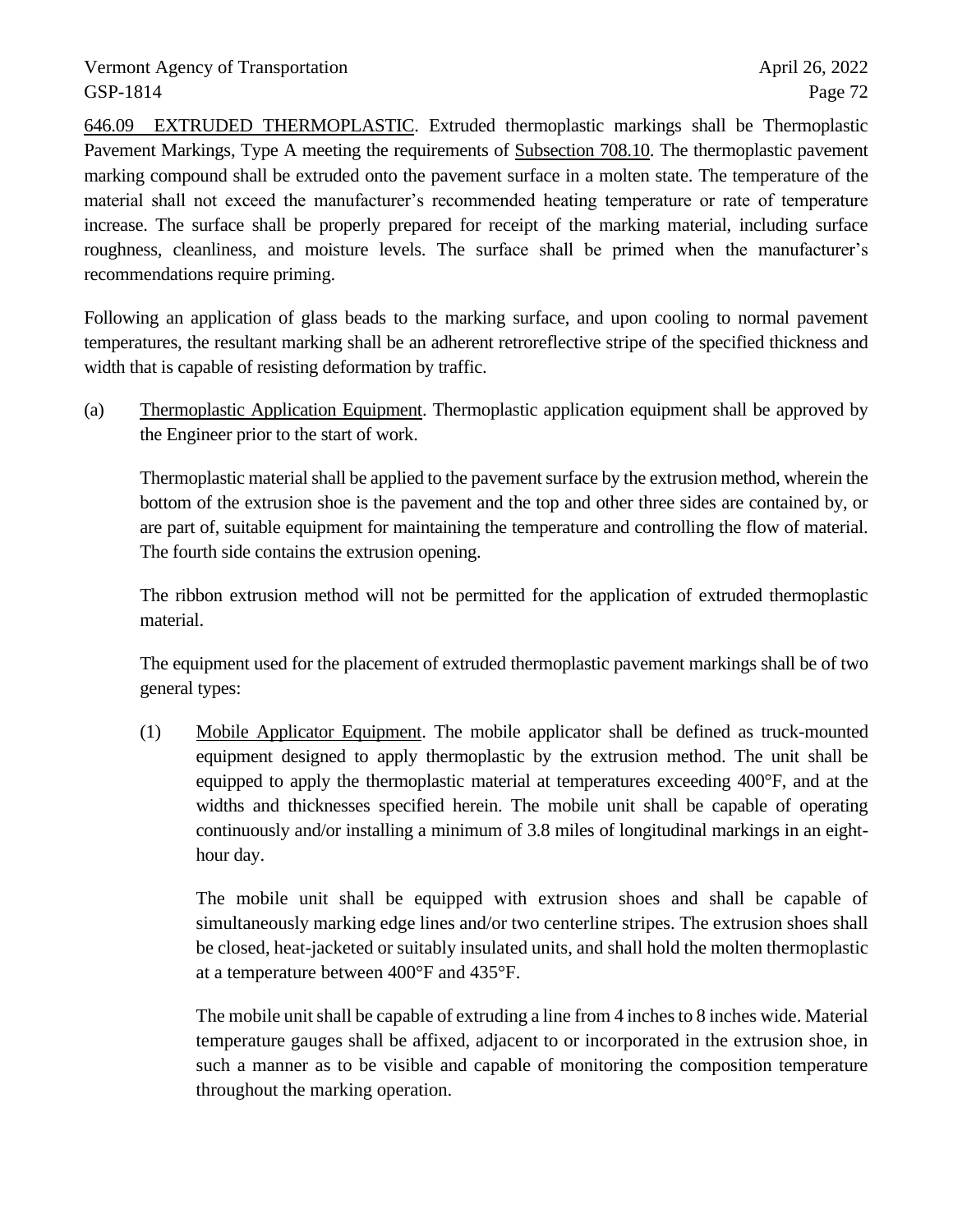The mobile unit shall be equipped with an electronic and programmable line pattern control system, or mechanical system, to be capable of applying dashed, dotted, or solid lines in any sequence and through any extrusion shoe in any cycle length.

(2) Portable Applicator Equipment. The portable applicator shall be defined as hand-operated equipment specifically designed for placing thermoplastic installations such as crosswalks, stop bars, legends, arrows, and short lengths of lane lines, edge lines, and centerlines. The portable applicator shall be capable of applying thermoplastic markings by the extrusion method.

It is intended that the portable applicator will be loaded with hot thermoplastic composition from the melting kettles or that the material will be melted by an integral "melting stack" when so equipped. The portable applicator shall be equipped with all the necessary components, including a material storage reservoir, bead dispenser, extrusion shoe and heating accessories.

The portable applicator shall be capable of holding the molten thermoplastic at a temperature of between 400°F and 435°F, and of extruding a line from 4 inches to 8 inches wide in 2-inch increments.

Material temperature gauges shall be affixed, adjacent to or incorporated in the extrusion shoe, in such a manner as to be visible and capable of monitoring the composition temperature throughout the marking operation. If a machine, as manufactured, cannot be equipped with gauges at the extrusion shoe, the Engineer may approve an alternate method of monitoring the composition temperature at the point of deposition.

- (b) Application Requirements. Bituminous concrete primer shall be applied to pavements older than two years at the application rates and procedures recommended by the thermoplastic material manufacturer. Primer shall be applied under such conditions, at such rates and thicknesses, and of a type as is recommended by the thermoplastic material manufacturer.
	- (1) Mil Thickness. All extruded markings shall be applied at the specified width and at a uniform hot film in-place minimum thickness of 105 mils.
	- (2) Retroreflectivity.
		- a. Surface Applied Application. Initial dry retroreflectivity minimums for surfaceapplied extruded thermoplastic shall be  $300 \text{ mod/m}^2/\text{lx}$  for yellow markings and  $400$ mcd/m<sup>2</sup>/lx for white markings.

For surface applied markings, optics shall be applied in either one or two drops. Optics, Type I and/or Optics, Type II reflective media shall be applied at a minimum rate of 8 pounds per square foot.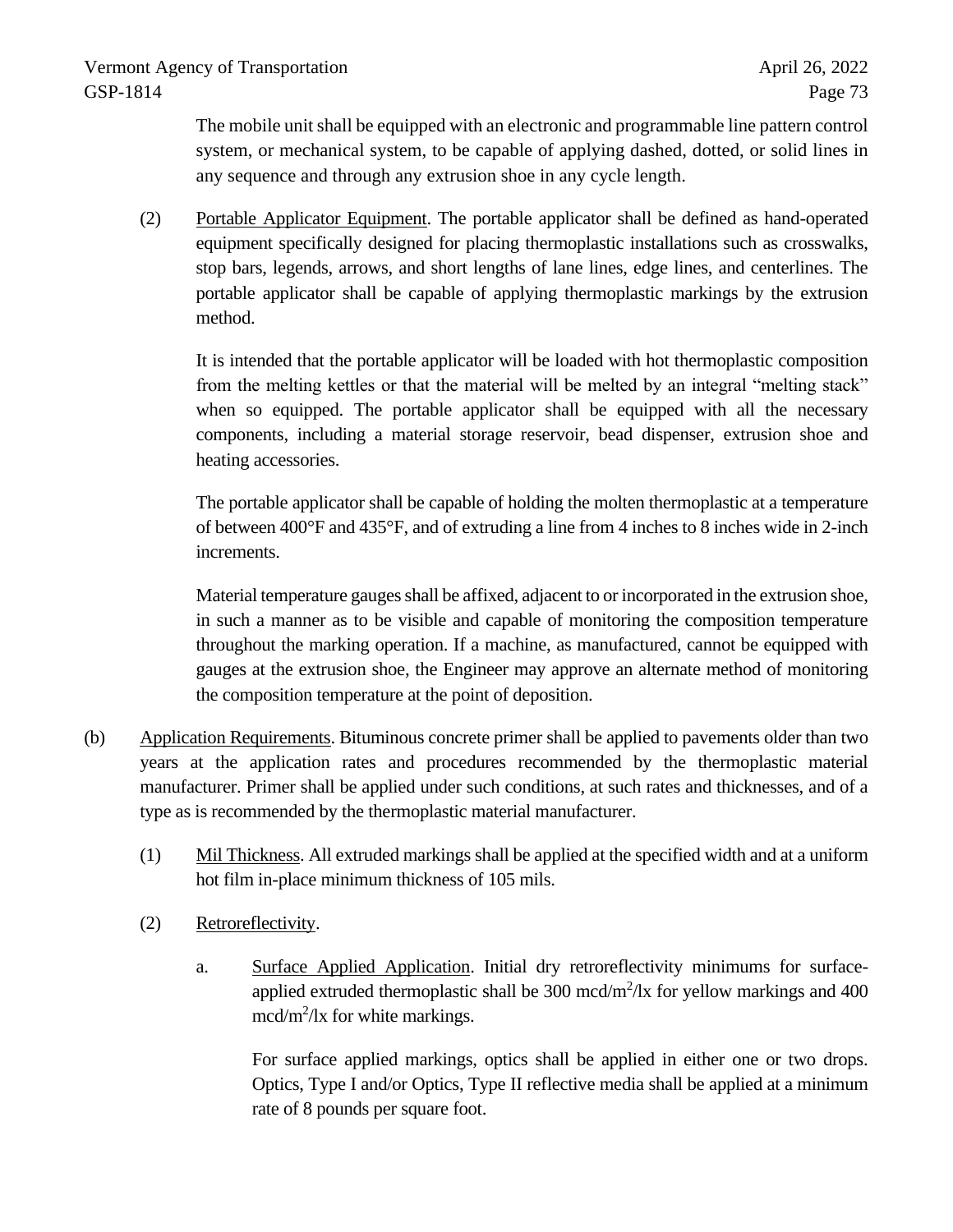b. Recessed Application. Initial dry retroreflectivity minimums for extruded thermoplastic shall be 400 mcd/m<sup>2</sup>/lx for yellow markings and 600 mcd/m<sup>2</sup>/lx for white markings per *ASTM E 1710*. The wet average initial retroreflectivity of the markings shall be 300 mcd/m<sup>2</sup>/lx for yellow and 375 mcd/m<sup>2</sup>/lx for white per *ASTM E 2177*.

For recessed markings, optics shall be applied in two drops. The first drop shall include Optics, Type III and be applied at a minimum rate of 5 pounds per 100 square feet. The second drop shall be Optics, Type II and be applied at a minimum rate of 8 pounds per gallon.

c. Intermix. Optics, Type I meeting the requirements of *AASHTO M 247,* Type I, shall be incorporated into the intermix of the thermoplastic composition at a rate of between 30% and 40% by weight of the combined material.

646.10 PREFORMED THERMOPLASTIC. Preformed thermoplastic markings shall be Thermoplastic Pavement Markings, Type B meeting the requirements of Subsection 708.10.

# 646.11 PAVEMENT MARKING TAPE.

- (a) Pavement Marking Tape, Type A. Pavement Marking Tape, Type A, when used as a final durable marking, shall be applied in a recess as defined in Subsection 646.13, and shall be applied in accordance with the manufacturer's requirements.
- (b) Pavement Marking Tape, Type B. Pavement Marking Tape, Type B, when used as a final durable marking, shall be applied in a recess as defined in Subsection 646.13, and shall be applied in accordance with the manufacturer's requirements.

646.12 TEMPORARY PAVEMENT MARKINGS. Temporary pavement markings are classified as temporary pavement marking tape (removable), pavement marking mask, line striping targets (LSTs), and waterborne paint. All temporary pavement markings shall be maintained at all times at no additional cost.

Temporary markings on the wearing course of pavement shall be Temporary Pavement Marking Tape or Line Striping Targets. Paint will not be permitted for use as a temporary marking on the wearing course of pavement. Unless otherwise indicated in the Contract, the Contractor may choose any temporary pavement marking types on all pavement surfaces except for the wearing course.

- (a) Pavement Marking Tape, Type C. This tape for pavement markings is classified as temporary and is removable and shall be installed in accordance with the manufacturer's requirements.
- (b) Pavement Marking Mask. Black or other compatible pavement color pavement marking mask is classified as removable. It shall be installed in accordance with the manufacturer's requirements.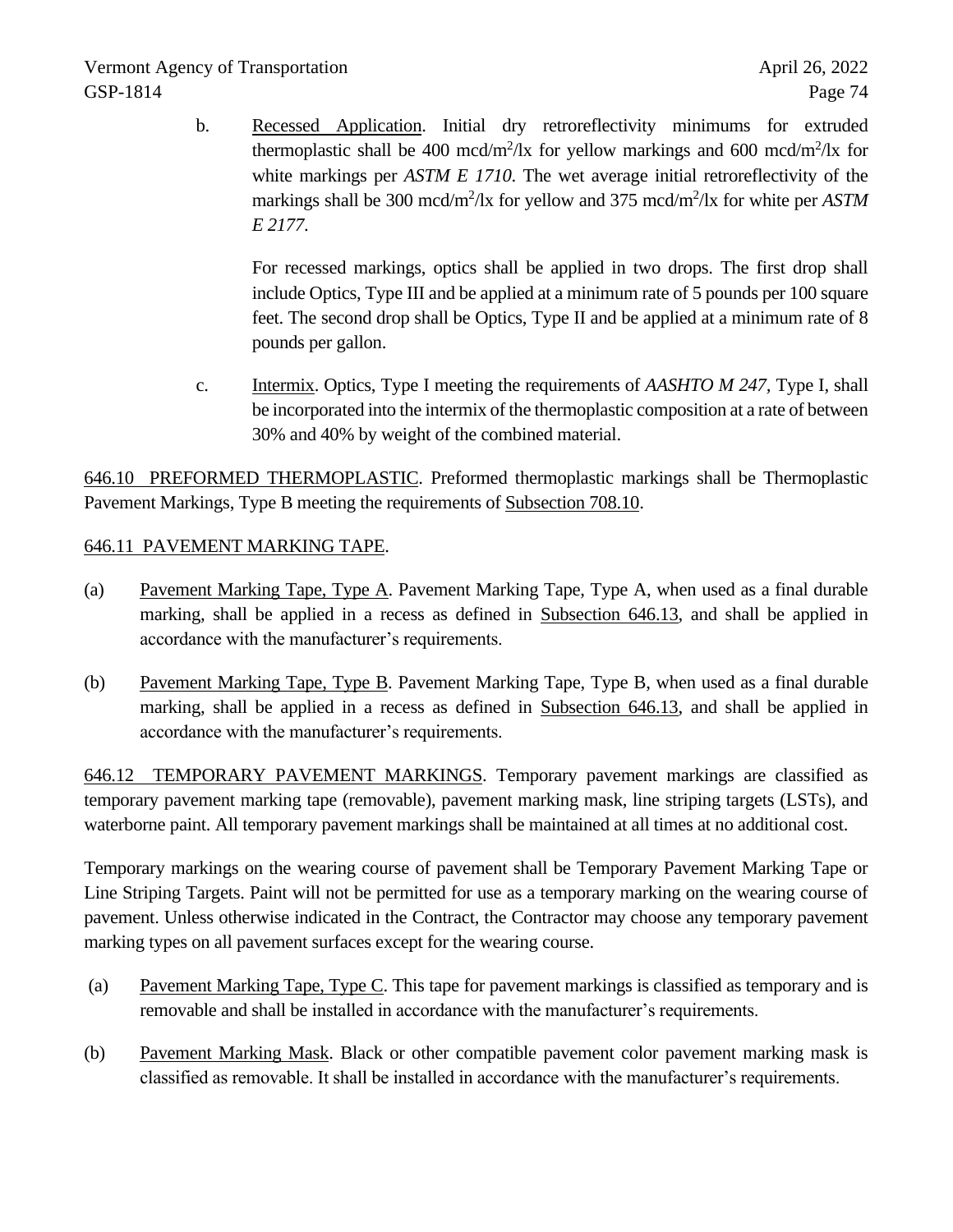(c) Line Striping Targets. Line striping targets are intended to be substitutes for pavement markings for not longer than 14 Calendar Days. Line striping targets shall be maintained and replaced as needed or as directed by the Engineer, until replaced by another temporary pavement marking or permanent pavement marking. Line striping targets shall be used only in conjunction with "Unsafe to Pass" signs.

Line striping targets of the color shown on the Plans or directed by the Engineer shall be installed as described below or as directed by the Engineer.

For solid longitudinal pavement markings, line striping targets shall be placed at 10-foot intervals. For double centerline markings, line striping targets shall be paired. For dashed pavement markings, line striping targets shall be placed in groups of three spaced at 5 feet, with the groups separated by 30-foot spaces, or as determined by the Engineer.

Line striping targets shall not be used to delineate passing zones on two-lane non-divided highways.

Line striping targets shall be installed in accordance with the manufacturer's requirements. Line striping targets shall not be nailed to the surface.

Line striping targets in conjunction with "Unsafe to Pass" signs shall be used on wearing courses of pavement prior to applying durable markings. Permanent markings shall be placed within 14 Calendar Days of the date the segment of wearing course pavement is placed.

"Unsafe to Pass" signs shall be erected prior to traffic traveling through the work zone. The signs shall be erected on each side of the road 1000 feet into the Project limits, and subsequent signs placed at 2 mile intervals.

(d) Waterborne Paint. Temporary waterborne paint applied on the base or intermediate courses of pavement shall have a minimum thickness of 8 mils. Optics, Type I shall be applied at a rate of 3 pounds per gallon of paint.

All paint used for temporary markings shall be held to the same alignment and horizontal control standards as specified in Subsection 646.04.

# 646.13 OTHER RELATED MARKINGS.

(a) Pavement Marking Recess. Recessed pavement markings shall be installed as specified for permanent markings. The recess shall be a uniform depth across the width of the marking. The recess shall be controlled such that the depth meets the requirements of Table 646.13A.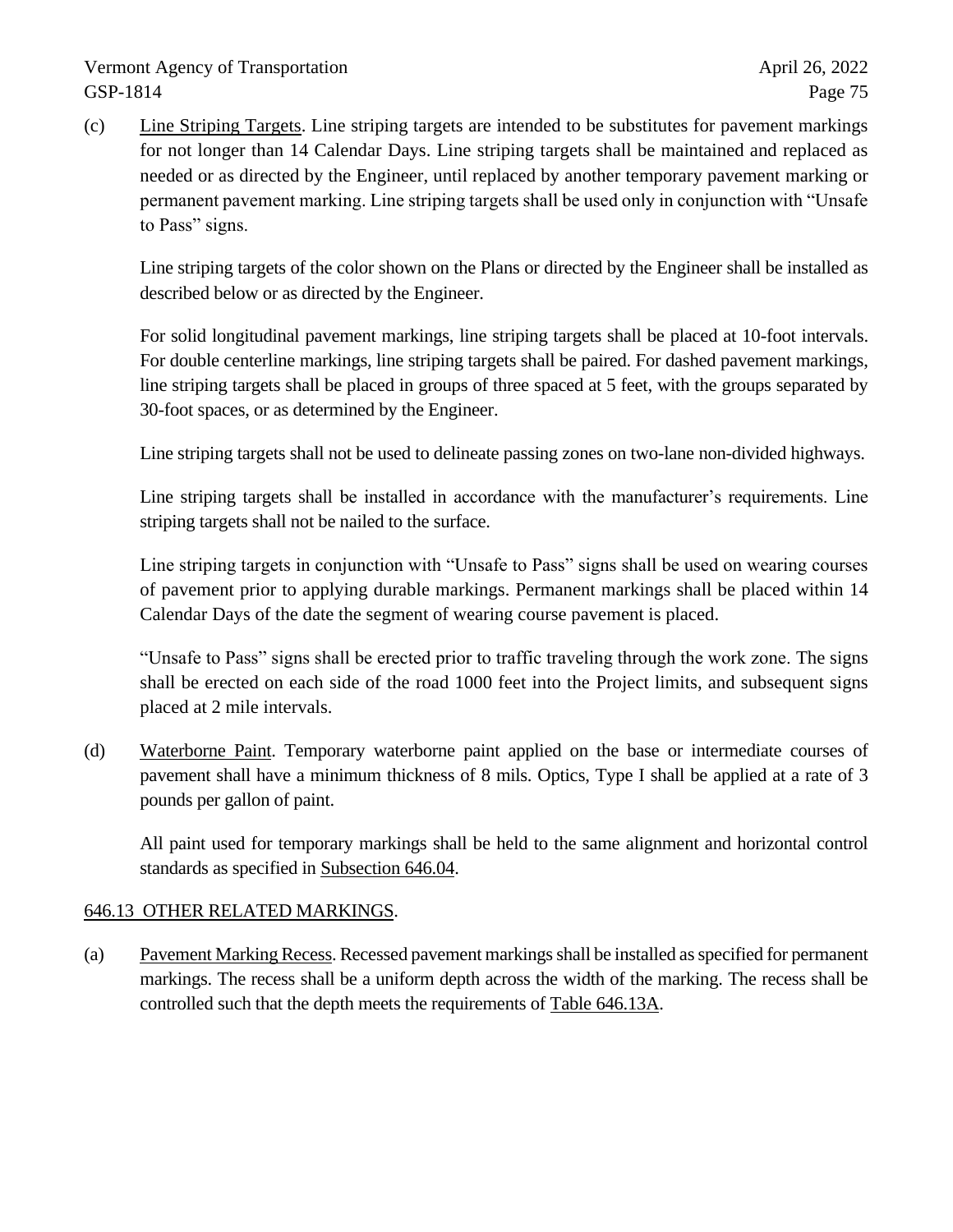| Marking Material | Recess Depth (mils)                   |  |  |
|------------------|---------------------------------------|--|--|
| Thermoplastic    | $140 - 160$                           |  |  |
| Polyurea         | $90 - 110$                            |  |  |
| Epoxy            | $90 - 110$                            |  |  |
| Permanent tape   | As recommended by<br>the manufacturer |  |  |

#### TABLE 646.13A – PAVEMENT MARKING RECESS DEPTH

The bottom of the recess shall have a smooth, flat finished surface. The use of gang-stacked diamond cutting blades or polycrystalline diamond (PCD) is required for asphalt pavement surfaces. The spacers between blade or PCD cuts shall be such that there will be less than a 10 mil rise in the finished groove between the blades.

Recesses shall be clean, dry, and free of laitance, oil, dirt, grease, paint, or any other foreign contaminants prior to application of the pavement markings. The Contractor shall re-clean grooves, as necessary, prior to application of any primer or permanent markings. Depth plates shall be provided by the Contractor to assure that desired groove depth is achieved.

(b) Painted Curbs and Islands. Where a painted curb or painted island is called for, the existing curb or island shall be blast cleaned or wire brushed to remove scale, dirt, grass, etc. to the satisfaction of the Engineer, prior to painting. This cleaning work will not be paid for directly, but will be considered incidental to the Contract Item Painted Curb or Painted Island.

Paint shall be applied at a rate of 100 to 115 square feet per gallon with glass beads applied at a rate of 6 pounds per gallon. All paint shall be applied within the manufacturer's allowable application temperatures.

Waterborne paint shall be applied by a method in which the liquid material is applied to the curb or island surface and the glass beads are immediately applied to the material and firmly embedded therein, and which shall provide a retroreflective marking, with a night visibility satisfactory to the Engineer. The material shall have a minimum wet film thickness of 15 mils, unless otherwise specified, and be applied in a smooth, uniform coat, free from thin areas or excessively thick films.

Optics, Type I shall be applied uniformly over the entire painted surface area at the specified rate.

646.14 SUBSTITUTION OF MARKING MATERIALS. If the durable markings cannot be placed under suitable environmental conditions, paint shall be applied as specified in Subsection 646.06 at no cost to the Agency. Where it can be determined that through no fault of the Contractor the durable markings cannot be applied under suitable environmental conditions, paint may be applied for durable marking of the types indicated on the Plans where appropriate and as directed by the Engineer.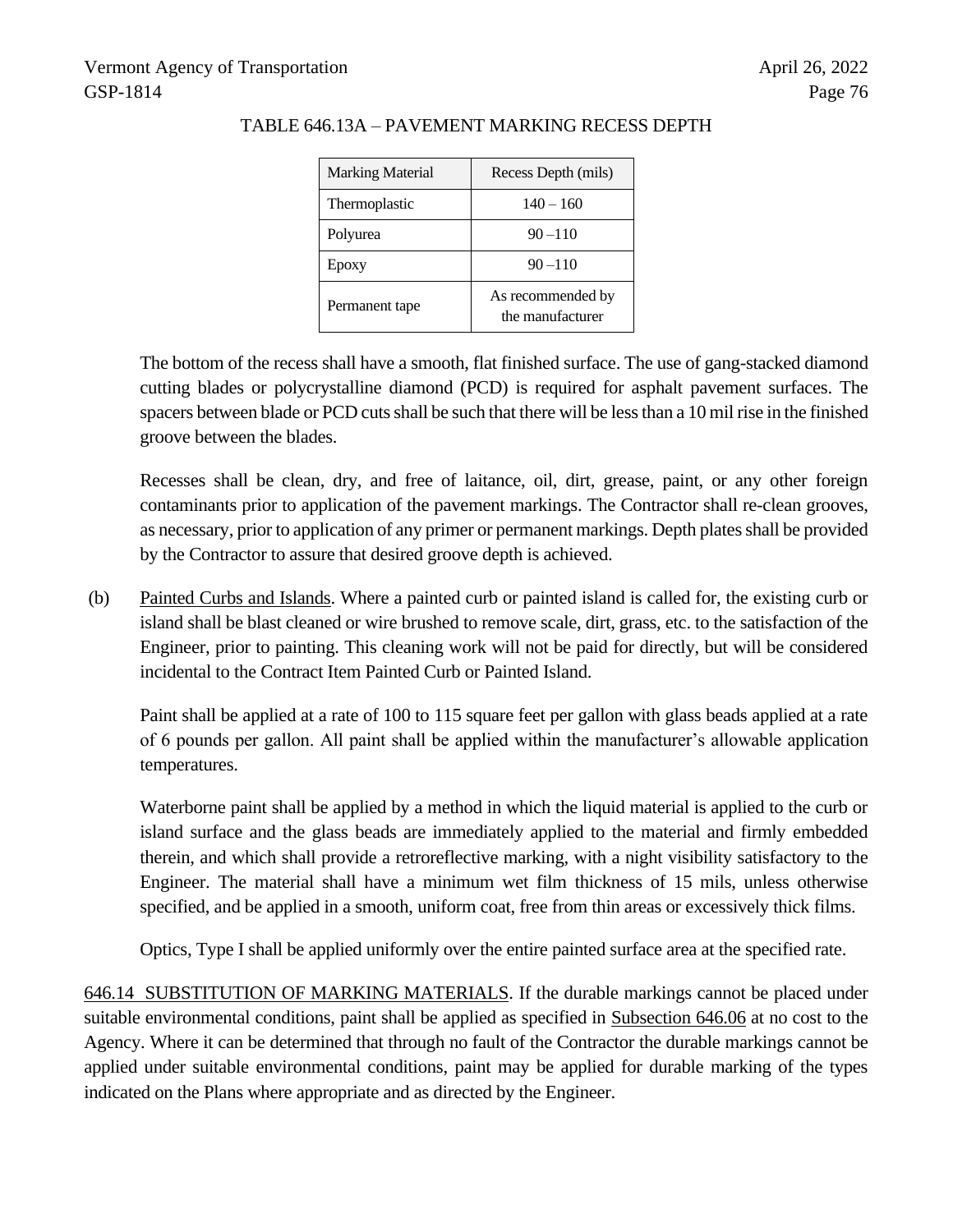Regardless of the circumstance under which paint is applied after an unsuitable environmental condition determination, durable markings of the types indicated on the Plans shall be applied as soon as suitable environmental conditions permit during the following spring. These durable markings shall be measured and paid for in accordance with Subsection 646.17 and Subsection 646.18.

646.15 ALTERNATE MARKING MATERIALS. If the Contractor wishes to use pavement markings or markers that are not specified in this Section, the Contractor shall submit samples, technical data, installation instructions and, if applicable, removal instructions to the Engineer for approval at least 30 Calendar Days before the date the markings or markers are to be placed.

The Engineer, after consultation with the Materials Manager, will approve or disapprove the use of the submitted products within the 30 Calendar Day period. The Contractor should be prepared to place approved markings on the proper date, even if the submittal is disapproved.

646.16 REMOVAL OF EXISTING PAVEMENT MARKINGS. Existing markings shall be obliterated in such a manner and by such means that a minimum of pavement scars are left and all the existing markings are removed, e.g. by grinding a square or rectangle on the pavement to remove a letter or arrow, or grinding a large rectangle to remove a word so that the outline of the letter, symbol, or word is not ground into the pavement and therefore still legible even though the marking has been removed. Painting over existing markings is not an acceptable method of removal.

The work shall be completed to the satisfaction of the Engineer. Masking of lines in intermediate duration activities shall be completed according to the Plans or as directed by the Engineer.

646.17 METHOD OF MEASUREMENT. The quantity of pavement marking edge lines and centerlines of the types and sizes specified to be measured for payment will be the number of linear feet applied in the complete and accepted work, as measured along the centerline of the pavement stripe. The number of linear feet of open spaces in a dashed or dotted line will not be measured for payment. Temporary pavement markings shall be installed on the pavement and removed in accordance with Subsection 646.04.

The quantity of Waterborne Paint Pavement Markings of the types and sizes specified per Subsection 646.14 through no fault of the Contractor and applied on the Project to be measured for payment will be the quantity determined per the measure for the Durable Pavement Marking specified, multiplied by a factor of 1.5 to determine the accepted quantity for payment.

The quantity of Stop Bar of the type specified to be measured for payment will be the number of linear feet applied in the complete and accepted work, as measured along the centerline of the pavement stripe. The quantity of Letter or Symbol of the type specified to be measured for payment will be the number of each unit applied in the complete and accepted work.

A unit will consist of one letter or one symbol. For example, the six-letter word "SCHOOL" would be measured as six units and a handicapped symbol would be measured as one unit. For arrow symbols, each arrow symbol and associated stem shall be paid as one unit.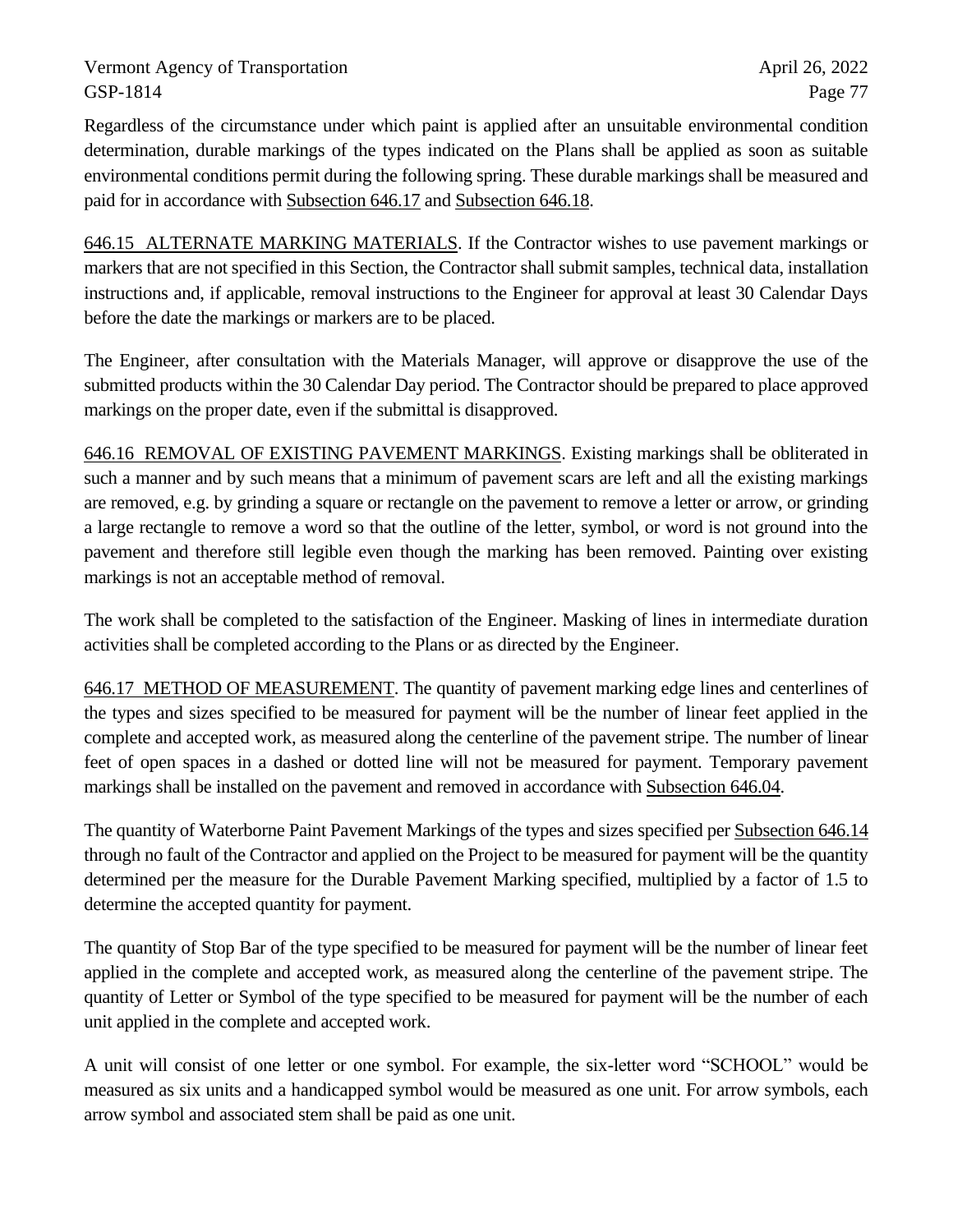The quantity of Crosswalk Marking of the type specified to be measured for payment will be the number of linear feet applied from curb-to-curb in the complete and accepted work, as measured along the center of the crosswalk.

The quantity of Railroad Crossing Symbol of the type specified to be measured for payment will be the number of each unit applied in the complete and accepted work. A unit will consist of three "stop bars," two "Rs," and one "X" for one traffic lane in one direction of travel.

The quantity of Line Striping Targets to be measured for payment will be the number of individual targets installed on the pavement and removed in accordance with Subsection 646.04.

The quantity of Painted Curb to be measured for payment will be the number of linear feet applied in the complete and accepted work, as measured along the centerline of the pavement stripe.

The quantity of Painted Island to be measured for payment will be the number of square feet of the top of an island painted in the complete and accepted work.

The quantity of Removal of Existing Pavement Markings to be measured for payment will be the number of square feet of markings removed or total area in square feet of symbol or letter removed in the complete and accepted work, as determined by the Engineer.

The quantity of Pavement Marking Mask to be measured for payment will be the number of square feet of existing marking masked in the complete and accepted work.

646.18 BASIS OF PAYMENT. The accepted quantity of Pavement Marking edge lines and centerlines of the types and sizes specified will be paid for at the Contract Unit Prices per linear foot.

The accepted quantity of Waterborne Paint Pavement Markings of the types and sizes specified per Subsection 646.06 and measured for payment will be paid for at the corresponding Contract Unit Prices for Temporary Pavement Markings.

The accepted quantity of Stop Bar of the type specified will be paid for at the Contract Unit Price per linear foot.

The accepted quantity of Letter or Symbol of the type specified will be paid for at the Contract Unit Price per each unit.

The accepted quantity of Crosswalk Marking of the type specified will be paid for at the Contract Unit Price per linear foot.

The accepted quantity of Railroad Crossing Symbol of the type specified will be paid for at the Contract Unit Price per each unit.

The accepted quantity of Painted Curb will be paid for at the Contract Unit Price per linear foot.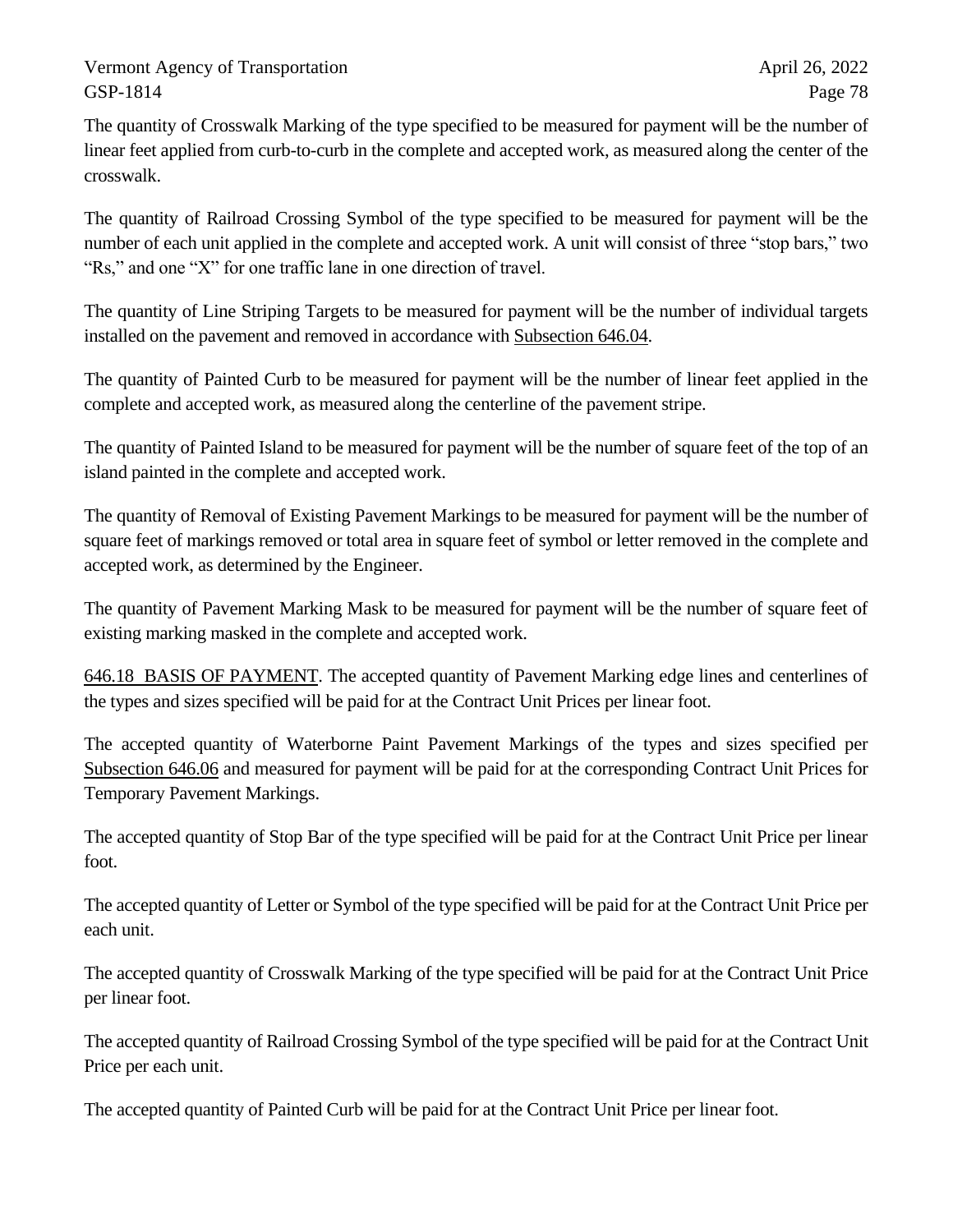The accepted quantity of Painted Island will be paid for at the Contract Unit Price per square foot.

Payment will be full compensation for furnishing, transporting, handling, assembling, and placing the material specified and for furnishing all labor, tools, equipment, and incidentals necessary to complete the work.

The Contract Unit Price for recessed pavement marking items will also include all labor, equipment, tools, and incidentals necessary for the placement of the recess and any necessary cleaning, drying, or conditioning of the recess prior to placement of the marking.

The Contract Unit Price for liquid pavement marking items shall include all costs associated with Optics, Type I; Optics, Type II; and Optics, Type III. Reflective media will not be paid for directly, but will be considered incidental to the pavement marking items in the Contract.

The Contract Unit Price for temporary pavement markings, including tape, paint, and line striping targets, as specified in Subsection 646.12 shall include all costs for maintaining marking capability for interim pavement markings, and all costs for removal.

The accepted quantity of Line Striping Targets will be paid for at the Contract Unit Price for each. Payment will be full compensation for furnishing; transporting; handling; installing and removing the LSTs; installing and removing "Unsafe to Pass" signs, posts, and sleeves; and for furnishing all labor, tools, equipment, and incidentals necessary to complete the work.

Line Striping Targets replaced at the direction of the Engineer within the first 14 Calendar Days shall be paid for at the Contract Unit Price for each. If Line Striping Targets remain in place on the roadway for longer than 14 Calendar Days, no payment will be made for the Contract Item Line Striping Targets.

The accepted quantity of Removal of Existing Pavement Markings will be paid for at the Contract Unit Price per square foot. Payment will be full compensation for removing the markings and for furnishing all labor, tools, equipment, and incidentals necessary to complete the work.

The accepted quantity of Pavement Marking Mask will be paid for at the Contract Unit Price per square foot. Payment will be full compensation for obliterating existing markings with a masking material, for removing the masking material when it is no longer required as directed by the Engineer, and for furnishing all labor, tools, equipment, and incidentals necessary to complete the work.

The Contractor is responsible for supplying necessary materials and equipment recommended by the manufacturer to determine the surface moisture condition of the pavement. The costs for supplying this material and equipment are paid for under the appropriate Contract Item specified in Section 631.

Payment will be made under:

Waterborne Paint Pavement Markings: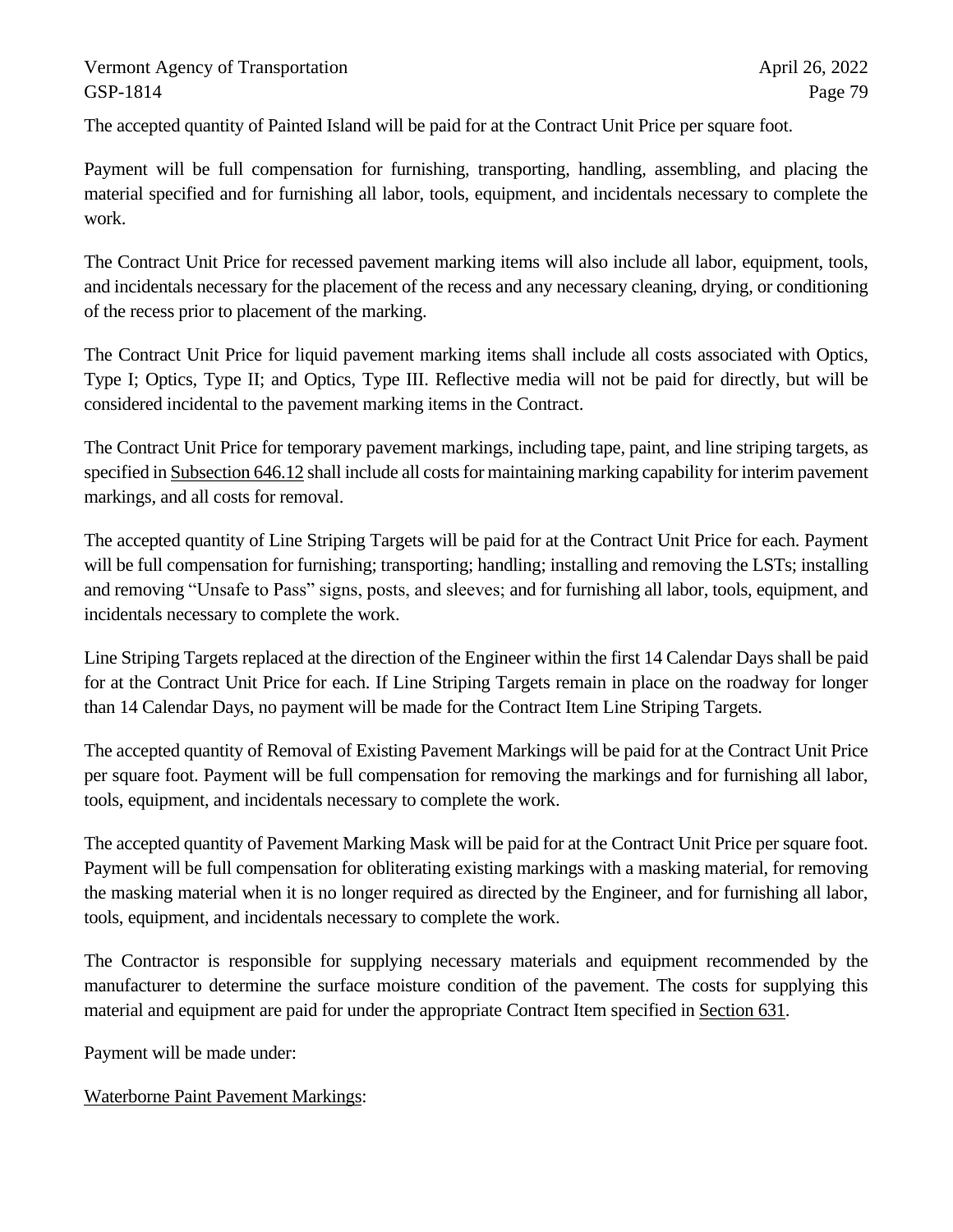# Vermont Agency of Transportation April 26, 2022<br>
GSP-1814 Page 80 GSP-1814 Page 80

# Pay Item Pay Unit

| $646.220$ to $646.229$ |  |
|------------------------|--|
| 646,230 to 646,239     |  |
| 646,240 to 646,249     |  |
| 646.250 to 646.259     |  |
| 646.260 to 646.269     |  |
| 646.300 to 646.309     |  |
| 646.310 to 646.319     |  |
| 646.320 to 646.329     |  |

# Durable Pavement Markings:

# Pay Item Pay Unit

## Temporary Pavement Markings:

# Pay Item Pay Unit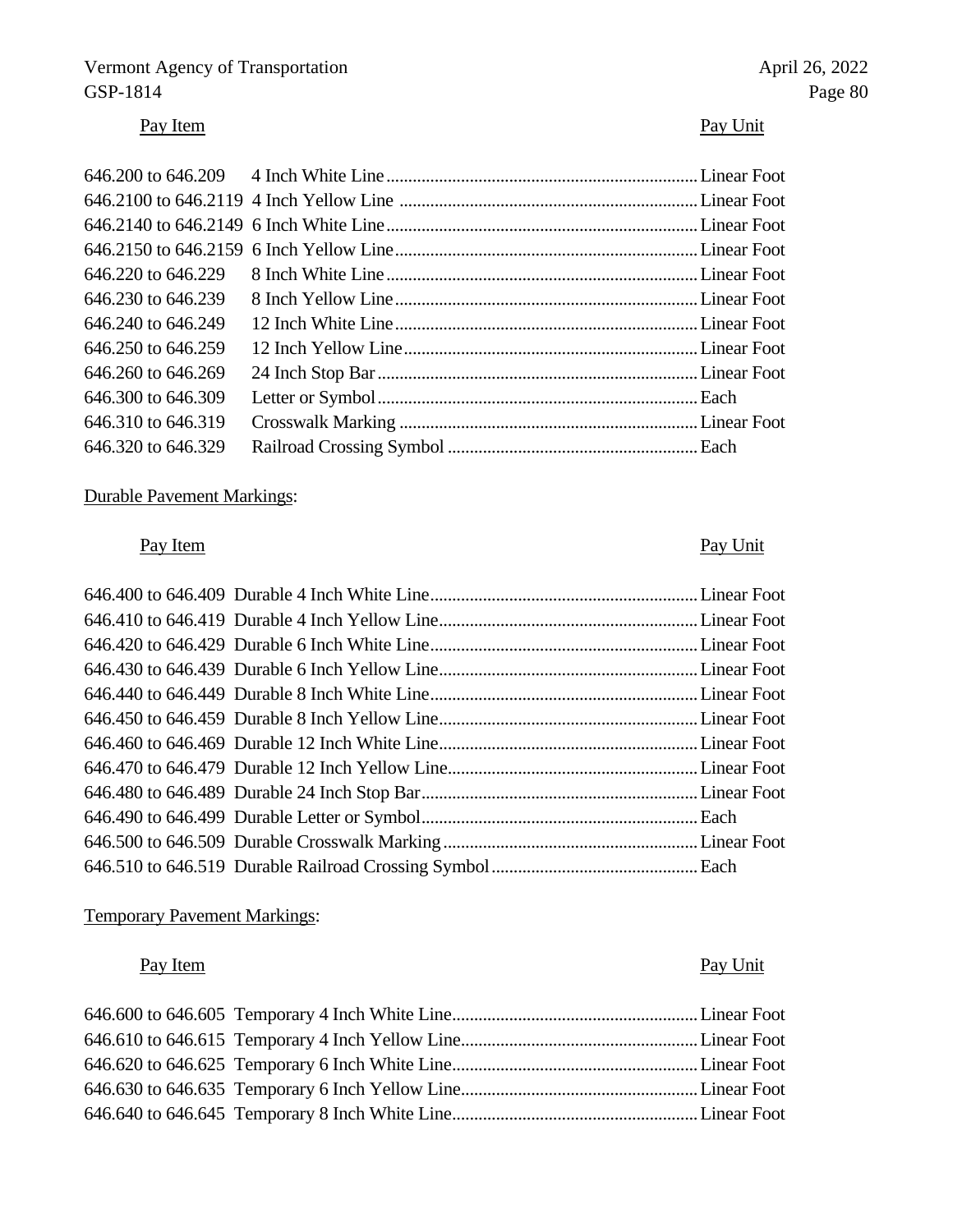#### Other Related Markings:

### Pay Item Pay Unit

| <b>Marking Removal:</b> |  |
|-------------------------|--|

#### Pay Item Pay Unit

#### SECTION 649 – GEOTEXTILE FABRIC

649.02 MATERIALS is hereby modified by being deleted in its entirety and replaced with the following:

649.02 MATERIALS. Materials shall meet the requirements of the following Subsections:

Geotextiles shall conform to the following:

(a) Where sewn seams are used, the Contractor shall furnish the manufacturer's wide strip tensile test results as part of the certification. The results must verify that the seam meets or exceeds the specified average minimum roll values for the grab tensile strength of the geotextiles, or wide strip tensile strength for reinforcement applications.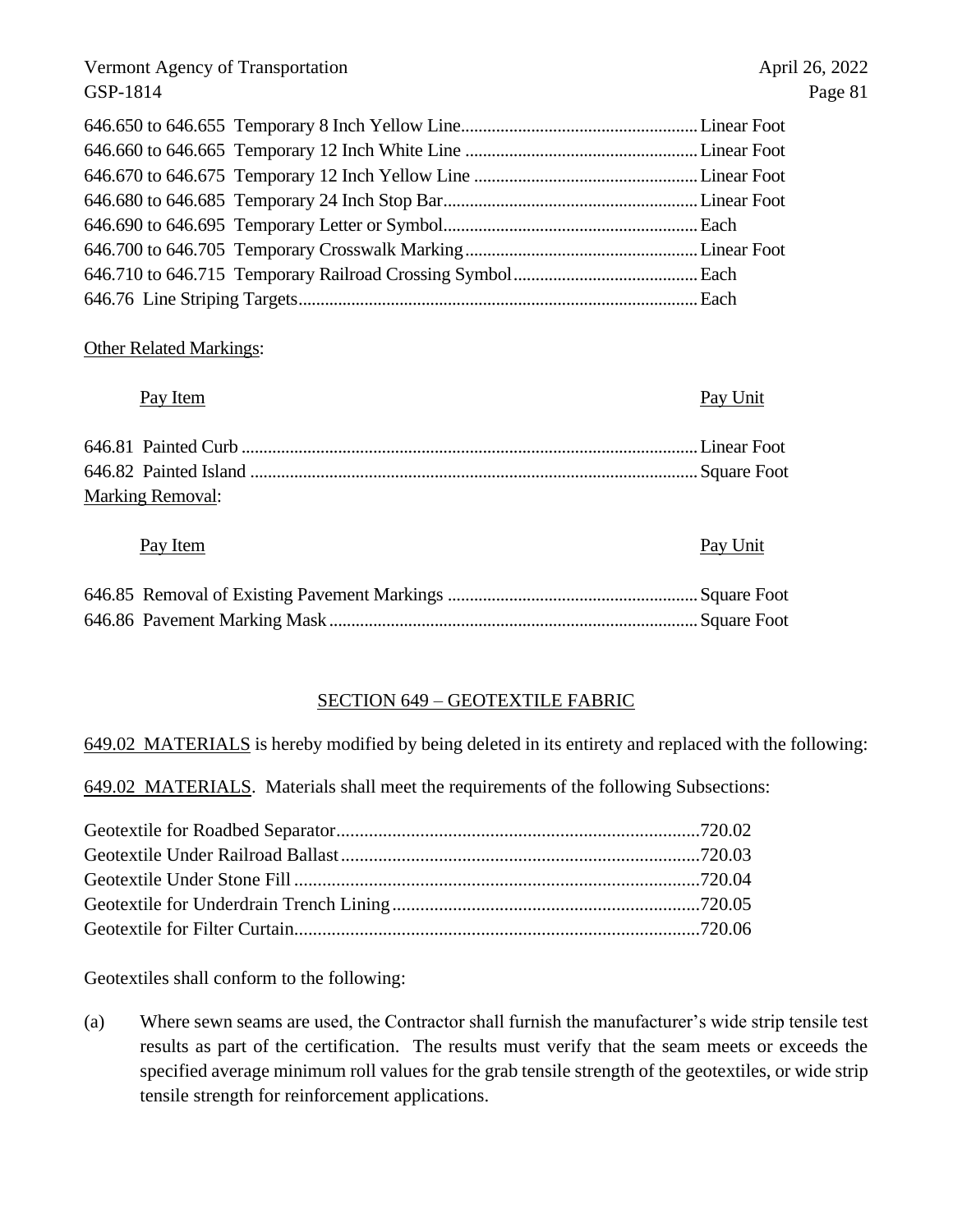(b) Field seams, where used, shall be in accordance with the manufacturer's recommendations.

#### SECTION 653 – EROSION PREVENTION AND SEDIMENT CONTROL

653.02 MATERIALS is hereby modified by inserting the following entries into the subsection list in numerical order:

653.02 MATERIALS is hereby further modified by deleting the phrase "Geotextile Under Stone Fill shall be in accordance with Section 720 and Table 720.01A. Geotextile for Silt Fence shall be in accordance with Section 720 and Table 720.01A."

653.03 EPSC PLAN, subpart (a), is hereby modified by inserting the following as the third sentence of the first paragraph:

When an EPSC Plan is not included in the Contract, the Contractor shall meet the requirements of the VTrans *Erosion Prevention and Sediment Control Plan Contractor Checklist (Non-Jurisdictional Projects)*.

653.08 RUNOFF CONTROL MEASURES is hereby modified by deleting the first paragraph of Subsection  $653.08(a)(1)$  in its entirety and replacing it with the following:

> Check Dam, Type I. Check Dam, Type I shall be placed in channels and on Geotextile Under Stone Fill meeting the requirements of Subsection 720.04.

653.08 RUNOFF CONTROL MEASURES is hereby further modified by deleting Subsection 653.08(b)(1) and Subsection 653.08(b)(2) in their entirety and replacing them with the following:

- (1) Silt Fence, Type I. Silt Fence, Type I shall be constructed of posts and Geotextile for Silt Fence meeting the requirements of Subsection 720.07.
- (2) Silt Fence, Type II. Silt Fence, Type II shall be constructed of posts, Geotextile for Silt Fence meeting the requirements of Subsection 720.07, and woven wire reinforcement.

653.09 TREATMENT MEASURES is hereby modified by deleting the second paragraph of Subsection 653.09(a), beginning with "Stabilized Construction Entrances shall be constructed of stone...", in its entirety and replacing it with the following:

Stabilized Construction Entrances shall be constructed of stone meeting the requirements of Subsection 704.17 and shall be placed on top of Geotextile Under Stone Fill meeting the requirements of Subsection 720.04.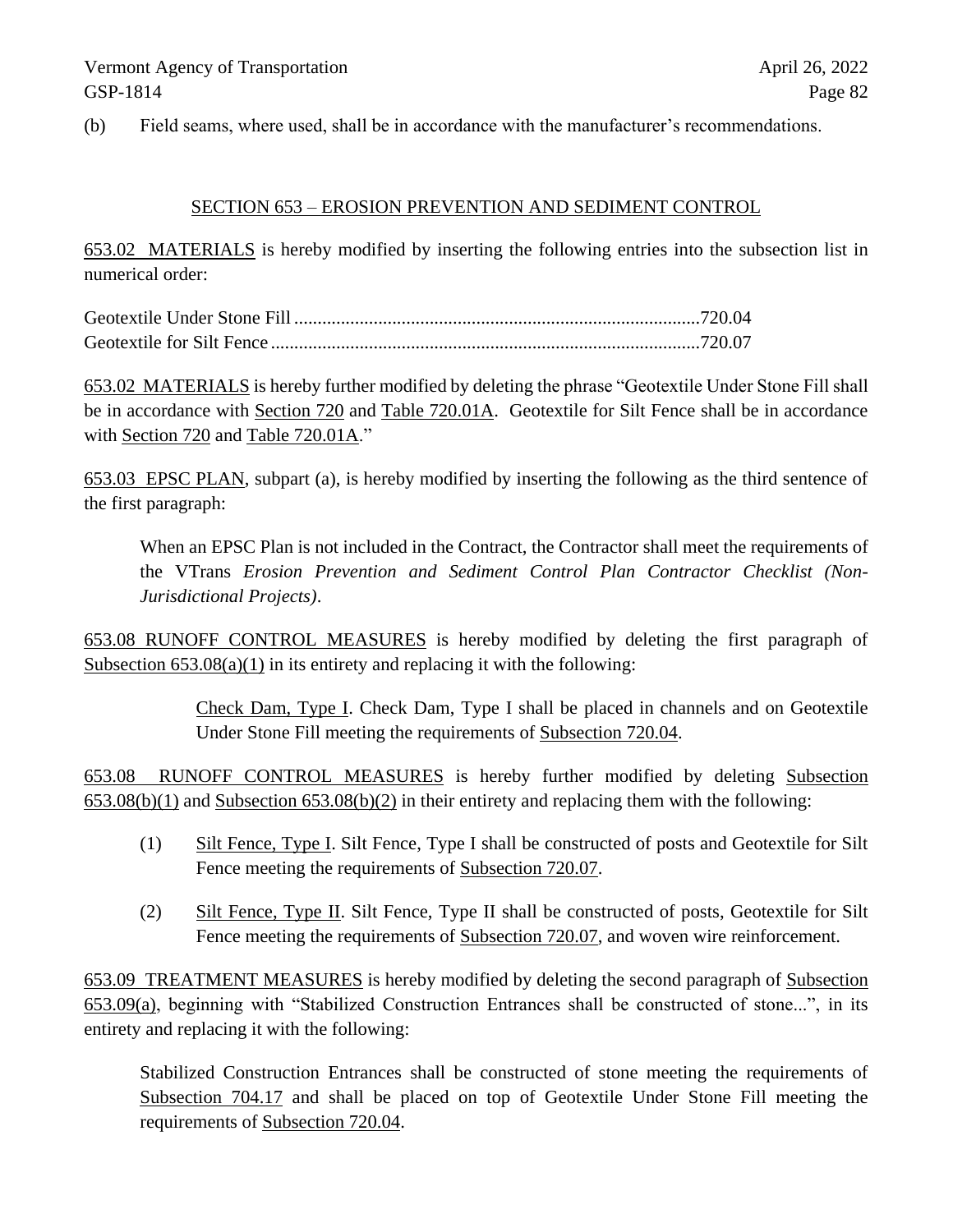653.09 TREATMENT MEASURES is hereby further modified by deleting the third paragraph of Subsection 653.09(b)(1), beginning with "Stake and fabric devices...", in its entirety and replacing it with the following:

> Stake and fabric devices shall be constructed of Geotextile for Silt Fence meeting the requirements of Subsection 720.07 and stakes approved by the Engineer.

653.09 TREATMENT MEASURES is hereby further modified by deleting the second paragraph of Subsection 653.09(b)(3), beginning with "Inlet Protection Device, Type III shall be constructed of Aggregate...", in its entirety and replacing it with the following:

> Inlet Protection Device, Type III shall be constructed of Aggregate for Erosion Prevention and Sediment Control and shall be placed on top of Geotextile Under Stone Fill meeting the requirements of Subsection 720.04.

653.17 BASIS OF PAYMENT is hereby modified by deleting the last sentence of the second paragraph and replacing it with the following:

Payment will not be made unless a report for the monitoring is submitted to the Engineer within 7 calendar days of the date of the inspection. Payment will not be made until the report has been accepted by the Engineer.

### SECTION 675 – TRAFFIC SIGNS

675.02 MATERIALS is hereby modified by deleting the entry for "Paint for Traffic Signs.......................................................................708.06" from the material list.

675.07 TRAFFIC SIGNS, subpart (b), is hereby modified by deleting subpart (2) in its entirety and replacing it with the following:

(2) Flat Sheet Aluminum. Fabrication of the flat aluminum sheets, including cutting to size, shall be completed prior to degreasing, etching, or treating, and application of the retroreflective sheeting. Flat sheet aluminum may be sheared, blanked, sawed, or milled. No flame cutting will be permitted. Field drilling or punching of holes will be allowed as needed.

675.07 TRAFFIC SIGNS is hereby further modified by adding the following as the second and third sentences of subpart (d), immediately after the sentence beginning "Signs shall be mounted as tightly to the posts, frame, or...":

For permanent installations of Type A signs to frames or posts, a nylon-insert locking nut and two washers shall be used. For all sign types, if bolts are used for mounting, the installed bolt shall be at least flush with the nut.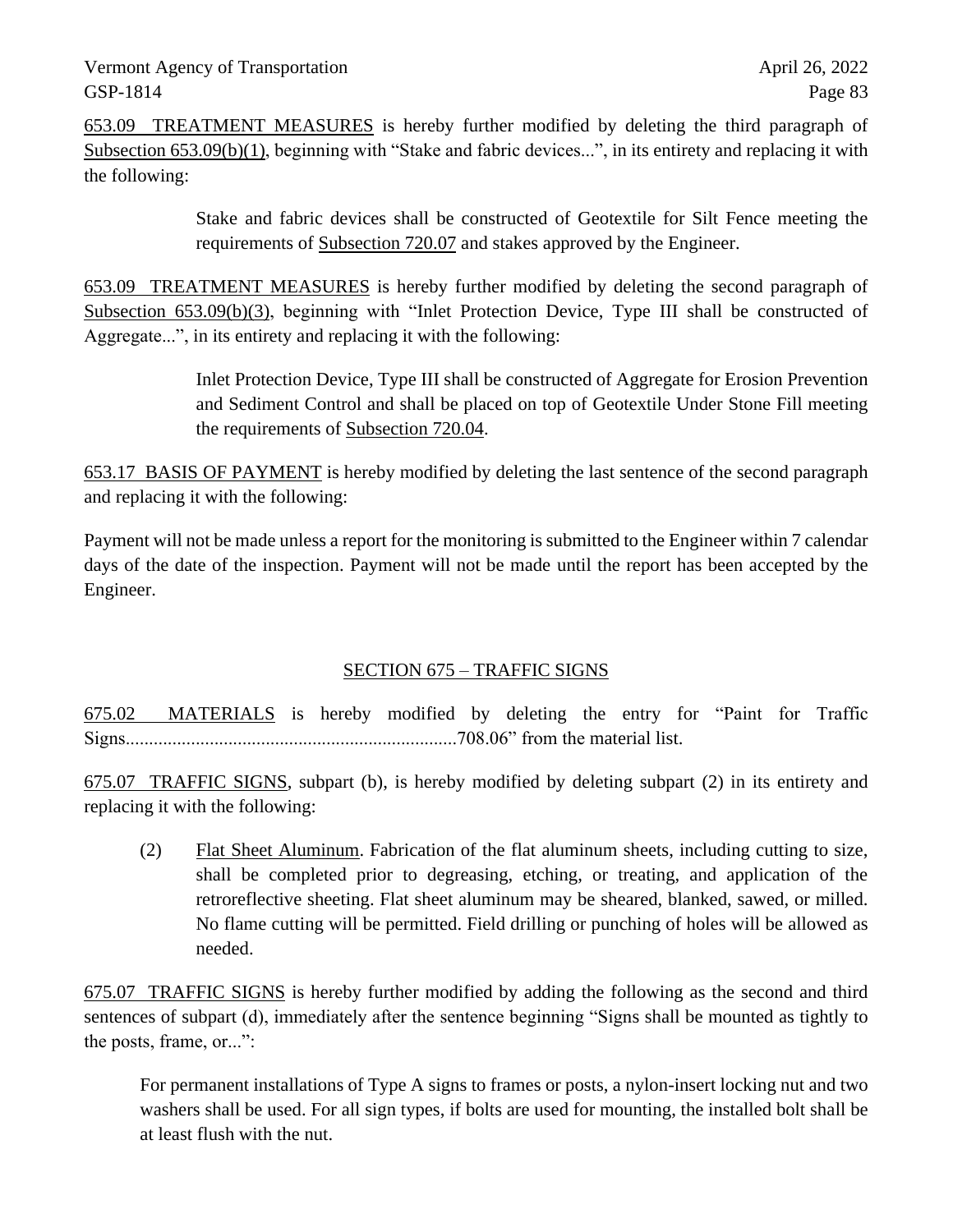#### SECTION 677 – OVERHEAD TRAFFIC SIGN SUPPORTS

677.03 GENERAL is hereby modified by adding the sentence "Field verification testing for Direct Tension Indicators is not required." immediately following the sentence "High-Strength Bolts, Nuts, and Washers shall be tensioned in accordance with Subsection 506.19."

#### SECTION 678 – TRAFFIC CONTROL SIGNALS

678.09 ERECTION OF POSTS AND POLES is hereby modified by adding the sentence "Field verification testing for Direct Tension Indicators is not required." immediately following the sentence "High-Strength Bolts, Nuts, and Washers shall be tensioned in accordance with Subsection 506.19."

#### SECTION 679 – STREET LIGHTING

679.02 MATERIALS is hereby modified by deleting the entry for "Bracket Arms...........................................................753.04" from the subsection list.

679.02 MATERIALS is hereby further modified by inserting the following entries into the subsection list in numerical order:

Bracket Arms, Aluminum..........................................................................................753.04(a) Bracket Arms, Steel ...................................................................................................753.04(b)

679.05 BRACKET ARMS is hereby modified by deleting the first sentence of the Subsection and replacing it with the following:

Bracket arms shall be free of defects and burrs. Bracket arms shall be able to withstand a vertical load of 100 pounds and a horizontal load of 50 pounds without fracture or permanent deformation and shall be installed as shown in the Contract Documents.

Bracket arms installed on aluminum posts shall be in accordance with Subsection 753.04(a). Bracket arms installed on steel or wood posts shall be in accordance with Subsection 753.04(b).

679.11 POWER DROP STANCHION is hereby modified by deleting the phrase "Subsection 678.08" and replacing it with the phrase "Subsection 678.13".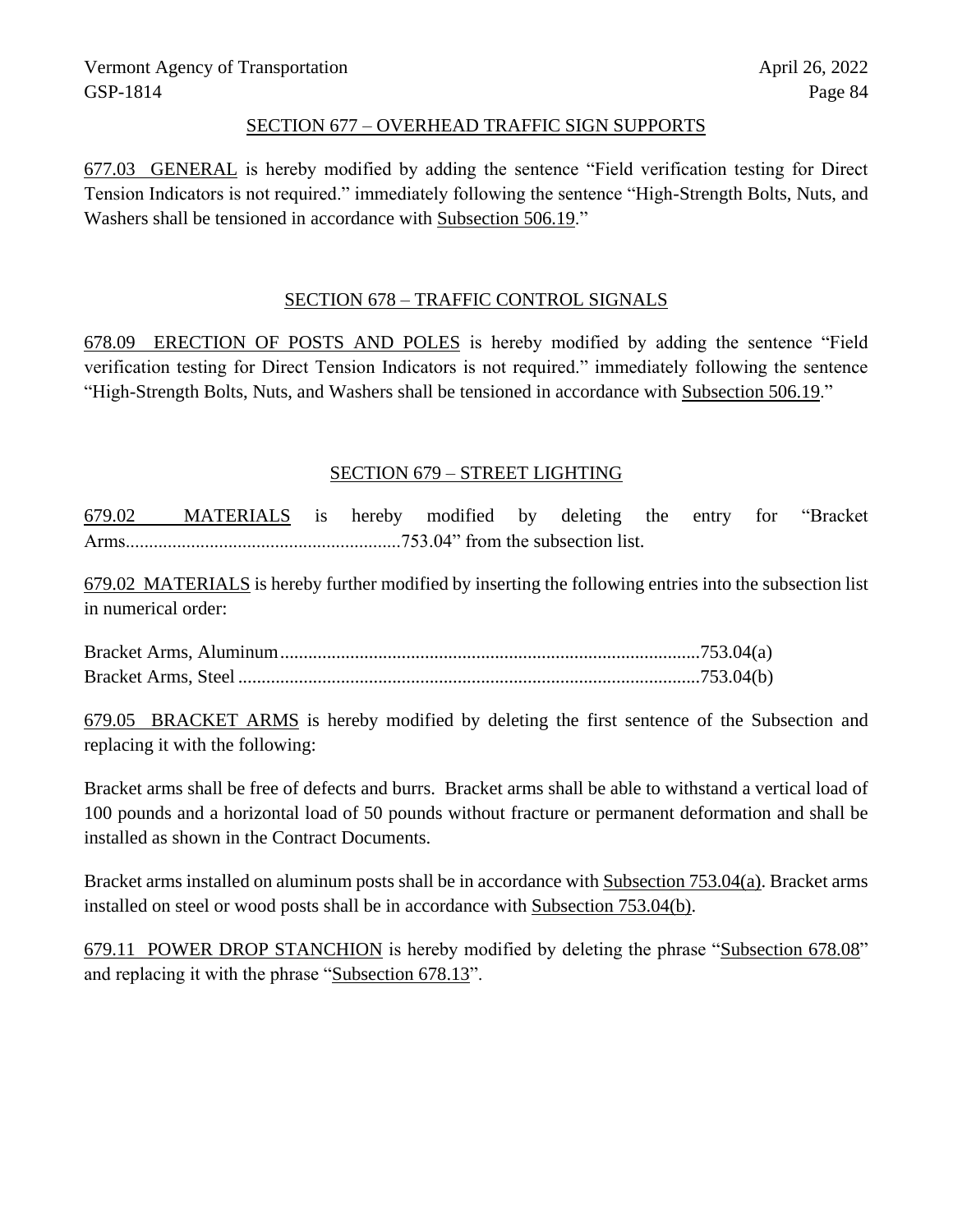#### SECTION 680 – TRAVEL INFORMATION SIGNS

680.02 MATERIALS is hereby modified by deleting the entry in the subsection list for "Aggregate for Bituminous Surface Treatment....................................704.11" and replacing it with the following:

Drainage Aggregate ...................................................................................................704.16

680.02 MATERIALS is hereby further modified by deleting the entry for "Paint for Traffic Signs.......................................................................708.06" from the subsection list.

680.06 INFORMATION PLAZAS is hereby modified by deleting the word "peastone" from the last sentence of the second paragraph and replacing it with the phrase "drainage aggregate".

#### SECTION 690 – FUEL PRICE ADJUSTMENT

SECTION 690 – THIS SECTION RESERVED is hereby modified by being deleted in its entirety and replaced with the following:

#### SECTION 690 – FUEL PRICE ADJUSTMENT

690.01 DESCRIPTION. This Specification contains price adjustment provisions for fuel used by the Contractor during construction. For the purposes of this Specification, it is assumed that all fuel used is diesel fuel. This price adjustment clause will provide for either additional compensation to the Contractor, or a payment to the Agency, based upon changes in the retail price of fuel between the time of bidding and the time when the work was performed.

690.02 GENERAL REQUIREMENTS AND CONDITIONS. Fuel Price Adjustment (FPA) will be performed in accordance with the following requirements and conditions:

(a) Fuel price adjustment will only be performed as specified herein for Pay Items listed in Table 690.02A or identified in the Project Special Provisions. No other adjustments will be allowed.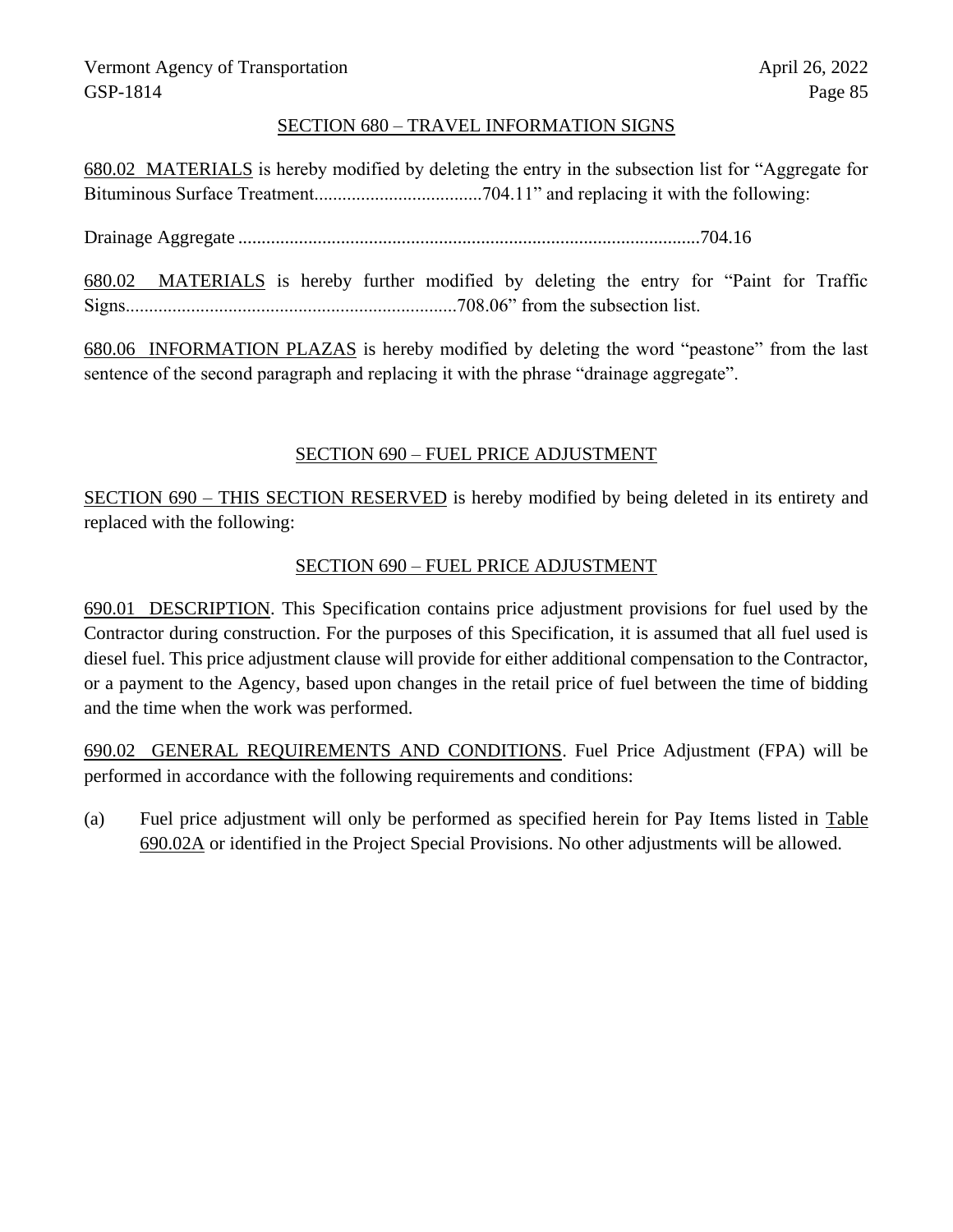| <b>Work Category</b>                              | Eligible Pay<br><b>Item Numbers</b>                                     | <b>Fuel Usage</b><br>Factor (F <sub>FU</sub> ) | Threshold<br>Quantity |
|---------------------------------------------------|-------------------------------------------------------------------------|------------------------------------------------|-----------------------|
| <b>Earth Excavation</b>                           | 203.15, 203.17,<br>203.20, 203.25,<br>203.27, 204.20,<br>204.25, 208.30 | $0.319$ gal/CY                                 | 40,000 CY             |
| Aggregates Paid for by<br>the Cubic Yard          | 203.35, 204.30,<br>301.15, 301.25,<br>301.26, 301.35,<br>401.10         | $0.558$ gal/CY                                 | 25,000 CY             |
| Aggregates Paid for by<br>the Ton                 | 301.28, 402.12,<br>629.54                                               | $0.413$ gal/ton                                | 30,000 tons           |
| Cold Mixed Recycled<br><b>Bituminous Pavement</b> | 415.20                                                                  | $0.140$ gal/SY                                 | 95,000 SY             |
| <b>Bituminous Concrete</b><br>Pavement            | 406.25, 406.27,<br>406.35, 406.36                                       | $2.827$ gal/ton                                | $5,000$ tons          |
| <b>Bonded Wearing Course</b>                      | 407.15                                                                  | $0.115$ gal/SY                                 | 115,000 SY            |

#### TABLE 690.02A – FUEL USAGE FACTORS AND THRESHOLD QUANTITIES

- (b) It shall be understood by the Contractor that a price adjustment increase may cause the Agency to decrease the quantities of the Pay Items subject to adjustment under these provisions. Provisions providing for decreased quantities and item cancellation in this paragraph are separate and take precedence, notwithstanding any other provisions of the Contract.
- (c) No price adjustment will be computed for work performed after the Contract completion date, as modified by Change Order, if applicable.
- (d) Fuel price adjustment will only be computed for a Pay Item if all of the following criteria are met:
	- (1) The Pay Item is included in the original awarded Contract. Items added by Change Order will not be subject to FPA.
	- (2) The Pay Item is listed in Table 690.02A, or is identified as being subject to FPA in the Project Special Provisions.
	- (3) The original awarded Contract bid quantity for the Pay Item (being the total bid quantity across all Projects in the Contract) equals or exceeds the threshold quantity specified in Table 690.02A. Pay Items which have a Contract bid quantity that is less than the threshold quantity will not be subject to FPA, even if the quantity of the item is later increased by Change Order.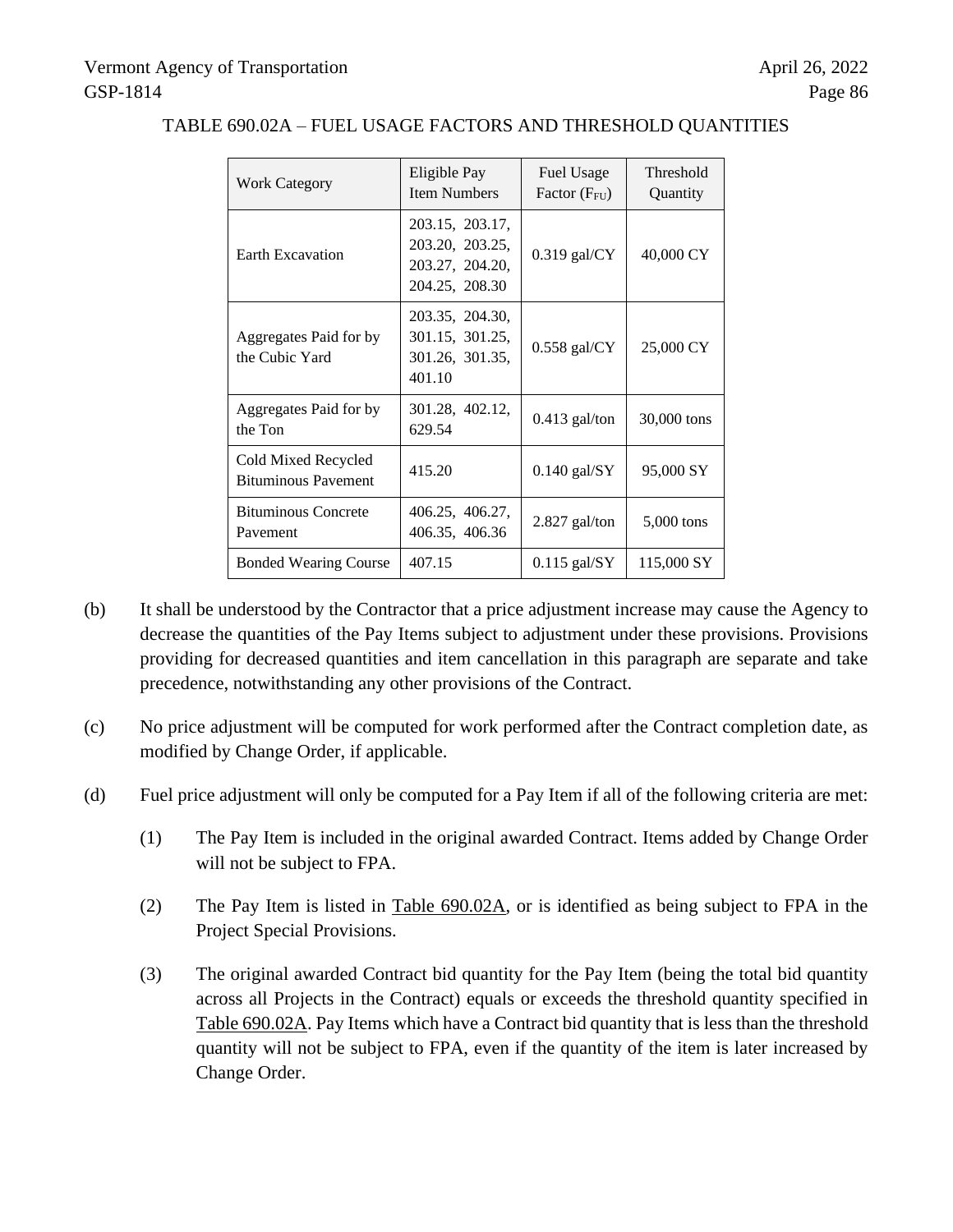- (e) Any increase in the total Contract amount due to FPA will not be justification for an extension of time under Subsection 108.11.
- (f) In such cases that estimated quantities are used to determine estimated FPA throughout the duration of the Contract, reconciliation of those estimated adjustments will be made upon the determination of actual final quantities and final adjustments to the total final quantity made by prorating those estimated adjustments over the applicable fuel price adjustment periods previously paid. Reconciliation of any FPA will only be performed in those instances where the actual final quantity differs by more than five percent from the total estimated quantity. Payments owed to either the Contractor or VTrans will not be subject to any applicable interest claims.

#### 690.03 PRICE ADJUSTMENT PROCEDURES.

- (a) Prior to advertising for bids, an Index Price (IP) per gallon of diesel fuel will be established by the Agency using the retail price reported by the Energy Information Administration (EIA) for the New England Region. The index price will be set monthly using the first EIA posting falling either on or after the first Calendar Day of that month. This price is specified elsewhere in the Contract and will be the basis from which fuel price adjustments are computed.
- (b) For the duration of the Contract, the Posted Price (PP) for diesel fuel will be established monthly by the Agency. The posted prices will be established in the same manner as the index price and may be found on the Agency website.
- (c) The index price, posted prices, fuel usage factors and the quantity of the item will be used to determine the amount of adjustment required. The posted price used to calculate the adjustment will be the price for the month in which the work was performed.

690.04 METHOD OF MEASUREMENT. Payment for Price Adjustment, Fuel will be based upon the quantity of fuel incorporated in the work, as determined by the fuel usage factors given in Table 690.02A, and will be computed as follows:

(a) Calculate the ratio of the posted price to the index price using the following equation.

$$
R = \frac{PP_F}{IP_F}
$$

where:

 $R =$ Ratio of the posted price to the index price

 $PP_F$  = Posted price of fuel for the month the work was performed (dollars/gallon)

 $IP_F$  = Index price of fuel (dollars/gallon)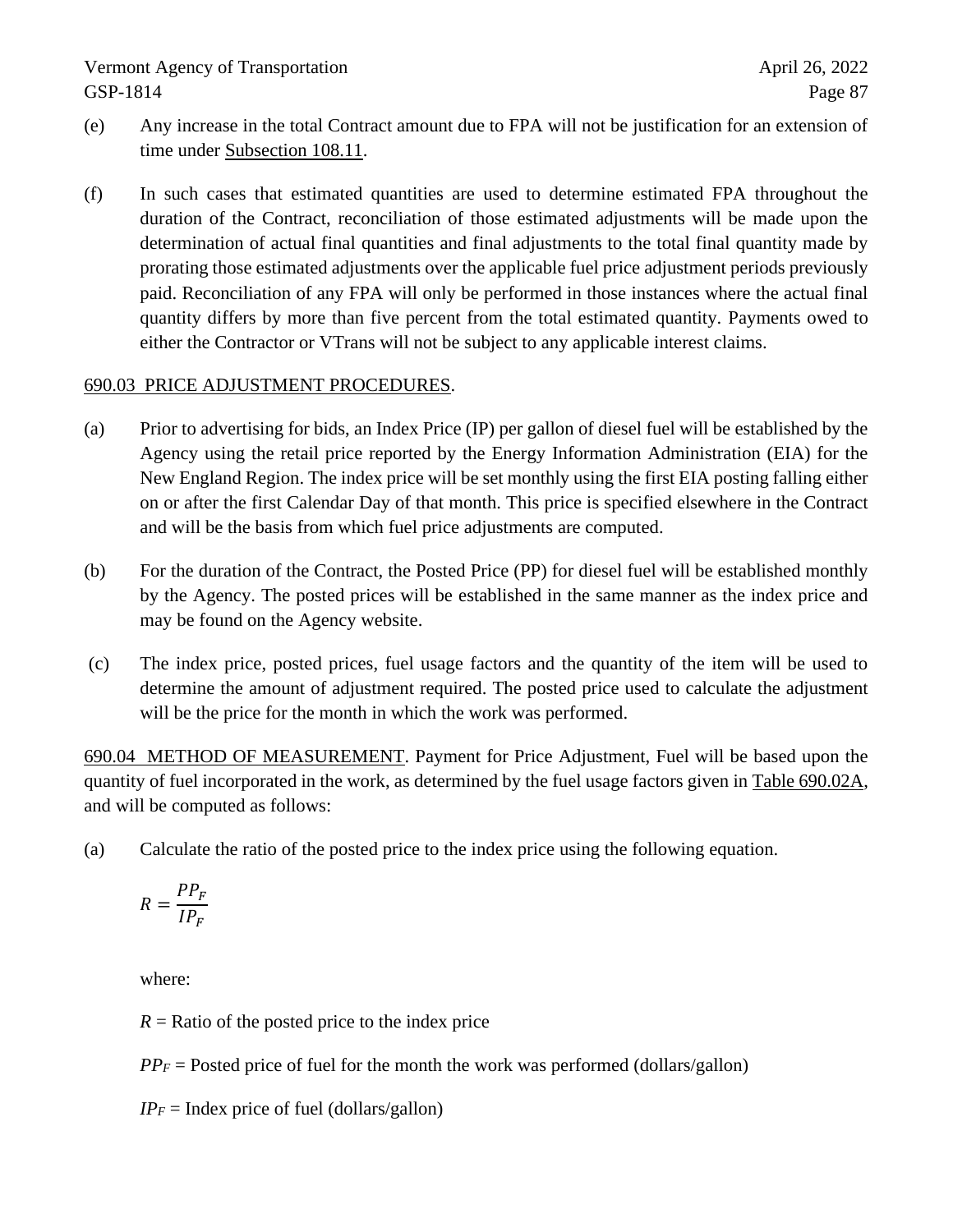(b) Calculate the quantity of fuel price adjustment using the appropriate equation below.

For  $R \leq 0.95$  $PA_F = F_{FI} \times Q \times [PP_F - (0.95 \times IP_F)]$ 

For  $0.95 < R < 1.05$ 

 $PA_F = 0$ 

For  $R > 1.05$ 

 $PA_F = F_{FI} \times Q \times [PP_F - (1.05 \times IP_F)]$ 

where:

 $R =$ Ratio of the posted price to the index price

 $PA<sub>F</sub>$  = Price Adjustment, Fuel (lump units)

 $F_{FU}$  = Fuel usage factor (gallon/unit)

 $Q =$  Quantity of the item placed in the month (varying units)

 $PP_F$  = Posted price of fuel for the month the work was performed (dollars/gallon)

 $IP_F$  = Index price of fuel (dollars/gallon)

If multiple items are eligible for price adjustment, the price adjustment for each individual item will be calculated and the resulting values summed to generate one price adjustment for the month.

690.05 BASIS OF PAYMENT. The Contract bid prices for the applicable Pay Items will be paid under the Contract. Payment for Price Adjustment, Fuel will be debited or credited against the Contract price (lump unit) for Price Adjustment, Fuel.

Payment will be made under:

| Pay Item | Pay Unit |
|----------|----------|
|          |          |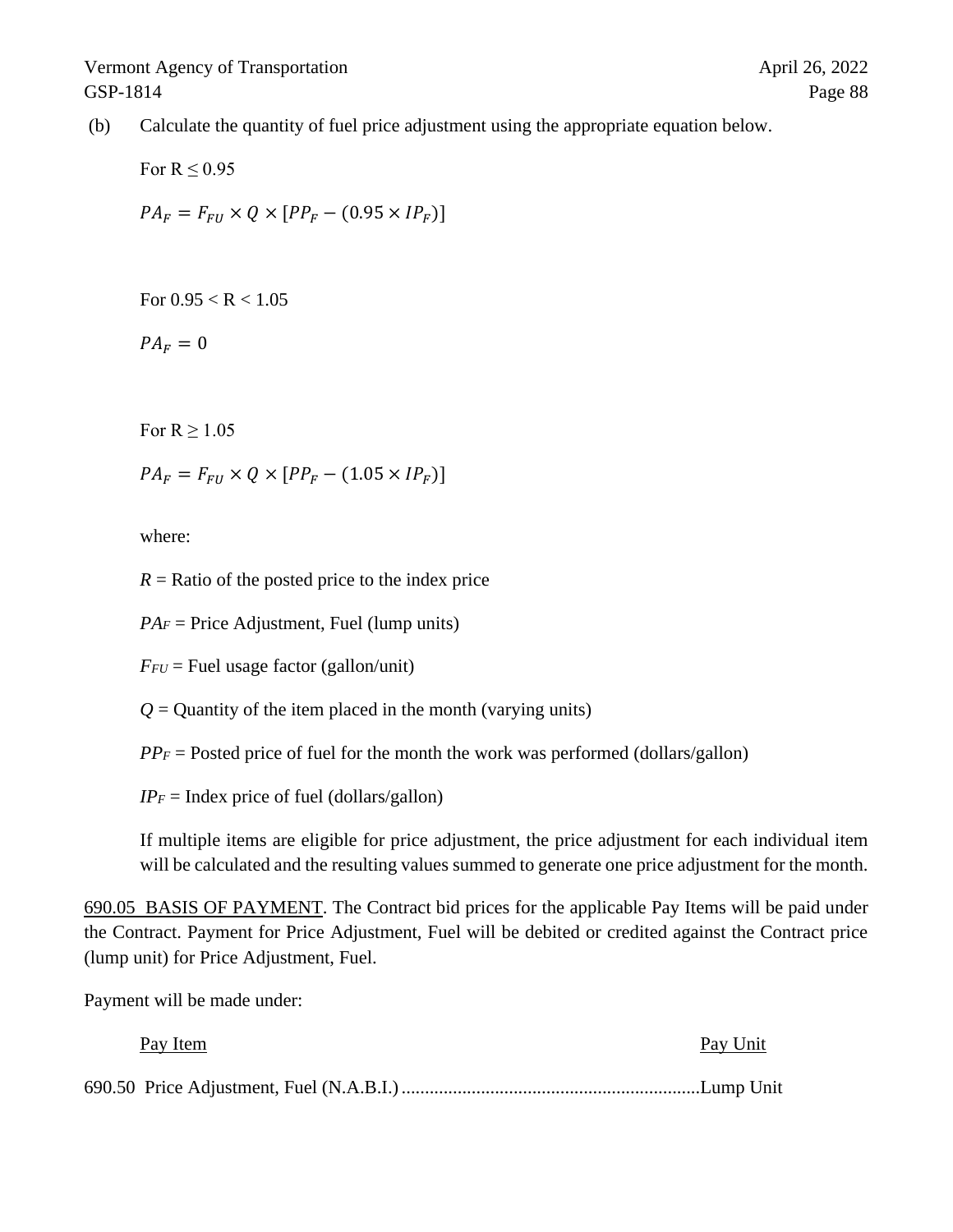#### **DIVISION 700**

#### **MATERIALS**

#### SECTION 701– HYDRAULIC CEMENT

SECTION 701 – HYDRAULIC CEMENT is hereby modified by being deleted in its entirety and replaced with the following:

#### SECTION 701 – HYDRAULIC CEMENT

701.01 GENERAL REQUIREMENTS. Hydraulic cement shall meet the following general requirements.

The Contractor shall provide suitable means for storing and protecting the cement against dampness. Cement which, for any reason, has become partially set or which contains lumps or is caked shall be rejected.

Storage of Hydraulic Cement shall be by the brand, type, and mill. Cements of different brands and types or from different mills shall not be mixed.

701.02 PORTLAND CEMENT. Portland Cement shall conform to the requirements of *AASHTO M 85*, Type II and *ASTM C 150/C 150 M,* Type II, unless otherwise shown on the Plans or directed by the Engineer.

701.04 HIGH EARLY-STRENGTH PORTLAND CEMENT. High Early-Strength Portland Cement shall conform to the requirements of *AASHTO M 85,* Type III and *ASTM C 150/C 150 M,* Type III*.*

701.05 PORTLAND-POZZOLAN CEMENT. Portland-Pozzolan Cement shall conform to the requirements of *AASHTO M 240 M/M 240* and *ASTM C 595/C 595 M*, Type IP, except that the pozzolan constituent shall not be less than 20% of the total mass (weight) of the Portland-pozzolan cement.

701.06 PORTLAND-LIMESTONE CEMENT. Portland-Limestone Cement shall conform to the requirements of *AASHTO M 240/M240 M* and *ASTM C 595/C 595 M*, Type IL.

701.07 PORTLAND BLAST-FURNACE SLAG CEMENT. Portland Blast-Furnace Slag Cement shall conform to the requirements of *AASHTO M 240 M/M 240* and *ASTM C 595/C 595 M*, Type IS, except that for concrete mixes complying with Table 541.03A, the slag constituent shall not be less than 25% of the total mass (weight) of the Portland Blast-Furnace Slag Cement.

701.08 TERNARY BLENDED CEMENT. Ternary Blended Cement shall conform to the requirements of *AASHTO M 240 M/M 240* and *ASTM C 595/C 595 M*, Type IT.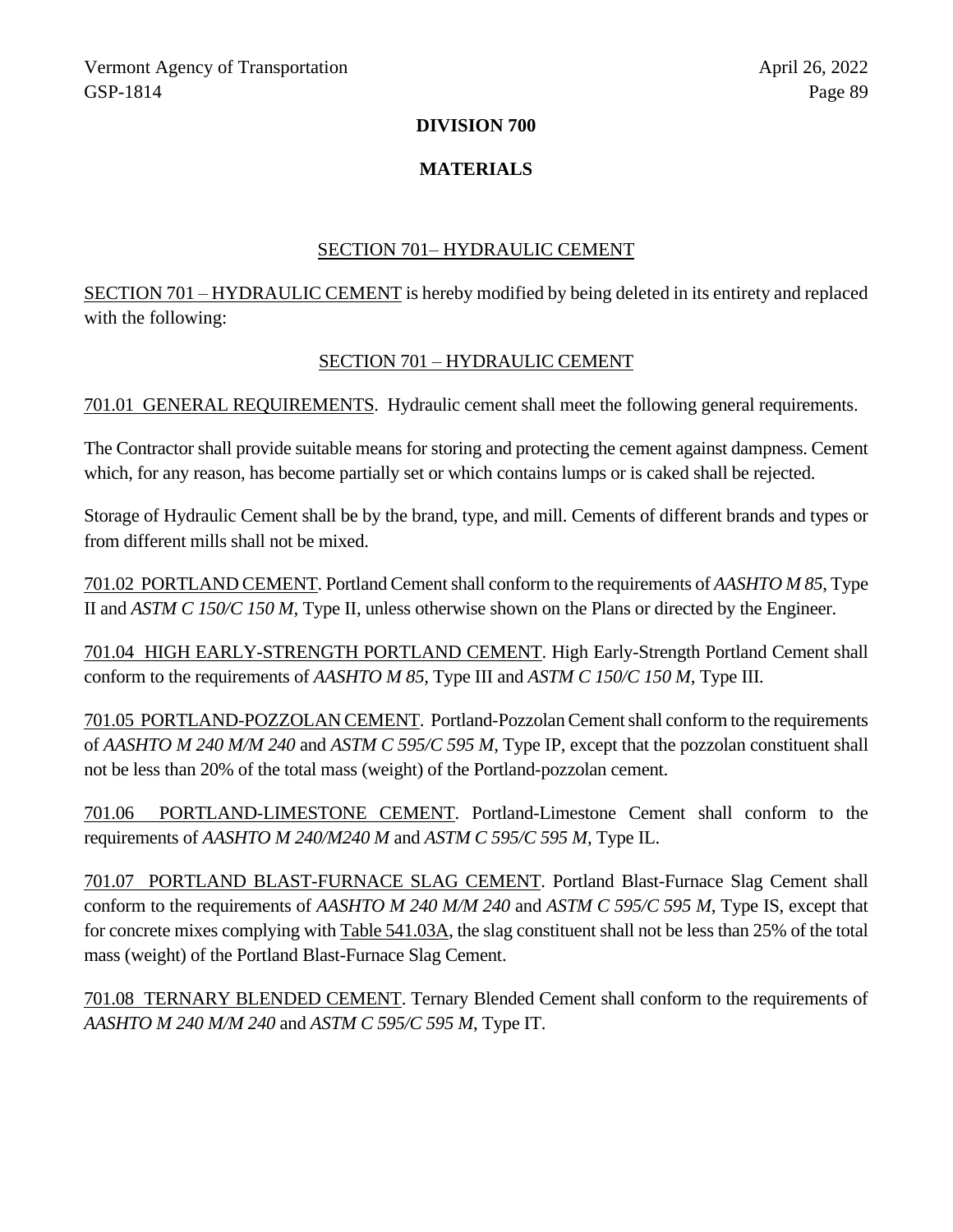#### SECTION 702 – BITUMINOUS MATERIALS

702.06 APPLICATION TEMPERATURE RANGES is hereby modified by deleting Table 702.06A in its entirety and replacing it with the following:

#### TABLE 702.06A – EMULSIFIED ASPHALT APPLICATION TEMPERATURE RANGES

| Emulsified<br><b>Asphalt Type</b> | Temperature Range (°F) |               | Temperature Range $({}^{\circ}C)$ |               |
|-----------------------------------|------------------------|---------------|-----------------------------------|---------------|
|                                   | Spray                  | <b>Mix</b>    | Spray                             | <b>Mix</b>    |
|                                   | $Min. - Max.$          | $Min. - Max.$ | $Min. - Max.$                     | $Min. - Max.$ |
| $RS-1$                            | $70 - 170$             |               | $21 - 77$                         |               |
| $RS-2$ , $CRS-1$                  | $120 - 160$            |               | $49 - 71$                         |               |
| $CRS-2$                           | $140 - 175$            |               | $60 - 79$                         |               |
| RS-1h, CRS-1h                     | $70 - 170$             |               | $21 - 77$                         |               |
| SS-1h, CSS-1h                     | $75 - 130$             | $50 - 130$    | $24 - 54$                         | $10 - 54$     |
| MS-2h, CMS-2h                     |                        | $75 - 140$    |                                   | $24 - 60$     |

702.07 ANTI-STRIP ADDITIVES is hereby modified by being deleted in its entirety and replaced with the following:

702.07 ANTI-STRIP ADDITIVES. Anti-strip additives shall be capable of improving the bonding properties of the performance-graded asphalt binder to the aggregates in the presence of moisture and shall also be capable of reducing film stripping.

- (a) General. The anti-strip additive used in performance-graded asphalt cement shall be heat stable for all temperature ranges prescribed for such performance-graded asphalt cement. The anti-strip additive shall not alter the material properties nor change the grade of the performance-graded asphalt cement. The anti-strip additive shall be capable of thorough dispersion in the asphalt cement and be capable of remaining in the asphalt cement, in storage, and at temperatures specified for the mix, without losing its effectiveness. The percentage of anti-strip additive included in the mixture shall be as recommended by the anti-strip additive manufacturer.
- (b) Performance Requirements. Bituminous concrete mixtures containing anti-strip additive shall demonstrate no loss of adhesion of the performance-graded asphalt cement to the aggregate when tested in accordance with *ASTM D 3625*.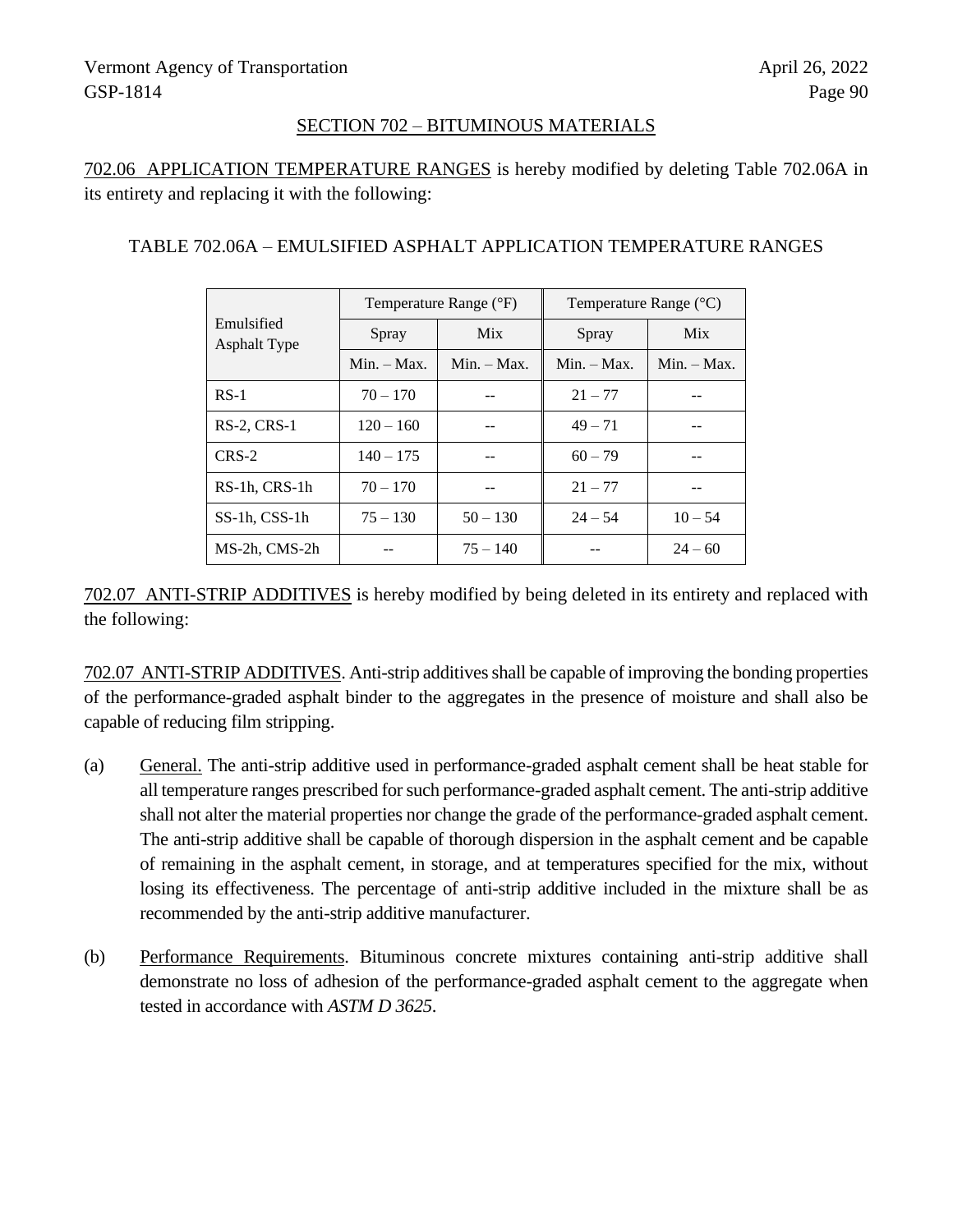### SECTION 704 – AGGREGATES

704.01 FINE AGGREGATE FOR CONCRETE, subpart (b), is hereby modified by being deleted in its entirety and replaced with the following:

(b) Organic Impurities. Fine aggregate for concrete shall have an Organic Plate Number of two or less as determined in accordance with *AASHTO T 21*.

704.10 AGGREGATE FOR BITUMINOUS CONCRETE PAVEMENT, subpart (a), is hereby modified by inserting "If granite or quartzite aggregates are used, the requirements specified in Subsection 704.15 shall apply." as the second sentence of the first paragraph.

704.10 AGGREGATE FOR BITUMINOUS CONCRETE PAVEMENT, subpart (a), is hereby further modified by deleting the reference to "*ASTM C 295/C 295 M (Modified)*" from the end of the sentence that begins with "Manufactured sand may be substituted for..." and replacing it with "*AASHTO T 304*".

704.10 AGGREGATE FOR BITUMINOUS CONCRETE PAVEMENT, subpart (a)(3), is hereby modified by deleting the reference to "*ASTM D 5821*" from the end of the sentence that begins with "When crushed gravel is used as coarse aggregate in Marshall bituminous..." and replacing it with "*AASHTO T 335*".

704.10 AGGREGATE FOR BITUMINOUS CONCRETE PAVEMENT, subpart (a)(3)a., is hereby modified by deleting "Measurement is made using test method *ASTM D 5821*, *Standard Test Method for Determining the Percentage of Fractured Particles in Coarse Aggregate*." and replacing it with "Measurement is made using test method *AASHTO T 335*."

704.10 AGGREGATE FOR BITUMINOUS CONCRETE PAVEMENT, Table 704.10D, is hereby modified by deleting the fifth row, which contains information on percent of wear, in its entirety.

704.11 AGGREGATE FOR BITUMINOUS SURFACE TREATMENT is hereby modified by being deleted in its entirety and replaced with the following:

# 704.11 THIS SUBSECTION RESERVED.

704.15 QUARTZITE OR GRANITE AGGREGATE USED IN PAVEMENTS is hereby modified by being deleted in its entirety and replaced with the following:

704.15 QUARTZITE OR GRANITE AGGREGATE USED IN PAVEMENTS. The Agency has identified the potential for loss of adhesion between performance-graded asphalt cement and granite and quartzite aggregates used in the production of bituminous concrete pavement.

(a) General. Loss of adhesion between performance-graded asphalt cement and aggregate is commonly referred to as "stripping." Anti-strip additives meeting the requirements of Subsection 702.07 may be used to reduce the potential for loss of adhesion between performance-graded binder and aggregate.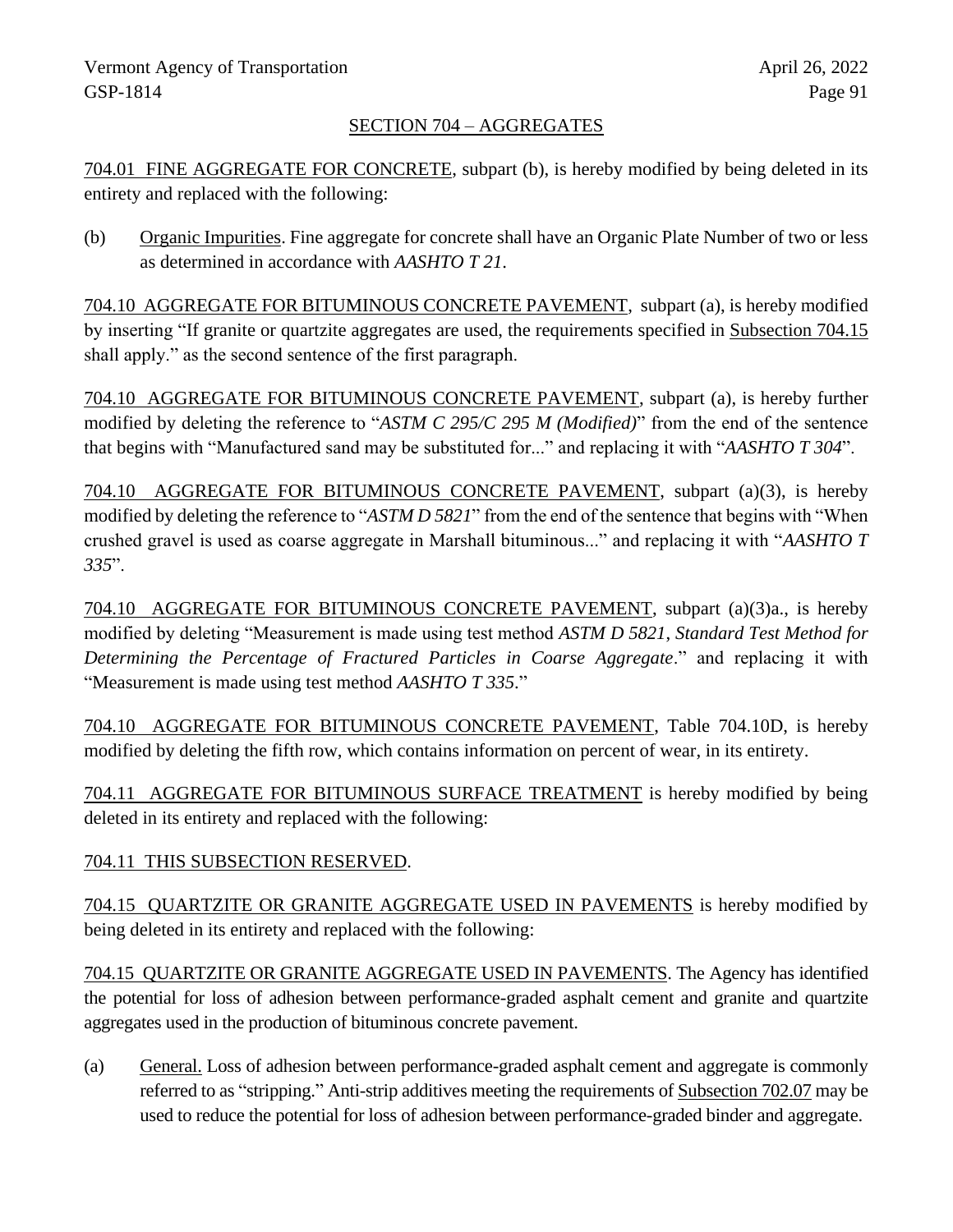- (b) Testing Procedures. Bituminous concrete mixtures containing monomineralic (a rock consisting essentially of one mineral) quartzite or granite aggregates shall demonstrate no loss of adhesion of the performance-graded asphalt cement to the aggregate when tested in accordance with *ASTM D 3625*. *ASTM D 3625* test results shall be submitted with any bituminous concrete mix design that utilizes monomineralic quartzite or granite aggregate sources in accordance with the latest bituminous concrete mix design submittal policy.
- (c) Production Testing Procedures. To identify any change in stripping potential between the asphalt cement and the monomineralic quartzite or granite aggregate, any bituminous concrete mixture containing monomineralic quartzite or granite aggregate shall be tested in accordance with *ASTM D 3625* by the Contactor each week it is being produced. These weekly tests will be observed by Agency staff to verify that the mix does not exhibit stripping.

704.20 PROCESSED GLASS AGGREGATE is hereby made a new subsection of the specifications as follows:

704.20 PROCESSED GLASS AGGREGATE. Materials used to produce processed glass aggregate (PGA) shall consist of recycled glass food or beverage containers. PGA materials listed on the Agency's *Approved Products List* shall meet the following requirements:

- (a) Grading. PGA shall be a crushed and screened material meeting the grading requirements of Section 5.2 and 5.5 of *AASHTO M 318*.
- (b) Deleterious Content. Small amounts (less than 5% total) of china dishes, ceramics, plate (window or mirror) glass, or other glass products will be allowed in PGA. The PGA material shall not contain more than trace amounts of screw tops, plastic cap rings, or other contaminants. Amounts of contaminants greater than 1% by weight shall be grounds for rejection of the entire PGA batch.
- (c) Hazardous Materials. Glass cullet shall be free of TV or other cathode ray tubes, fluorescent lightbulbs, and shall not meet the definition of hazardous waste as defined by the *Resource Conservation and Recovery Act* (*RCRA*), State, or local jurisdiction. Glass containers containing, or having contained, toxic or hazardous materials will not be allowed, and, when present, shall be grounds for rejecting the entire stockpile of PGA or PGA blends.
- (d) Process Control. PGA materials shall be subjected to process control testing. Process control tests shall be performed at a minimum frequency of one test per 2,500 cubic yards of material produced by a stable process and shall demonstrate conformance with the requirements of Subsection 704.20(a), Subsection 704.20(b), and Subsection 704.20(c). A copy of each test result shall be made available to the Engineer upon request.

704.21 RECYCLED CONCRETE AGGREGATE is hereby made a new subsection of the specifications as follows: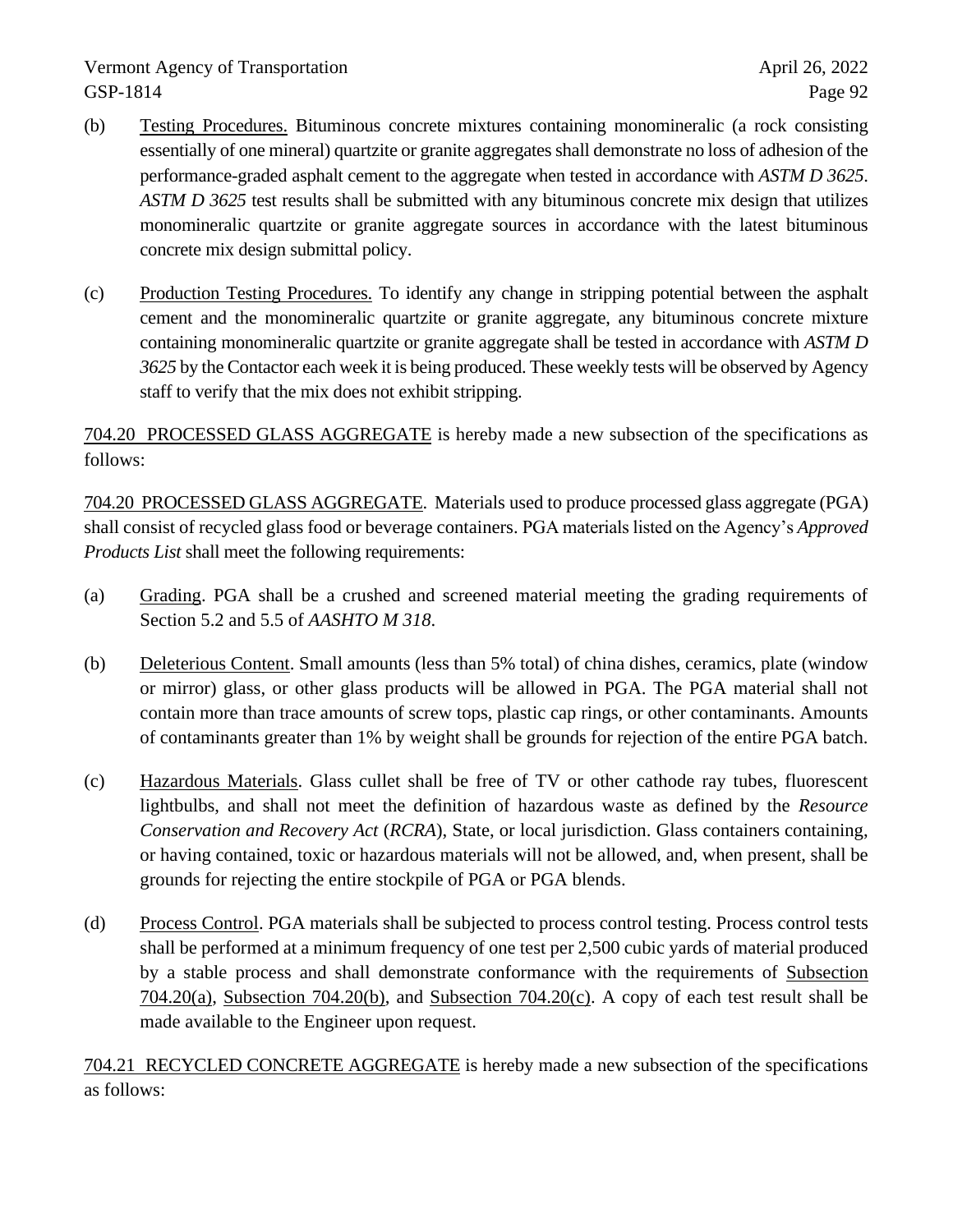704.21 RECYCLED CONCRETE AGGREGATE. Recycled concrete aggregate (RCA) shall consist of recycled concrete that has been crushed. RCA materials listed on the Agency's *Approved Products List*shall meet the requirements of *AASHTO M 319* and the following exceptions:

- (a) Grading. RCA shall be crushed to aggregate dimensions of 6 inches or less.
- (b) Deleterious Content. Small amounts of brick, block or mortar may be present in the RCA at a level not to exceed a total of 5% by weight. The RCA material shall not contain more than trace amounts of wire, steel or plastic that were associated with the original placement of the concrete, bituminous material, or unreacted cementitious materials. No additional wire, steel or plastic may be added to the RCA. No discernable amounts of oils, fats, soaps, surfactants, or organic contaminants shall be present in the RCA.
- (c) Hazardous Materials. The recycled concrete aggregate shall not meet the definition of hazardous waste as defined by the *Resource Conservation and Recovery Act* (*RCRA*), State, or local jurisdiction. Concrete structures used to contain hazardous materials will not be allowed, and, when present, shall be grounds for rejection of the entire stockpile of RCA or RCA blends.
- (d) Process Control. RCA materials shall be subjected to process control testing. Process control tests shall be performed at a minimum frequency of one test per 2,500 cubic yards of material produced by a stable process and shall demonstrate conformance with the requirements of Subsection 704.21(a), Subsection 704.21(b), and Subsection 704.21(c). A copy of each test result shall be made available to the Engineer upon request.

### SECTION 706 – STONE FOR MASONRY, RIPRAP, AND OTHER PURPOSES

706.06 ROCK FILL FOR GABIONS is hereby modified by being deleted in its entirety and replaced with the following:

### 706.06 THIS SUBSECTION RESERVED.

### SECTION 707 – JOINT MATERIALS

707.01 MORTAR, TYPE I, subpart (a), is hereby modified by adding "or Subsection 701.06." to the end of the first sentence.

707.14 PREFORMED JOINT FILLER, Table 707.14A, is hereby modified by deleting the reference to "*AASHTO T 42 /*" from the third column.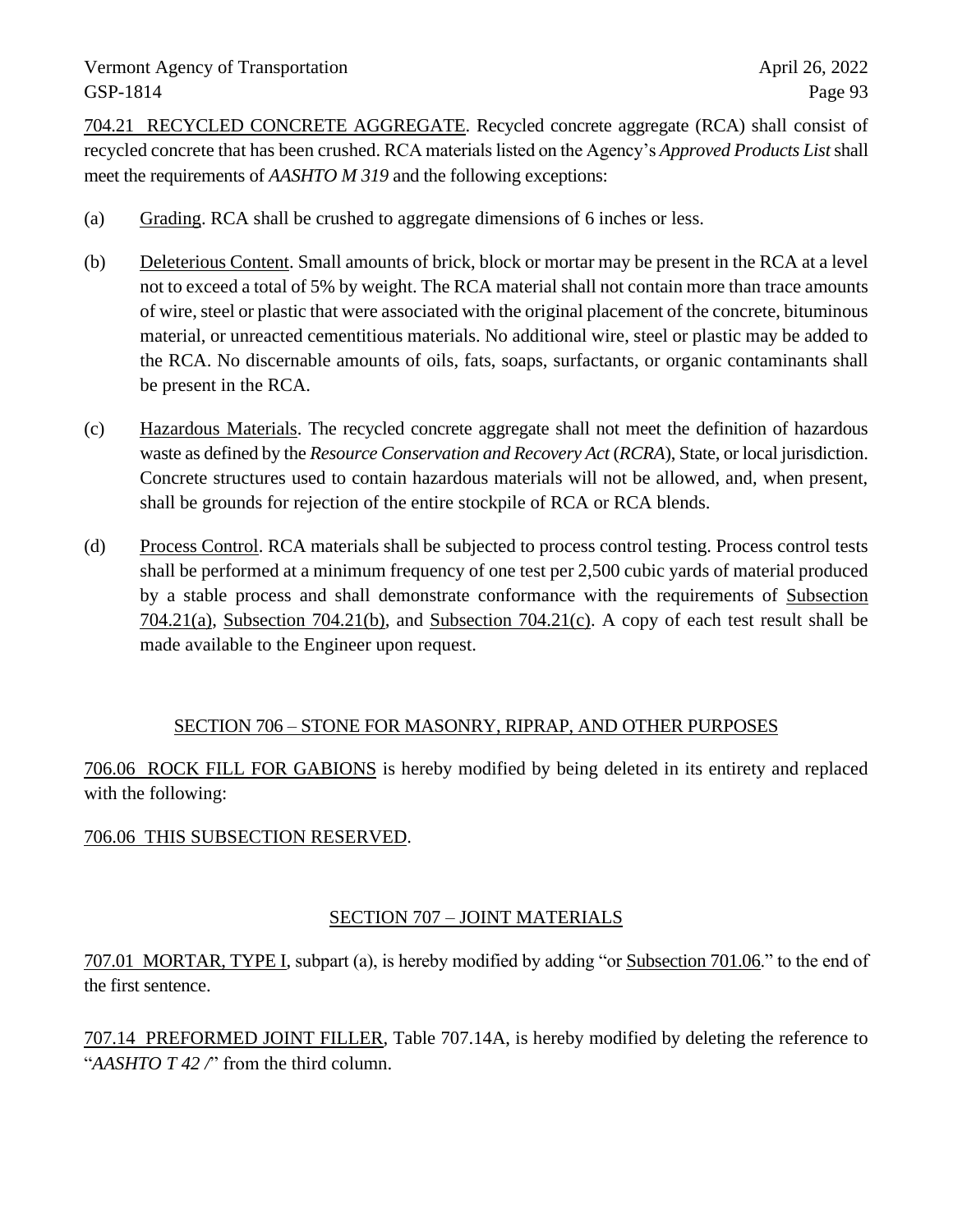707.15 ASPHALTIC PLUG JOINTS FOR BRIDGES is hereby modified being deleted in its entirety and replaced with the following:

707.15 ASPHALTIC PLUG JOINTS FOR BRIDGES. Asphaltic Plug Joints for Bridges shall be single and/or multiple layer systems consisting of asphaltic binder, aggregate, closed cell foam expansion joint filler, and steel bridging plate, as applicable. Asphaltic Plug Joints shall be in accordance with *ASTM D 6297* and shall be one of the products listed on the Agency's *Approved Products List*.

707.17 ASPHALTIC PLUG JOINT BINDER is hereby made a new subsection of the specifications as follows:

707.17 ASPHALTIC PLUG JOINT BINDER. Asphaltic Plug Joint Binder shall be a thermoplastic polymeric-modified asphalt in accordance with *ASTM D 6297* and shall be one of the products listed on the Agency's *Approved Products List*.

# SECTION 708 – PAINTS, STAINS, AND TRAFFIC MARKING MATERIALS

708.03 APROVED STRUCTURAL COATING SYSTEMS is hereby modified by being deleted in its entirety and replaced with the following:

708.03 STRUCTURAL STEEL COATING SYSTEMS. Acceptable structural steel coating systems shall be one of the systems listed on the Agency's *Approved Products List*, listed on the *NEPCOAT Qualified Products List B*, and shall meet the following requirements:

- (a) System. The structural steel coating system shall be a three-coat system with a prime, intermediate, and top coat. Components of different systems shall not be intermixed.
- (b) Color. Individual coats shall have contrasting colors. The finish color of the top coat shall be green, black, or brown as specified in the Contract Documents, and shall conform to *SAE AMS-STD 595* for the respective chip number as specified in Table 708.03A.

| Color        | Chip Number |
|--------------|-------------|
| Green        | 14062       |
| <b>Black</b> | 27038       |
| <b>Brown</b> | 20059       |

TABLE 708.03A – COLORS FOR STRUCTURAL COATING SYSTEMS

Damage to structural steel coating systems shall be repaired with a compatible structural steel coating system as specified herein.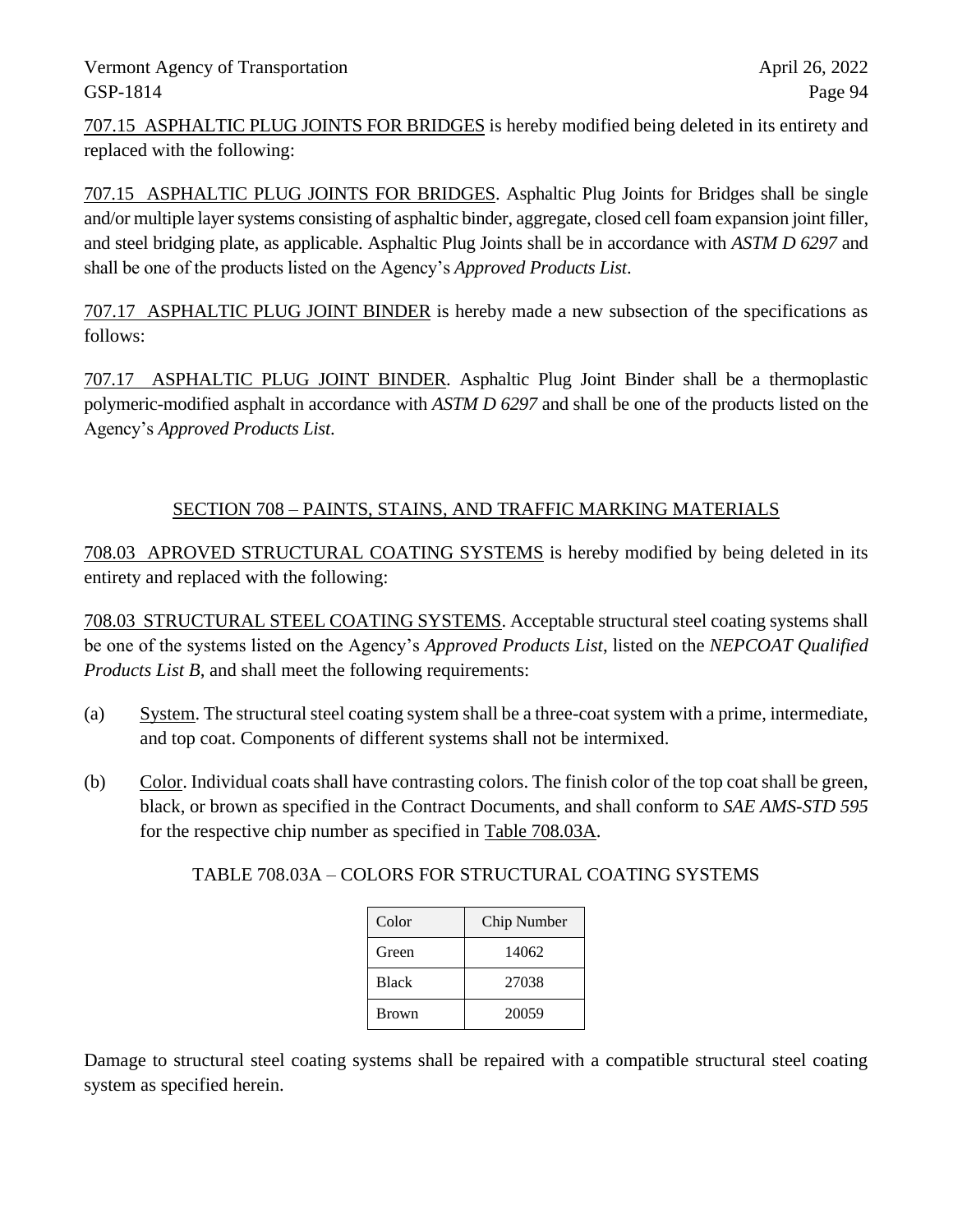708.06 PAINT FOR TRAFFIC SIGNS is hereby modified by being deleted in its entirety and replaced with the following:

#### 708.06 THIS SUBSECTION RESERVED.

708.08 PAINT FOR PAVEMENT MARKINGS is hereby modified by adding the following two rows to Table 708.08C, immediately after the row for "Close cup flash point".

| Viscosity | ASTM D 562 | 78 Krebs min./<br>95 Krebs max. | 78 Krebs min./<br>95 Krebs max. |
|-----------|------------|---------------------------------|---------------------------------|
| Dry Time  | ASTM D 711 | 10 minutes max                  | 10 minutes max.                 |

708.09 OPTICS is hereby modified by being deleted in its entirety and replaced with the following:

#### 708.09 THIS SUBSECTION RESERVED.

SUBSECTION 708.11 PAVEMENT MARKING TAPE is hereby modified by being deleted in its entirety and replaced with the following:

#### 708.11 THIS SUBSECTION RESERVED

708.12 TEMPORARY DELINEATION SYSTEMS is hereby modified by being deleted in its entirety and replaced with the following:

#### 708.12 TEMPORARY DELINEATION SYSTEMS.

- (a) Line Striping Targets. Acceptable Line Striping Targets shall be one of the Line Striping Targets on the Agency's *Approved Products List*.
- (b) Pavement Marking Mask. Acceptable Pavement Marking Mask shall be one of the Masking Marking Tapes on the Agency's *Approved Products List*.

#### SECTION 710 – CULVERTS, STORM DRAINS, AND SEWER PIPES, NONMETAL

710.03 CORRUGATED POLYETHYLENE PIPE is hereby modified by being deleted in its entirety and replaced with the following:

710.03 CORRUGATED POLYETHYLENE PIPE. CPEP shall be evaluated in accordance with the NTPEP HDPE pipe work plan and in compliance with the NTPEP audit program for thermoplastic pipe. CPEP shall be one of the products listed on the Agency's *Approved Products List* for the respective material specification.

(a) Corrugated Polyethylene Pipe, Unlined.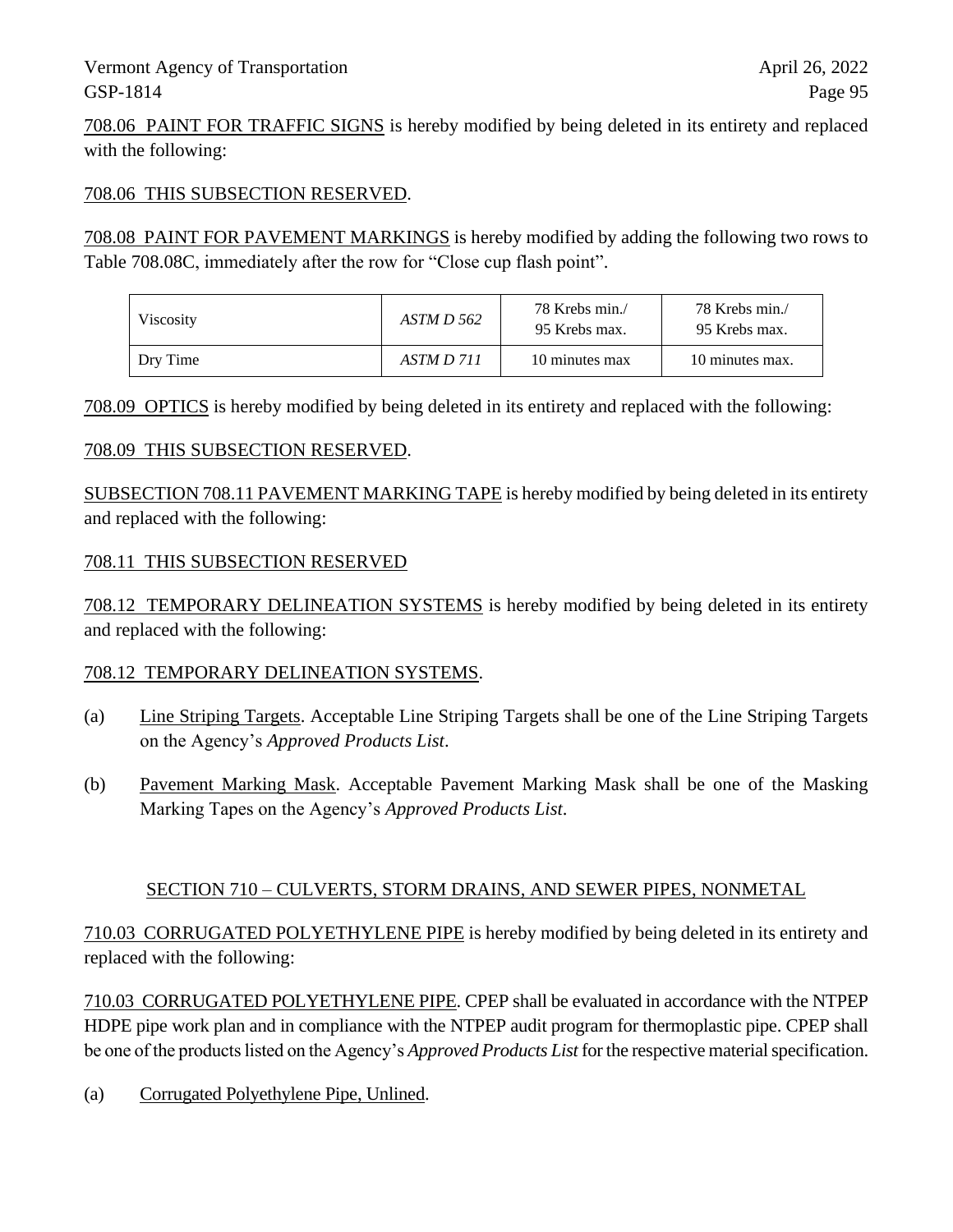- (1) Small Diameter. CPEP, Unlined, with a nominal diameter of 3 inches to 10 inches, inclusive, shall be in accordance with *AASHTO M 252*, Type C.
- (2) Large Diameter. CPEP, Unlined, with a nominal diameter of 12 inches to 60 inches, inclusive, shall be in accordance with *AASHTO M 294*, Type C.
- (b) Corrugated Polyethylene Pipe, Smooth Lined.
	- (1) Small Diameter. CPEP, Smooth Lined, with a nominal diameter of 3 inches to 10 inches, inclusive, shall be in accordance with *AASHTO M 252*, Type S.
	- (2) Large Diameter. CPEP, Smooth Lined, with a nominal diameter of 12 inches to 60 inches, inclusive, shall be in accordance with *AASHTO M 294*, Type S.
- (c) Corrugated Polyethylene Pipe, Perforated. CPEP, Perforated shall be in accordance with *AASHTO M 252*, Type CP or Type SP.

Large diameter CPEP may be virgin, recycled materials, or a blend of both in accordance with *AASHTO M 294*.

710.07 CORRUGATED POLYPROPYLENE PIPE is hereby modified by being deleted in its entirety and replaced with the following:

710.07 CORRUGATED POLYPROPYLENE PIPE. CPPP shall be evaluated in accordance with the NTPEP polypropylene pipe work plan and in compliance with the NTPEP audit program for thermoplastic pipe. CPPP shall be one of the products listed on the Agency's *Approved Products List* for the respective material specification.

- (a) Corrugated Polypropylene Pipe, Unlined. CPPP, Unlined shall be in accordance with *AASHTO M 330*, Type C.
- (b) Corrugated Polypropylene Pipe, Smooth Lined. CPPP, Smooth Lined shall be in accordance with *AASHTO M 330*, Type S.

# SECTION 711 – CULVERTS, STORM DRAINS, AND SEWER PIPES, METAL

711.02 CORRUGATED ALUMINUM ALLOY PIPE, PIPE ARCHES, AND UNDERDRAINS, subpart (a)(2)c., is hereby modified by deleting the phrase "requirements of Subsection 711.01(a)(2)c." and replacing it with the phrase "requirements of Subsection  $711.01(a)(1)c$ ."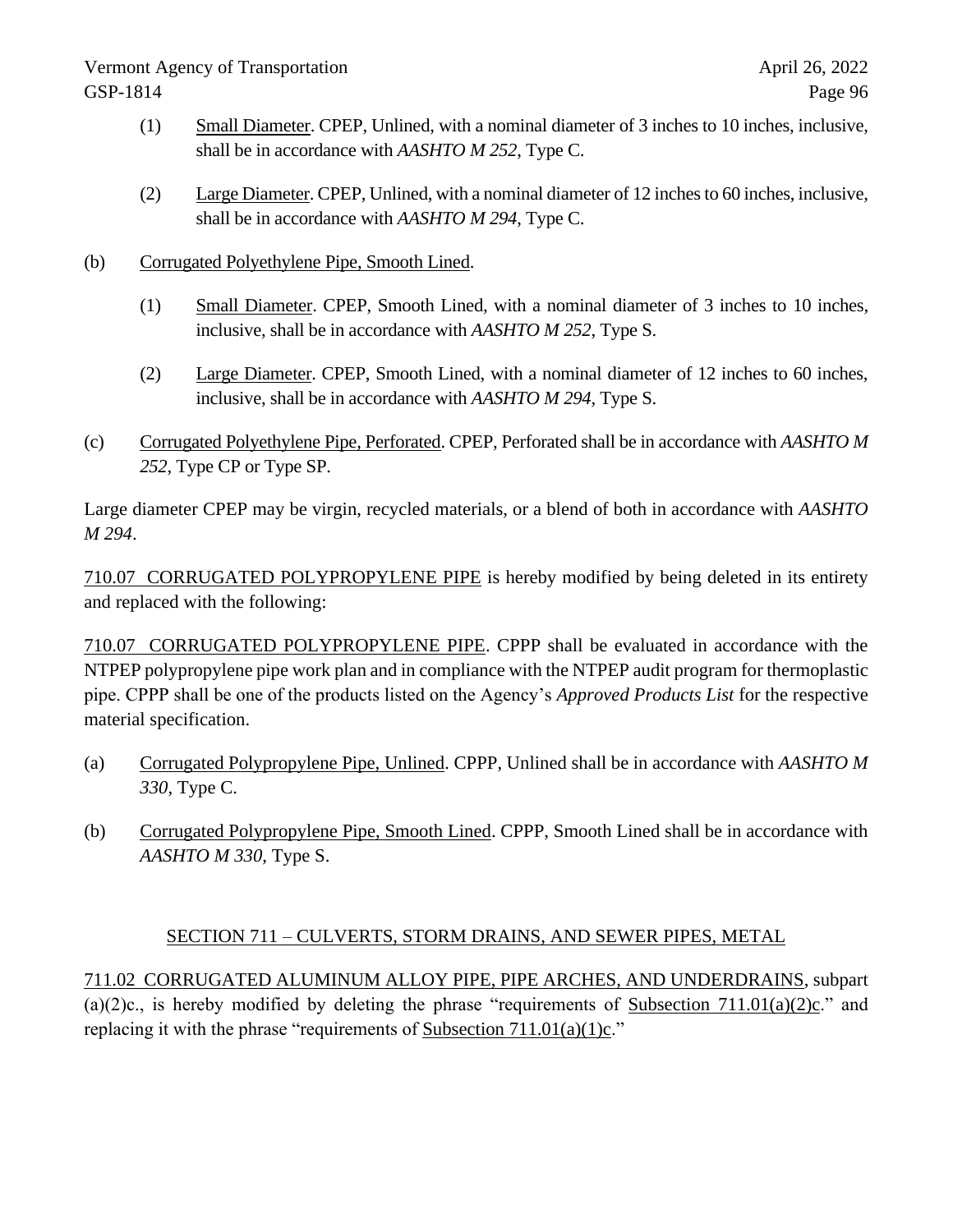#### SECTION 712 – CRIBBING MATERIALS

712.04 GABION BASKETS is hereby modified by being deleted in its entirety and replaced with the following:

#### 712.04 THIS SUBSECTION RESERVED.

#### SECTION 713 – REINFORCING STEEL, STRAND, AND WELDED WIRE REINFORCEMENT

713.04 COLD DRAWN STEEL WIRE is hereby modified by deleting the reference to "*AASHTO M 32 M/M 32*"and replacing it with "*AASHTO M 336 M/M 336*".

713.05 WELDED WIRE REINFORCEMENT is hereby modified by deleting the phrase "*AASHTO M 55 M/M 55* or *AASHTO M 221 M/M 221*" and replacing it with "*AASHTO M 336 M/M 336*".

# SECTION 714 – STRUCTURAL STEEL

714.01 GENERAL REQUIREMENTS is hereby modified by deleting the second sentence of the first paragraph, which begins with "All main load carrying members..." and ends with "...fracture critical steel, for Zone 2." and replacing it with "All main load carrying members and components of rolled or welded sections subject to tensile stress or the reversal of stresses, as well as any other members or components identified in the Contract as requiring CVN testing, shall meet the longitudinal Charpy V-Notch impact requirements specified in *AASHTO M 270 M/M 270*, Supplementary Requirement tables for non-fracture critical steel and fracture critical steel, for Zone 2."

714.01 GENERAL REQUIREMENTS is hereby further modified by deleting the second paragraph in its entirety. The deleted text begins with "Main members are..." and ends with "...as main load carrying members."

714.05 HIGH-STRENGTH BOLTS, NUTS, AND WASHERS is hereby modified by deleting the first sentence in its entirety and replacing it with the following:

High-strength bolts shall conform to the requirements of *ASTM F 3125/F 3125 M,* Grade A 325, including rotational capacity testing, for each lot of fasteners.

714.05 HIGH-STRENGTH BOLTS, NUTS, AND WASHERS is hereby further modified by deleting the word "painted" from the first sentence of the second paragraph and replacing it with the word "coated".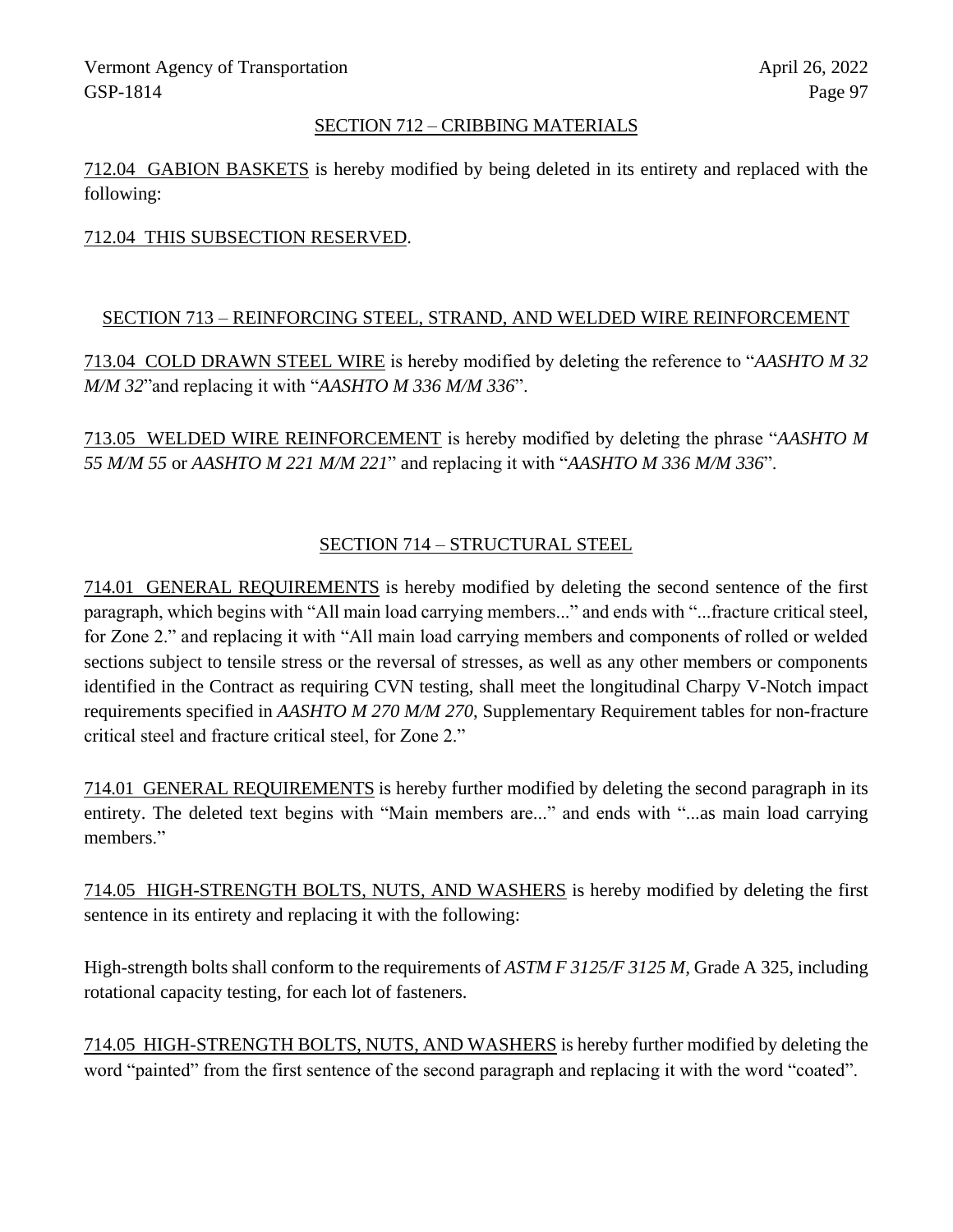714.06 HEAT-TREATED STEEL STRUCTURAL BOLTS is hereby modified by deleting the first sentence of the first paragraph in its entirety and replacing it with the following:

Heat-treated steel structural bolts shall conform to the requirements of *ASTM F 3125/F 3125 M,* Grade A 490, including rotational capacity testing, for each lot of fasteners.

714.06 HEAT-TREATED STEEL STRUCTURAL BOLTS is hereby further modified by deleting the second sentence of the second paragraph in its entirety and replacing it with the following:

The combination of bolt, nut, and washer shall be coated in accordance with *ASTM F 3125/F 3125 M*.

714.10 WELDED STUD SHEAR CONNECTORS is hereby modified by deleting the phrase "*ANSI/AWS D1.5*, and *ASTM A 29/A 29 M*." and replacing it with the phrase "and *AASHTO/AWS D1.5*."

### SECTION 719 – EPOXY RESIN MATERIALS

SECTION 719 – EPOXY RESIN MATERIALS is hereby modified by being deleted in its entirety and replaced with the following:

### SECTION 719 – EPOXY RESIN MATERIALS

719.02 EPOXY BONDING SYSTEMS. Epoxy Bonding Systems shall be a Grade and Class adhesive conforming to the requirements of *AASHTO M 235/M 235 M*. Systems shall be evaluated in accordance with the NTPEP Epoxy and Resin Based Adhesive Bonding Systems workplan, be one of the products listed on the Agency's *Approved Products List,* and meet the following requirements:

- (a) Epoxy Bonding System, Type IV. Type IV systems shall conform to the requirements of *AASHTO M 235/M 235 M* for Type IV adhesives. Type IV systems shall be for use in load-bearing applications for bonding hardened concrete to hardened concrete and other materials and as a binder for epoxy mortars and concretes.
- (b) Epoxy Bonding System, Type V. Type V systems shall conform to the requirements of *AASHTO M 235/M 235 M* for Type V adhesives and shall bond freshly mixed concrete to steel. Type V systems shall be for use in load-bearing applications for bonding freshly mixed concrete to hardened concrete and freshly mixed concrete to steel.
- (c) Epoxy Bonding System, Type VI. Type VI systems shall conform to the requirements of *AASHTO M 235/M 235 M* for type VI adhesives. Type VI systems shall be for bonding and sealing segmental precast elements, as in segment-by-segment erection and for span-by-span erection when temporary post tensioning is applied.

Elongation at break will not be required.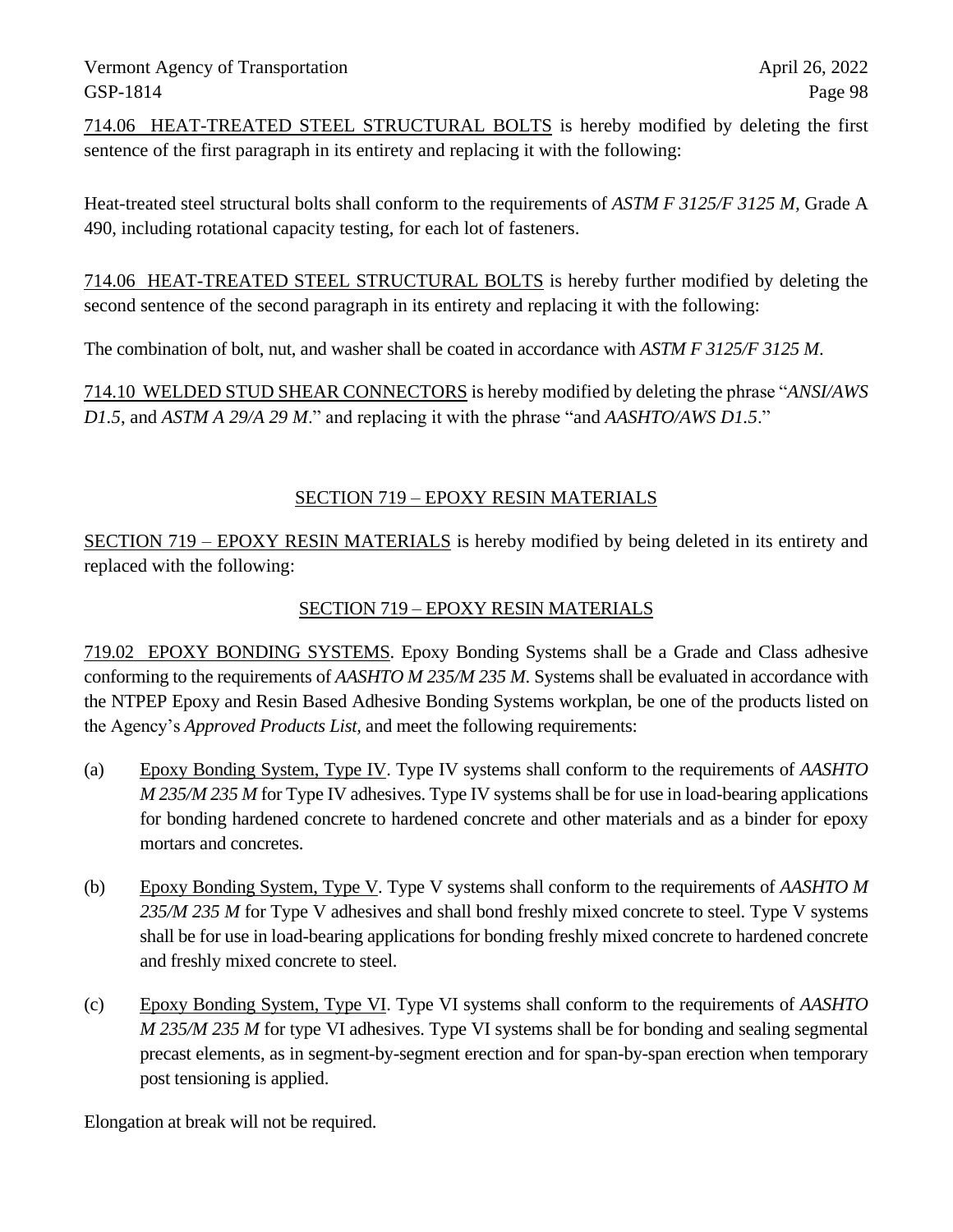#### SECTION 720 – GEOTEXTILES

SECTION 720 – GEOTEXTILES is hereby modified by being deleted in its entirety and replaced with the following:

### SECTION 720 – GEOTEXTILES

720.01 GENERAL. Geotextiles shall be evaluated in accordance with the NTPEP geotextiles work plan and in compliance with the NTPEP audit program for geotextiles. Geotextiles shall be one of the products listed on the Agency's *Approved Products List* for the respective material specification.

720.02 GEOTEXTILE FOR ROADBED SEPARATOR. Geotextile for Roadbed Separator shall conform to *AASHTO M 288*, Table 1, Class 1 for Geotextile Strength Property Requirements, and shall conform to *AASHTO M 288*, Table 3 for Separation Geotextile Property Requirements.

720.03 GEOTEXTILE UNDER RAILROAD BALLAST. Minimum Average Roll Values (MARV) for Geotextile Under Railroad Ballast shall be as required in Table 720.03A.

| Geotextile Property                                   | <b>Test Method</b>                         | <b>MARV</b>                             |
|-------------------------------------------------------|--------------------------------------------|-----------------------------------------|
| <b>Elongation Criteria</b><br>at Failure <sup>1</sup> | ASTM D 4632/<br>D4632 M                    | $> 50\%$                                |
| Grab Strength (lbs)                                   | <i>ASTM D 4632/</i><br>D <sub>4632</sub> M | 225                                     |
| Tear Strength (lbs)                                   | ASTM D 4533/<br>D 4533 M                   | 115                                     |
| <b>Puncture Strength</b><br>(lbs)                     | ASTM D 6241                                | 850                                     |
| Permittivity $(s^{-1})$                               | ASTM D 4491/<br>D 4491 M                   | 0.70                                    |
| <b>Apparent Opening</b><br>Size (mm)                  | <b>ASTM D 4751</b>                         | $0.212 \text{ max}$ .<br>(No. 70 Sieve) |
| <b>UV</b> Resistance<br>(% Strength Retained)         | ASTM D 4355/<br>D 4355 M                   | 70% at 500 hours of<br>exposure         |
| Structure                                             |                                            | Nonwoven only                           |

TABLE 720.03A – MARV FOR GEOTEXTILE UNDER RAILROAD BALLAST

<sup>1</sup> Elongation corresponds to Maximum Grab Tensile Strength as measured in accordance with the requirements of *ASTM D 4632/D 4632 M*.

720.04 GEOTEXTILE UNDER STONE FILL. Geotextile Under Stone Fill shall conform to *AASHTO M 288,* Table 1, Class 1 for Geotextile Strength Property Requirements, and shall conform to *AASHTO M 288,* Table 5 for Stabilization Geotextile Property Requirements. Geotextile structure shall not be slit film.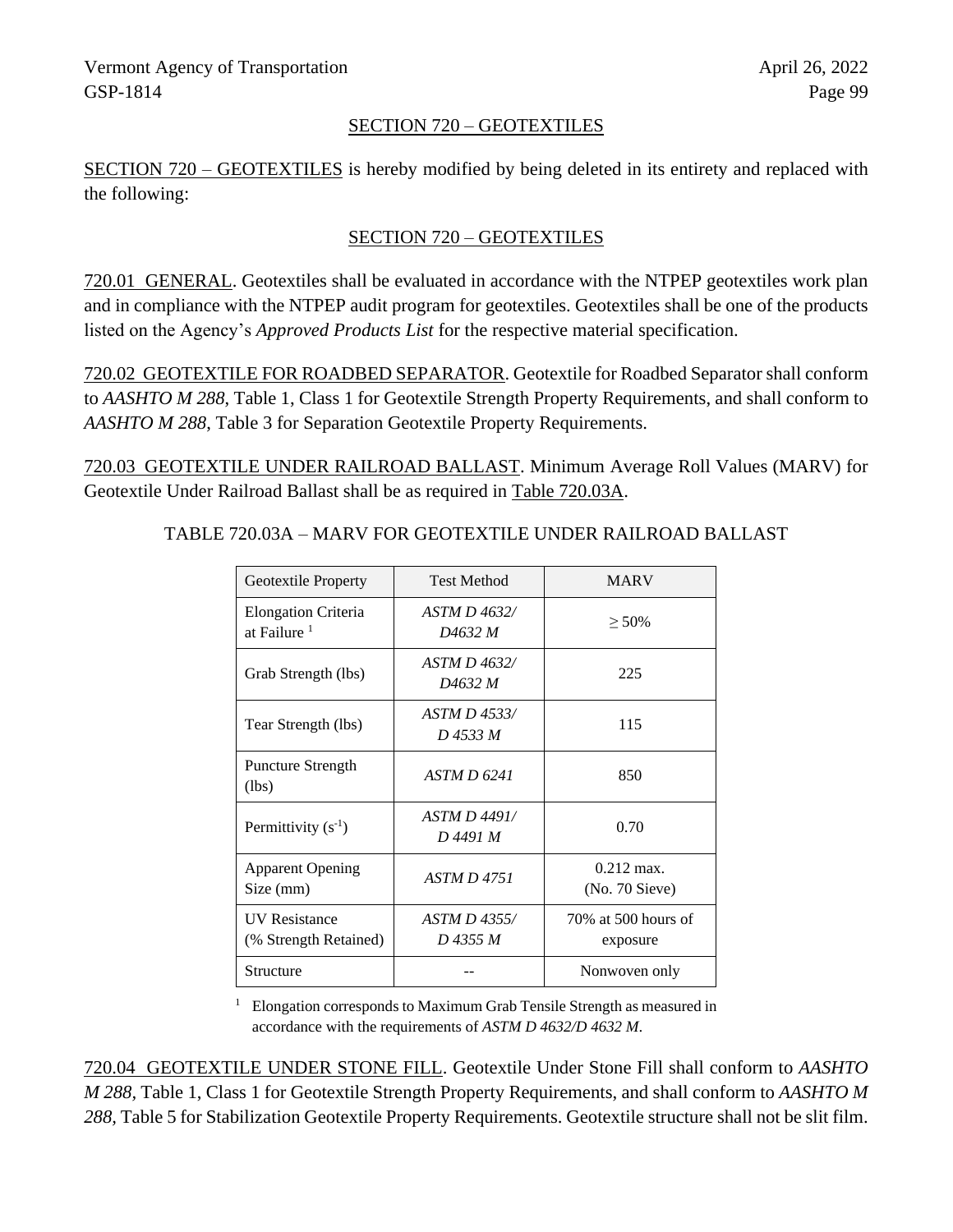720.05 GEOTEXTILE FOR UNDERDRAIN TRENCH LINING. Geotextile for Underdrain Trench Lining shall conform to *AASHTO M 288*, Table 1, Class 3 for Geotextile Strength Property Requirements, with a minimum elongation of 20%. Geotextile for Underdrain Trench Lining shall conform to *AASHTO M 288*, Table 2 (> 50% of in situ soil passing the No. 200 (0.075 mm) sieve) for Subsurface Drainage Geotextile Requirements. Geotextile structure shall be nonwoven and shall not be slit film.

720.06 GEOTEXTILE FOR FILTER CURTAIN. Minimum Average Roll Values (MARV) for Geotextile for Filter Curtain shall be as required in Table 720.06A.

| Geotextile Property                                   | <b>Test Method</b>             | <b>MARV</b>                             |
|-------------------------------------------------------|--------------------------------|-----------------------------------------|
| <b>Elongation Criteria</b><br>at Failure <sup>1</sup> | ASTM D 4632/<br>D4632 M        | 20% max.                                |
| Grab Strength (lbs)                                   | <i>ASTM D 4632/</i><br>D4632 M | 200                                     |
| Tear Strength (lbs)                                   | ASTM D 4533/<br>D 4533 M       | 50                                      |
| Puncture Strength<br>(lbs)                            | ASTM D 6241                    | 430                                     |
| Permittivity $(s^{-1})$                               | ASTM D 4491/<br>D 4491 M       | 0.28                                    |
| <b>Apparent Opening</b><br>Size (mm)                  | <b>ASTM D 4751</b>             | $0.212 \text{ max}$ .<br>(No. 70 Sieve) |
| <b>IIV Resistance</b><br>(% Strength Retained)        | $ASTM D$ 4355/<br>D 4355 M     | 70% at 500 hours of<br>exposure         |
| Structure                                             |                                | Woven only                              |

#### TABLE 720.06A – MARV FOR GEOTEXTILE FOR FILTER CURTAIN

<sup>1</sup> Elongation corresponds to Maximum Grab Tensile Strength as measured in accordance with the requirements of *ASTM D 4632/D 4632 M*.

720.07 GEOTEXTILE FOR SILT FENCE. Geotextile for Silt Fence shall conform to *AASHTO M 288*, Table 8 for Temporary Silt Fence Property Requirements. Geotextile structure shall be woven.

### SECTION 725 – CONCRETE CURING MATERIALS AND ADMIXTURES

725.01 CONCRETE CURING MATERIALS, subpart (d), is hereby modified by being deleted in its entirety and replaced with the following:

(d) Liquid Membrane-Forming Compounds. Liquid membrane-forming compounds shall be one of the products listed on the Agency's *Approved Products List* and shall meet the following requirements: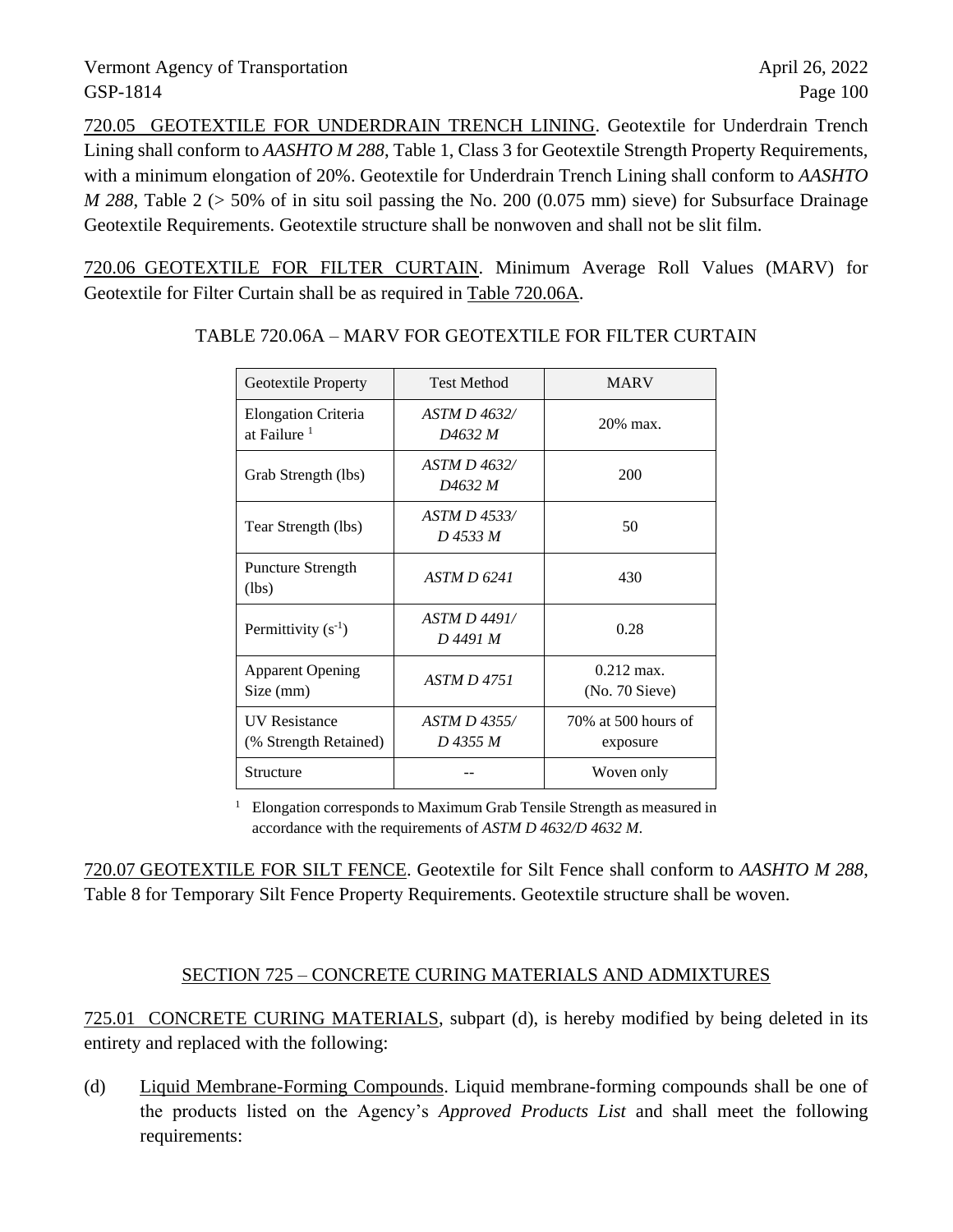- (1) Liquid membrane-forming compounds shall be evaluated in accordance with the NTPEP concrete curing compounds work plan.
- (2) Liquid membrane-forming compounds shall conform to the requirements of *ASTM C 309*, Type 1-D or Type 2, Class B.
- (3) Liquid membrane-forming compounds shall not be allowed to freeze.

725.02 CHEMICAL ADMIXTURES, subpart (b), is hereby modified by being deleted in its entirety and replaced with the following:

(a) General Requirements. Non-bulk quantities of chemical admixtures shall be delivered in the manufacturer's original containers marked with the manufacturer's name and product name. Bulk quantities shall be accompanied by a delivery slip indicating both the manufacturer's name and the product name. Chemical admixtures shall be one of the products listed on the Agency's *Approved Products List* for the respective material specification, shall be evaluated in accordance with the NTPEP concrete admixtures work plan, and shall meet the requirements of the respective material specification below.

725.03 MINERAL ADMIXTURES is hereby modified by being deleted in its entirety and replaced with the following:

725.03 MINERAL ADMIXTURES. Mineral admixtures shall be stored in a manner so as to protect them from contamination with foreign materials.

(a) Pozzolans. Pozzolans and fly ash shall conform to the requirements of *AASHTO M 295,* Class F.

Fly ash shall contain greater than 10% total calcium content, expressed as calcium oxide (CaO). Fly ash containing any oil shall be rejected. The mixing of the same type of fly ash from different sources will not be permitted.

- (b) Silica Fume. Silica fume shall conform to the requirements of *AASHTO M 307* and *ASTM C 1240*. When silica fume is delivered in packages or drums, the name brand of the manufacturer and the mass (weight) of the silica fume, if dry, or the concentration, if a slurry, shall be clearly marked on the package or drum.
- (c) Ground Granulated Blast-Furnace Slag (GGBFS). GGBFS shall conform to the requirements of *AASHTO M 302.*
- (d) Ground Glass Pozzolans. Ground glass pozzolans shall conform to the requirements of *ASTM C1866*.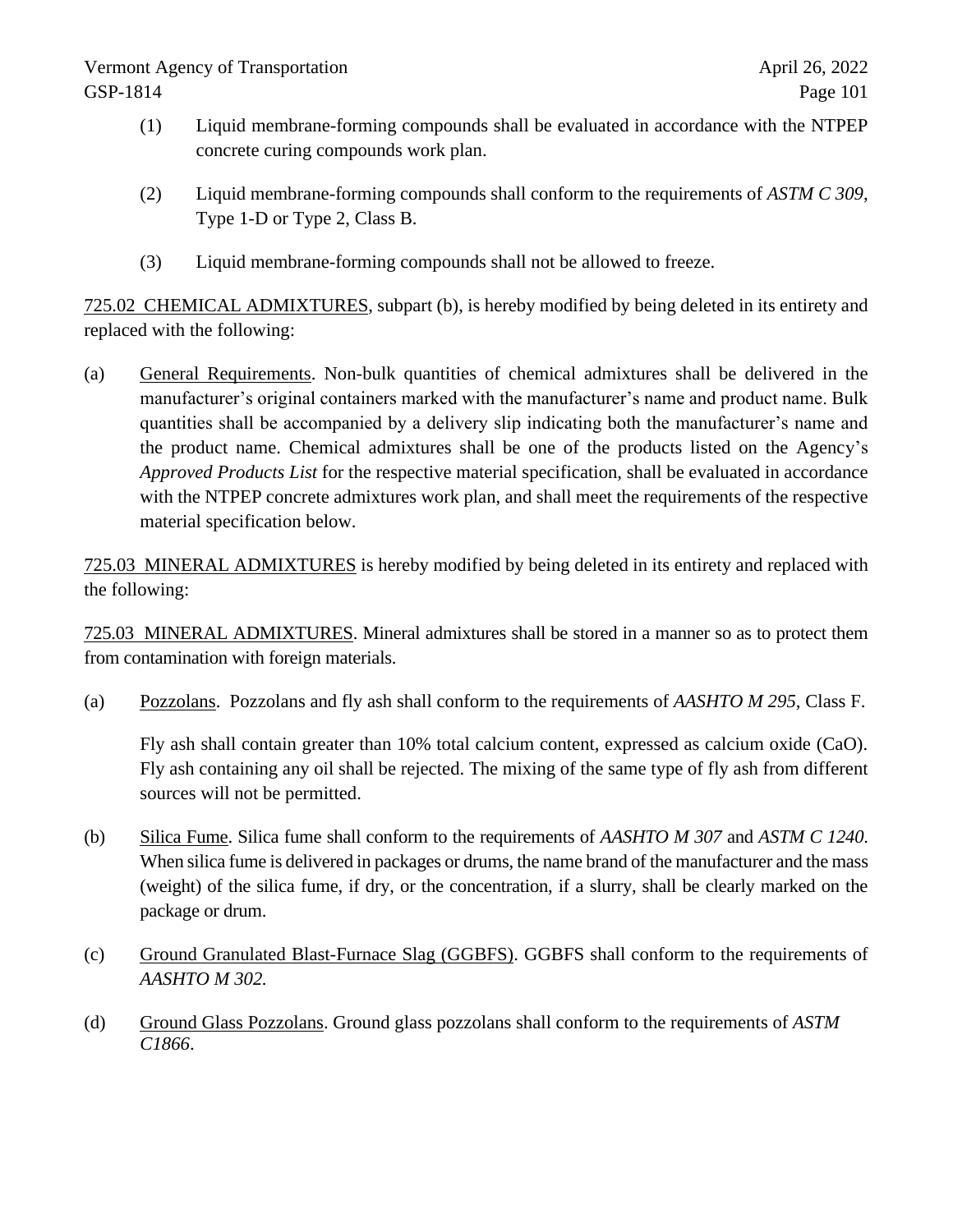#### SECTION 726 – PROTECTIVE COATINGS AND WATERPROOFING MATERIALS

726.08 GALVANIZING is hereby modified by deleting the second sentence, which begins with "Galvanizing that has been damaged...", in its entirety.

726.08 GALVANIZING is hereby further modified by adding the following as a new second paragraph:

Zinc coating that has been damaged shall be repaired in accordance with the requirements of *ASTM A 780/A 780 M,* Annex A2. The paint used in the repair shall be organic rich, containing a minimum of 92% zinc by mass (weight) in the dry film. The paint shall be applied per the manufacturer's recommendations to a thickness equivalent to the surrounding zinc coating.

726.09 METALIZING is hereby modified by being deleted in its entirety and replaced with the following:

726.09 METALIZING. Surfaces to be metalized shall be prepared and coated in accordance with the requirements of *AASHTO/NSBA S8.2/SSPC-PA 18, Specification for Application of Thermal Spray Coating Systems to Steel Bridges*, and the following:

- (a) The coating shall be zinc with a minimum purity of 99.9%.
- (b) All surfaces to be thermal sprayed shall be blast-cleaned to white metal immediately prior to metalizing. The final surface appearance shall be equivalent to Preparation Grade *SSPC-SP 5* supplemented by *SSPC-VIS 1*. All surfaces shall also have a uniform surface profile of 3.5 to 5.5 mils. If the profile requirements of the coating manufacturer are more restrictive, the Fabricator shall advise the Structural Steel Fabrication Engineer and comply with the more restrictive requirements.

The surface profile produced by the Fabricator's surface preparation procedures shall be determined by replica tape and spring micrometer (*ASTM D 4417*, Method C), for each nozzle used at the beginning of the work, and each shift that the surface preparation is performed. The replica tape shall be attached to the daily inspection records. Areas having unacceptable measurements shall be further tested to determine the limits of the deficient area and subsequently corrected to meet specification requirements. Additional profile measurements required by *SSPC-PA 18* shall be performed according to the requirements of *ASTM D 4417*, Method B or Method C.

(c) Thermal Spray Coating (TSC) shall be applied within six hours of completing blast cleaning. If this time is exceeded, or rust appears on the surface, the steel surface shall be properly prepared again. TSC shall be applied in the thickness range of 8 to 12 mils to all exterior surfaces. Internal surface (e.g. pot bearings) shall have a coating with a minimum thickness of 2 mils.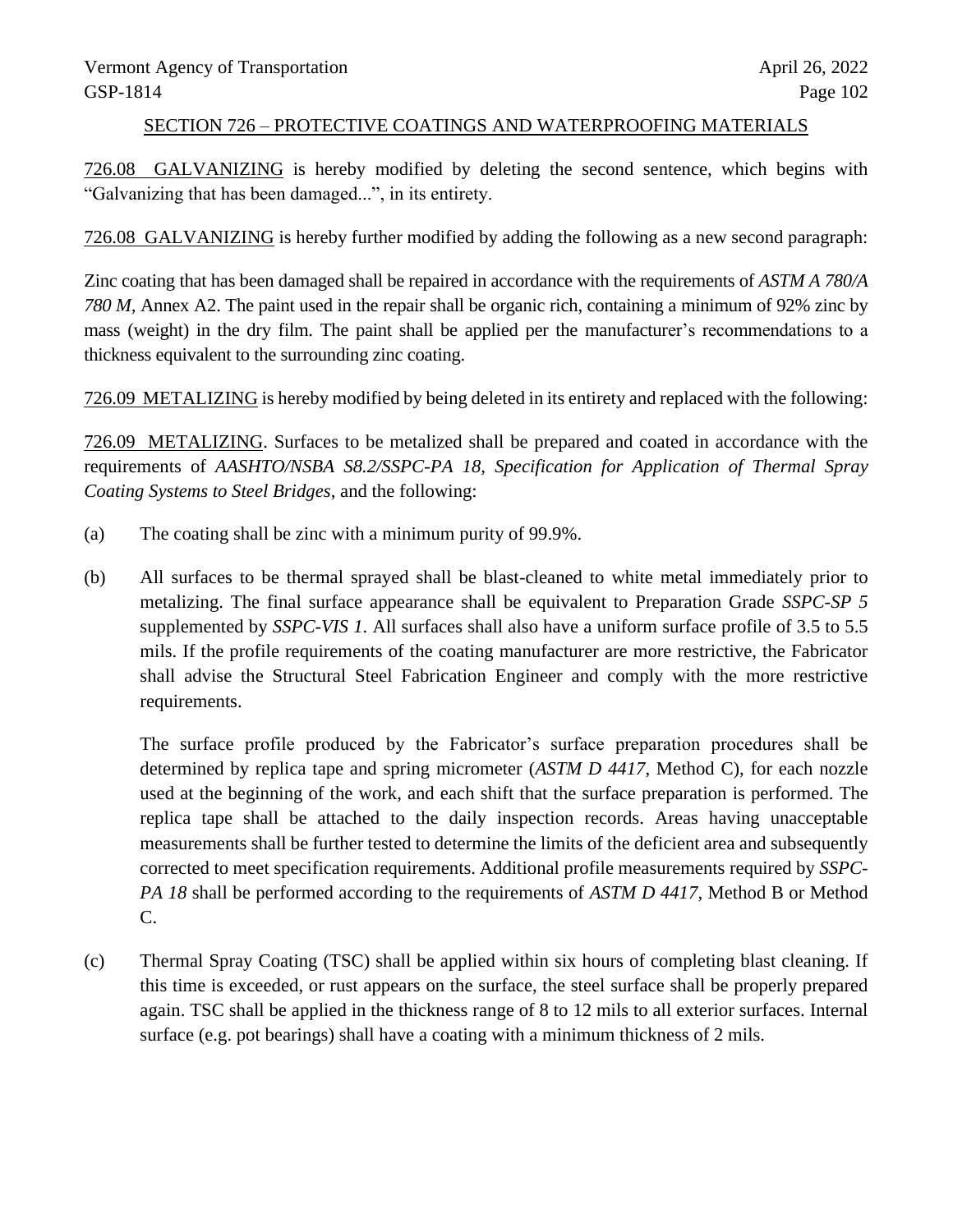- (d) Exterior surfaces (except faying surfaces) shall be sealed with an approved sealant conforming to the sealant manufacturer's recommendations for the TSC applied. The sealant name, manufacturer, and product data sheets shall be included with the submittal for the metalizing procedure. Unless otherwise specified in the Contract, a top coat will not be applied over the seal coat, and therefore the seal coat shall be UV-resistant. The dry film thickness of the sealant shall be 1 to 2 mils. The sealant shall be applied within 8 hours of completing the TSC application.
- (e) In addition to the requirements above, the following shall also apply:
	- (1)  $OA$  witnessing of Job Reference Standard(s) is required, when applicable
	- (2) Companion coupons shall be used in lieu of destructive testing on the work piece, except when a test failure occurs. If more than one thermal spray equipment setup is to be used in production, the frequency requirements apply to each one.
	- (3) Bend tests shall be performed for each thermal spray unit. The tests shall meet the requirements of *AWS C2.23*.
- (f) Inaccessible areas, as well as metalizing that has been damaged in the field, shall be repaired in accordance with the requirements of Subsection 726.08. The repair coating shall be brush applied.

726.11 WATERPROOFING MEMBRANE SYSTEMS is hereby modified by being deleted in its entirety and replaced with the following:

726.11 WATERPROOFING MEMBRANE SYSTEMS. Waterproofing Membrane Systems shall be one of the products listed on the Agency's *Approved Products List* and shall meet the following requirements for the respective material specification.

- (a) Waterproofing Membrane System, Type I. Waterproofing Membrane System, Type I shall be a Type I cold applied elastomeric system in accordance with *ASTM D 6153*.
- (b) Waterproofing Membrane System, Type II. Waterproofing Membrane System, Type II shall be a Type II hot applied elastomeric system in accordance with *ASTM D 6153*.
- (c) Waterproofing Membrane System, Type III. Waterproofing Membrane System, Type III shall be preformed sheet system for below-grade applications and shall meet the following requirements:
	- (1) Permeability. Permeability shall meet the requirements of *ASTM D6153*, Table 1.
	- (2) Adhesion. The system shall adhere to vertical surfaces.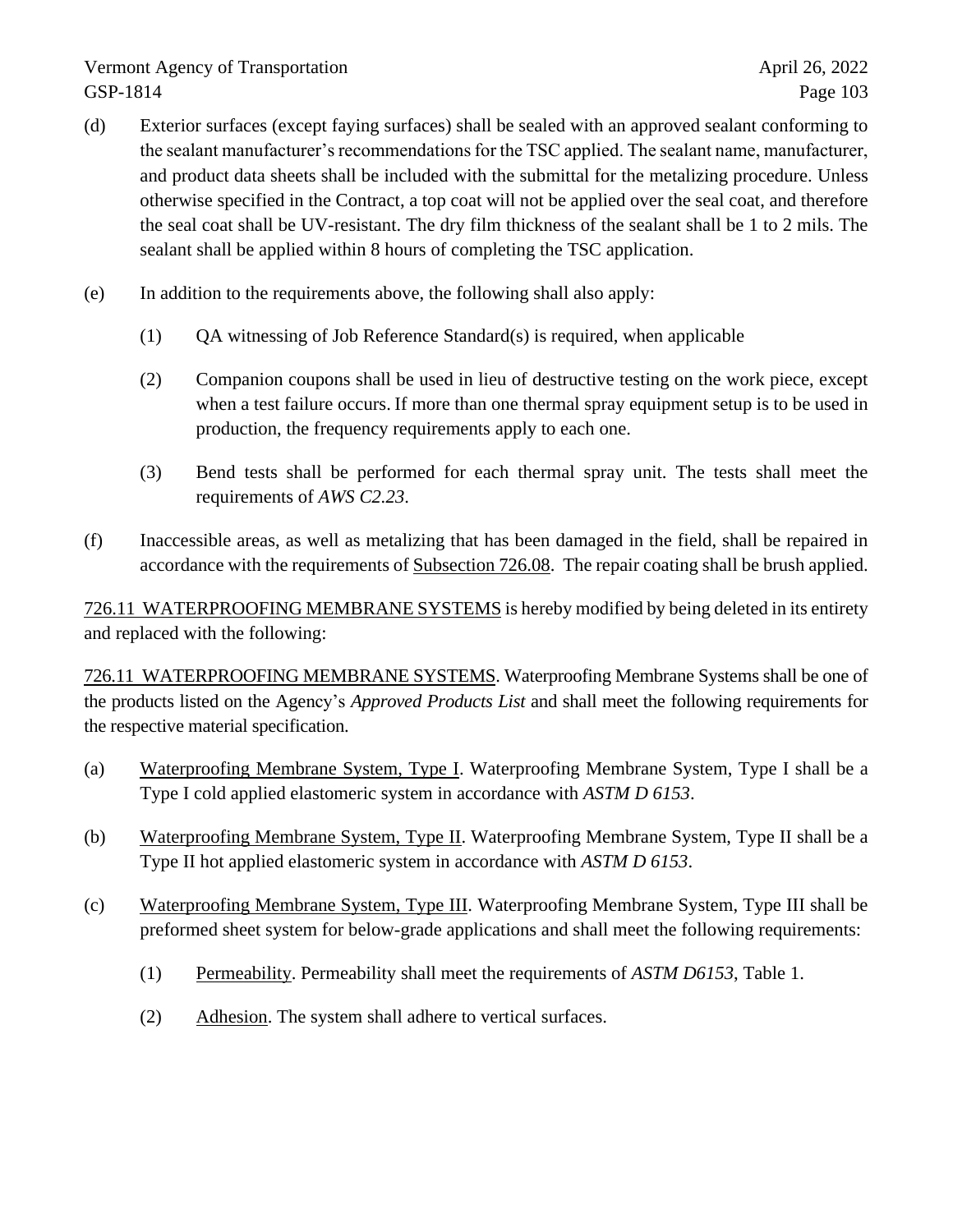#### SECTION 731 – BEARING PADS FOR STRUCTURES

731.03 ELASTOMERIC MATERIAL is hereby modified by deleting the word "*Design*" from the first sentence and replacing it with the word "*Construction*".

#### SECTION 732 – RAILING MATERIALS

732.01 METAL HAND RAILING is hereby modified by adding "or *ASTM A 500/A 500 M*, Grade B." to the end of the first sentence.

732.03 GALVANIZED BOX BEAM BRIDGE RAILING is hereby modified by being deleted in its entirety and replaced with the following:

#### 732.03 GALVANIZED BOX BEAM BRIDGE RAILING.

- (a) Structural Steel Tubing. Tubing for posts, rails, and rail splices shall conform to the requirements of *ASTM A 500/A 500 M,* Grade B, except as modified below:
	- (1) The manufacturer shall test both welded and formed tubular material for the physical properties specified. Results of all tests shall be submitted with material certifications.
	- (2) Welds shall be sound, free from defects, and have no repairs. Transverse mill welds will not be permitted.
	- (3) Longitudinally-welded tubing shall have a tensile strength of 58,000 psi when tested in accordance with the requirements of *ASTM E 8/E 8 M*.
	- (4) A traceable identification number shall be placed on each piece of material in a form that can be read after the galvanizing process. Quantities of the same item made from the same heat numbers are allowed to be packaged together with a single identification.
	- (5) Posts and rails shall be CVN tested in accordance with *AASHTO T 243*, Frequency H testing. Full size  $3/8$  inch  $\times$   $3/8$  inch specimens shall be used whenever thickness permits. Sub-size specimens may be used when material thickness is less than 3/8 inch. The average energy absorbed by a sub-sized specimen shall be prorated for the actual thickness of the specimen. The average energy absorbed by a full-size specimen shall be not less than 15 foot-pounds force at 0°F.
- (b) Structural Carbon Steel (Non-Tubular).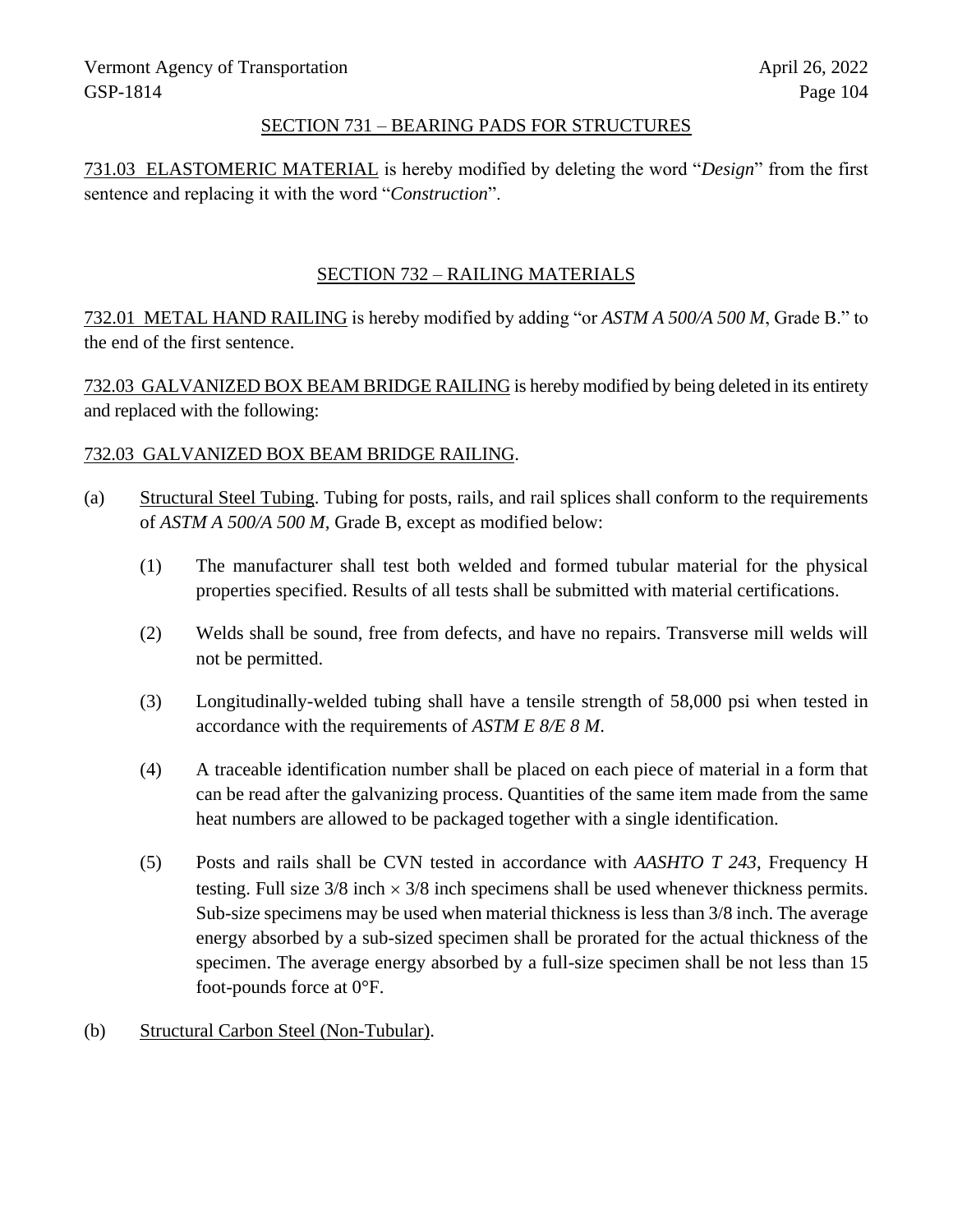- (1) Structural carbon steel for posts, baseplates, and rail splices shall meet the requirements of *ASTM A 572/A 572 M,* Grade 50 or *AASHTO M 270 M/M 270,* Grade 345 (Grade 50). Posts and baseplates shall be CVN tested in accordance with *AASHTO T 243*, Frequency H testing. Full size  $3/8$  inch  $\times$   $3/8$  inch specimens shall be used whenever thickness permits. Sub-size specimens may be used when material thickness is less than 3/8 inch. The average energy absorbed by a sub-sized specimen shall be prorated for the actual thickness of the specimen. The average energy absorbed by a full-size specimen shall be not less than 15 foot-pounds force at 40°F.
- (2) Structural carbon steel for anchor plates shall conform to the requirements of *AASHTO M 270 M/M 270,* Grade 250 (Grade 36) or *ASTM A 36/A 36 M*.
- (3) Structural carbon steel for angles shall conform to the requirements of *AASHTO M 270 M/M 270,* Grade 345 (Grade 50) or *ASTM A 572/A 572 M, Grade 50*.
- (c) Bolts, Nuts, and Washers. Bolts, nuts, and washers for railing and rail-to-post connections shall conform to the requirements of Subsection 714.04. Lock washers shall be high-carbon heat-treated spring steel conforming to the requirements of *ASME D18.2*.
- (d) Anchor Bolts, Nuts, and Washers. Anchor bolts, nuts, and washers shall conform to the requirements of Subsection 714.07.

732.04 STEEL BEAM BRIDGE RAILING is hereby modified by being deleted in its entirety and replaced with the following:

### 732.04 STEEL BEAM BRIDGE RAILING.

- (a) Beam Guardrail. Beam guardrail for bridge railing shall conform to the requirements of Subsection 728.02. The beam guardrail shall be Class B type.
- (b) Steel Tubing. Tubular steel backing material for steel beam bridge railing shall conform to the requirements of *ASTM A 500/A 500 M,* Grade B. Splice material shall conform to Subsection 732.04(c).
- (c) Steel Posts and Components. Posts, baseplates, offset blocks, brackets, washers, and other steel components shall be structural carbon steel conforming to the requirements of the following Standards: *AASHTO M 270 M/M 270,* Grade 345W (Grade 50W), *or ASTM A 588/A 588 M, or ASTM A 572/A 572 M,* Grade 345 (Grade 50), or *AASHTO M 270 M/M 270,* Grade 345 (Grade 50). Posts, baseplates, and post mounting brackets or components shall be CVN tested for impact properties in accordance with AASHTO T 243, Frequency H testing. Full size  $3/8$  inch  $\times$  3/8 inch specimens shall be used whenever thickness permits. Sub-size specimens may be used when material thickness is less than 3/8 inch. The average energy absorbed by a sub-sized specimen shall be prorated for the actual thickness of the specimen. The average energy absorbed by a fullsize specimen shall be not less than 15 foot-pounds force at 40°F.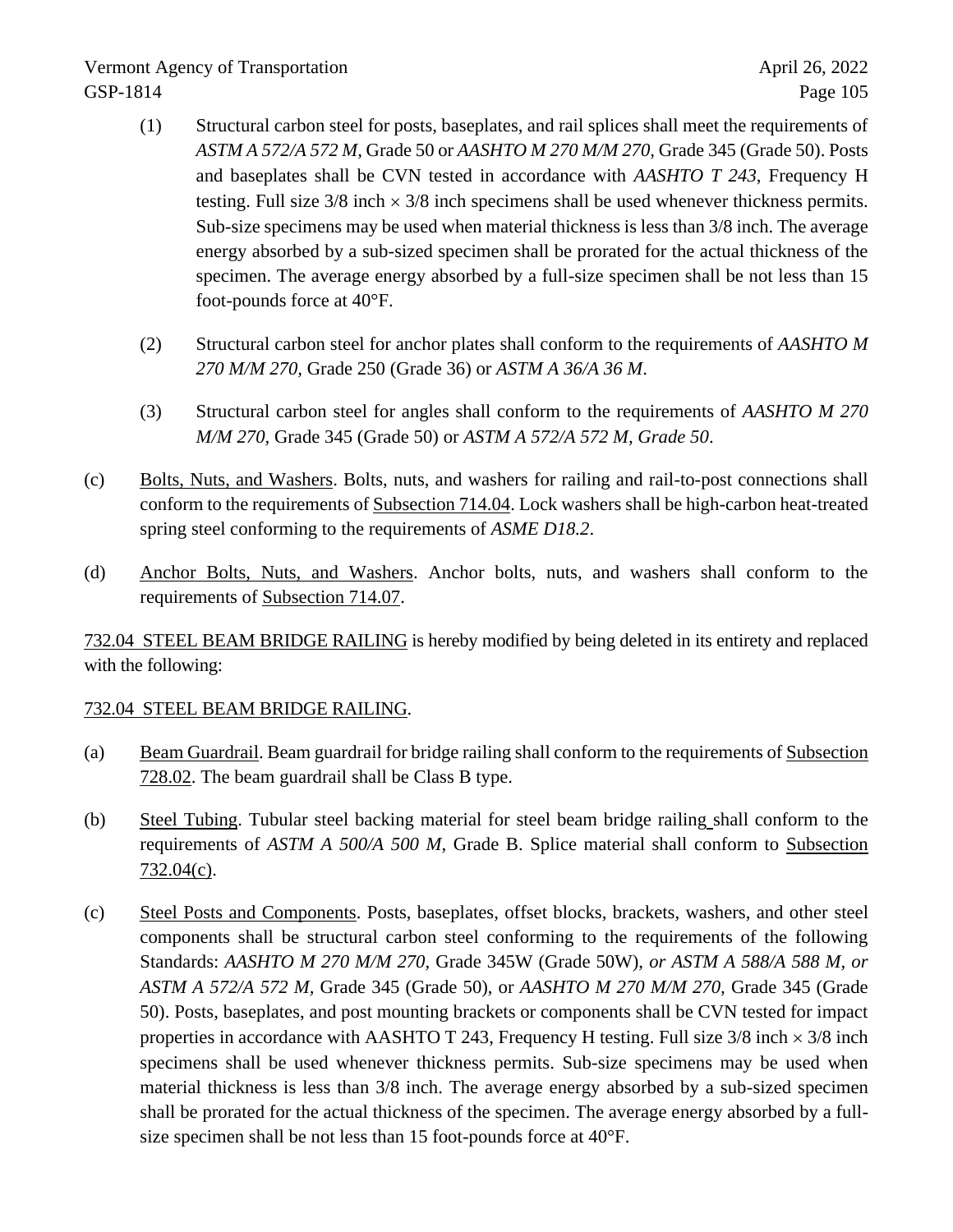- (d) Steel Pipe. Steel pipe for anchor bolt sleeves shall conform to the requirements of Subsection 740.05.
- (e) Anchor Bolts, Nuts, and Washers. Anchor bolts, nuts, and washers shall conform to the requirements of Subsection 714.07.

#### SECTION 751 – DELINEATORS

751.01 DELINEATOR POSTS, subpart (b), is hereby modified by being deleted in its entirety and replaced with the following:

- (b) Flexible Delineators. Flexible delineators shall be one of the products listed on the Agency's *Approved Products List* and meet the following requirements:
	- (1) Shall be in accordance with the *MUTCD* for Tubular Markers for use on high-speed highways or nighttime use.
	- (2) Shall be *MASH* compliant with self-certification from the manufacturer.
	- (3) Shall be surface mounted.

### SECTION 753 – HIGHWAY ILLUMINATION

753.04 BRACKET ARMS is hereby modified by being deleted in its entirety and replaced with the following:

### 753.04 BRACKET ARMS.

- (a) Bracket Arms, Aluminum. Single member bracket arms and the main member of truss-type arms shall be fabricated from seamless aluminum tube conforming to the requirements of *ASTM B 221/B 221 M,* Alloy 6063-T6 or Alloy 6061-T6. Other members of truss-type arms shall conform to the requirements of *ASTM B 221/B 221 M,* Alloy 6063-T6. All screws, nuts, bolts and other hardware for mounting bracket arms to the light pole shall be stainless steel, unless otherwise specified.
- (b) Bracket Arms, Steel. Components of single member and truss-type bracket arms shall be fabricated from standard steel pipe meeting the requirements of *ASTM A 53/A 53 M* or *ASTM A 501/A 501 M*.

753.05 LUMINAIRES is hereby modified by being deleted in its entirety and replaced with the following:

753.05 LUMINAIRES. All luminaires shall be 120 V and shall be one of the products listed on the Agency's *Approved Products List*.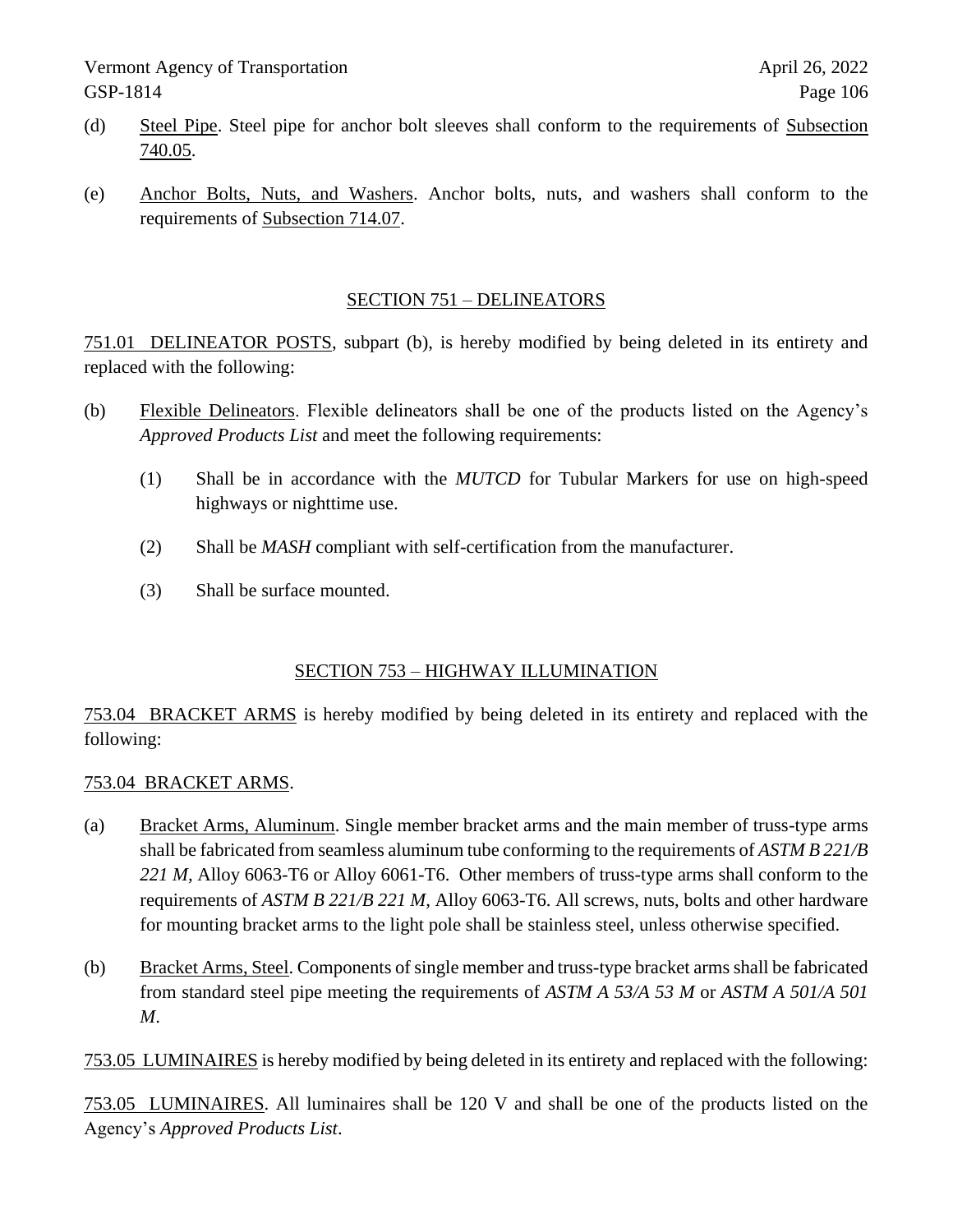#### SECTION 754 – PAVEMENT MARKING MATERIALS

SECTION 754 – PAVEMENT MARKING MATERIALS is hereby made a new section of the specifications as follows:

#### SECTION 754 – PAVEMENT MARKING MATERIALS

754.01 OPTICS. Optics shall be beads or elements incorporated into pavement markings so as to produce reflectorized pavement markings. Optics shall be one of the products listed on the Agency's *Approved Product List* for the respective material specification and shall meet the following requirements.

- (a) Optics, Type I. Optics, Type I shall be standard optics consisting of glass beads free from carbon residue. Optics, Type I shall conform to the requirements of *AASHTO M* 247, Type 1, except as modified below.
	- (1) Roundness. Roundness shall be a minimum of 80% true spheres, as determined in accordance with *ASTM D 1155*.
	- (2) Moisture Resistance. Optics shall be moisture resistant in accordance with *AASHTO M 247*.
	- (3) Chemical Resistance. Optics shall be resistant to hydrochloric acid, water, calcium chloride, and sodium sulfide in accordance with Section 4.3.6 to Section 4.3.9 of *Federal Specification TT-B-1325D*.
- (b) Optics, Type II. Optics, Type II shall be premium optics consisting of virgin glass beads or a mixture of virgin glass beads and direct melt glass beads, with a maximum of 50% direct melt glass beads. All glass beads shall be free from carbon residue. Optics, Type II shall conform to the requirements of *AASHTO M 247* except as modified below.
	- (1) Gradation. Optics shall have a maximum size of 1.45 mm and minimum size of 0.18 mm as determined in accordance with *ASTM D 1214*.
	- (2) Roundness. Roundness shall be a minimum of 80% true spheres, as determined in accordance with *ASTM D 1155*.
	- (3) Refractive Index.
		- a. Refractive index shall be 1.5 to 1.7, inclusive, as determined in accordance with *AASHTO T 346*, or;
		- b. Refractive index shall be above 1.7 with all beads above the No. 18 (1.00 mm) sieve having an average hardness of C70.5 as determined in accordance with the Rockwell C scale method, with a minimum sampling of 100 glass beads.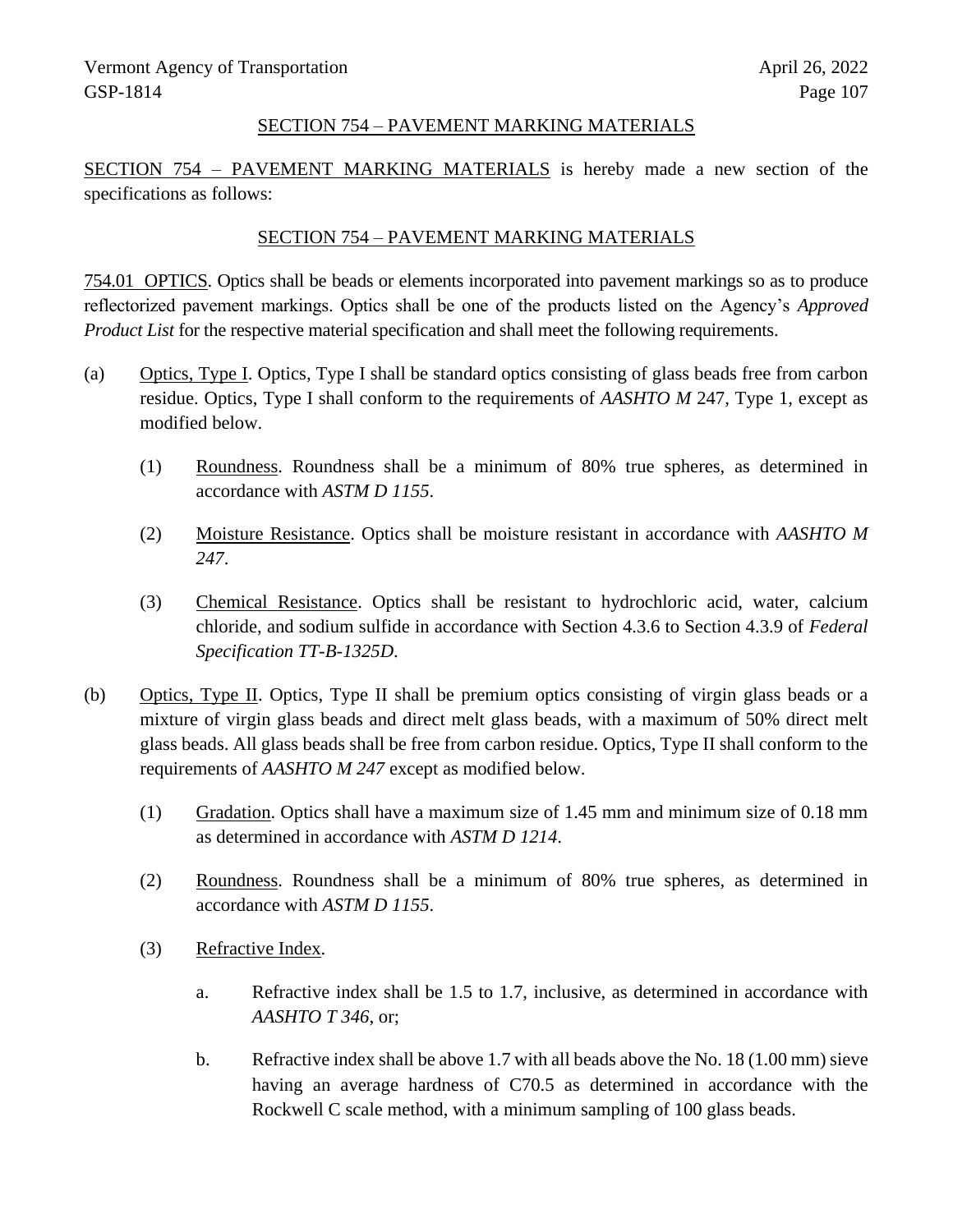- (4) Moisture Resistance. Optics shall be moisture resistant in accordance with *AASHTO M 247*.
- (5) Chemical Resistance. Optics shall be resistant to hydrochloric acid, water, calcium chloride, and sodium sulfide in accordance with Section 4.3.6 to Section 4.3.9 of *Federal Specification TT-B-1325D*.
- (c) Optics, Type III. Optics, Type III shall be wet reflective optics consisting of a composite material. Pavement markings containing Optics, Type III shall demonstrate retroreflective properties in accordance with Section 646, for the respective pavement marking material type.

### 754.02 THIS SUBSECTION RESERVED.

754.03 PAVEMENT MARKING TAPE. Pavement marking tape is a white or yellow preformed retroreflective tape. Pavement marking tape shall be evaluated in accordance with the applicable NTPEP pavement marking materials work plan, with a minimum of one year of data for permanent tape and a full data set for temporary tape, listed on the Agency's *Approved Product List* for the respective material specification, and meet the following requirements.

- (a) Pavement Marking Tape, Type A. Pavement Marking Tape, Type A shall be a high performance and extended service life pavement marking tape in accordance with *ASTM D 4505*. The tape shall have continuous wetting properties and meet the following requirements.
	- (1) Skid Resistance. Skid resistance shall be Skid Resistance Level A in accordance with *ASTM D 4505*.
	- (2) Adhesive. Adhesive shall be Class I, II, or III in accordance with *ASTM D 4505*.
	- (3) Durability. Initial durability shall be 10 and three-year durability shall be a minimum of 7 as determined in accordance with *ASTM D 913*.
	- (4) Retroreflectivity.
		- a. Dry. Initial dry retroreflectivity shall be Reflectivity Level I in accordance with ASTM D4505. Three-year retroreflectivity shall be a minimum of 150 mcd/m<sup>2</sup>/lx for white and 100 mcd/m<sup>2</sup>/lx for yellow as determined in accordance with *ASTM E 1710*.
		- b. Wet. Initial wet retroreflectivity shall be a minimum of  $250 \text{ mod/m}^2/\text{lx}$  for white and  $200 \text{ med/m}^2/\text{lx}$  for yellow. Three-year wetness retroreflectivity shall be a minimum of 150 mcd/m<sup>2</sup>/lx for white and 75 mcd/m<sup>2</sup>/lx for yellow as determined in accordance with *ASTM E 2177*.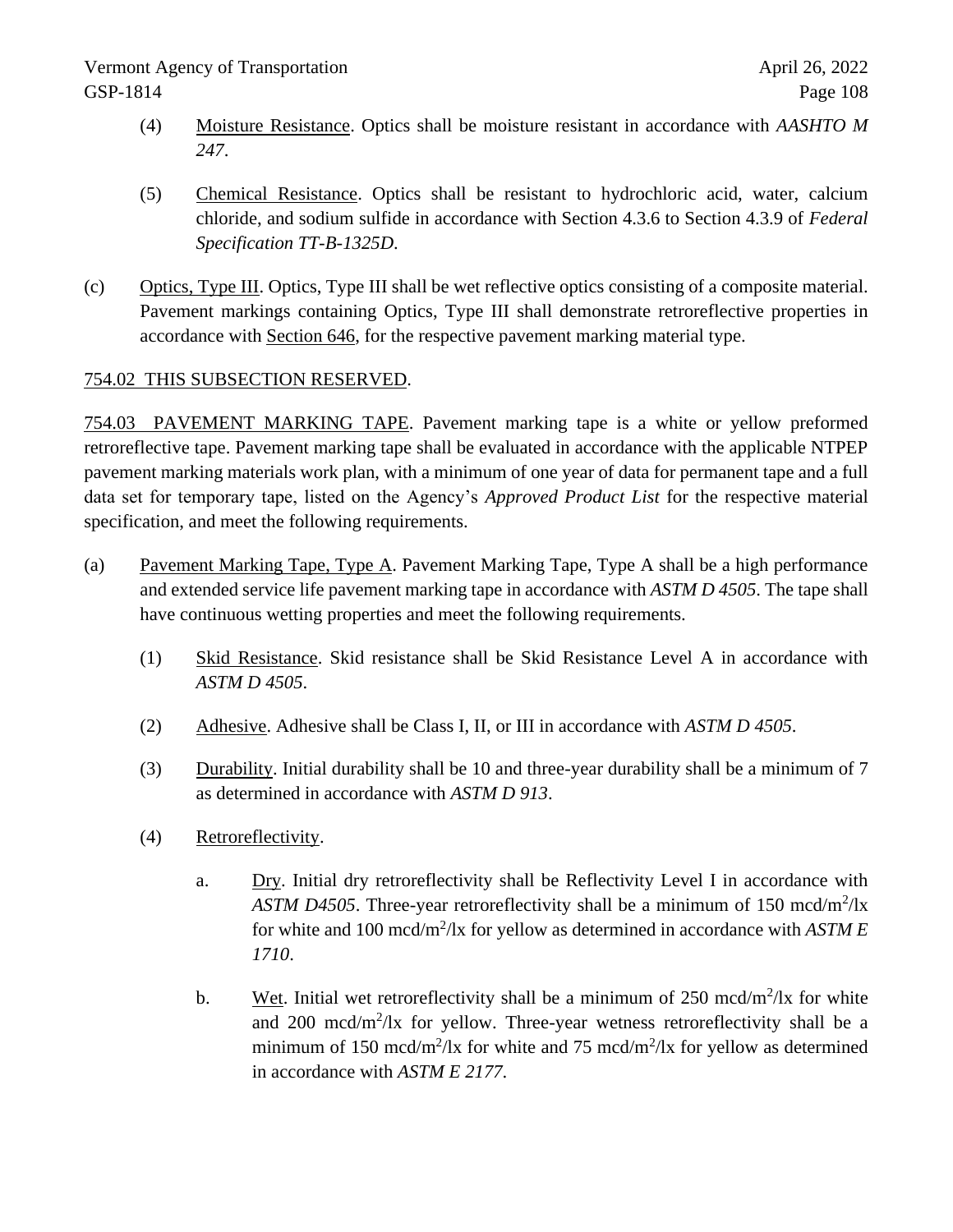- c. Wet Continuous. Wet continuous retroreflectivity shall be a minimum of 150 mcd/m<sup>2</sup>/lx for white and 100 mcd/m<sup>2</sup>/lx for yellow in accordance with *ASTM E 2832*.
- (b) Pavement Marking Tape, Type B. Pavement Marking Tape, Type B shall be a standard performance pavement marking tape in accordance with *ASTM D 4505*.
	- (1) Skid Resistance. Skid resistance shall be Skid Resistance Level A in accordance with *ASTM D 4505*.
	- (2) Adhesive. Adhesive shall be Class I, II, or III in accordance with *ASTM D 4505*.
	- (3) Durability. Initial durability shall be 10 and three-year durability shall be a minimum of 7 as determined in accordance with *ASTM D 913*.
	- (4) Retroreflectivity. Initial dry retroreflectivity shall be Level II in accordance with *ASTM D 4505*.
- (c) Pavement Marking Tape, Type C. Pavement Marking Tape, Type C shall be a temporary pavement marking tape in accordance with *ASTM D 4592* and the following requirements.
	- (1) Retroreflectivity. Initial wet retroreflectivity shall be a minimum of  $250 \text{ mod/m}^2/\text{lx}$  for white and 200 mcd/m<sup>2</sup>/lx for yellow.

## SECTION 755 – LANDSCAPING MATERIALS

755.12 PLANT MATERIALS, subparts (a) and (b), are hereby modified by being deleted in their entirety and replaced with the following:

(a) Quality of Plant Material. All plants shall be first-class representatives of their normal species or varieties, unless otherwise specified.

All plant materials shall be nursery grown stock that have been transplanted or root-trimmed two or more times, according to the kind and size of plants. They shall have average or normal, welldeveloped branches, together with vigorous root systems. Plant materials shall be free of insects, disease, sun scald, injuries, abrasions of the bark, knots, dead or dry wood, broken terminal growth, or other objectionable disfigurements. Thin, weak plants shall not be acceptable. Plant materials shall display the appearance of normal health and vigor in strict accordance with these specifications.

Each shipment shall be accompanied by a description of all the included plant materials or an itemized bill of lading.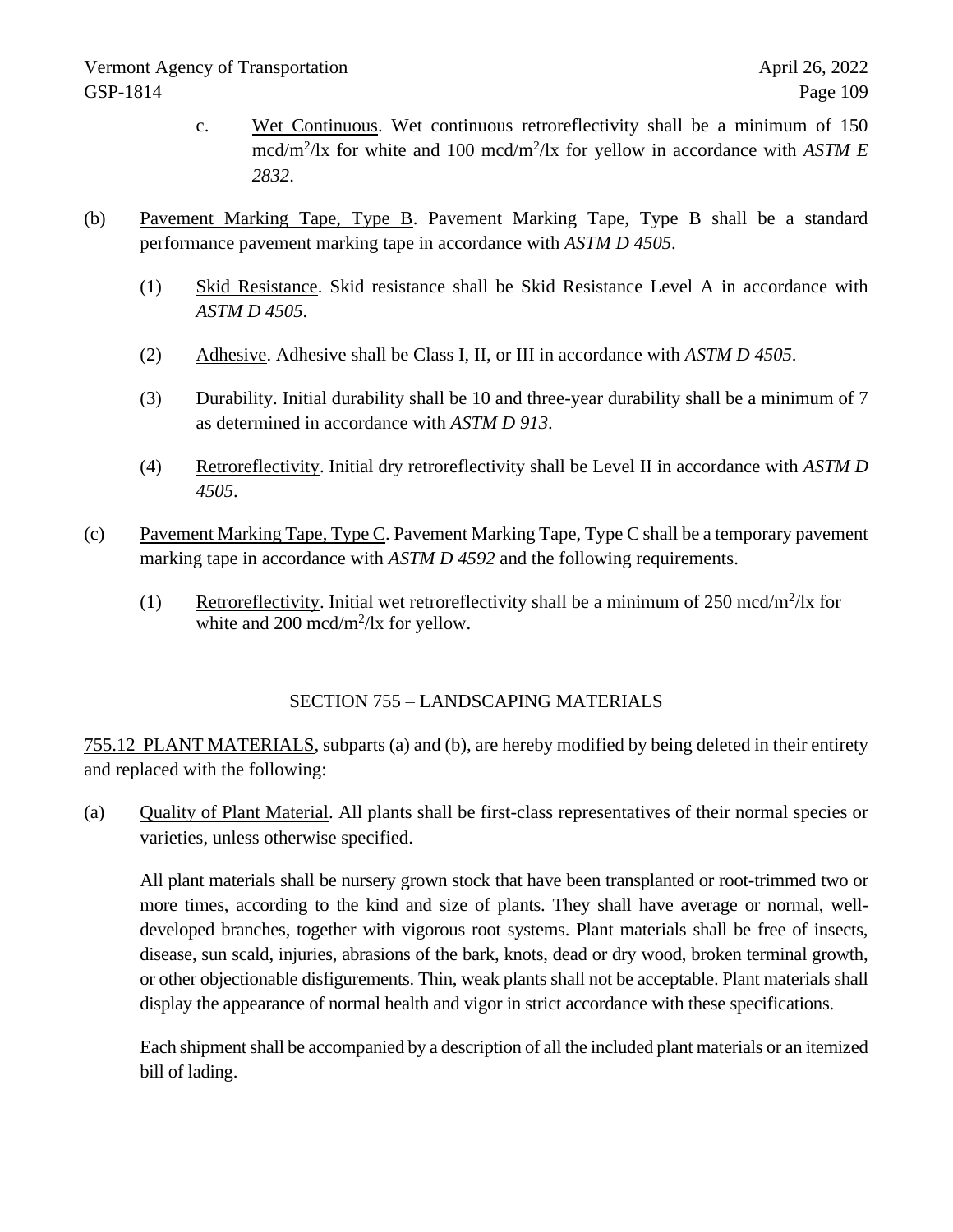Vermont Agency of Transportation April 26, 2022 GSP-1814 Page 110

The plant supplier shall certify that all plant materials were grown in a hardiness zone that is the same or colder than the project site's hardiness zone as established by the current *U.S. Department of Agriculture Plant Hardiness Zone Map*. The certification shall be identified in such a manner as to be directly traceable to the individual shipment. Plants that are not certified to have been grown under the designated hardiness zone conditions will not be accepted.

(b) Plant Names. All scientific and common plant names of the items specified shall be names accepted by the *Integrated Taxonomic Information System.* All plant materials delivered shall be true to name and legibly tagged with the names and sizes of materials.

Should it be necessary to substitute a plant or plants of a different variety than the plant material specified, it will be necessary for the Contractor to secure written approval from the Engineer for the proposed substitution prior to digging the plants. An approved substitute plant shall be of a value at least equal to the specified plant for which the substitution is being made and then only when sufficient evidence is shown that the plant specified cannot be obtained.

755.12 PLANT MATERIALS is hereby modified by changing the name of subpart (e) from "Balled and Burlapped Plants (B&B)." to "Balled and Burlapped (B&B) Plants."

755.12 PLANT MATERIALS, subpart (e), is hereby modified by deleting "," (a comma) after the word "possible" in the first sentence of the first paragraph.

755.12 PLANT MATERIALS, subpart (e), is hereby further modified by inserting the word "square" after the word "per" in the first sentence of the second paragraph.

755.12 PLANT MATERIALS, subpart (f), is hereby modified by being deleted in its entirety.

## SECTION 780 – CONCRETE REPAIR MATERIALS

SECTION 780 – CONCRETE REPAIR MATERIALS is hereby modified by being deleted in its entirety and replaced with the following:

## SECTION 780 – REPAIR MATERIALS

780.01 CONCRETE REPAIR MATERIALS. Concrete Repair Material shall be a prepackaged material and shall be one of the products listed on the Agency's *Approved Products List.*

(a) Concrete Repair Material, Type I. Concrete Repair Material, Type I shall be evaluated in accordance with the NTPEP Rapid Set Concrete Patching Materials work plan, be a neat (having less than 5% aggregate retained on the 3/8 inch (9.50 mm) sieve) overhead and vertical repair material, and meet the following requirements: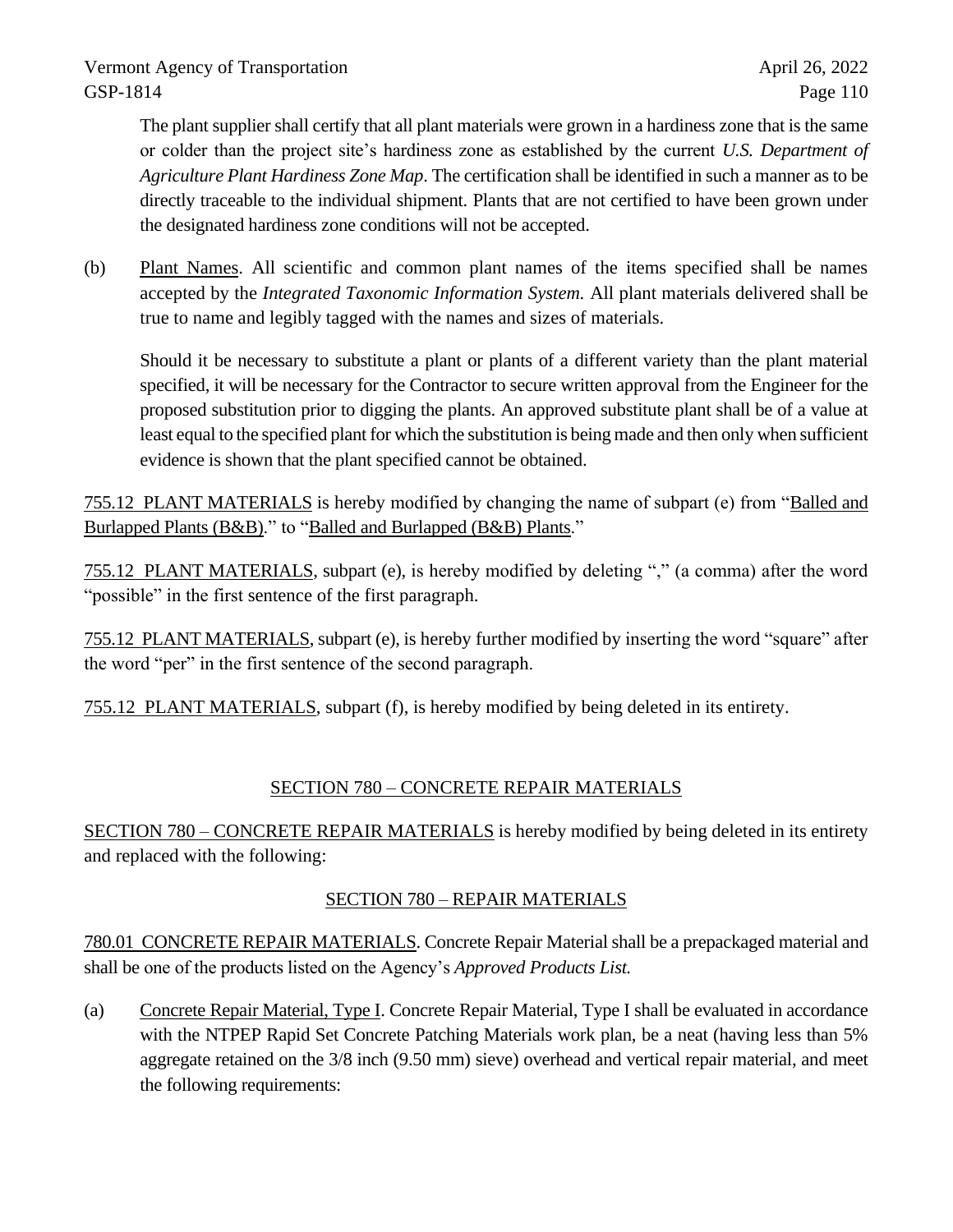# Vermont Agency of Transportation April 26, 2022 GSP-1814 Page 111

- (1) Compressive Strength. The neat material shall have a minimum 7-day compressive strength of 2,000 psi and a minimum 28-day compressive strength of 4,000 psi as determined in accordance with *AASHTO T 106 M/T 106*.
- (2) Bond Strength by Direct Tension. The material shall have a minimum bond strength of 150 psi as determined in accordance with *ASTM C 1583/C 1583 M* at 28 days, or sooner.
- (3) Freeze-Thaw Durability. The material shall have a minimum durability factor of 80, after 300 cycles, as determined in accordance with *AASHTO T 161*, Procedure A.
- (4) Length Change. The material shall meet the performance requirements of *ASTM C 928/ C 928 M* as determined in accordance with *AASHTO T 160*.
- (5) Chloride Ion Penetration. The material shall exhibit a chloride ion penetrability of "low", or less, as determined in accordance with *AASHTO T 277* or *AASHTO T 358* at 28 days, or sooner.
- (b) Concrete Repair Material, Type II. Concrete Repair Material, Type II shall be evaluated in accordance with the NTPEP Rapid Set Concrete Patching Materials work plan, be a horizontal rapid setting repair material, and meet the requirements of Subsection 780.01(a) except as modified below:
	- (1) Compressive Strength. The neat material shall have a minimum 3-hour compressive strength of 1,200 psi and a minimum 7-day compressive strength of 5,000 psi as determined in accordance with *AASHTO T 106 M/T 106*.
- (c) Concrete Repair Material, Type III. Concrete Repair Material, Type III shall be evaluated in accordance with the NTPEP Rapid Set Concrete Patching Materials work plan, be a horizontal rapid setting repair material, and meet the requirements of Subsection 780.01(a) except as modified below:
	- (1) Compressive Strength. The neat material shall have a minimum 3-hour compressive strength of 1,200 psi, a minimum 1-day compressive strength of 2,900 psi, and a minimum 7-day compressive strength of 5,000 psi as determined in accordance with *AASHTO T 22*.
	- (2) Aggregate. The material shall contain greater than 5% coarse aggregate (aggregate contained on the 3/8 inch (9.50 mm) sieve). Coarse aggregate may be contained in the prepackage material (extended), or material of the type and quantity specified by the manufacturer may be added to the prepackaged material (extendable).
- (d) Concrete Repair Material, Type IV. Concrete Repair Material, Type IV shall be an overhead, vertical, or horizontal polymer repair material meeting the following requirements:
	- (1) Compressive Strength. The neat material shall have a minimum 3-hour compressive strength of 1,200 psi and a minimum 7-day compressive strength of 5,000 psi as determined in accordance with *ASTM C 579*.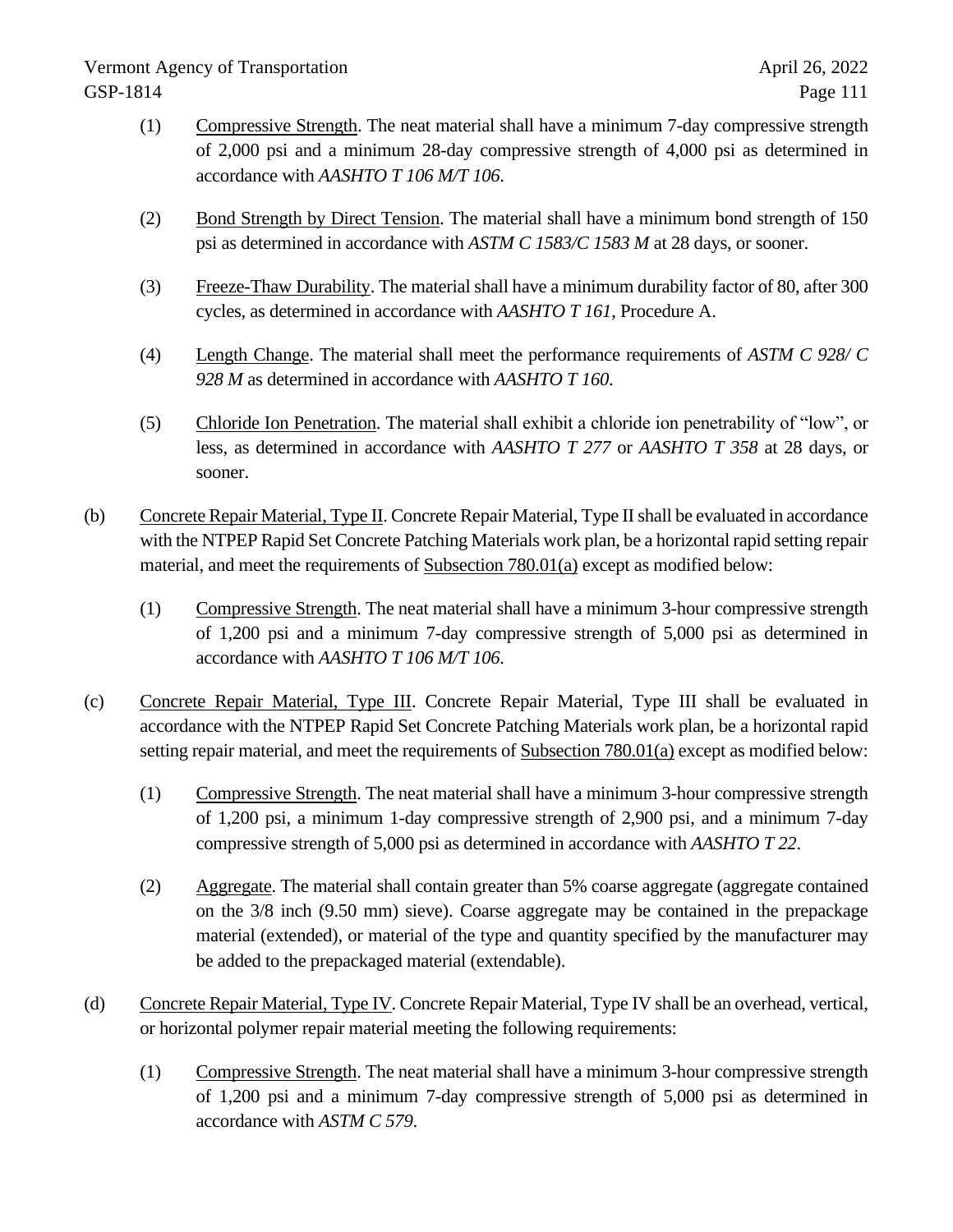## Vermont Agency of Transportation April 26, 2022 GSP-1814 Page 112

- (2) Bond Strength by Direct Tension. The material shall have a minimum bond strength of 150 psi as determined in accordance with *ASTM C 1583/C 1583 M* at 28 days, or sooner.
- (3) Linear Shrinkage. The material shall have a maximum linear shrinkage of 0.15% as determined in accordance with *ASTM C 531*.
- (4) Chloride Ion Penetration. The material shall exhibit a chloride ion penetrability of "Low", or less, as determined in accordance with *AASHTO T 277* at 28 days, or sooner.